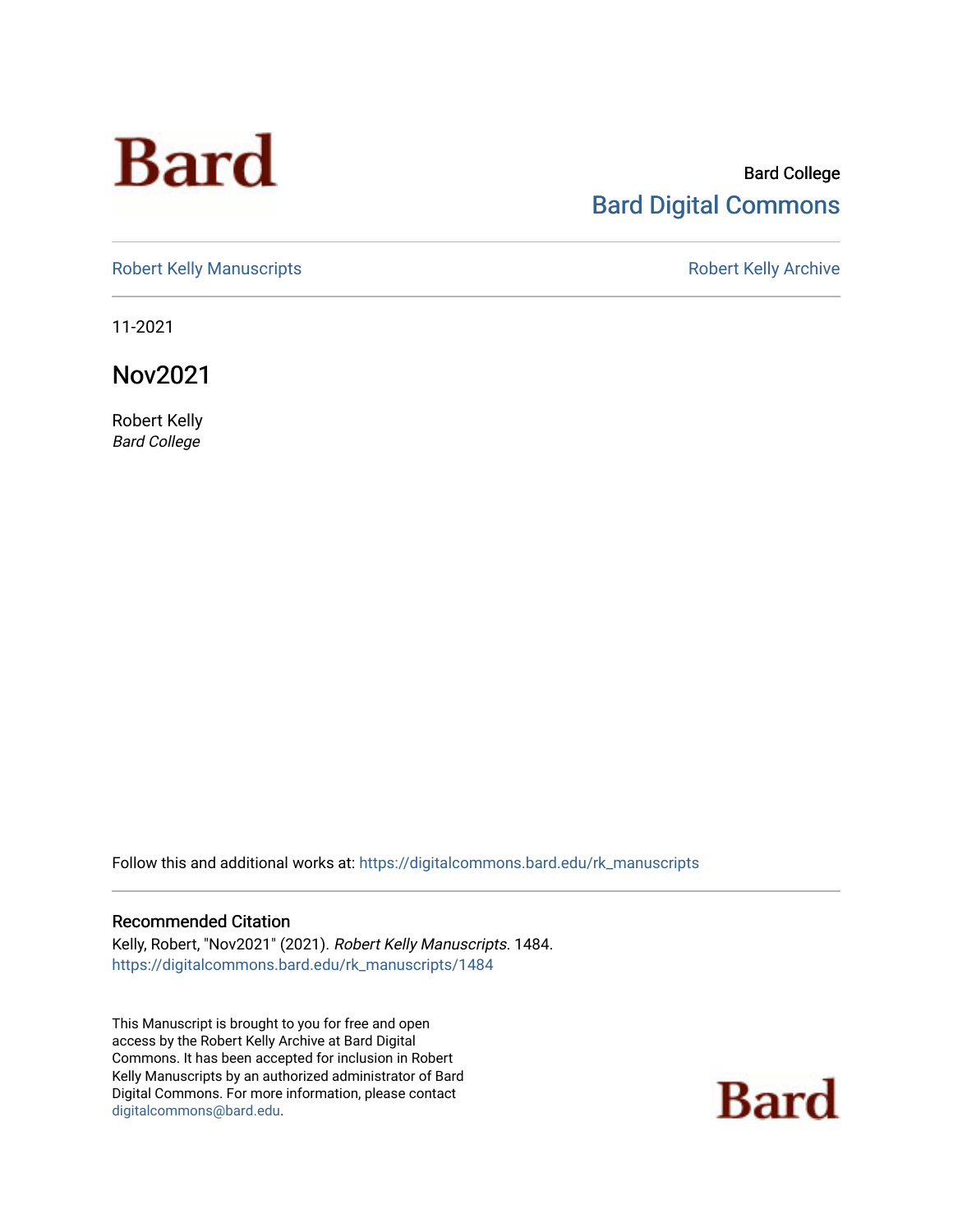**PAL YUL**

**It is the ordinary language, you hardly have to learn it, it teaches itself to you almost from birth.** 

**Everybody is its teacher and the lessons are kindly, easy, but they never stop. It coaxes you to keep talking, to ask questions. It coaches you to recognize the right answers when they come. They always come.**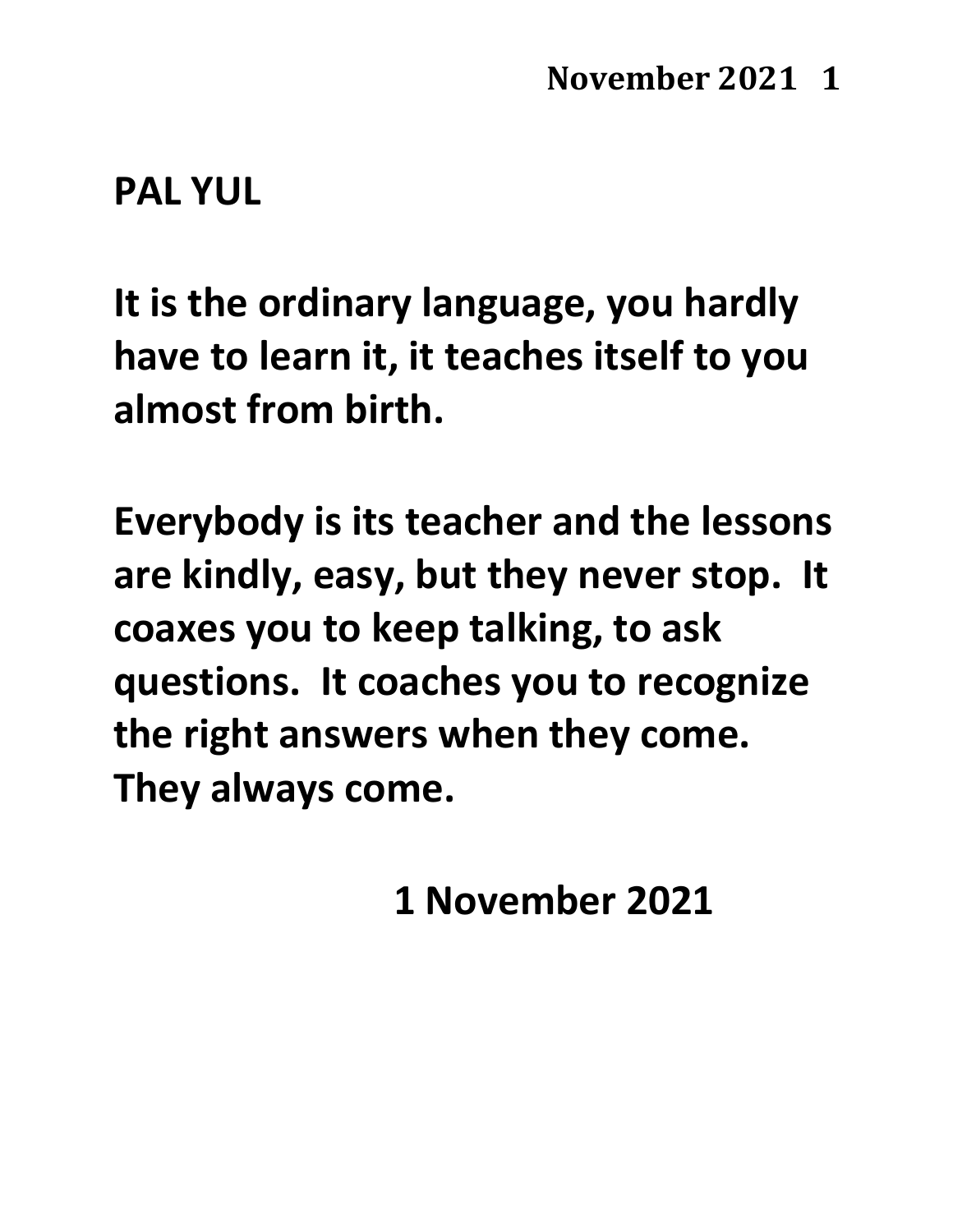## **SCORPIO**

**What a beautiful time of year, what a beautiful day, cool sunlight undressing the trees blue beyond with clouds in it, raggedy, shapely, lots of edges, lot , little awkward, a little like scorpions themselves.**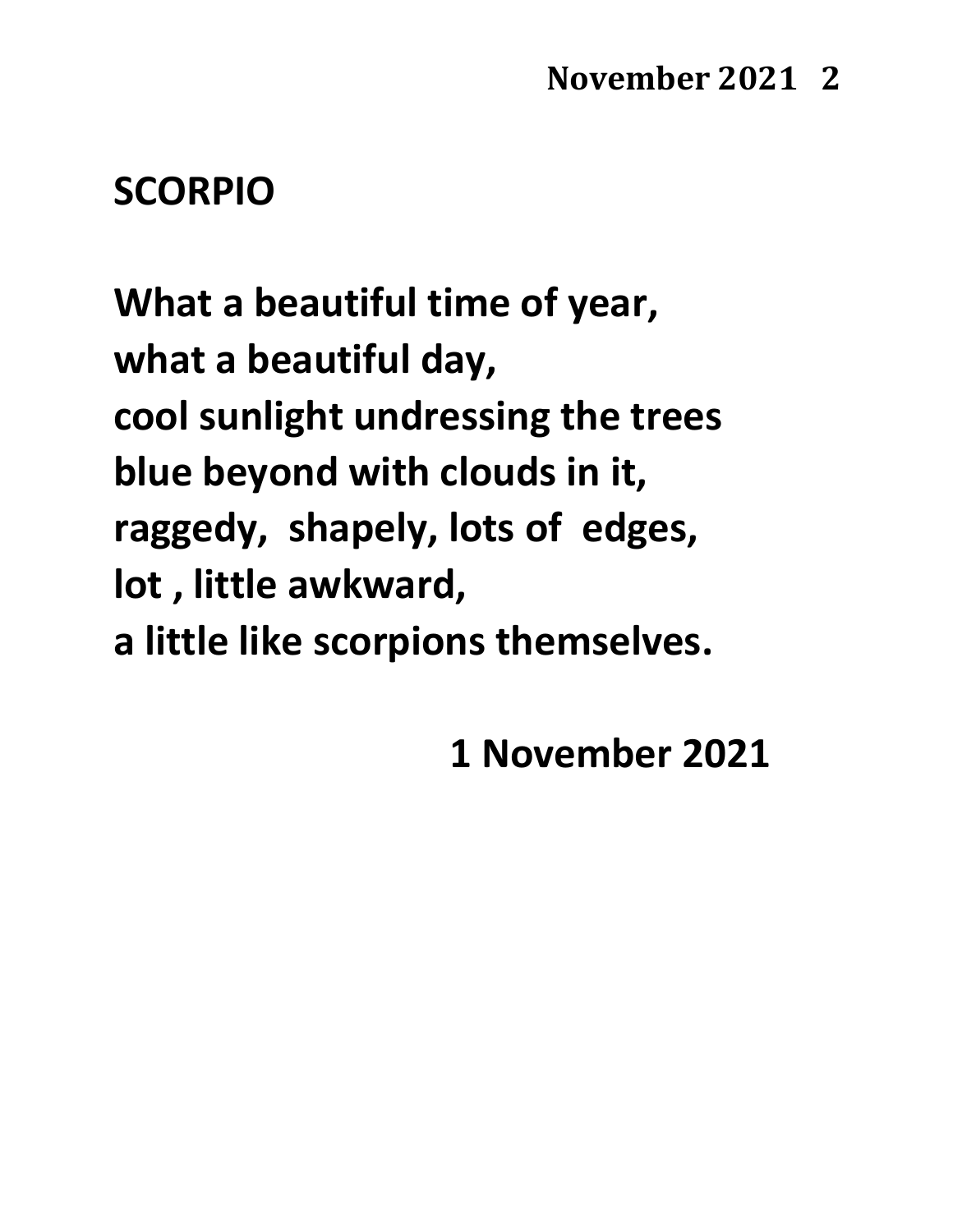#### **WOLVES**

**I m a pack of wolves. We have been chasing women all our years, up the lordly mountain, down the cunning valley. it is what we do. Sometimes I have been led to think they like the music of our owls, it helps them run, helps them to know who they are, makes each feel proud, how she is sought by so many, so eager, so animal, so persistent. I cannot report that we have ever caught one, don't know what we would do with them,**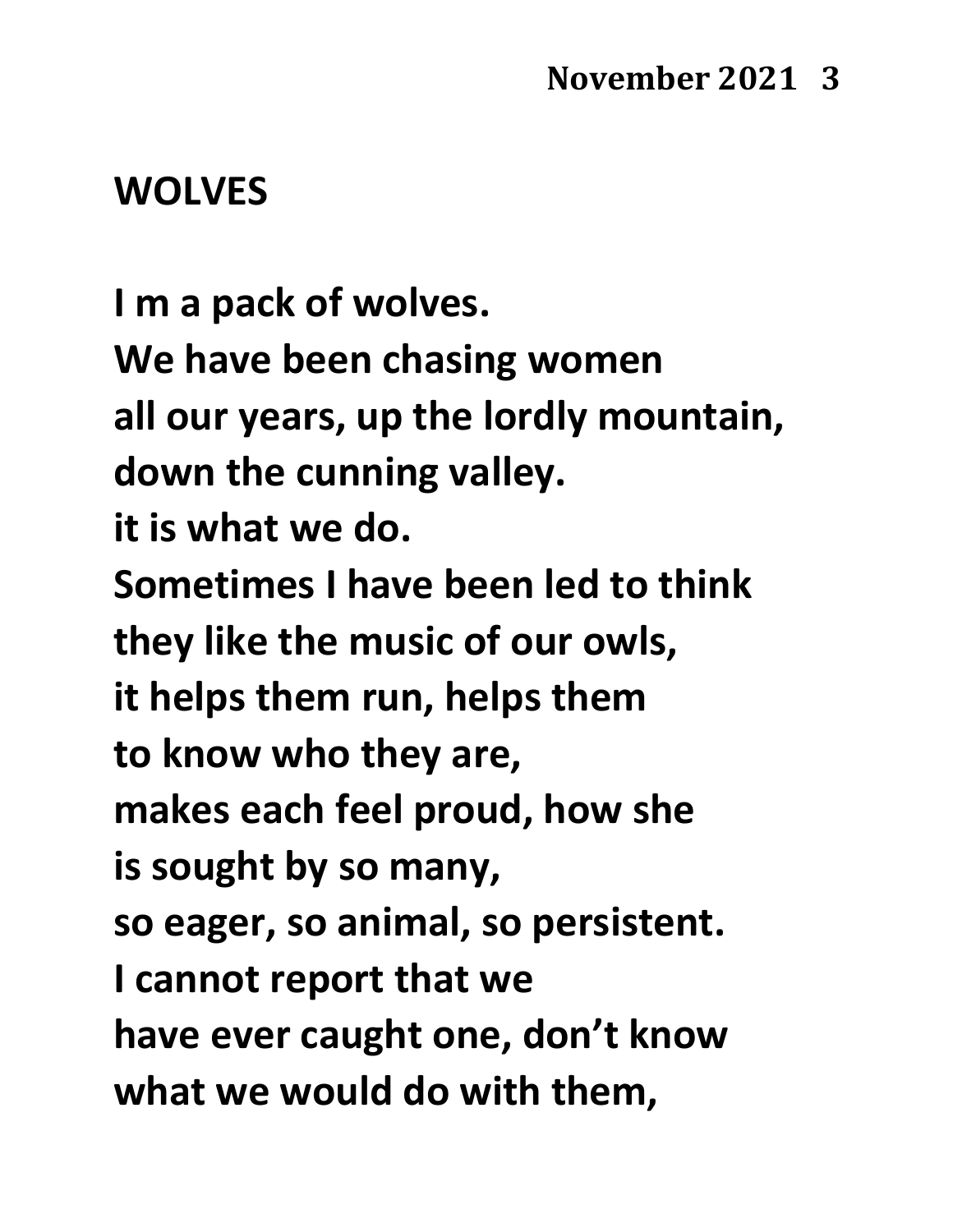**are people edible? Won't her hair choke our throats, her thoughts perplex with their intricacy our straightforward metabolism? We have no information, only the need to pursue, Sometimes when our prey shelters in a cave to sleep we drowse outside, tell stories of famous women caught, vague details, what to do then. And then we sleep too. Often she'll slip away while we're asleep, and we wake idle, need to find and chase another. Meantime we discuss**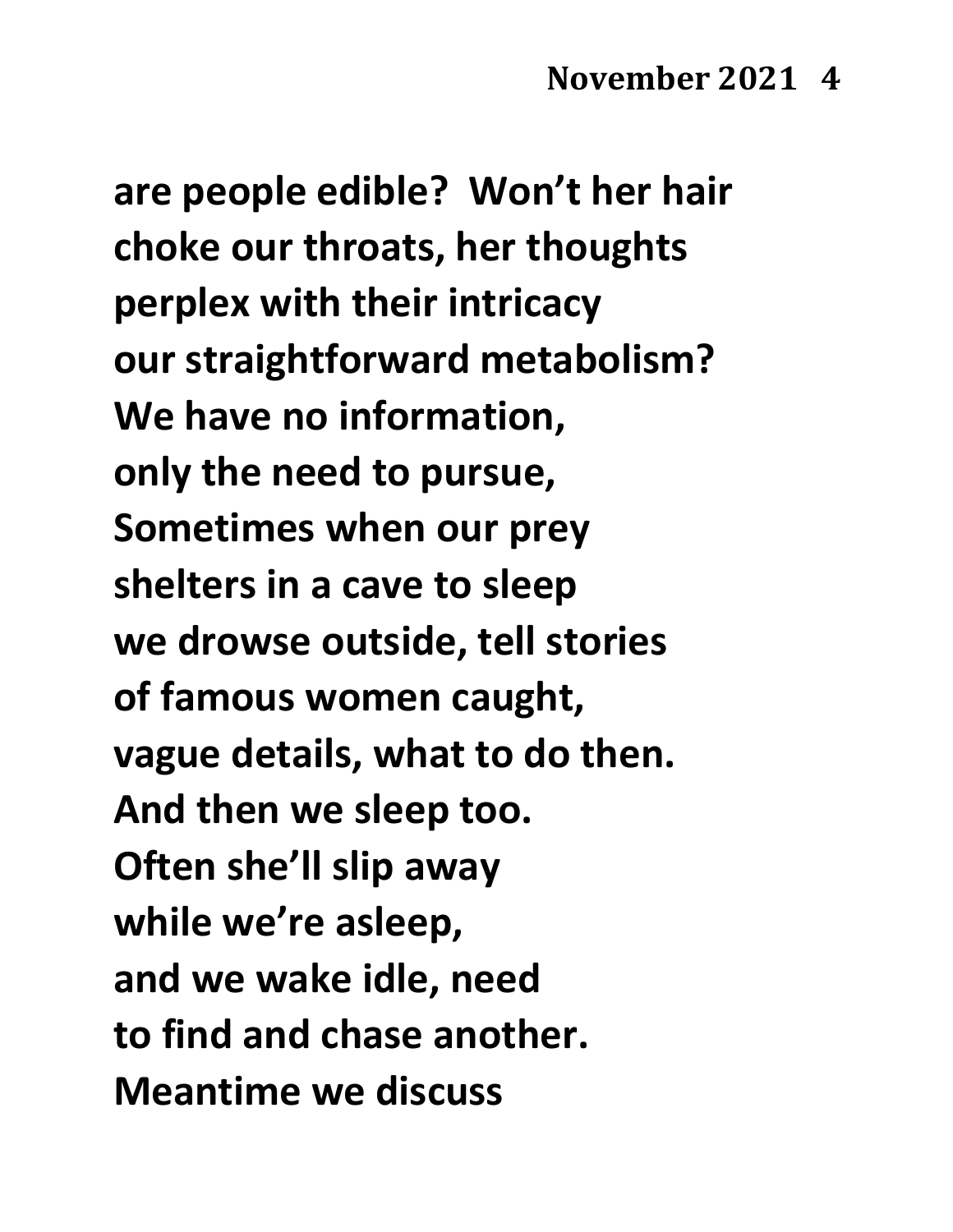**in quiet growls, the nakedness or attire of this latest fugitive, her gait, the way she sometimes would look back over her shoulder at us. Evaluation is an important part of pursuit.**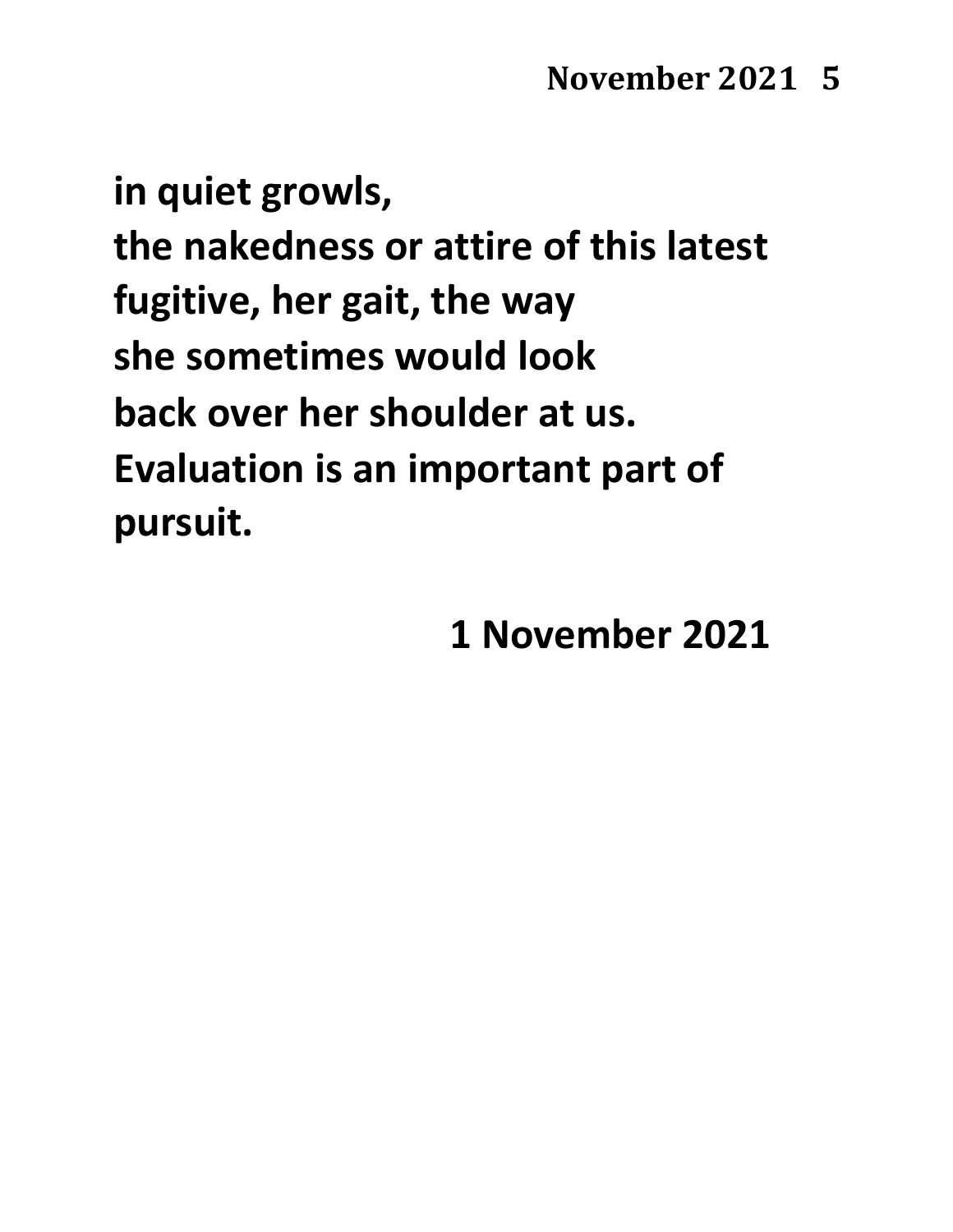## **AUBADE**

**Handful of Combos for breakfast in the parking lot, gulp of water from a bottle with a blue label— I thought water came from everywhere.**

### **2.**

**Father carrying infant. We all are burdens. Sun in the autumn trees. 3. Long legs short stride then many shorter daring longer,**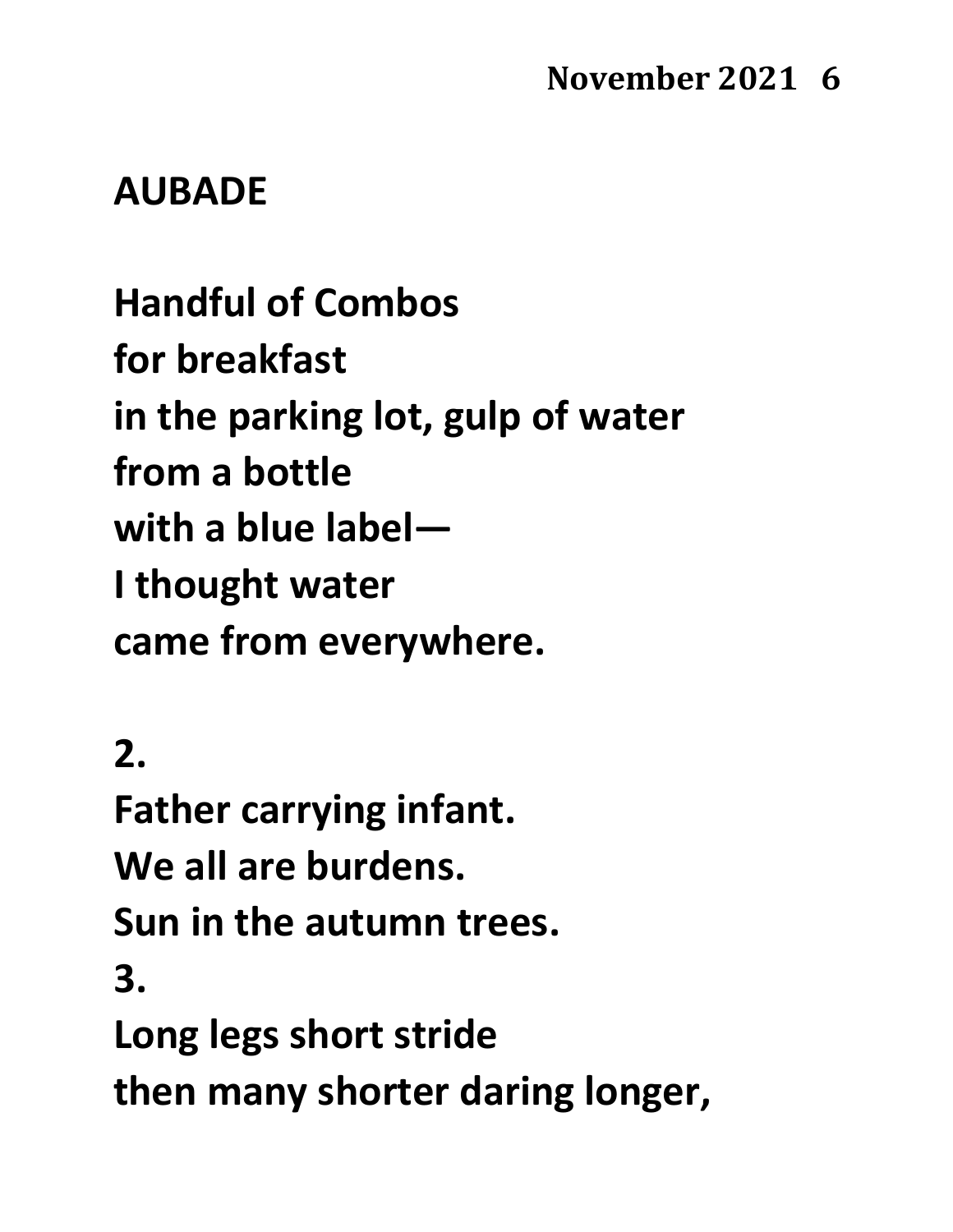# **seems natural, run fast**

**to be where you are.**

**4.**

**No clouds now. The sky's a certainty. I never studied French but there we were can't find a country that doesn't make sense all by itself.**

*1.XI.21, Rhnebeck*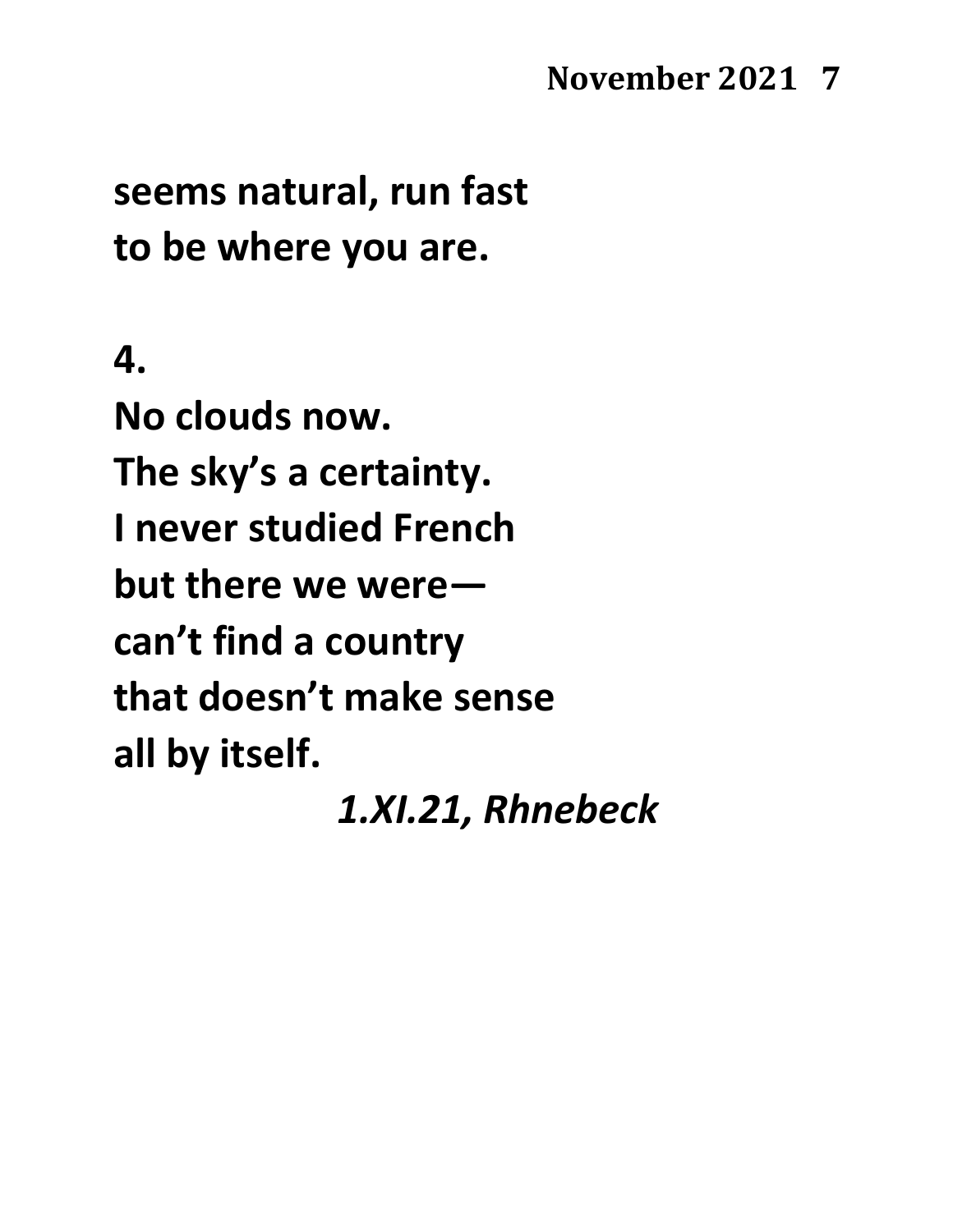### *DE SENECTUDE*

**I have hundreds of children but not a single son or daughter. That's what it means to give amd give without begetting.**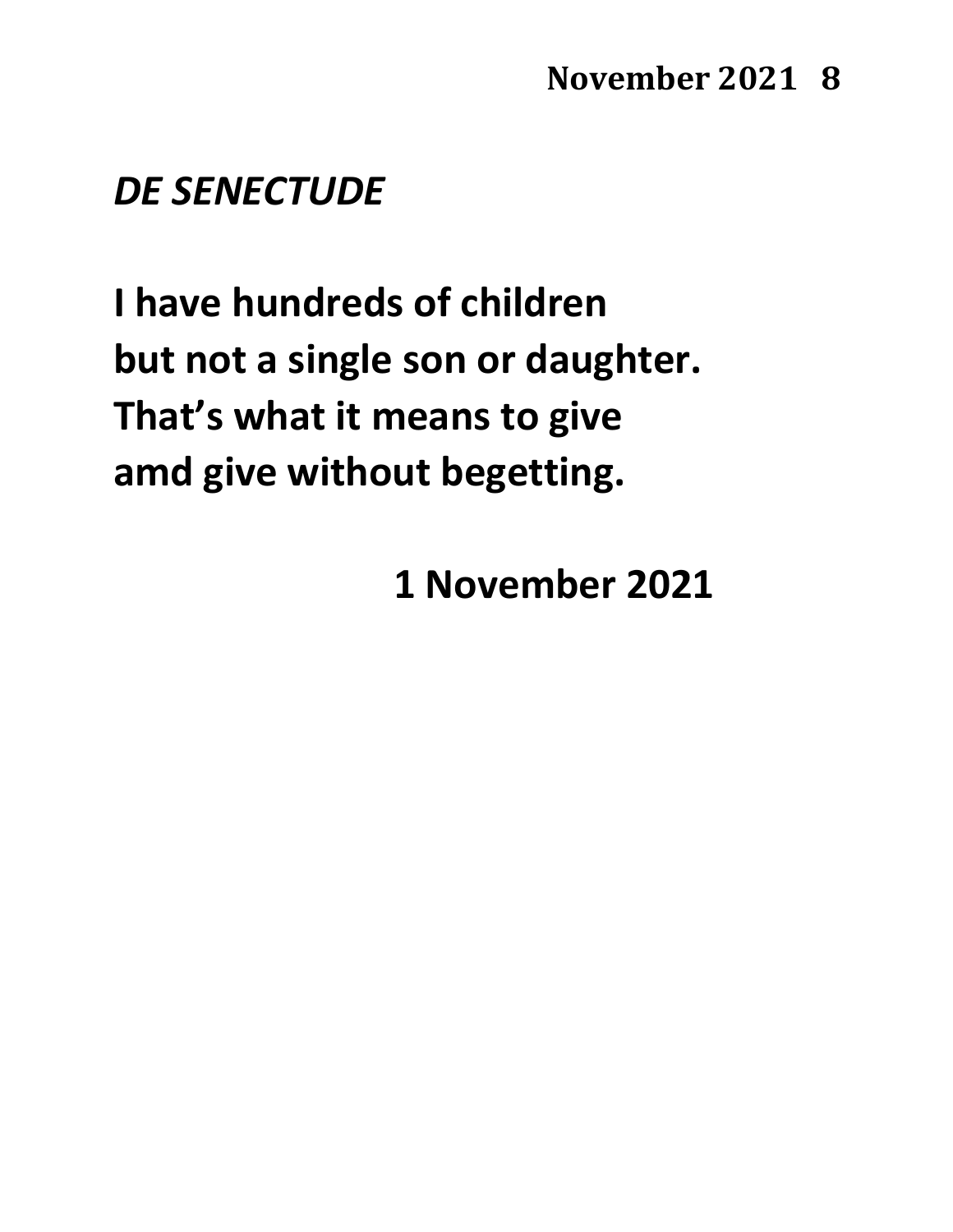**= = = =**

**I think this word was waiting all day, hid behind a tree but which one, ran across the road in front of us but I was looking sideways at one more tree. Then the word came back a little dusty from my neglect, was it moonlight, moorland, Marlins hand? Frost is coming, bring the potted pansies in, morning glow,, Morbihan? Why have I been away so long?**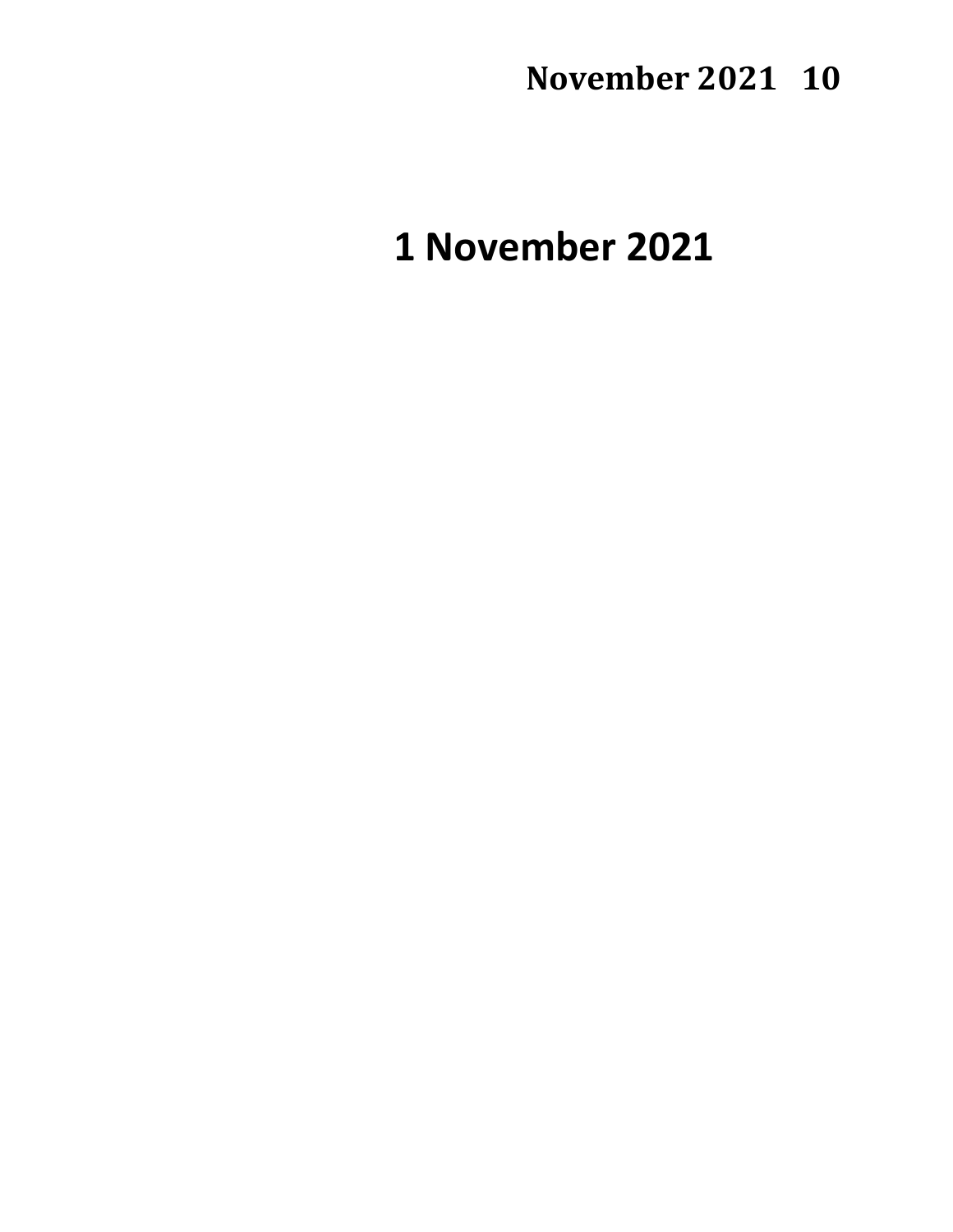**= = = = =**

**Empiricist, limp wrist we depend on what makes us fall.**

**2.**

**In the cavern of filing cabinet words change their meanings, letters turn into manifestos, dragons growl. Be like you know, the Chinese poet, who tossed his poem into the running stream, moonlight, water heals, everything reads.**

**3. The fact is I have forgotten**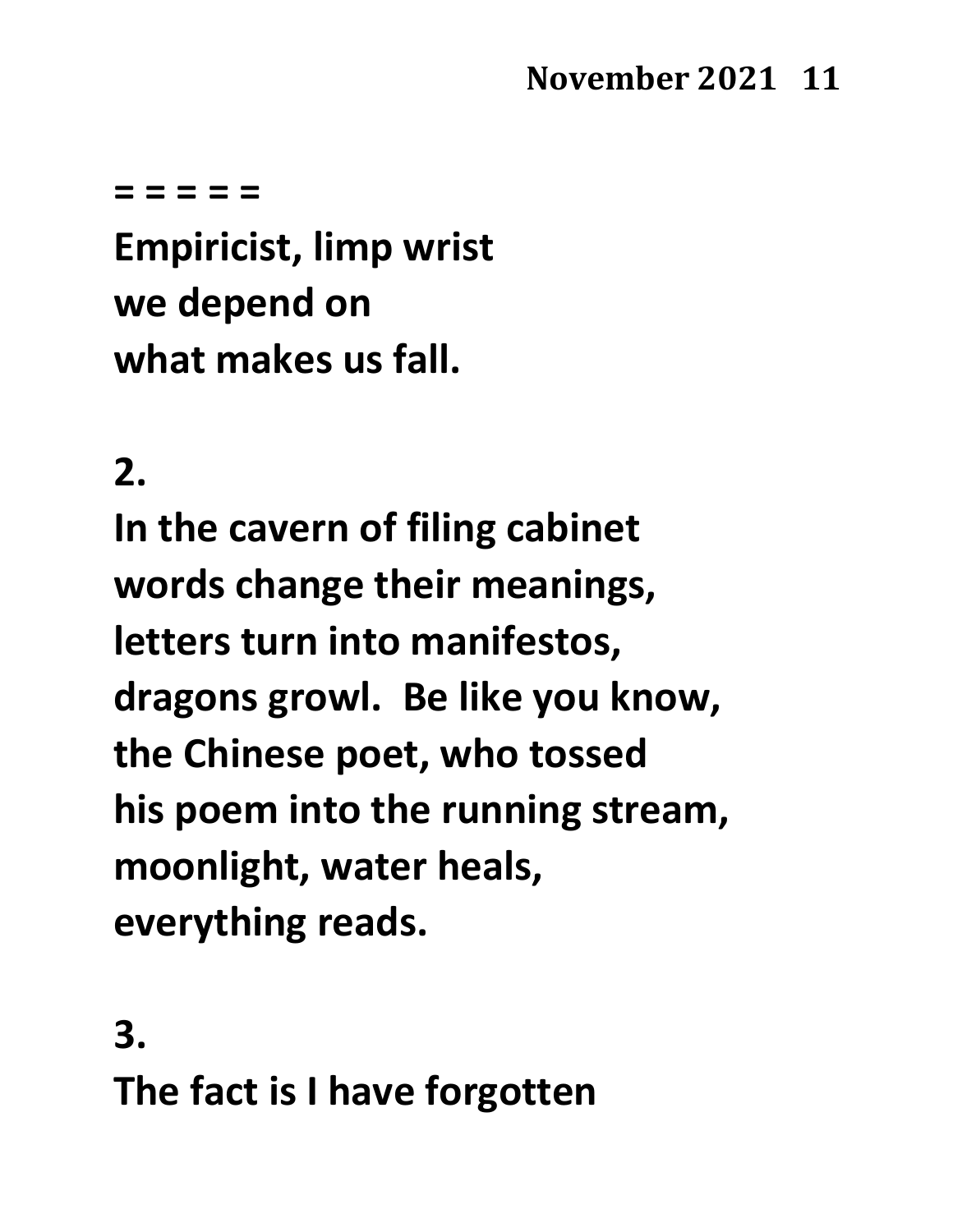**what I meant to say. Is forgetting also a fact, an impregnation of time itself, who knows what form it may take when it is born again.**

**4.**

**So I'm making excuses. We all do. The Pope apologizes. First frost tonight but the euonymus still isn't blazing scarlet yet. Pretty blue sky. Worry works its way in.**

**5.**

**Growing up in fascist countries**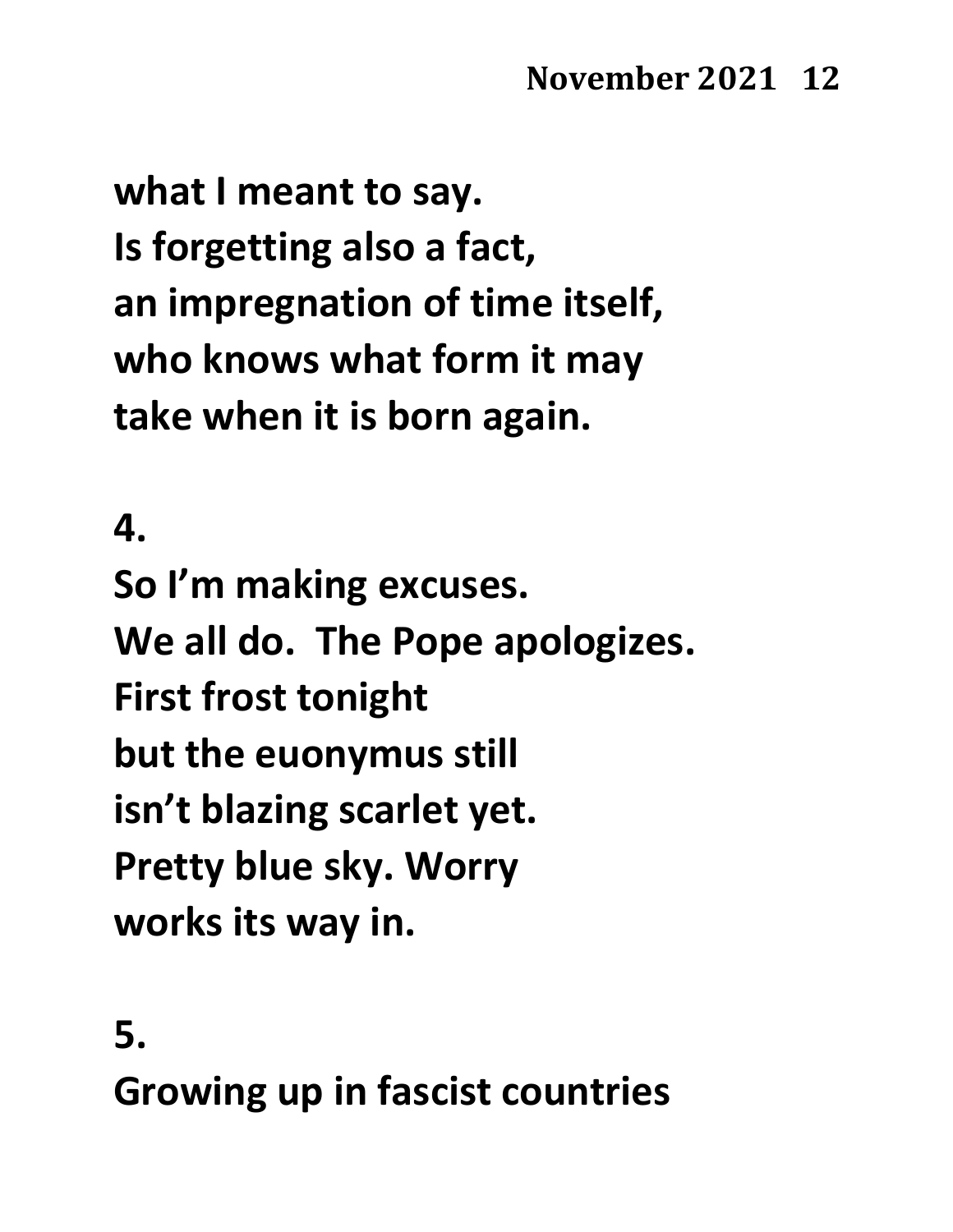## **you learn that Truth is a lie no one dares to contradict. The Bible is a shotgun aimed at you.**

**6.**

**Not much left of what I meant. Picture on the wall, taste like cinnamon. Leafblowers came out of the ground and drove the poor music away.**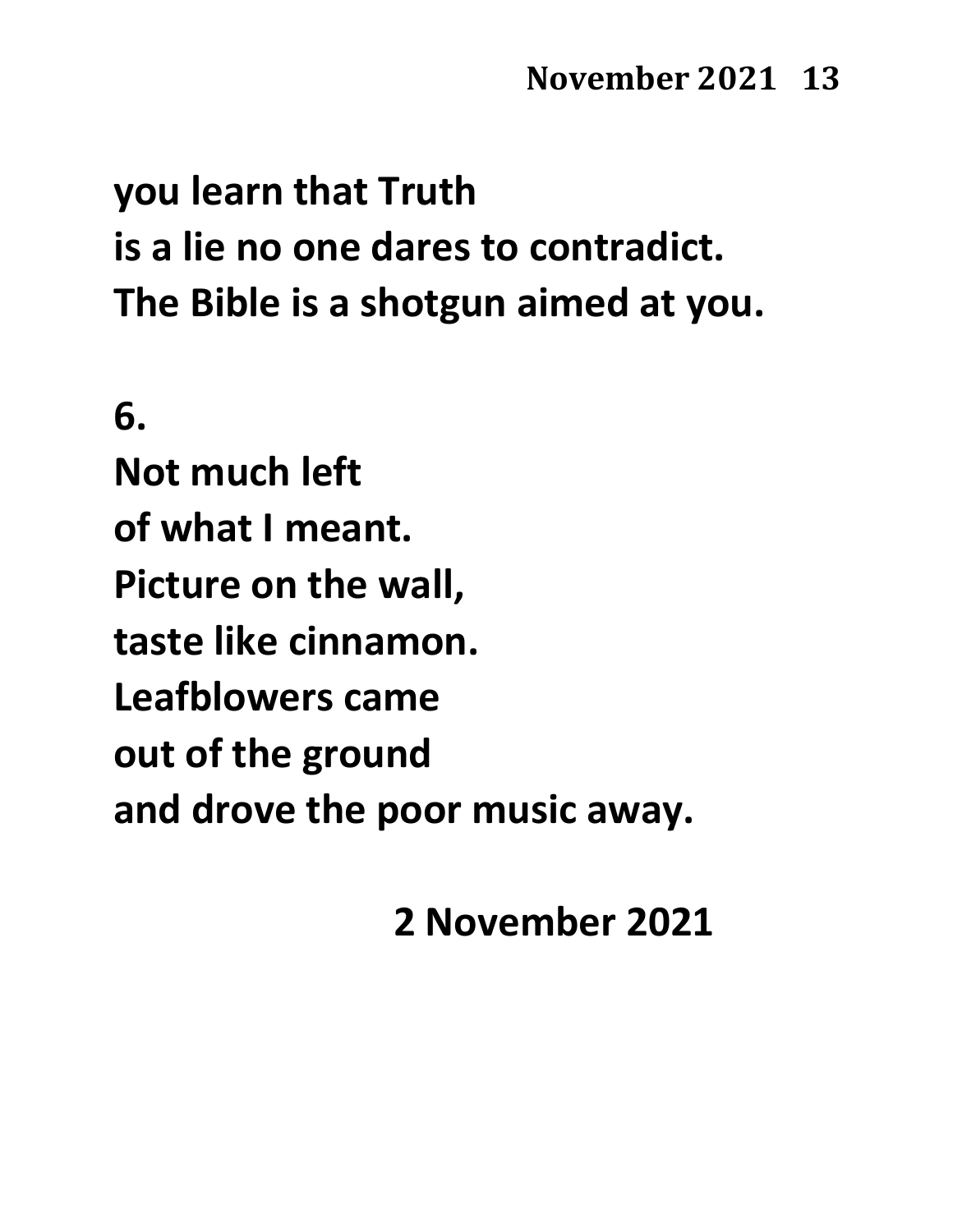**= = = =**

**First frost, the words uncomfortable together, something taut, tough has come into the system. The words always know.**

## **3 November 2021**

**= = = = =**

## **Some uncle in the night**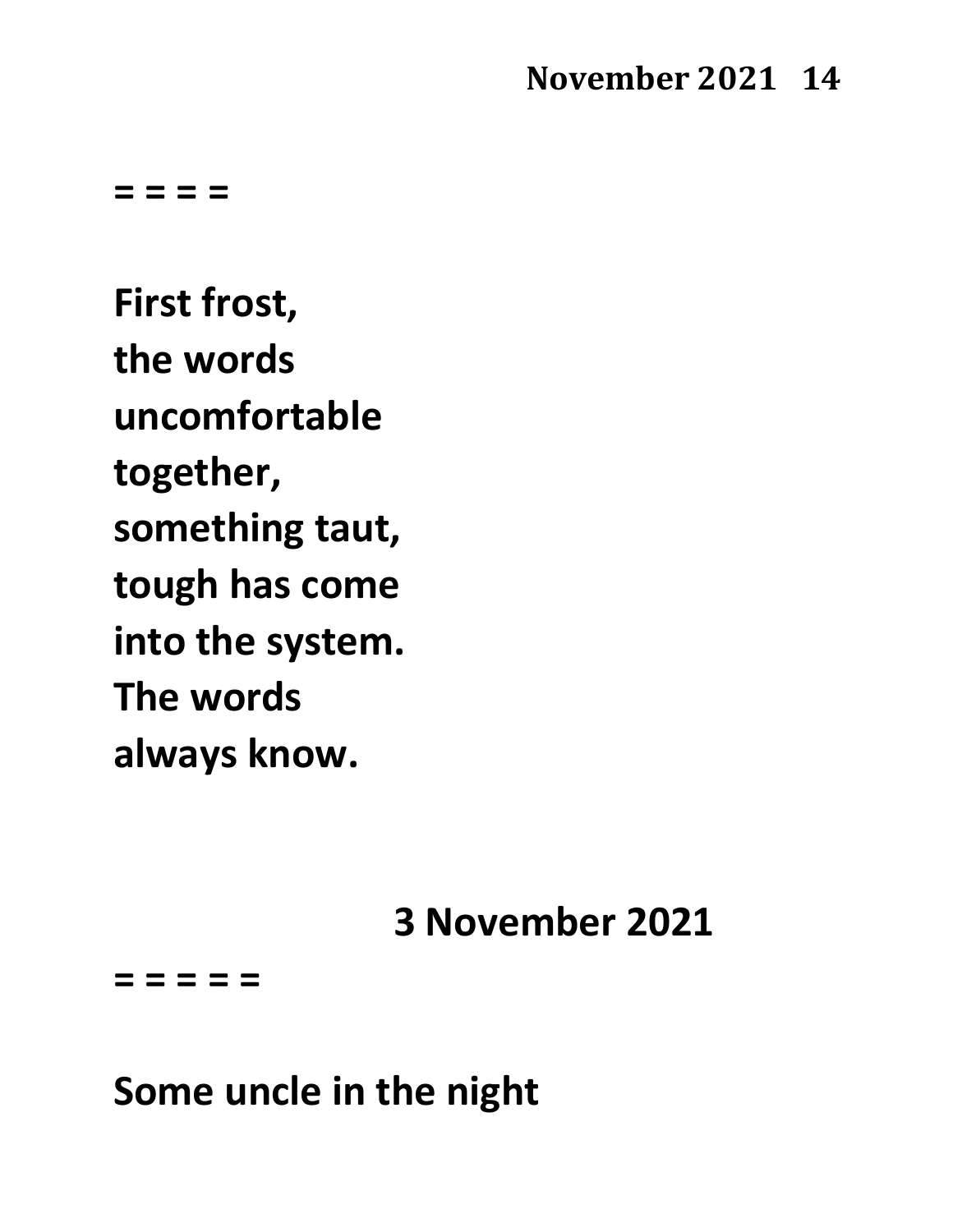**who would have known such things, told such things. Who defiled the monuments in such subtle ways, the ground glass in the park, a child who did not love his parents even once. Uncles know rhese things, always they're at right angles to the fact., watch it as it moves. Facts move, he said, can;t get away from them. Facts are the dogs that keep us busy feeding them, walking them, I'm glad I never had one.**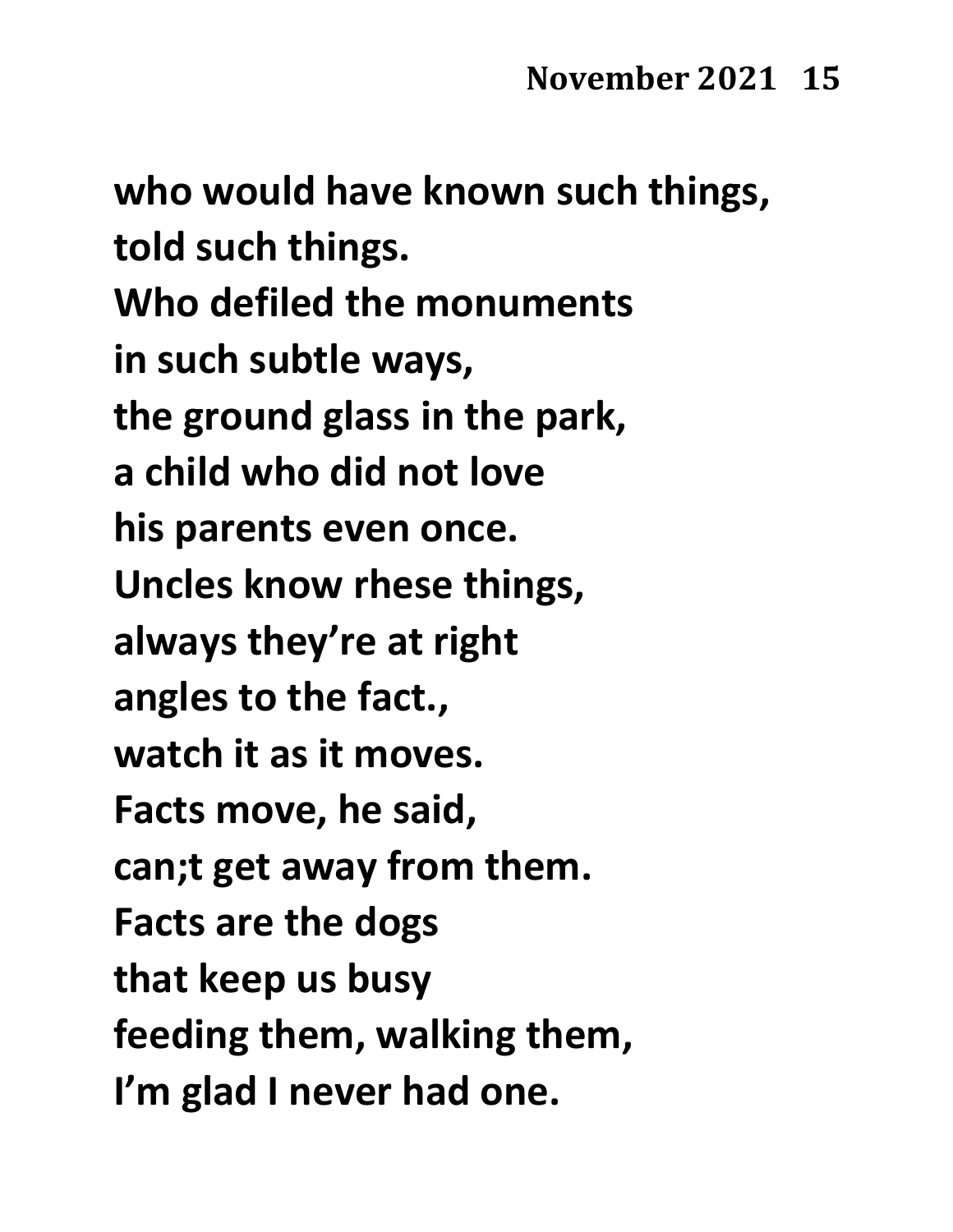## **I still hear his cheerful voice, youthful, hoping to be wrong.**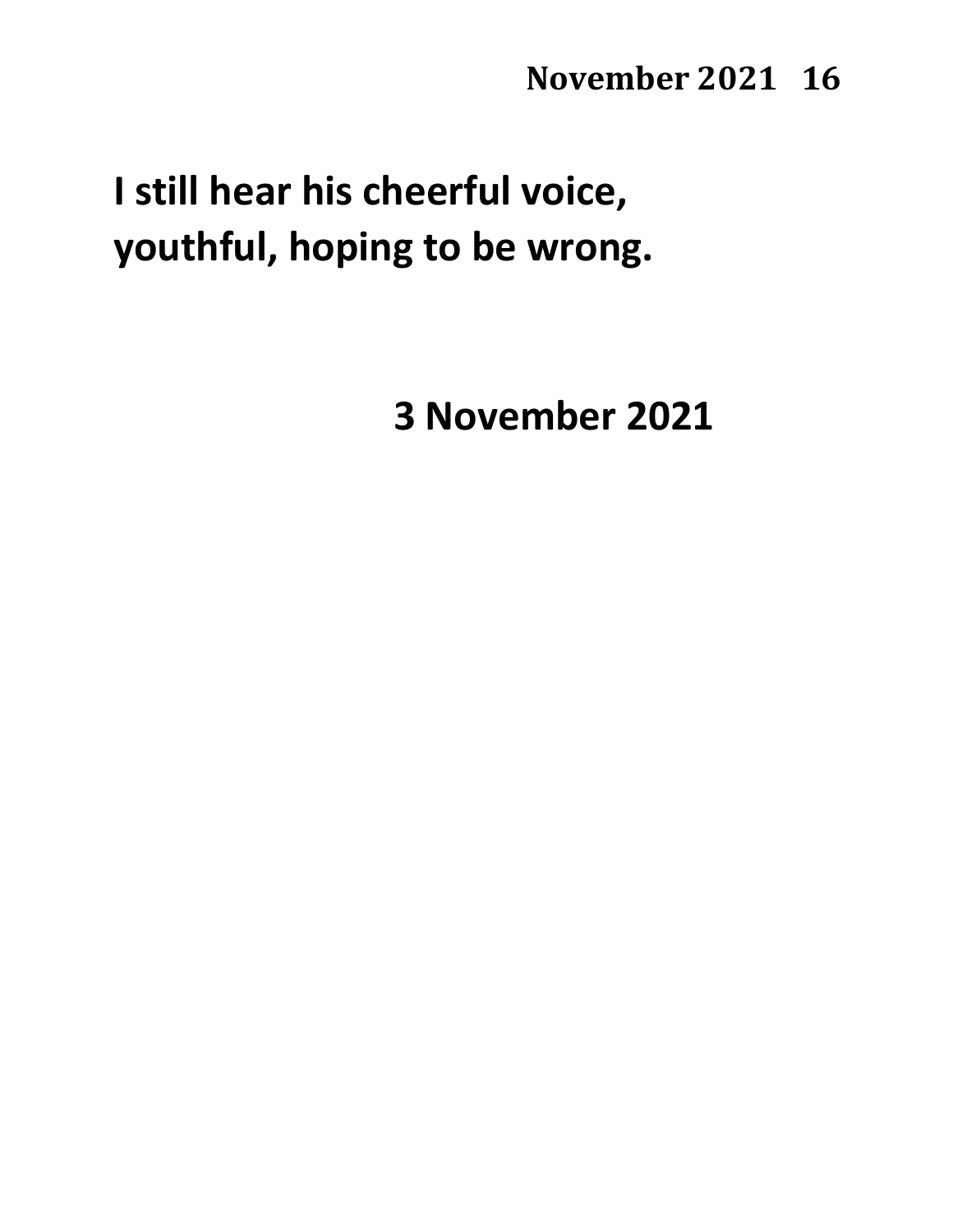## **CHESS**

**Chess all day long. I am the pawn who waddles through the squares one square at a time and no turning back. I envy the big pieces, envy the other pawns who sometimes seize even a Queen! But I have no house to bring her home to. I capture no one. I am told that if I reach the other side still alive, something fine will become of me. In hope of heaven one trudges on,**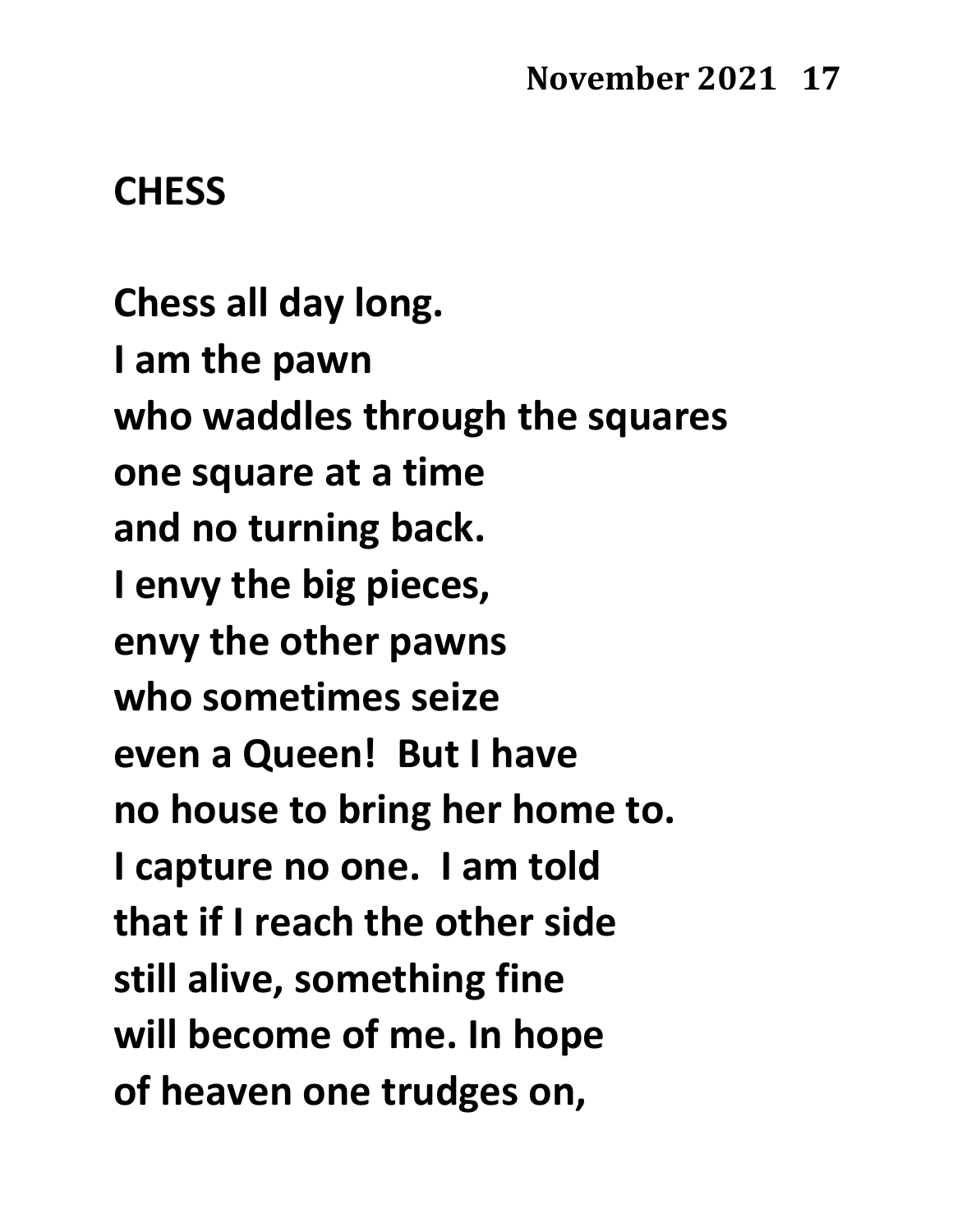# **ever borderline so hard to cross--let me rest here a while and catch my breath.**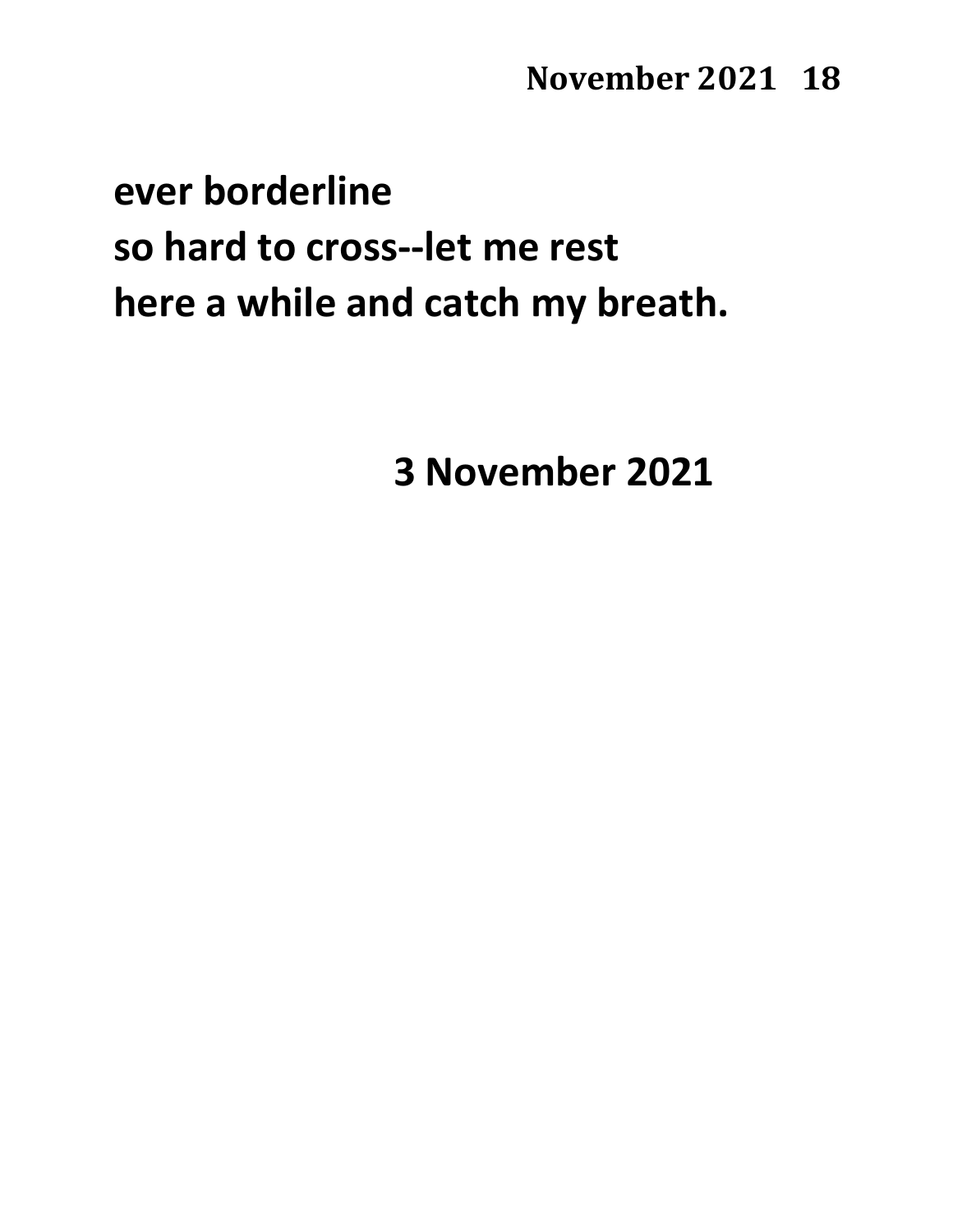**= = = = =**

**The world was winter for a while and then the sun came up and gave us back our autumn peace just for a little while, mind, just for the bright day, to fill our eyes with green before, before all the colors hurry back indoors.**

## **3.XI.21**

**= = = = =**

**Leave all one none be gone.**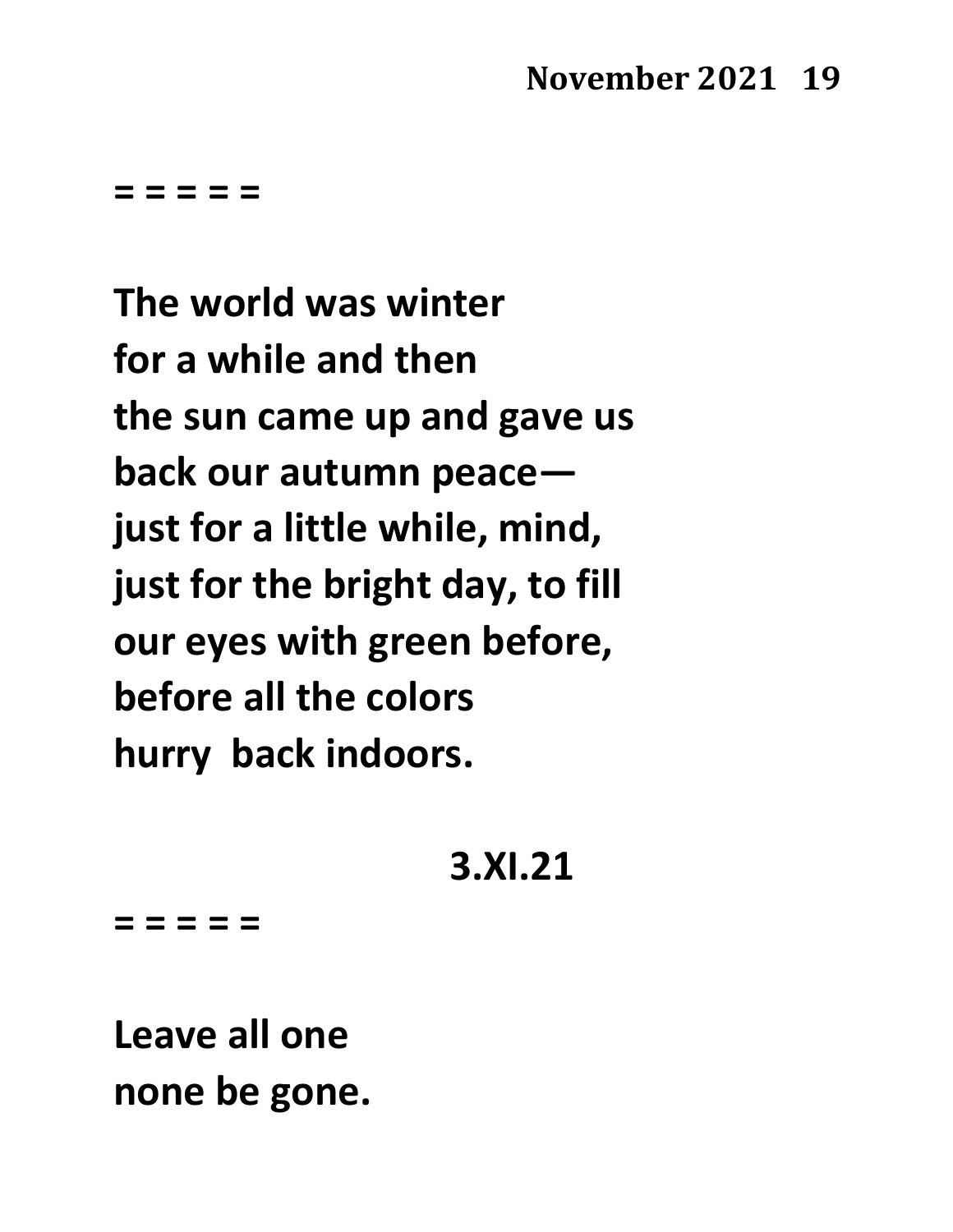**Life's an antique store: Look don't touch.**

## **4.XI.21**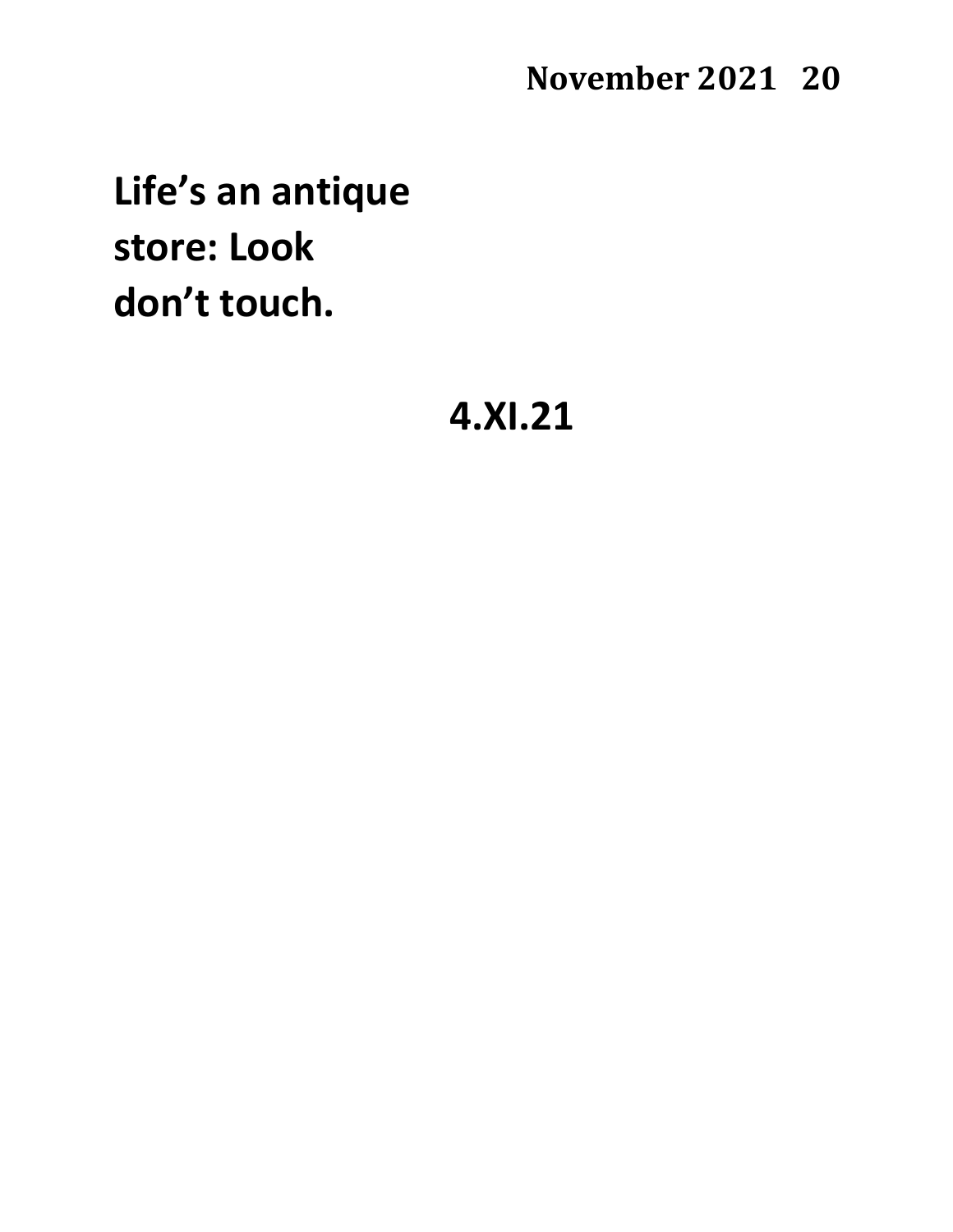**= = = = = =**

**Betty knew the value of the day, turned her grief into giving, bothered learning only the language of those who most needed her help. Politics, religion disappoint. She turned disappointment into dispensation, Build the republic one needy person at a time. And tell the world what you're doing, tell it in a gentle quiet voice.** *4November 2021*

**= = = = =**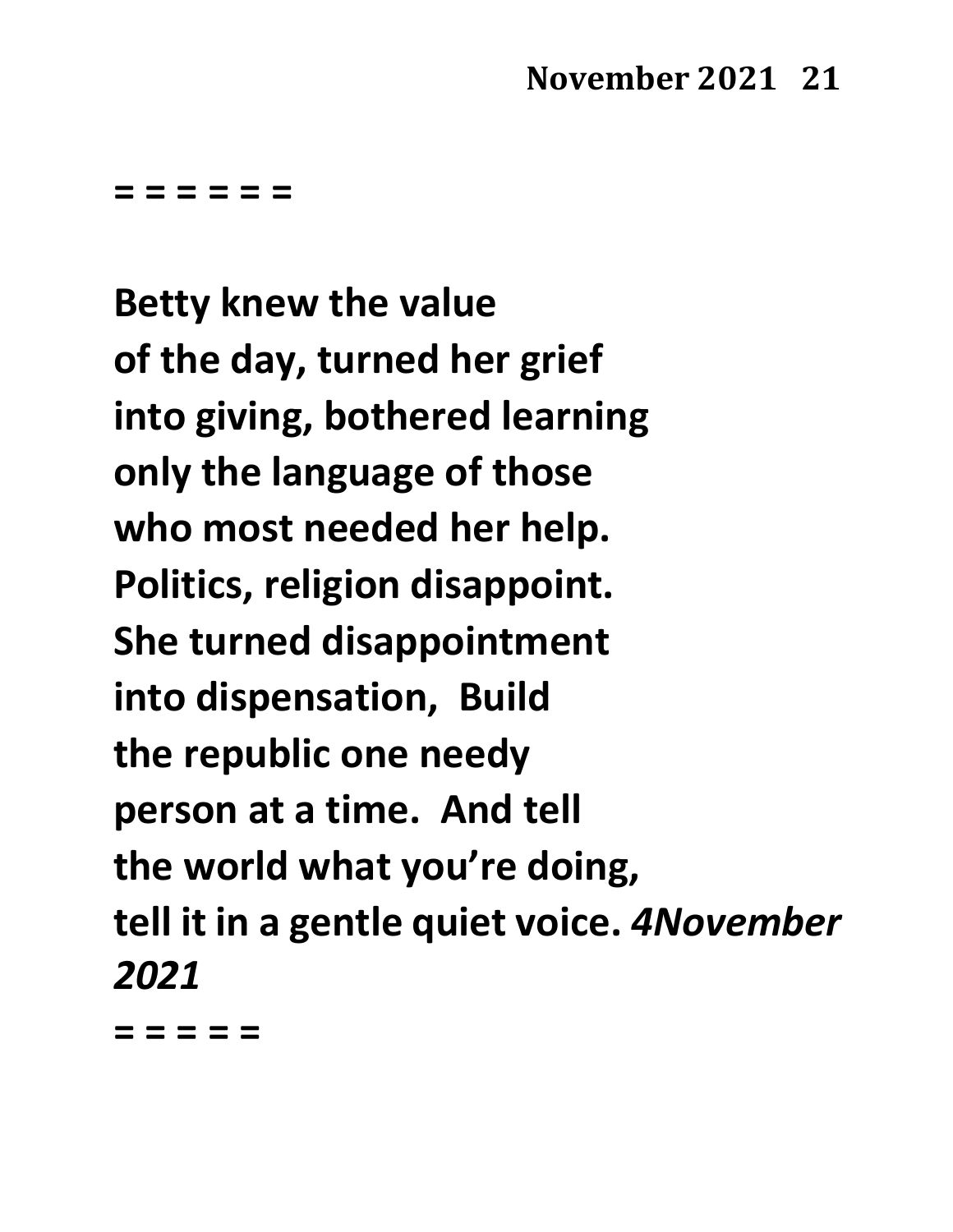**I know what to do-- I will walk to the bakery in a little French town, strut home with a baguette tucked under my arm, I'll nibble an almond biscuit along the quiet stream. There. Just like an American.**

## **4.XI.21**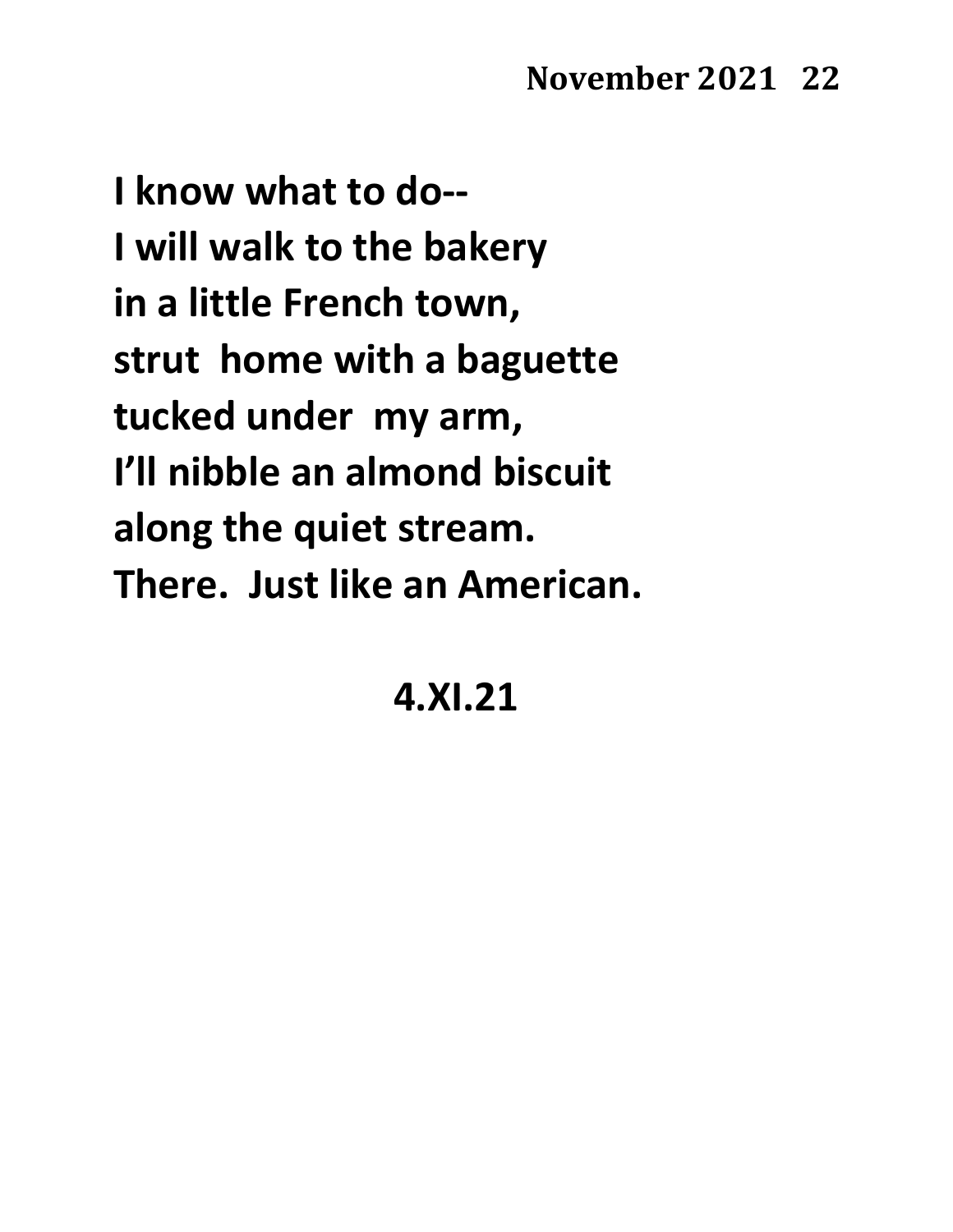**= = = = = =**

**Sometimes nothing changes. People lie on the sand absorbing the sun, enduring or welcoming the glances of those who are not sunshine. They think like Luther: Here I am, I can't do anything else, help me o Sun. Waves are good for lulling, especially like these, more Brighton beach than Waikiki, sleep in sunshine, wake a deeper color. Maybe drape a towel over your face, the wind is on your side today. We have been doing this**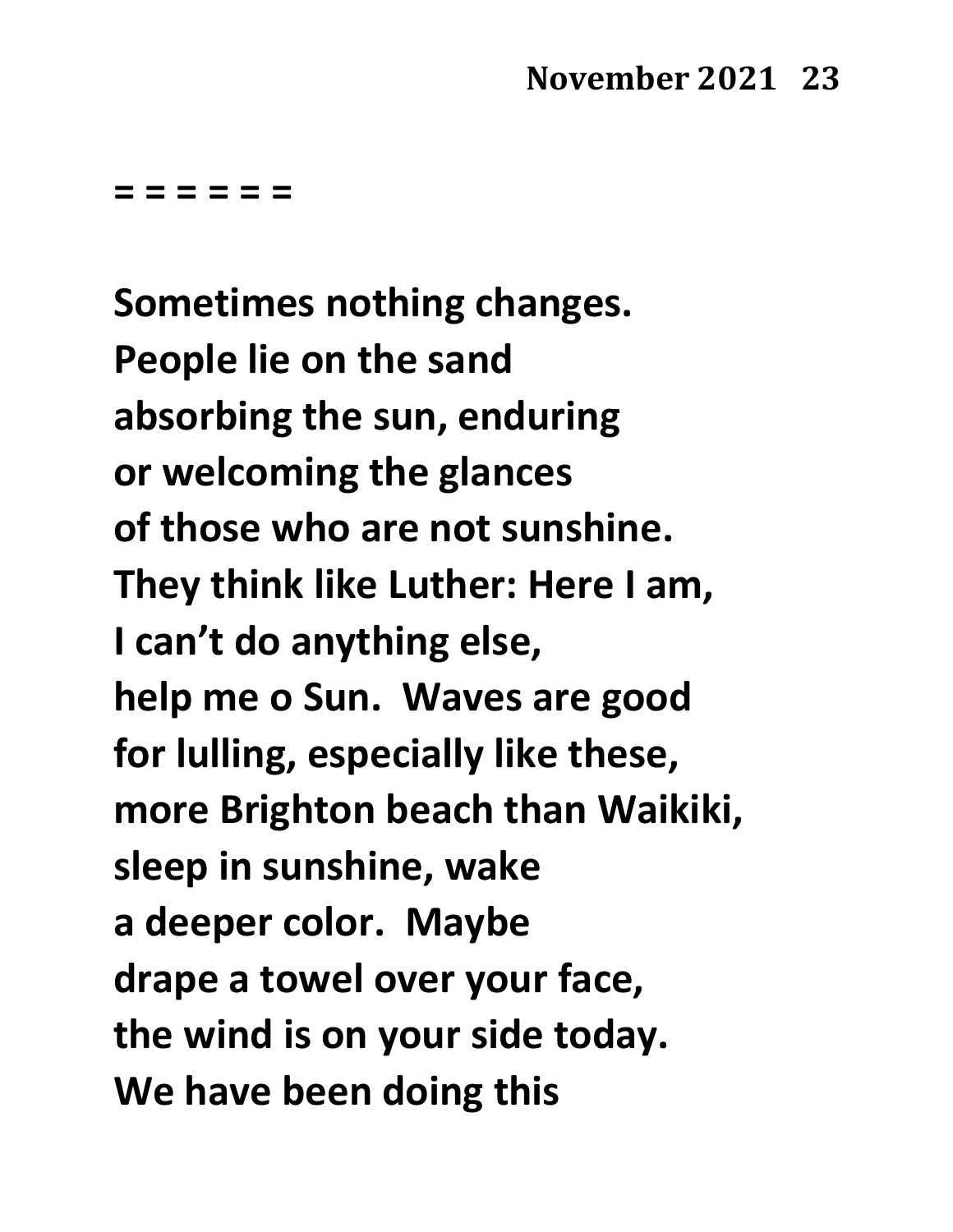**for a hundred thousand years whenever we could find a beach, an ocean, Human is a seaside thing, we are littorals, never at peace too far inland. Think of Jesse James. No crime on the ocean only casinos. Don't let the sand het in your eyes.**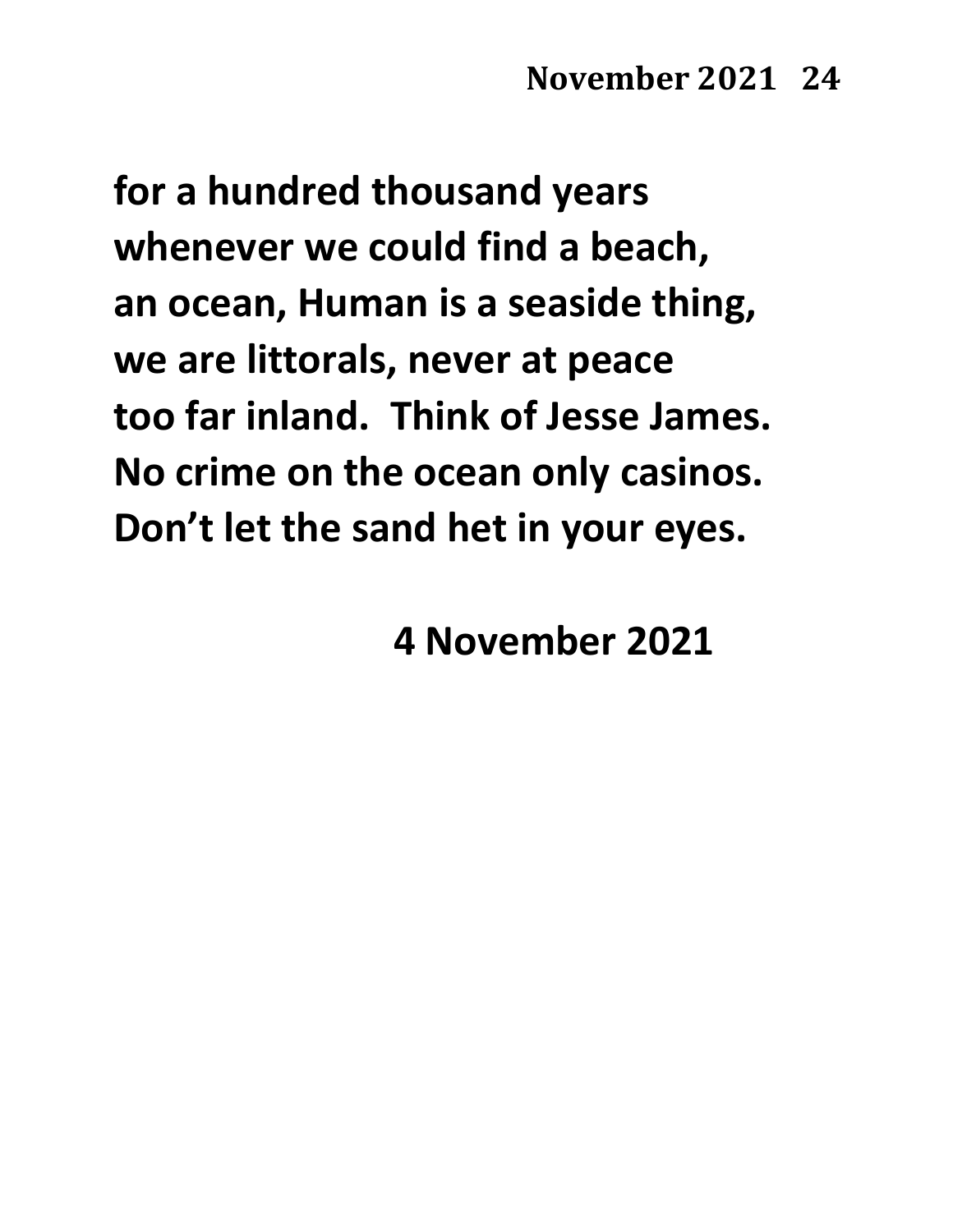**= = = = =**

**Are we a part of what we see or is all that a part of me? Decide quickly- winter's coning.**

**4,XI,21**

**= = = = =**

**Looking a hummingbird**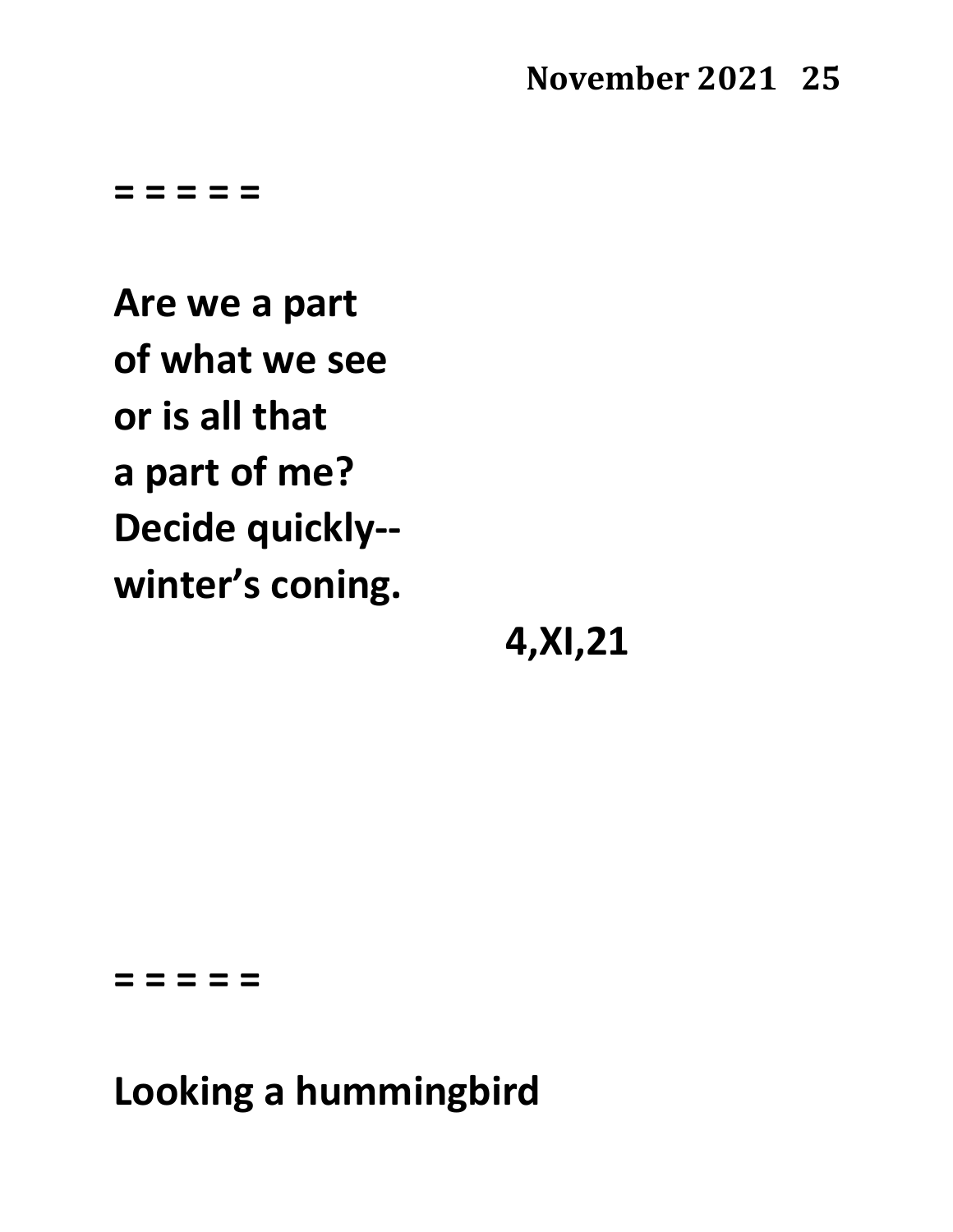**straight in the eye a little like meeting the Pope but no papal ring to kiss. a little like falling in love on the day you're moving away.**

**4 November 2021**

#### **= = = = ==**

**When you finally get here you'll have a slew of rivers around your ankles, hunks of mountain on shoulders and hips. you know it all.**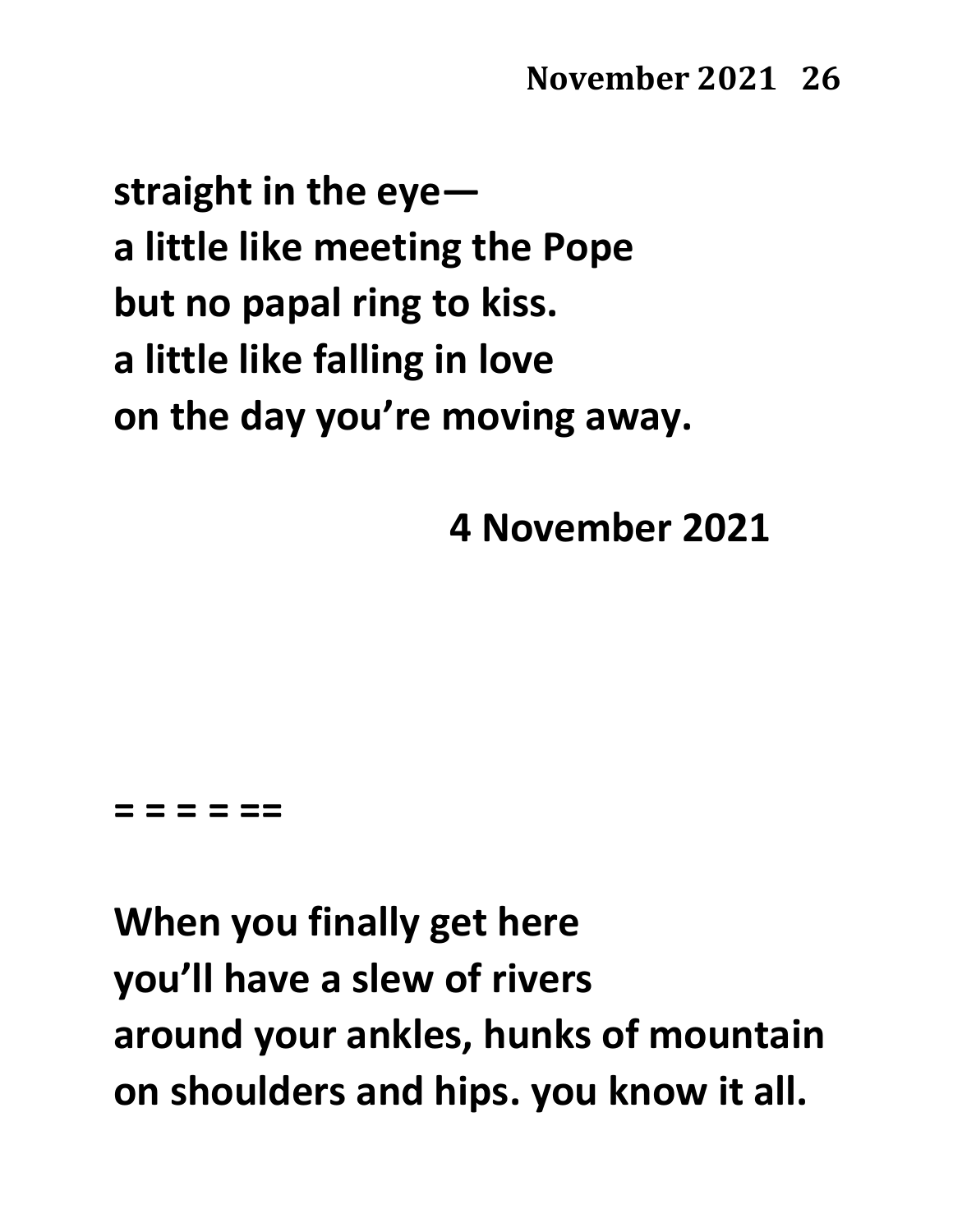**we bring it all with us, no traveler comes from nowhere**

**Except I think sometimes I am and do.**

**But here I am, not going anywhere,**

**a rusted tank from an unfashionable war.**

**So it's always, as usual, all**

**up tp ypu.**

**I read Milton while I wait,**

**het on that Trailways Bus** 

**and fling your living loving Latin presence here,**

**bringing na new bright colored**

**basket made of straw,**

**a basket full of air.**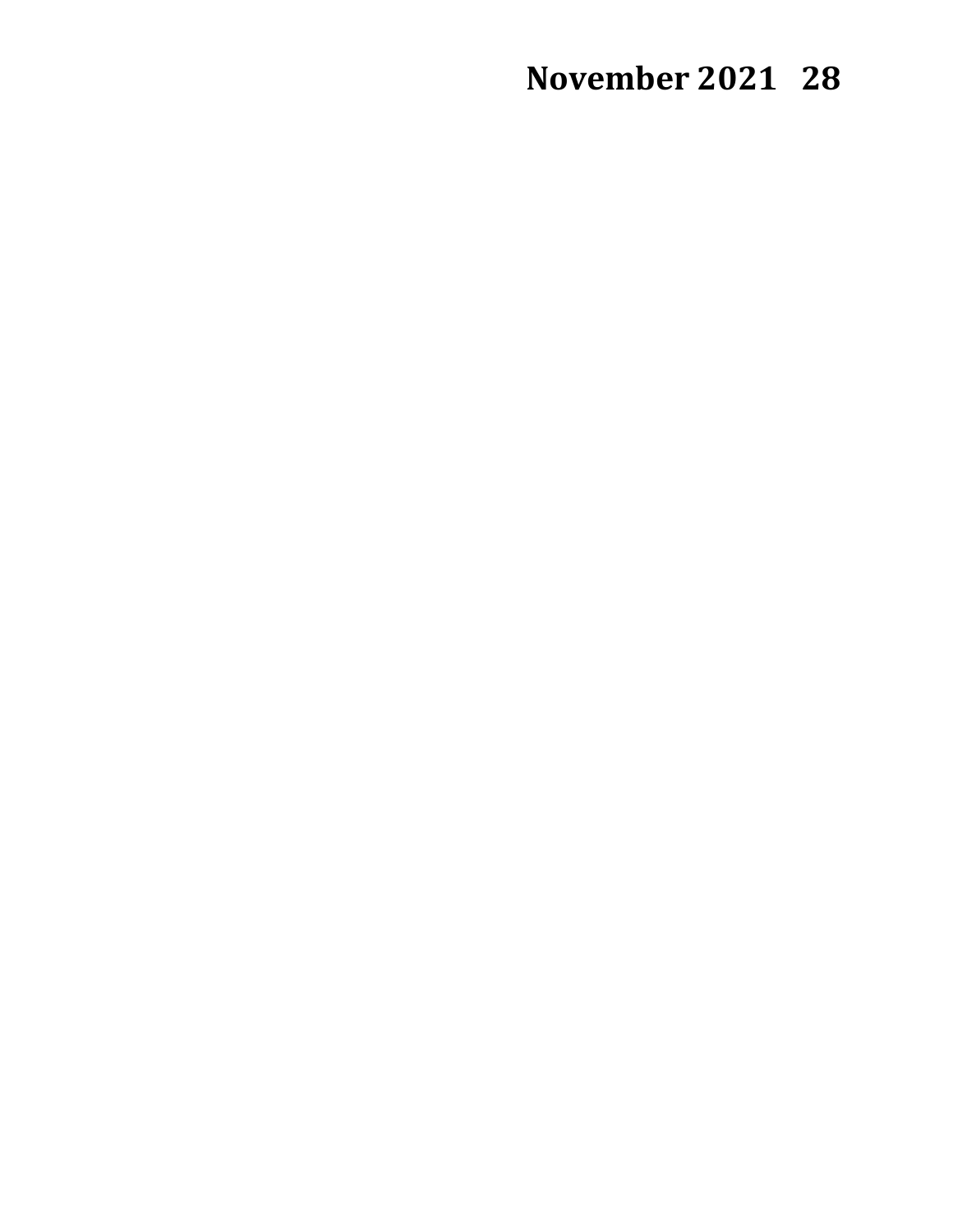**= = = = = =**

**And sometimes they forget all about it and the sun just shines. Try Polybius. Josephus. Sometimes even Ptolemy but there is sadness in geometry, taking the measure of your mother. Sadness is the kiss of time, a bone with little meat around it, pebble in the shoe. We can't really help the way the morning spells us, the archipelago of all of us.**

## **2.**

**I would call the sea a language**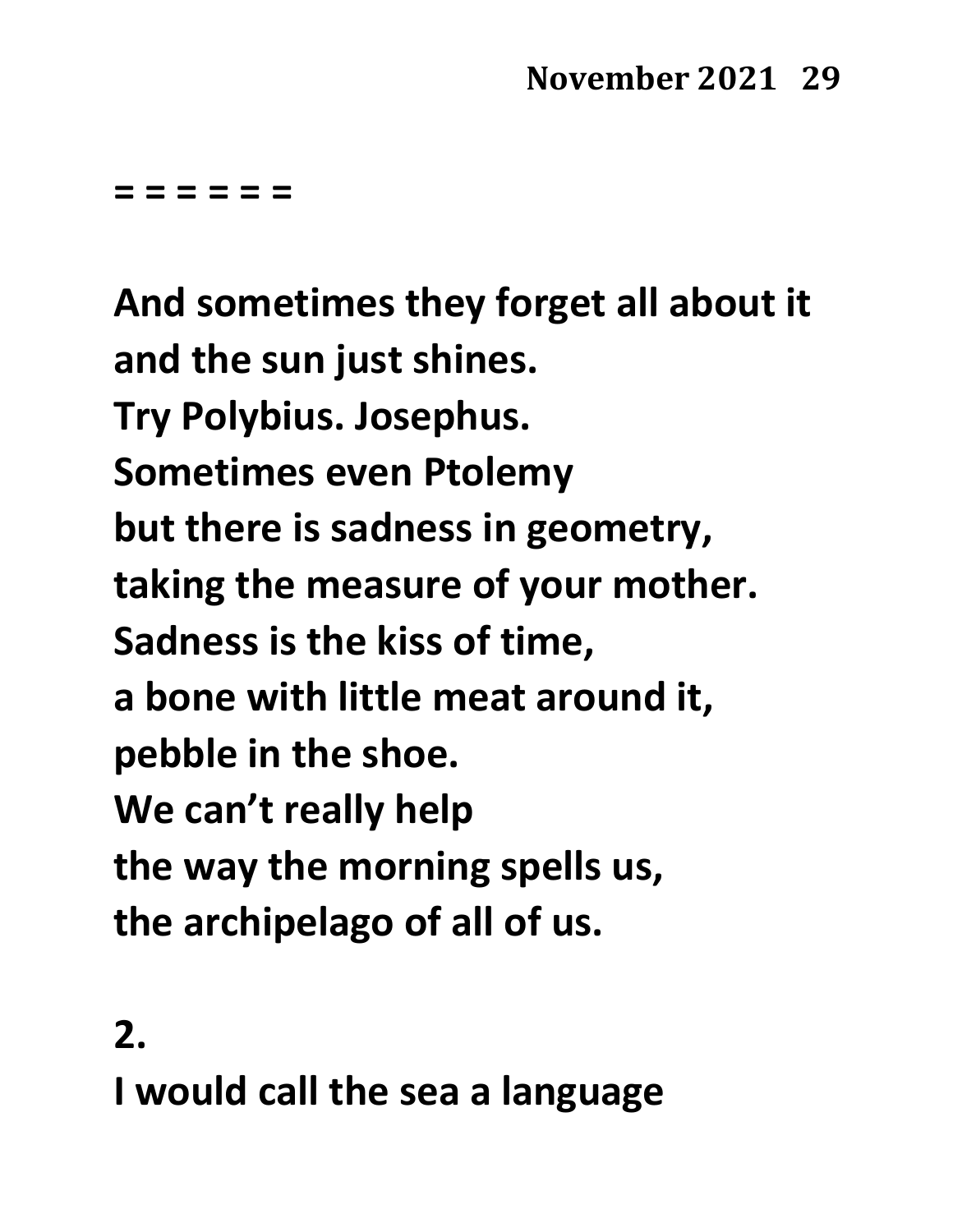**if I could speak it but as it is I pray to it the way we do to music. See, I am only one of us despite my loud insinuations, my jutting elbows, my noisy sleep.**

## **3.**

**I learned Greek when I was little o my uncle summoned me to rule a small fiefdom in the attic, looking over grandfather's acres. But when I learned to shave he took the fief away, sent me to an island in Jamaica Bay where the Peloponnesians fished and carried on.**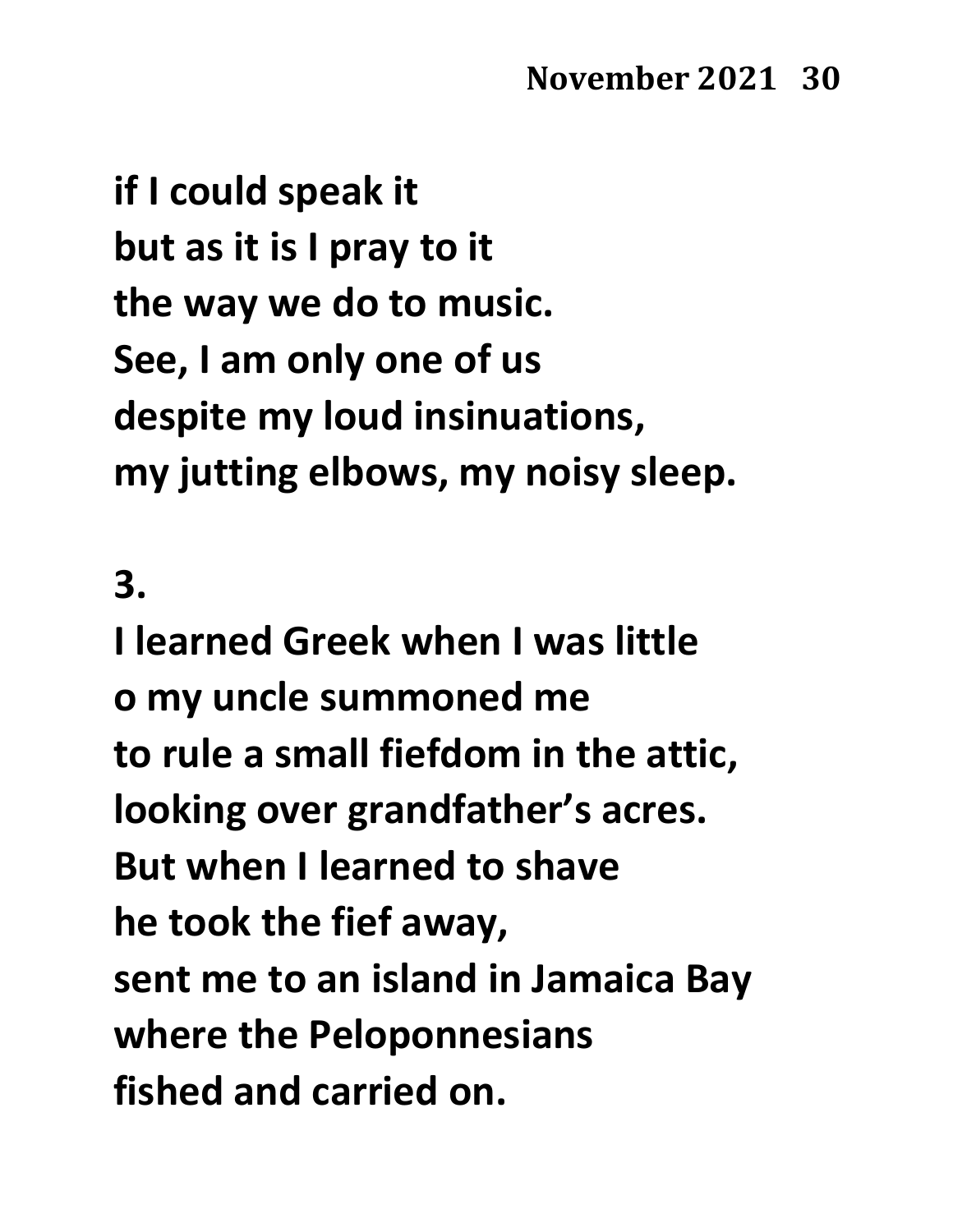## **And there I stayed, an exile to this day. I still shave but it doesn't help.**

#### **4.**

**I closed the book, that version of my life and cried our Remember me! to no one in particular- sometimes it just makes sense to shout out the window. A shout can be magnificent depending on who hears it- think of Abraham. Think of three thousand years. Then stop. The truth**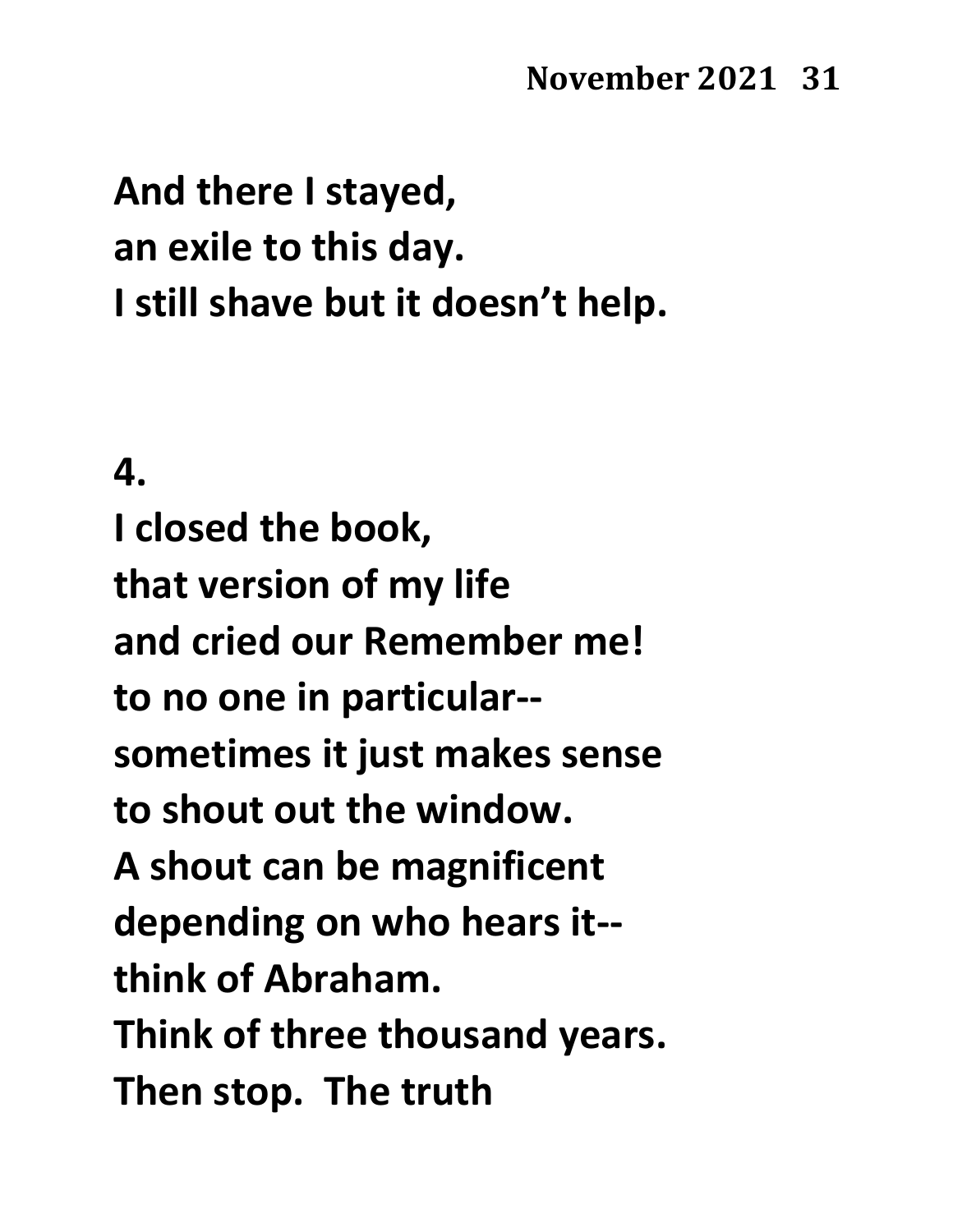**lies somewhere in between (how can we say that truth lies?), out in the long text we call desert. Someone heard something, someone stopped, looked at the sky, changed direction and here we are. Ever and ever language is our fate.**

**5 November 2021**

**= = = = =**

**Listen to the pilgrim he has been to places that do not exist, worn**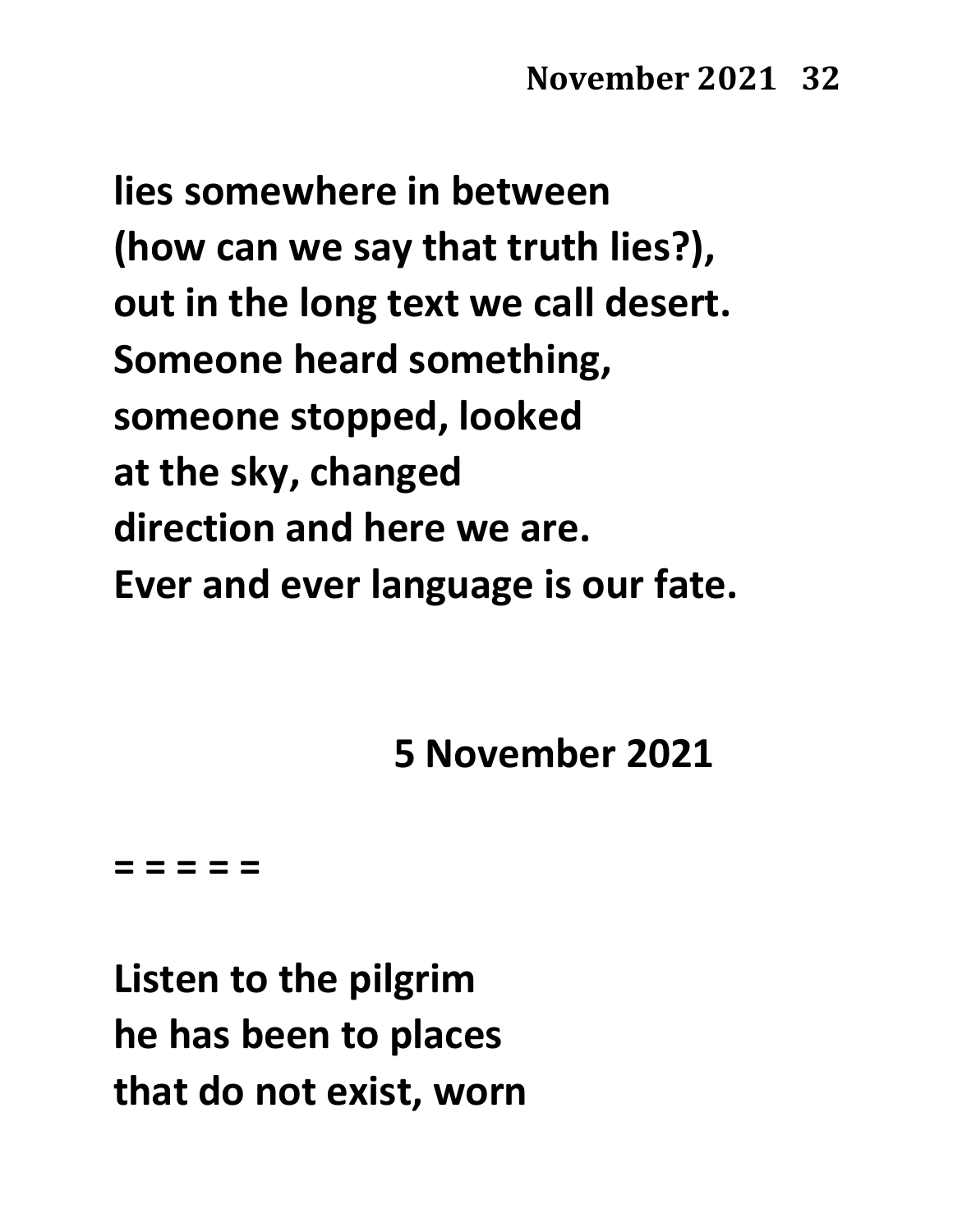**his feet sore on roads that re yet to come, he has been everywhere and then some, as we (who never moved at all) used to say. Lust listen: You got Egypt wrong to start with, the Greeks were Vikings, the Trojans are Chinese. don't you see that even now? the Celts were aliens, you can see it in their eyes, please, please try to understand. so much I can explain, the ocean too tries all day long, tide after tide, to help you grasp the truth,**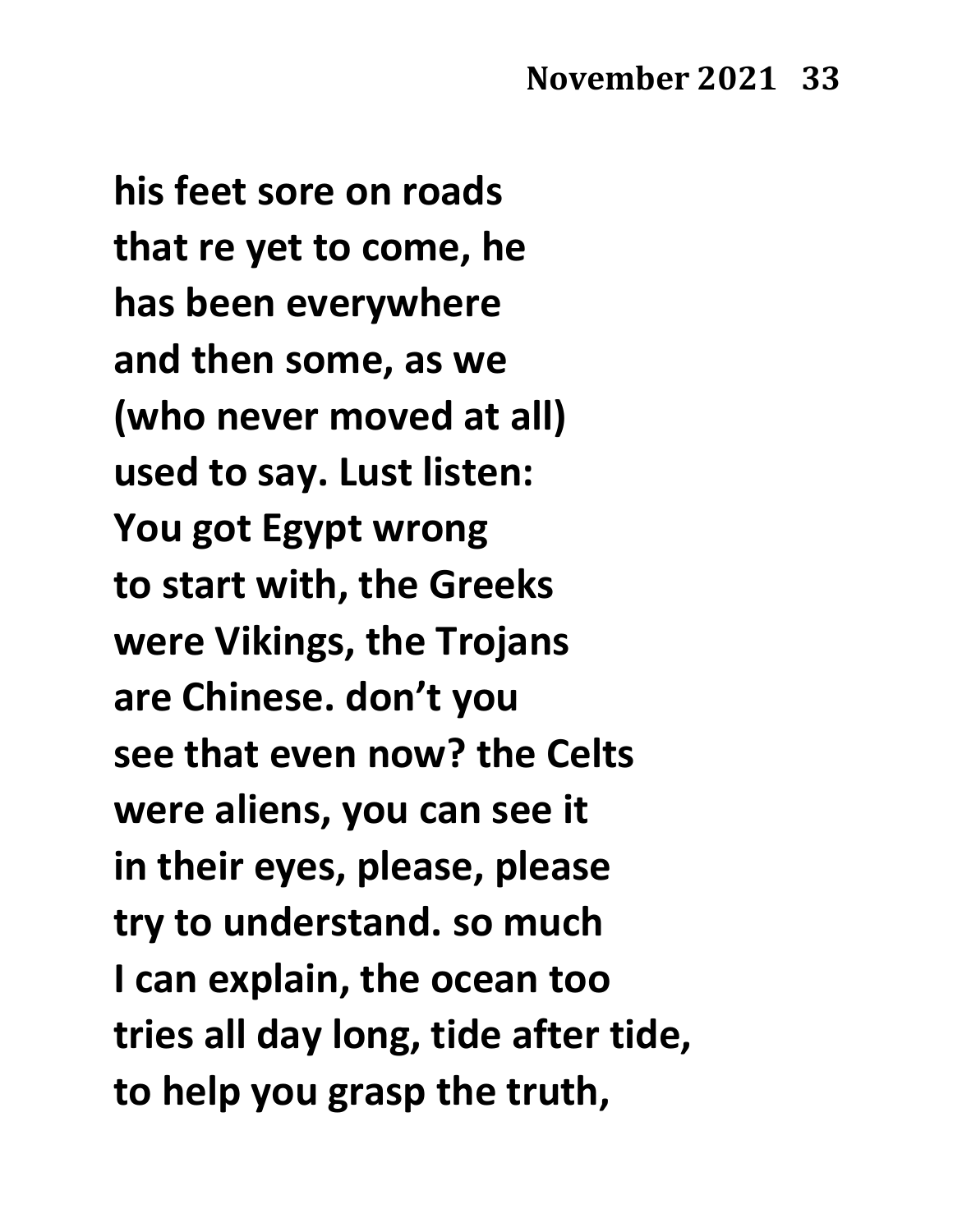**all the books are wrong, Christ is still alive, lives with Abraham on a mountain I can't pronounce, radiant others with them. so many, come, at least I know the way .**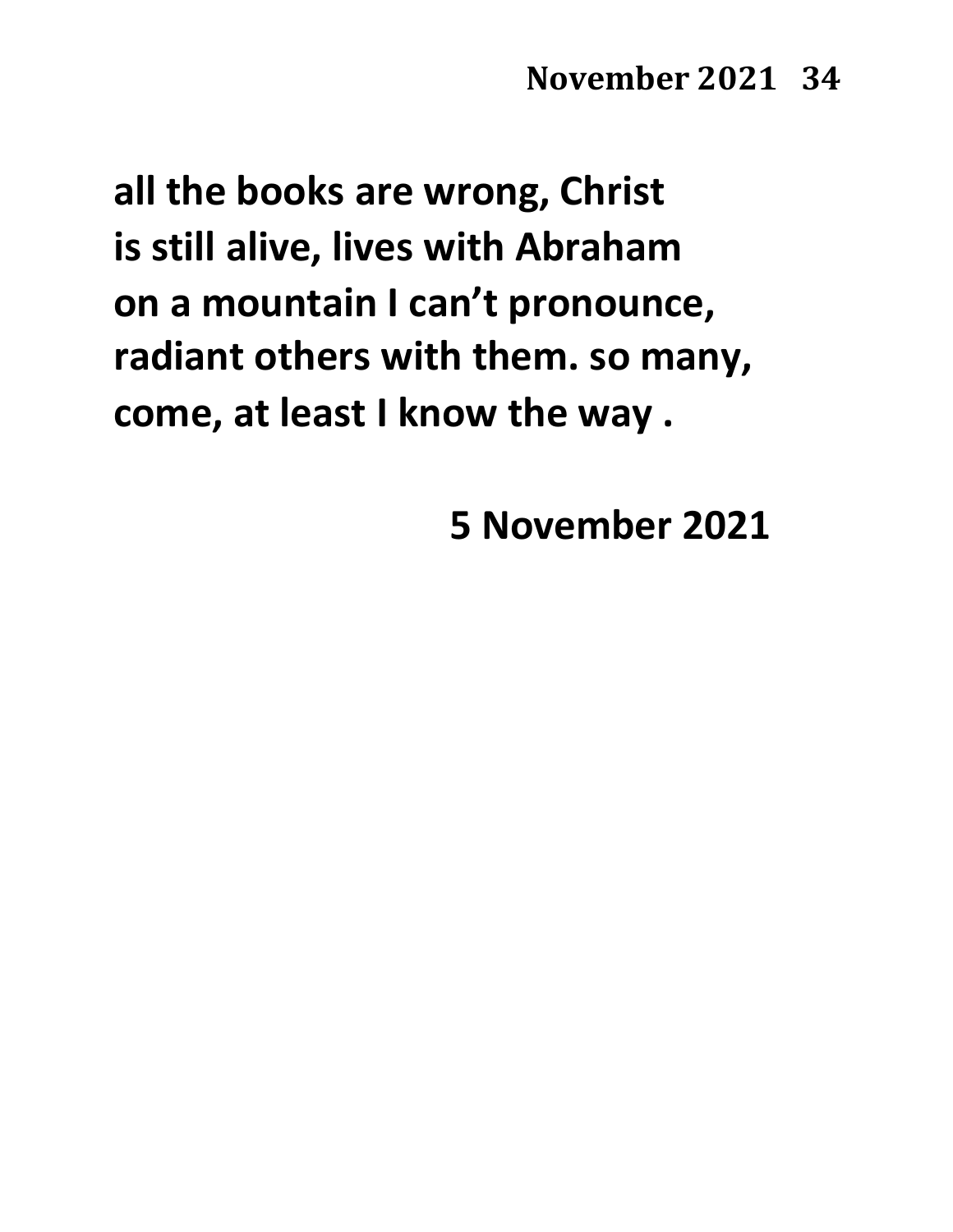## **BRICKS**

**1.**

**Brickwork. English courses. Dutch courses, how the bricks are laid. We read with fingertips the older wall, wet under the dwindling vine, brick loves rain, fact, clay loves water.** *This stone is made by hand.* **The ridges the rough signature, man breath left in the made thing. The wall of the house where I was born is the actual wall I have to mean, the only one my fingers understand**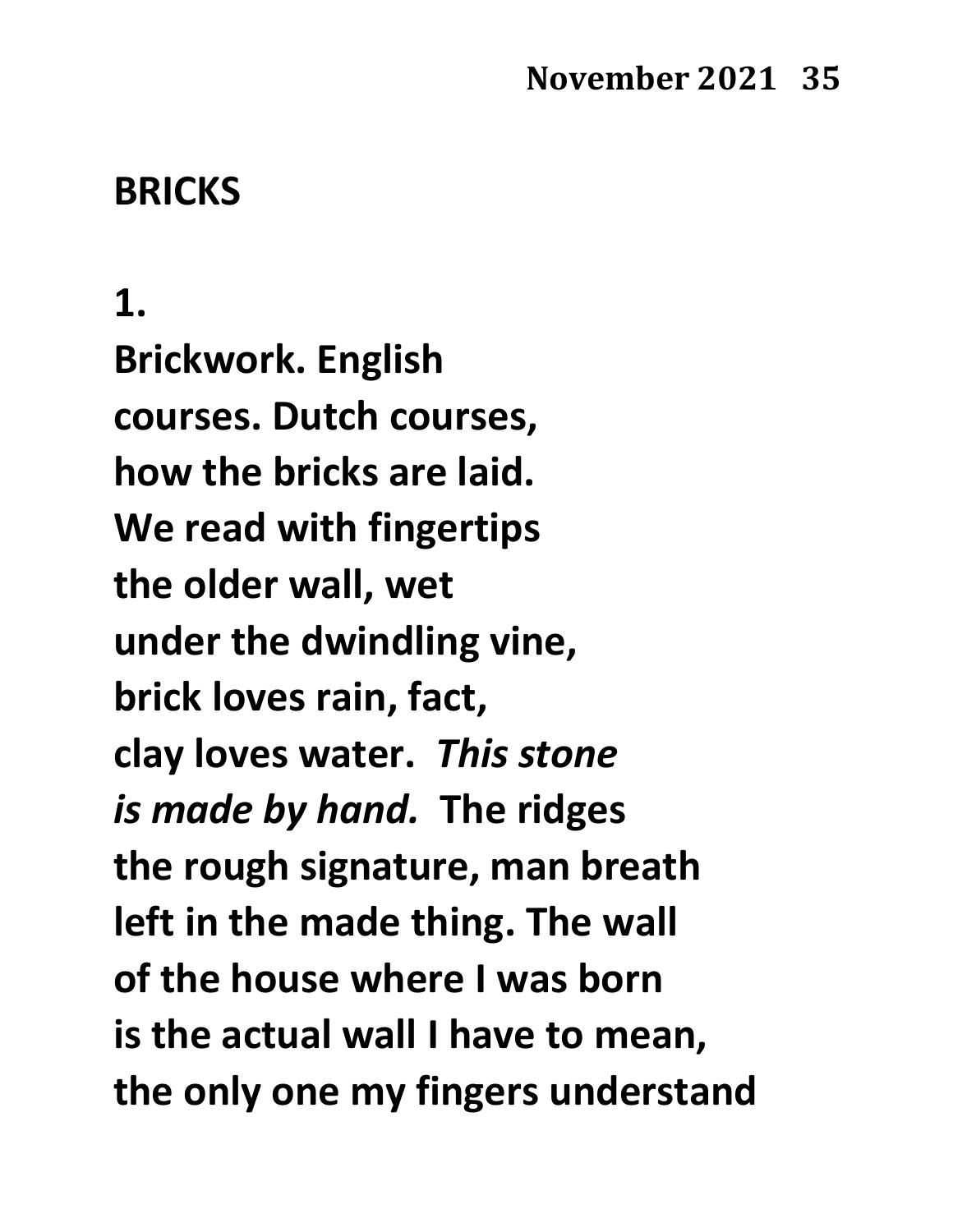### **and could, maybe, bring to you.**

### **2.**

**Inside a brick house you usually don't notice brick. Maybe by a fireplace, mostly indoors is made of smoother stuff. pale. easy on the skin. But press a cheek against said wall and still you'll feel, I swear it, like far-off music, the real wall breathing deep.**

**3. My mother always said brick houses are damp**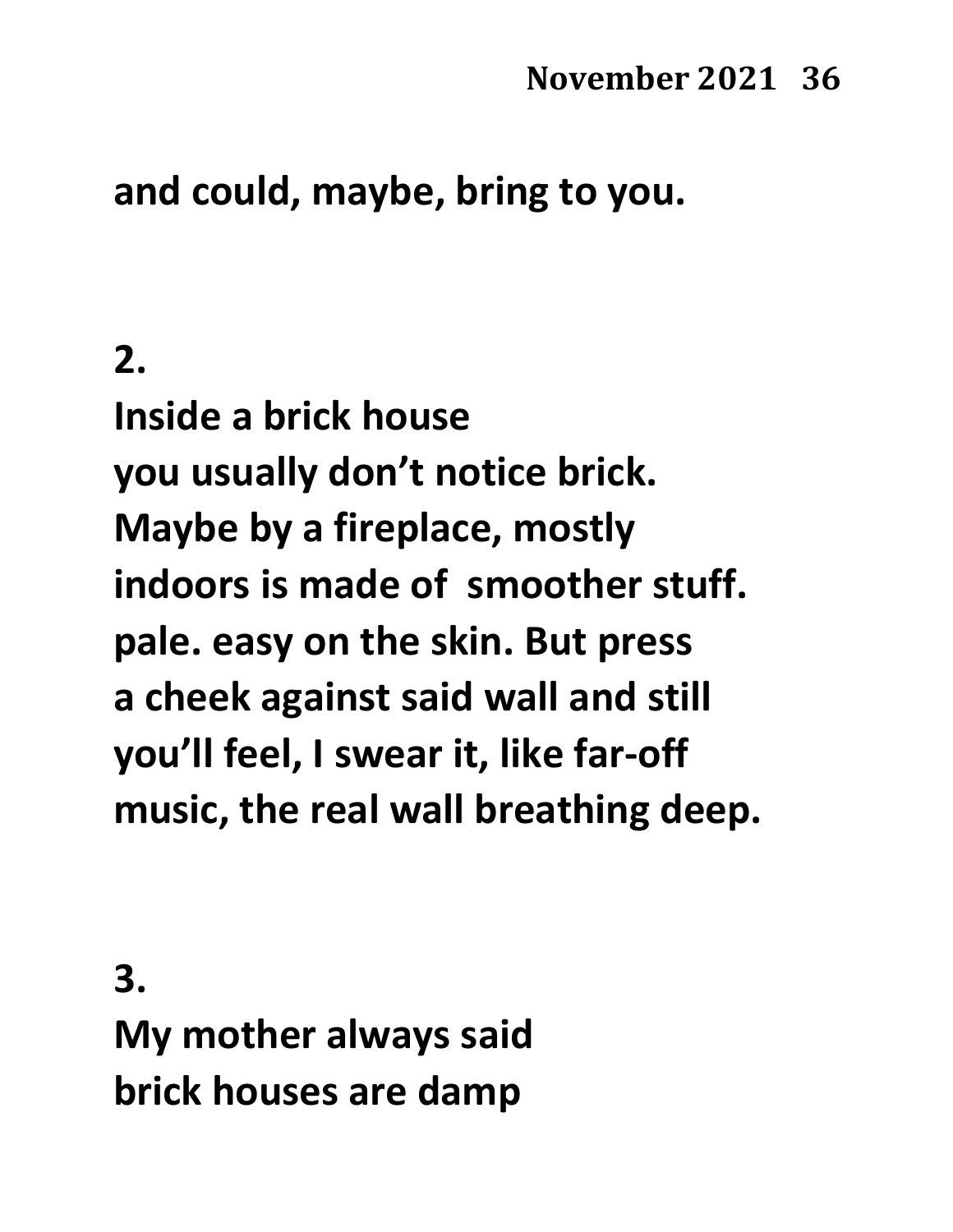**but far as I know she never lived in any other kind. And always by the ocean.**

#### **4.**

**See everything turns into biography, a brick, a cup, a wall, a horse cart dragging through the street, oranges, ripe oranges. Hard to leave where one has been.**

#### **6.**

**So it's the Dutch painters who help us back away from the wall enough**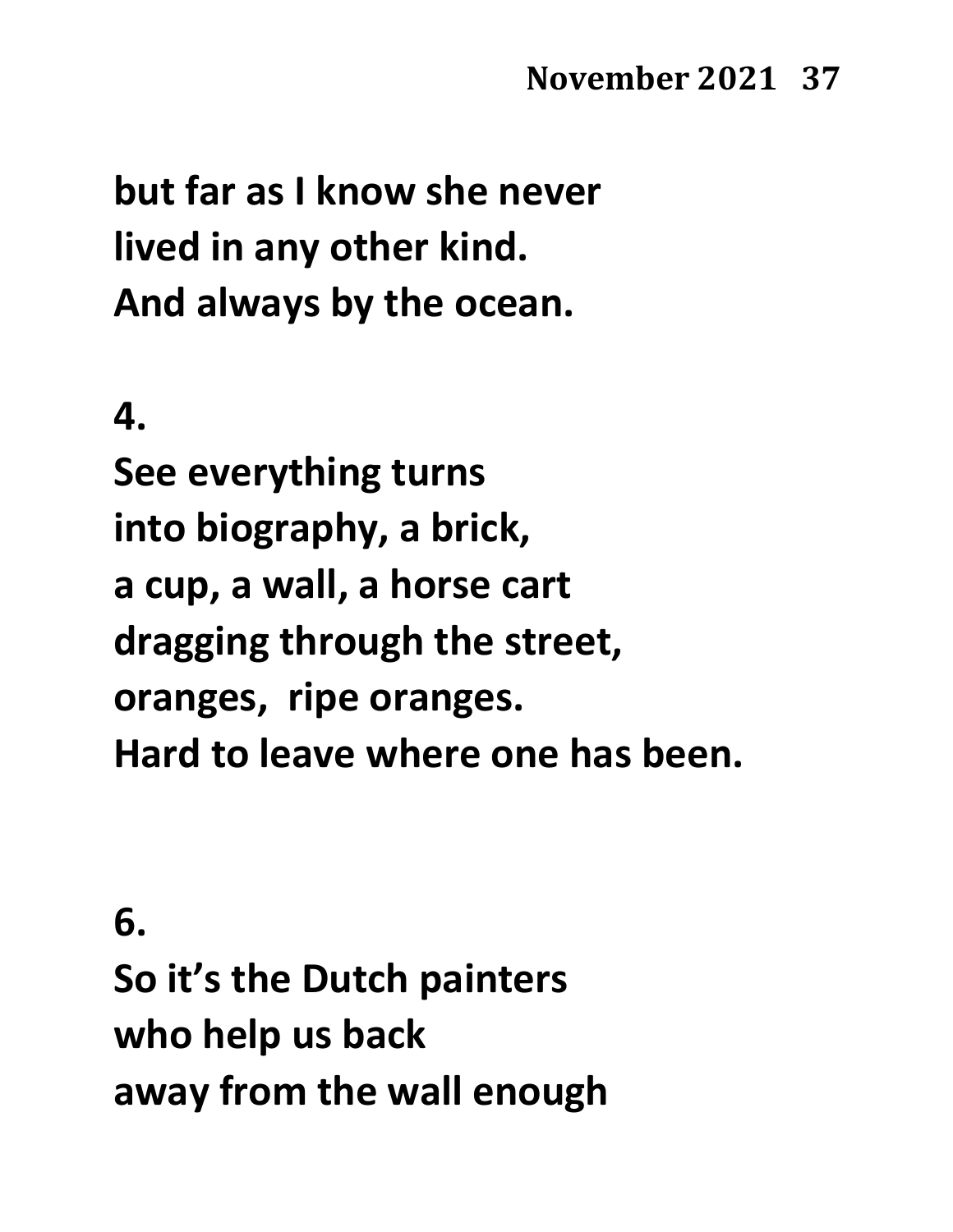**to see the house, the city, crow on steeple, moon in cloud. Tender walls of Saenredam, who knew he inside is the outside too and brick is one more skin of us.**

# **5 November 2021**

#### **= = = = =**

**There was no door there but I went through. Seemed easy at the moment but don't ask me how.**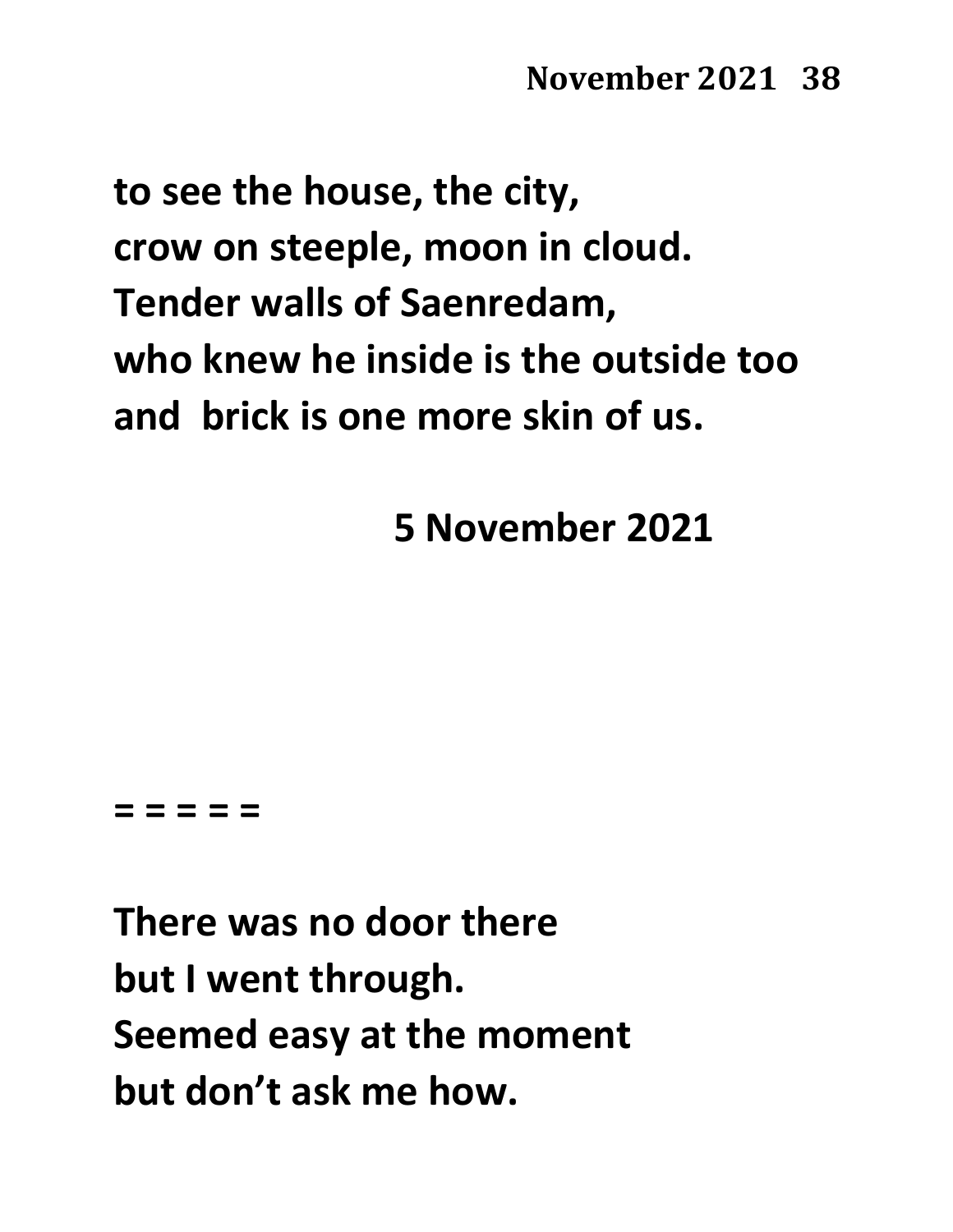**But I was in that garden they called it where so much of what I needed grows but in the dim light I carry I could see not much, a few mall blue flowers--I spoke to them as I might java addressed a taller person, and took comfort from the sense of being heard. Nothing more. I walked around, found a bench--though marble it wobbled as I sat. This place like all places has its danger. I stretched out and watched the sky, there are answers everywhere. I must have slept then; when I woke a dappled fawn**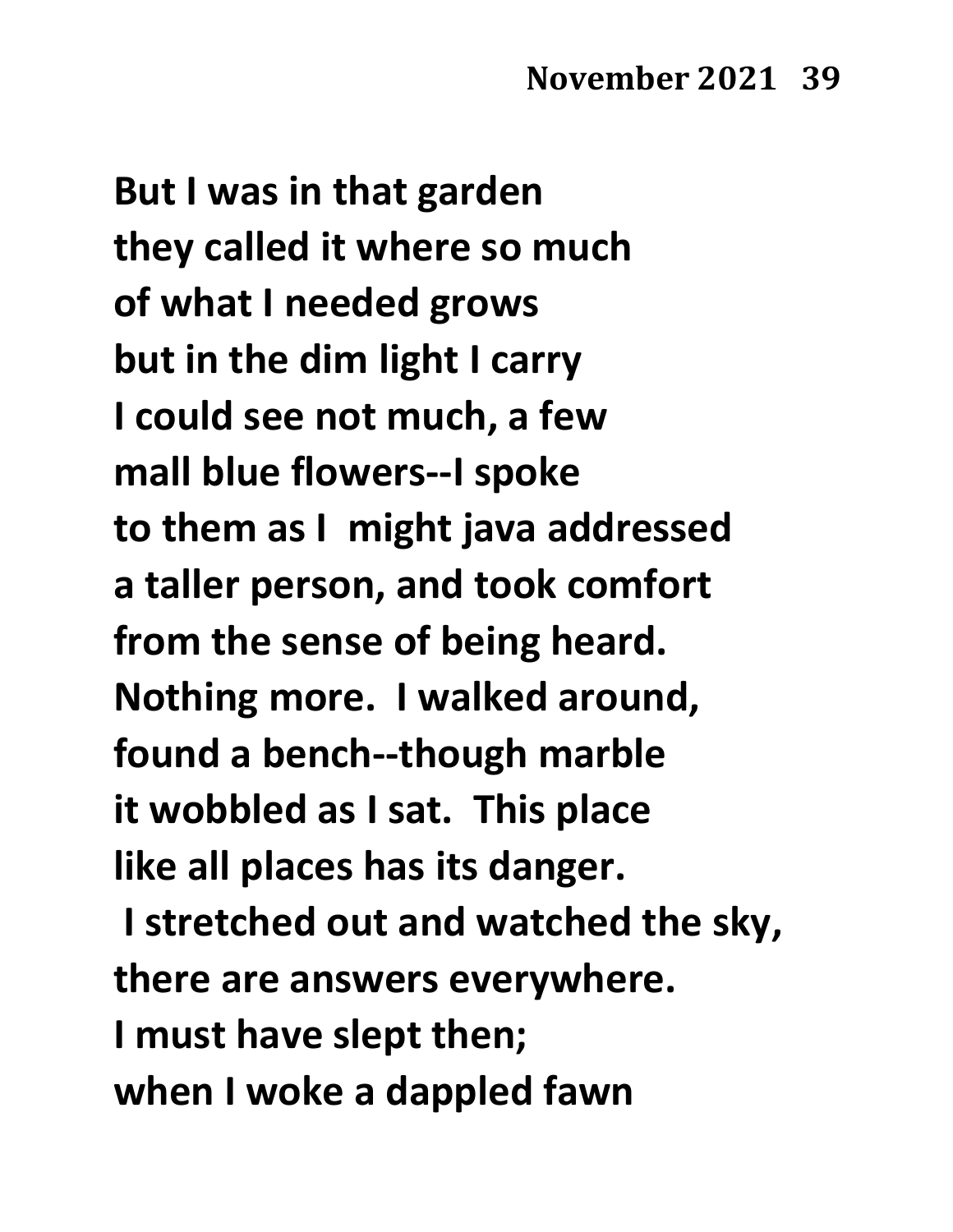**was looking at me so I knew it must be time to go. Going proved easy enough, and here I am.**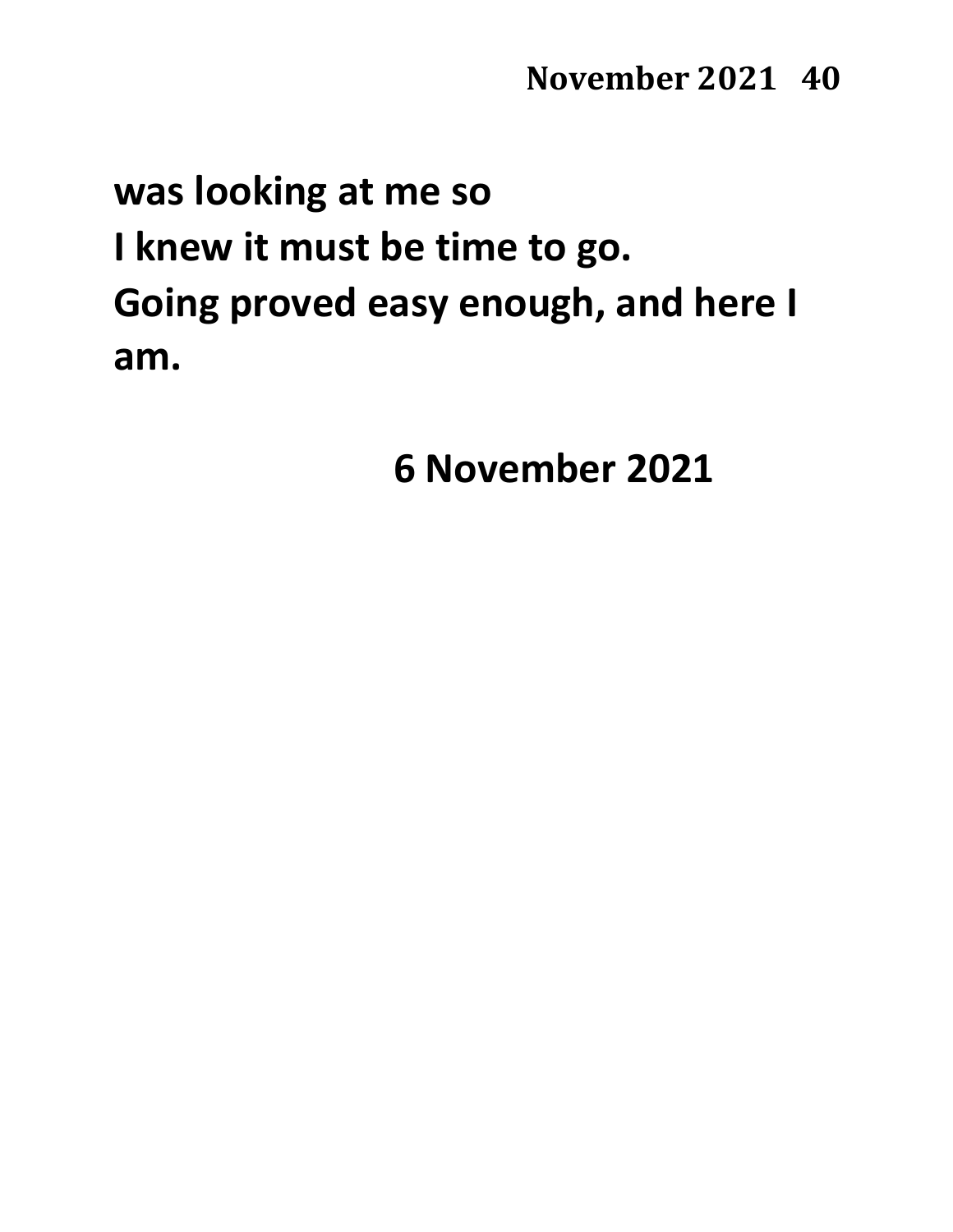**= = = = =** 

**I think the tree sometimes says Be quiet. Listen longer. Let the whale sentence ripen. Then hum the tune.**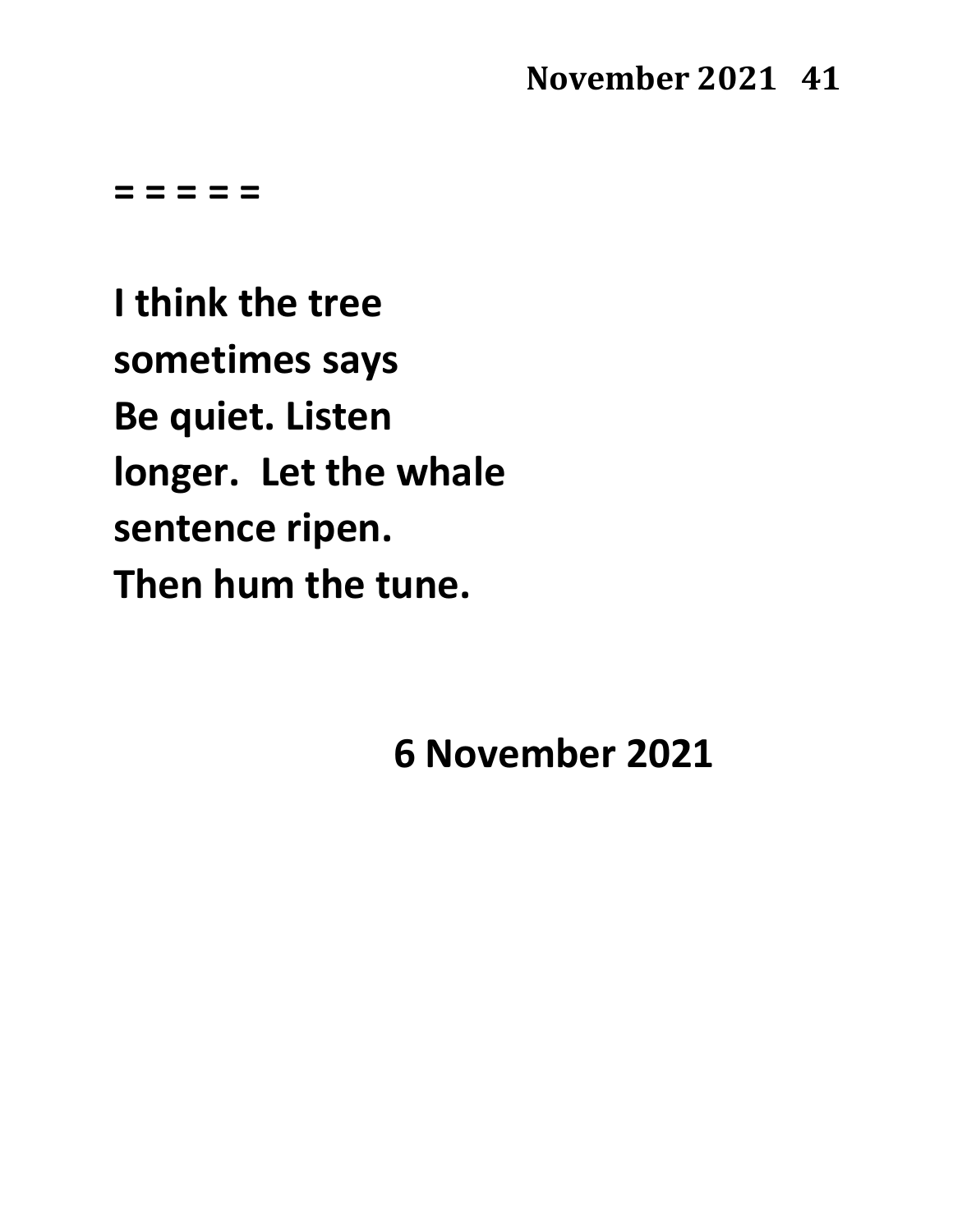**= = = = =**

**A mirror that protects from passing shadows, glass that will reflect only what lingers, bird or bride or bishop.**

# **2.**

**This mirror says your name when you stop and see it, tell stories about your ancestors- are those your lips moving or ripples in the glass that make the words?**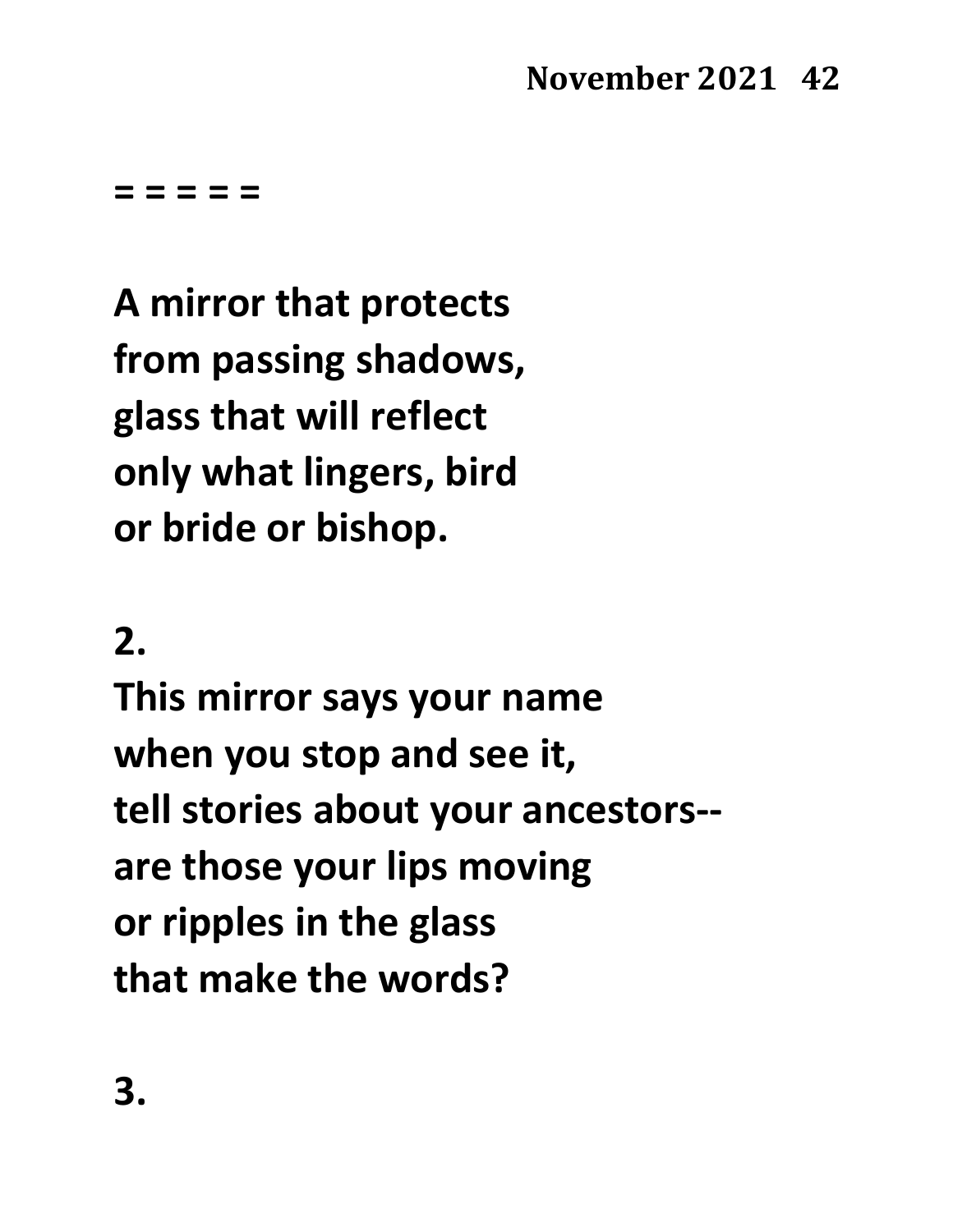**Everybody needs one. Teenage boys used to carry a little steel mirror in their pocket to check their pompadours, their curls when boys still cared, children played on sidewalks and great caravels full-bosomed sailed the sea.**

**4.**

**But when Other happened, mirrors lasted, still that suspicious eye on me even now. I look away to the words but they are shiny too**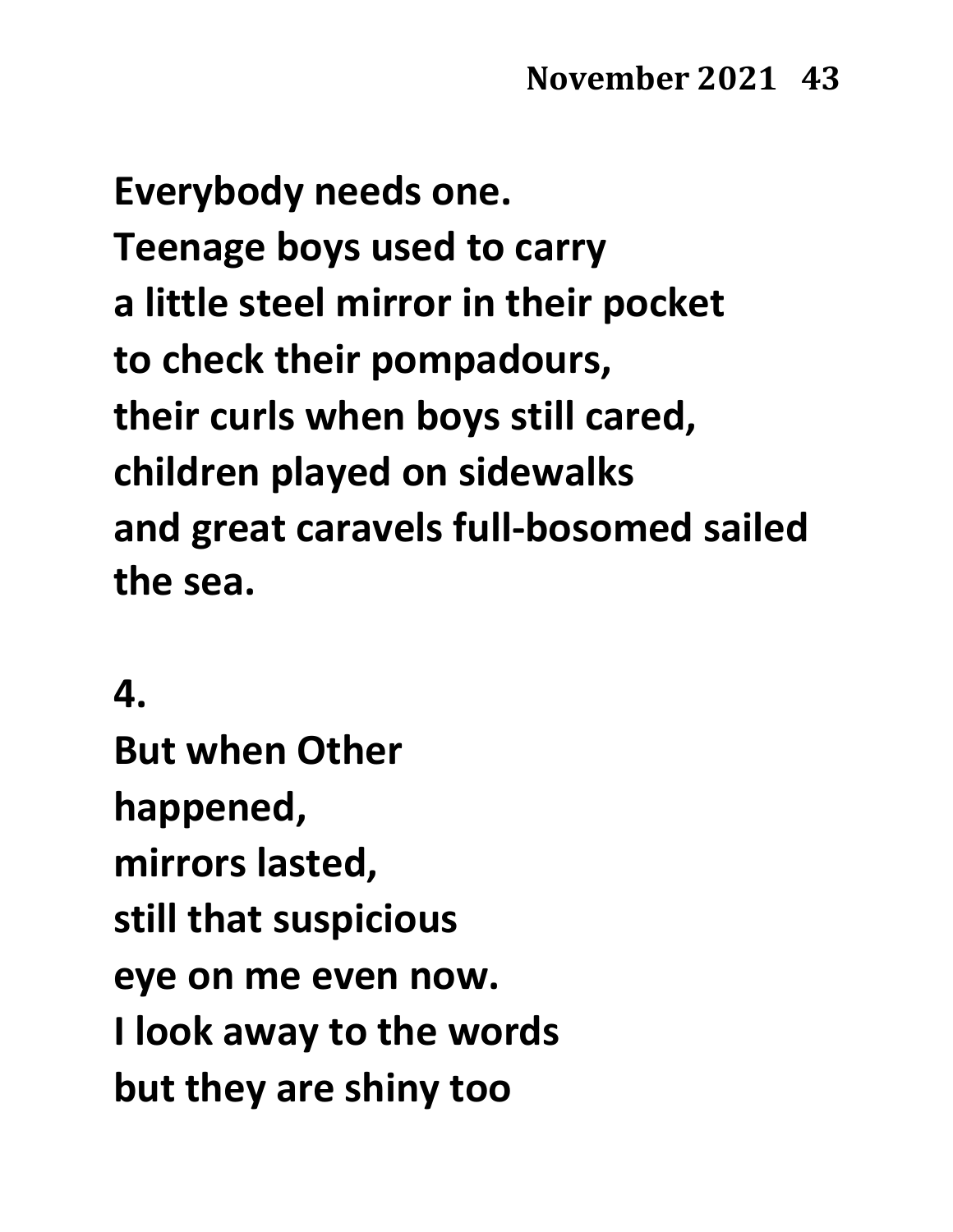### **and hint at why I write them down.**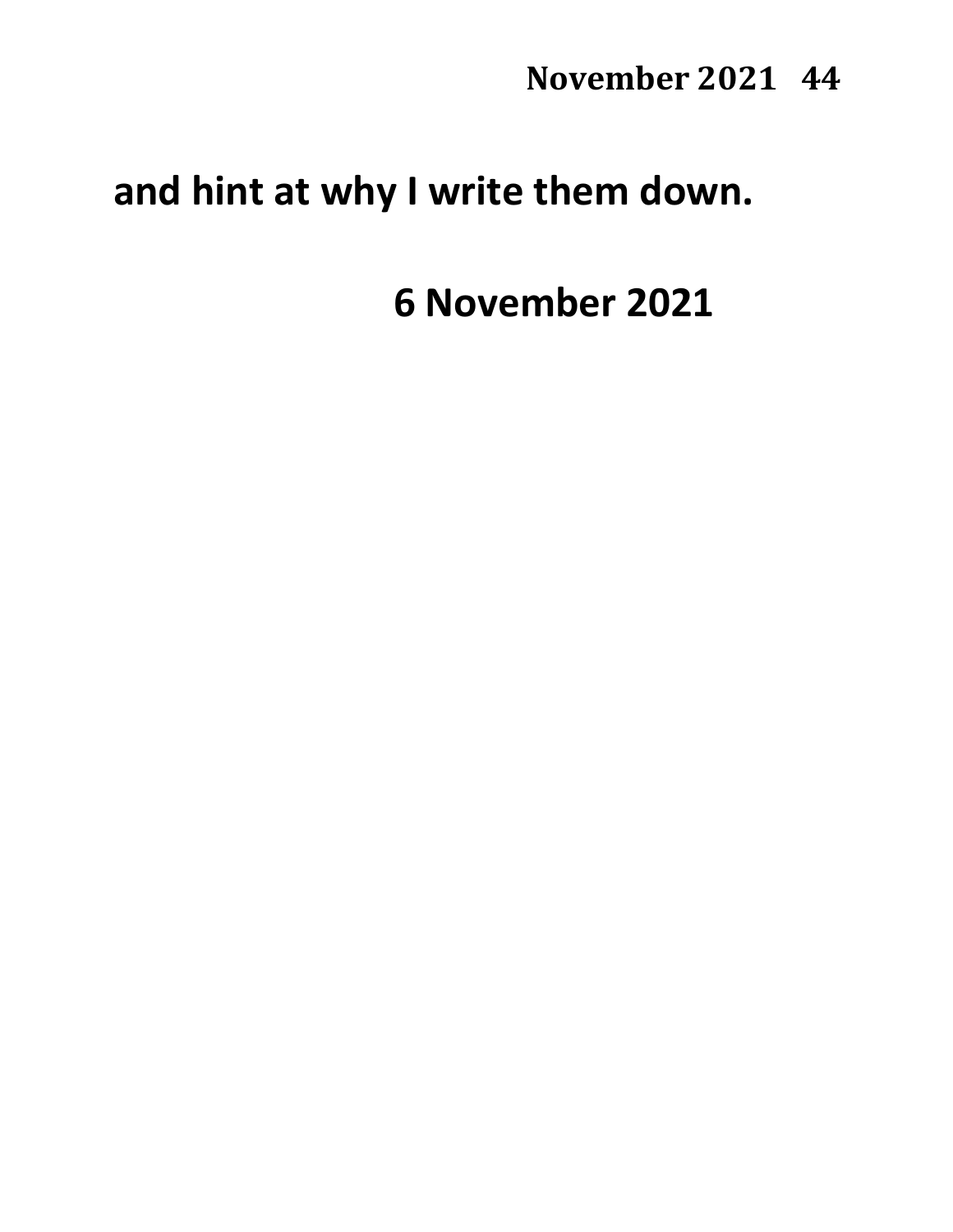**= = = = =**

**Be near the windmill you'll hear plenty, wise man who welcomed wind to grind his wheat. No one knows his name.**

**6.XI.21**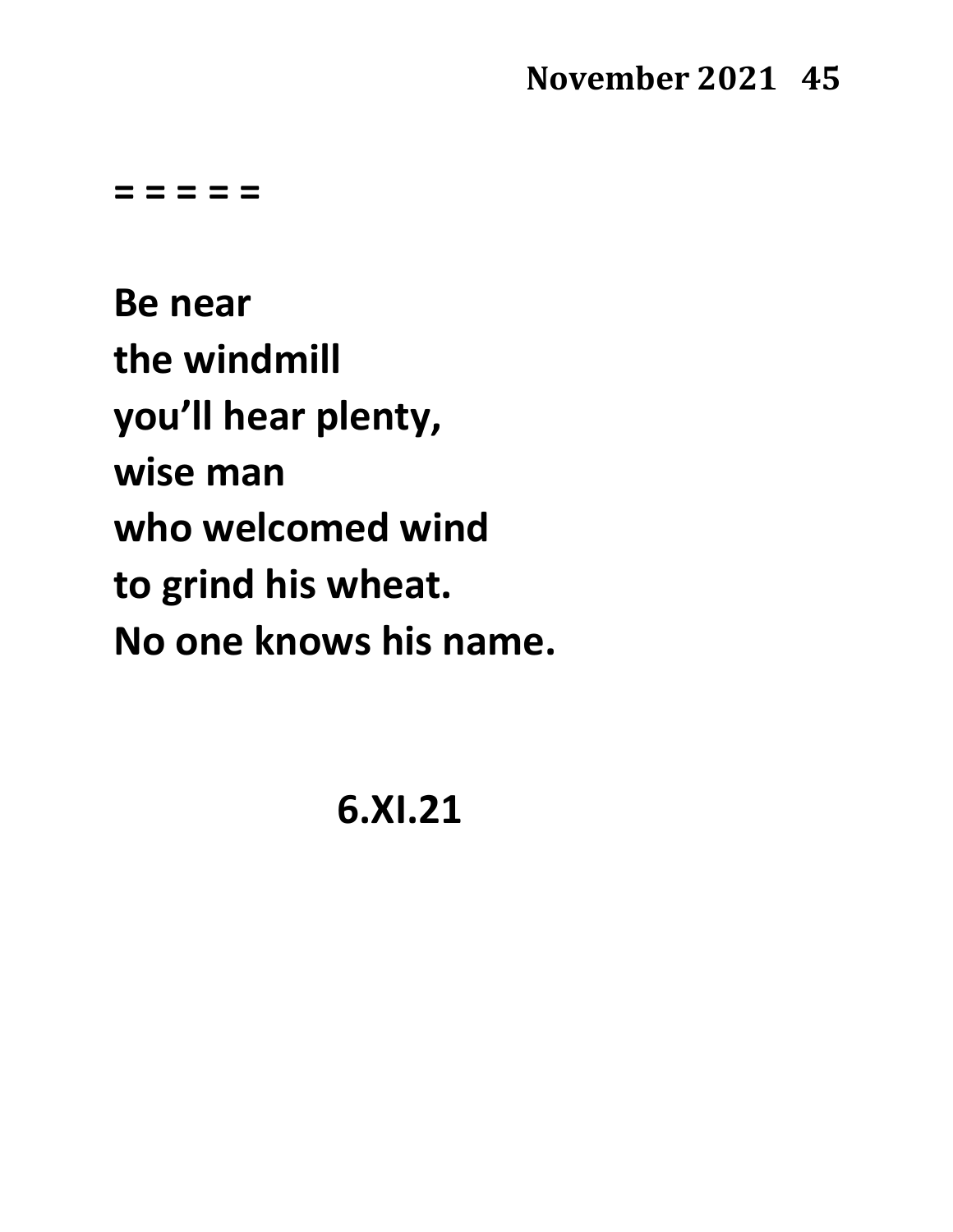**= = = = =**

**Not many foxes these days, not many rabbits. No more pheasants but fat turkeys come and go. Haven't seen a wolf in 20 years, a catamount in eleven**

**but there's a bobcat on the hill. Can't recall the last possum I saw once they had been everywhere. But the deer are plentiful and the bears have come back- now all these different religions swell and shrink according to to some climate law,**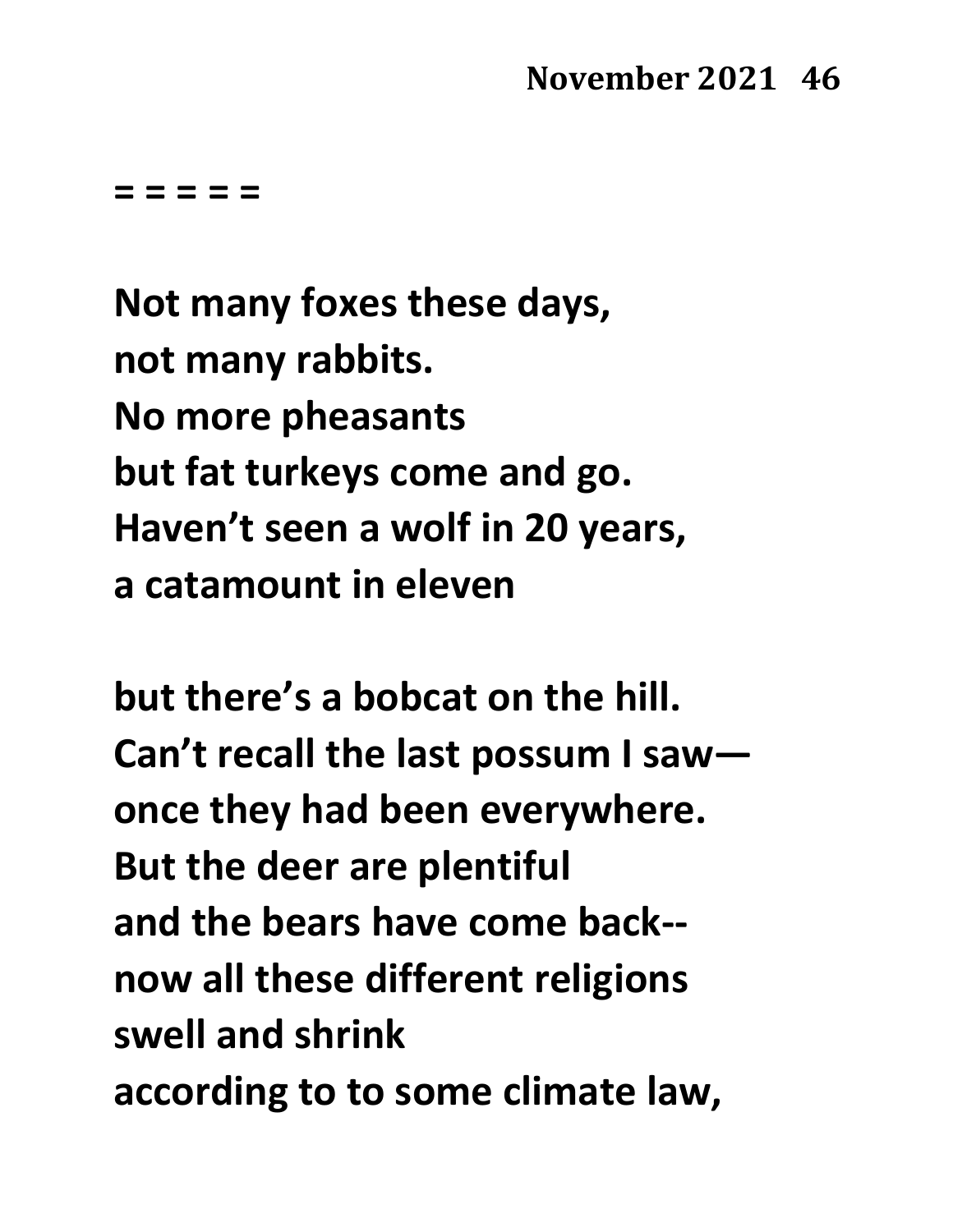**it would be wise to know. Versions of reality on soft paws changing places in the night.**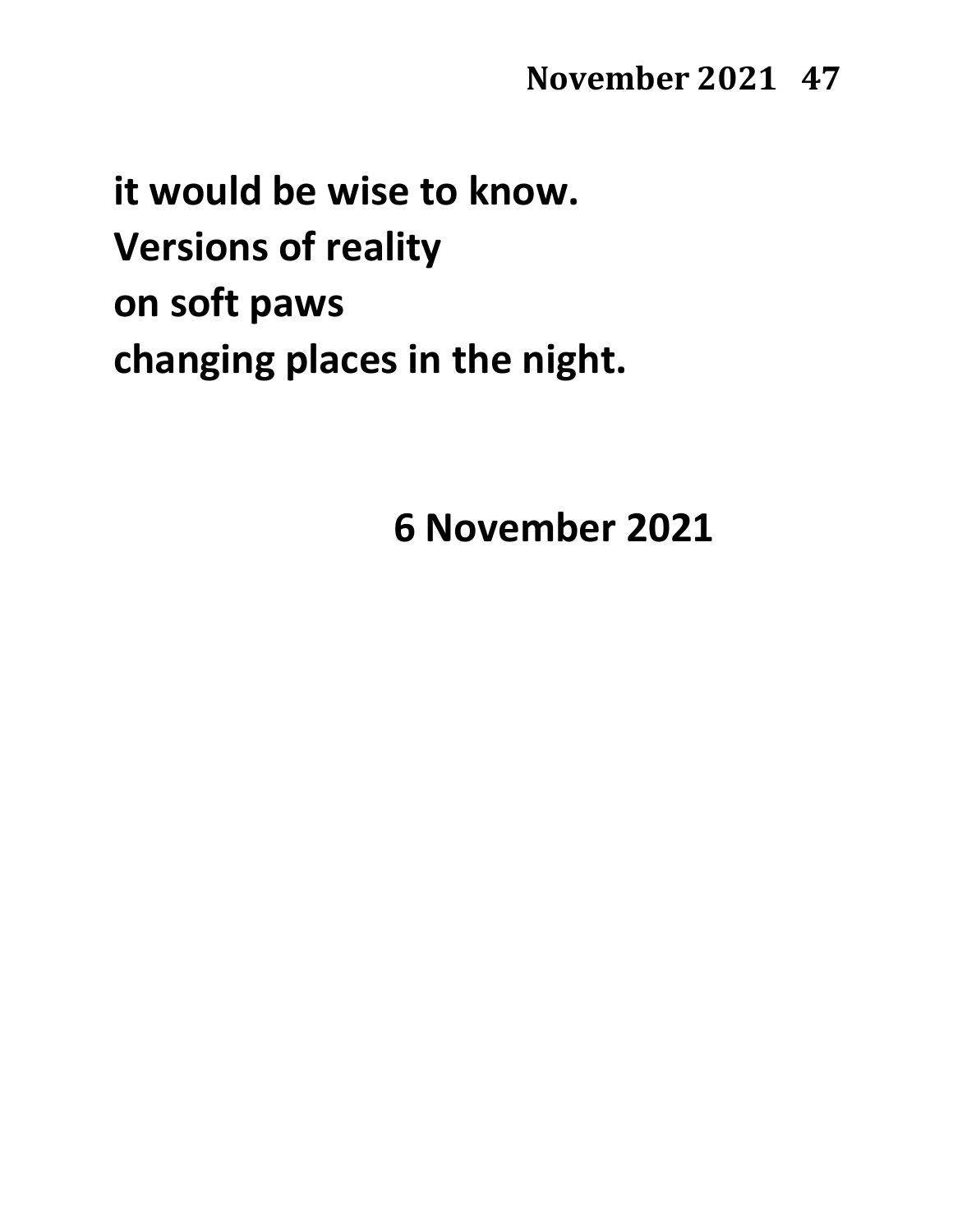**= = = =**

**Alone with the sun as it was in Egypt when we were young,**

**sandstone walls in brightness every word a symbol I can no longer read. Hieroglyphs of the future.**

**So bright the wall, people hurrying past hardly cast shadows, brightness comes from all aides, from the wall itself, the ground. not just the sky.**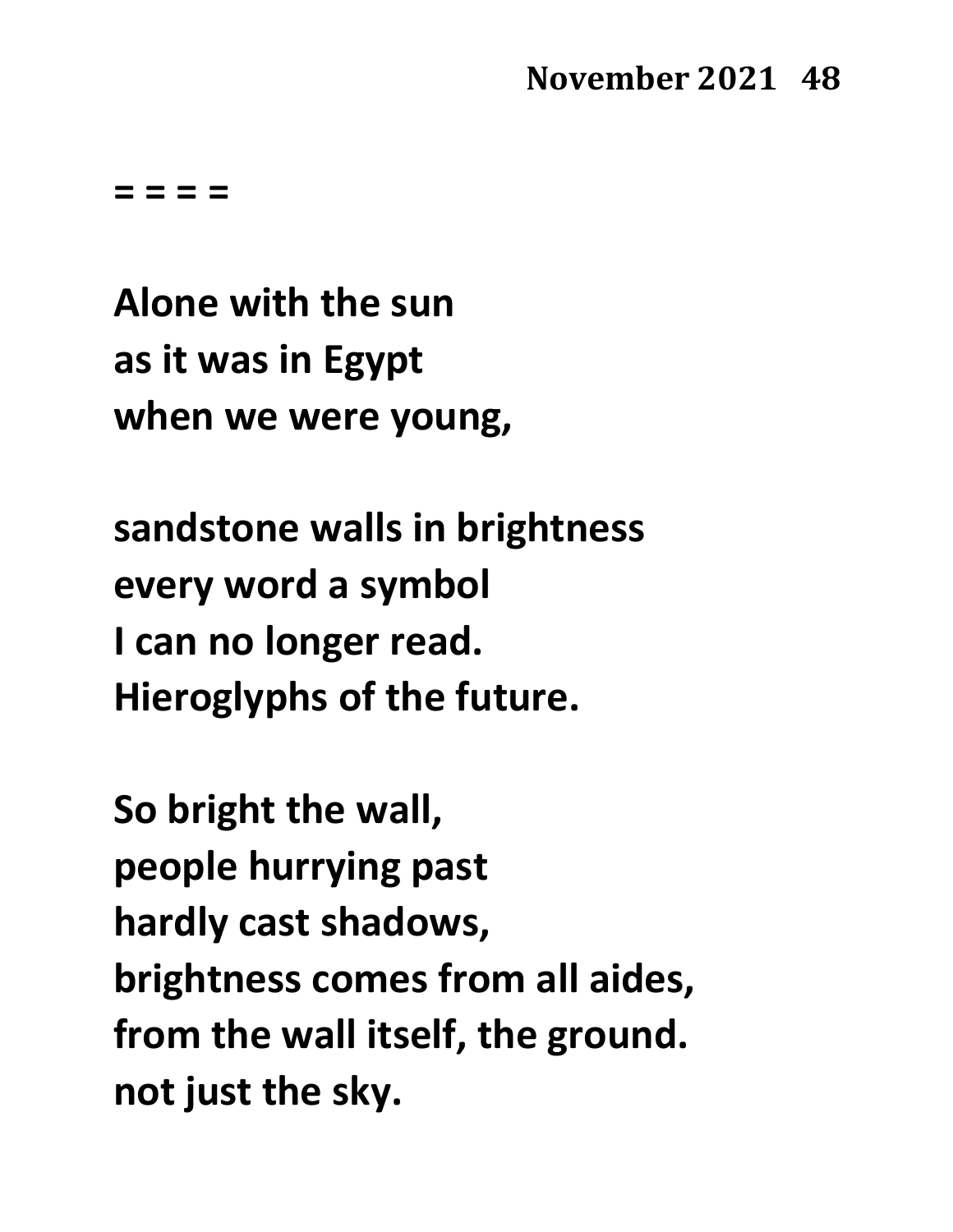**Egypt. Mall. Wall. Wait.**

**From market to market they hurry, brightness is their road. I huddle in my dark car waiting for centuries to pass.**

> **6 November 2021 Kings Plaza**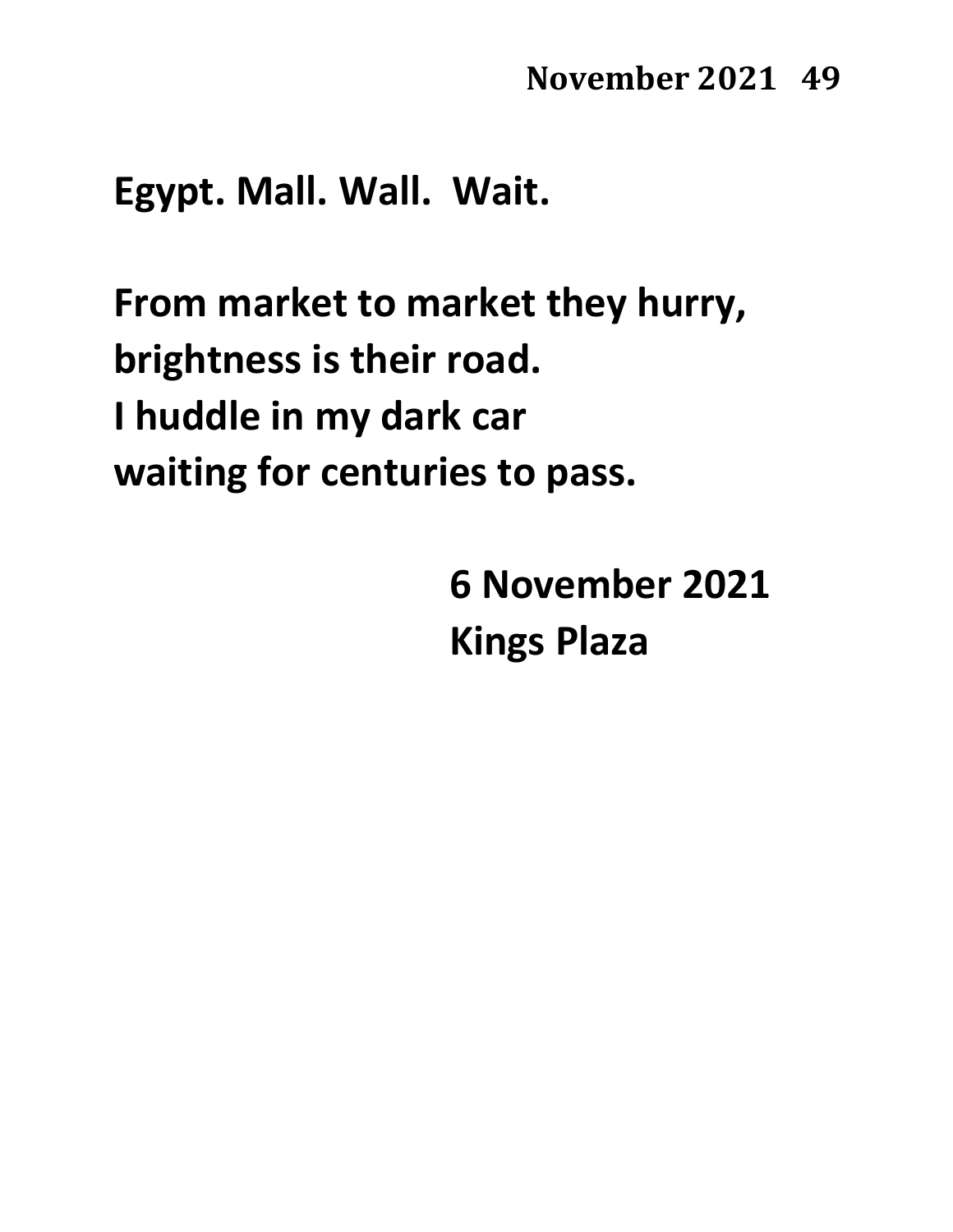**= = = = =**

**I could be waiting for you. Yu see someone standing there and that's what you think, what could they be doing there bnt waiting? what ese is there out in this blatant public world. Standing still is an invitation, insult, challenge, surrender. Yes. I could be waiting for you when I thought I was just here leaning on a sunbeam and you never actually came along.**

**6 November 2021**

**LUNES, NOVEMBER**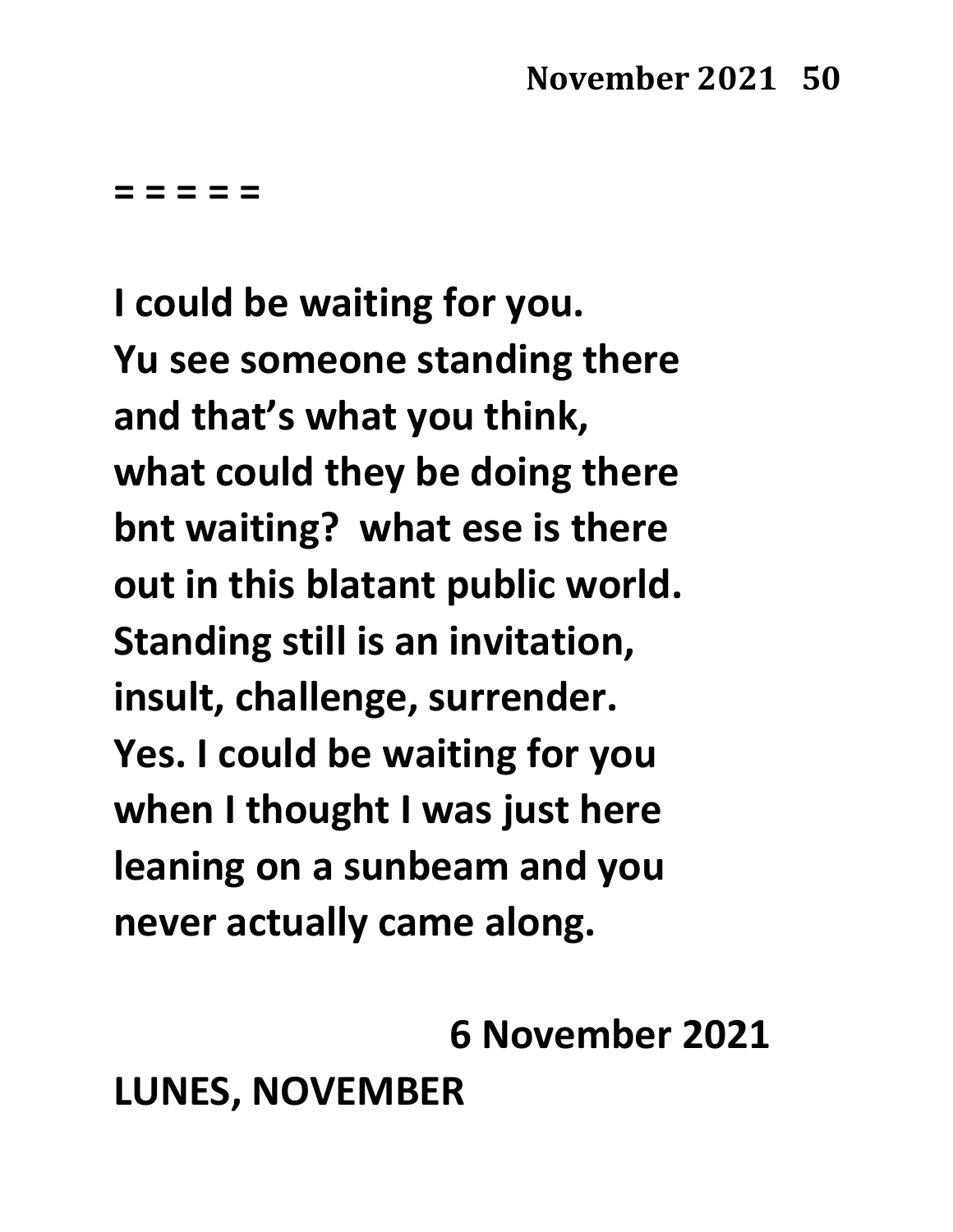# **Let the earth go home the morning is busy enough.**

**\***

# **The beech tree explained all you need is keep listening.**

**\***

**The quiet river remembers where its rain had been. \***

**Castle on a hill**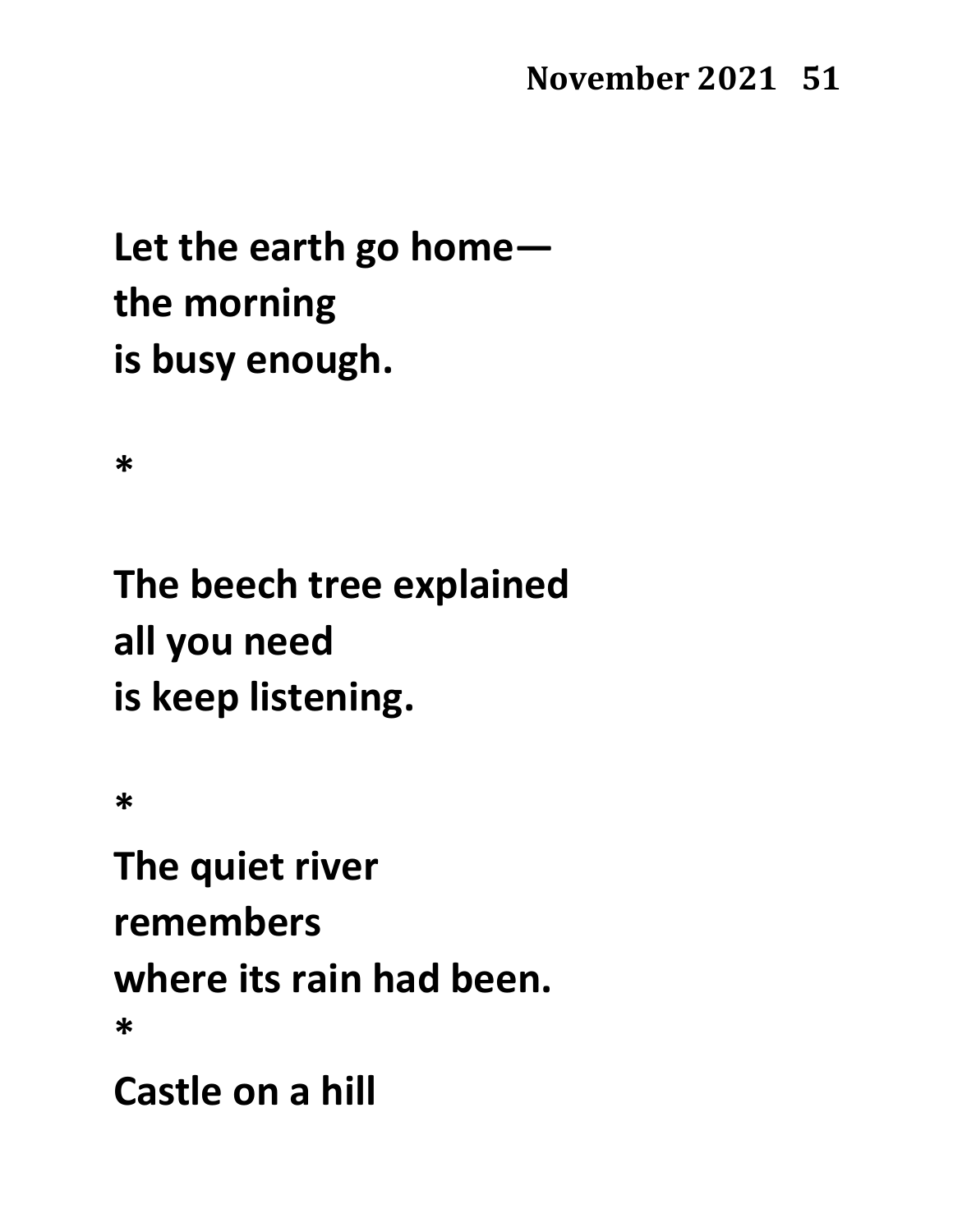# **bee on rose let your eyes decide.**

**\***

**If I brush your hand all it means is that I'm still here.**

**\***

**Rev the engine, gear up to go distance needs love too.**

**\***

**Never stay too long in a place you have never been.**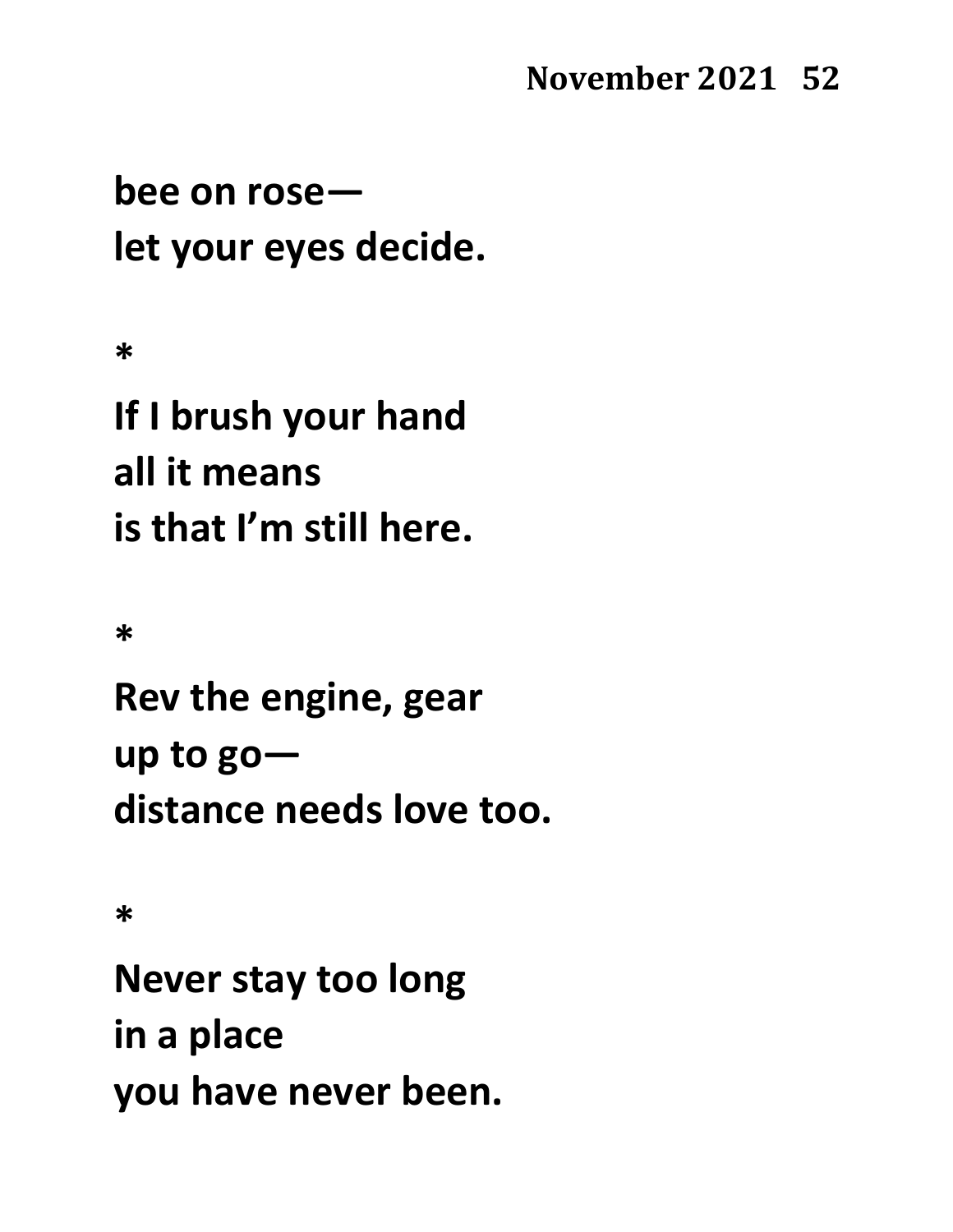**\***

# **Waiting for the leaf to float down, an oboe playing.**

**\***

# **Magic mirrors see inside out. We call them eyes.**

**\***

# **Wheat field but no mill. Silent child,**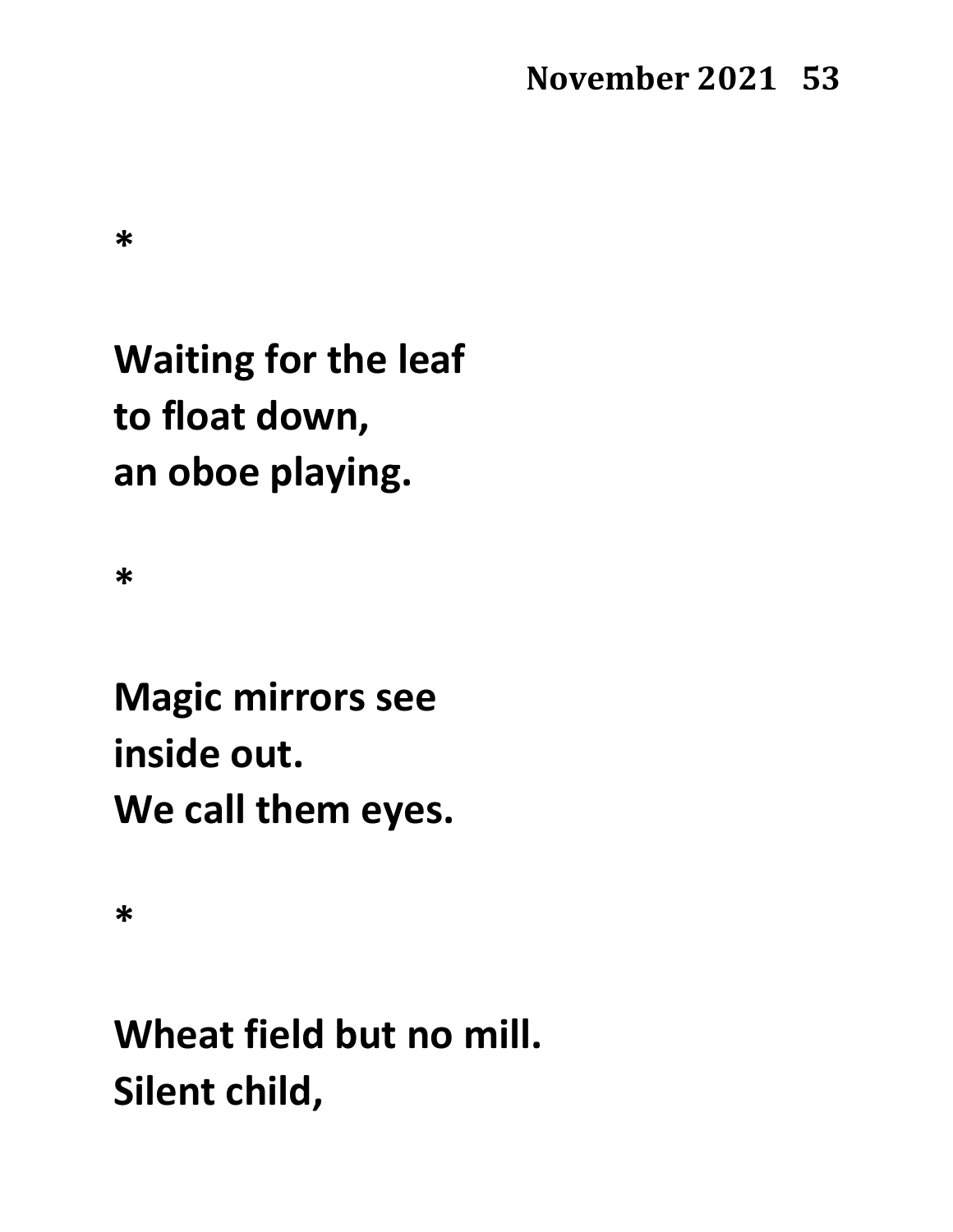### **all things still to come.**

**\***

**Toad on path. a stone leaps aside we are not alone.**

**\***

**Word is work. We all know that. Mow tell us what play is. \***

**How I have fallen from my tree! Still, I know iuts name.**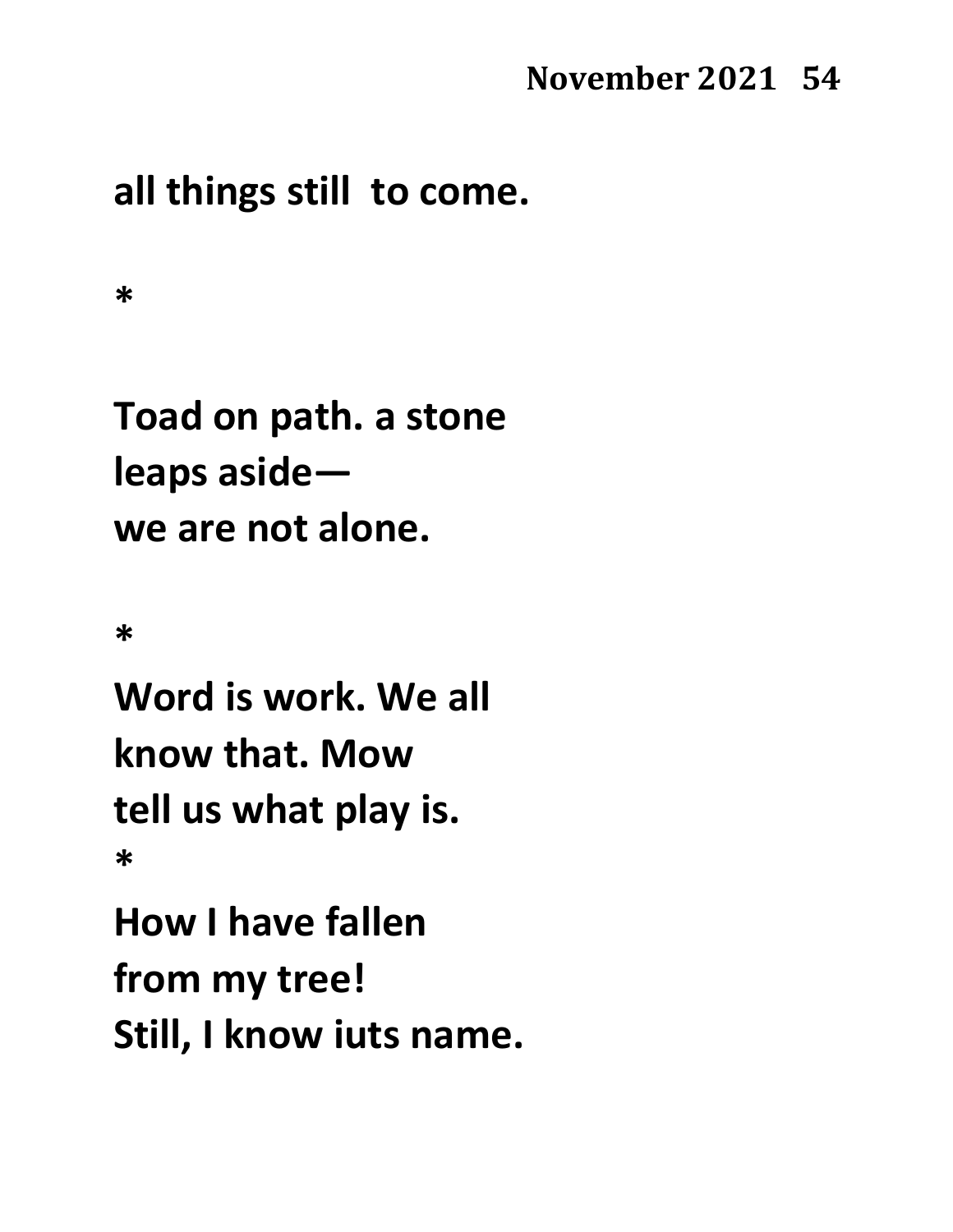**\***

# **This wall has no door be at peace: the symphony starts.**

**\***

**Blades raise the copter, sky slices shove earth far away.**

**7 November 2021**

**= = = = =**

**Oiling the car is the road turned inside out, it sleeks its way to god knows where**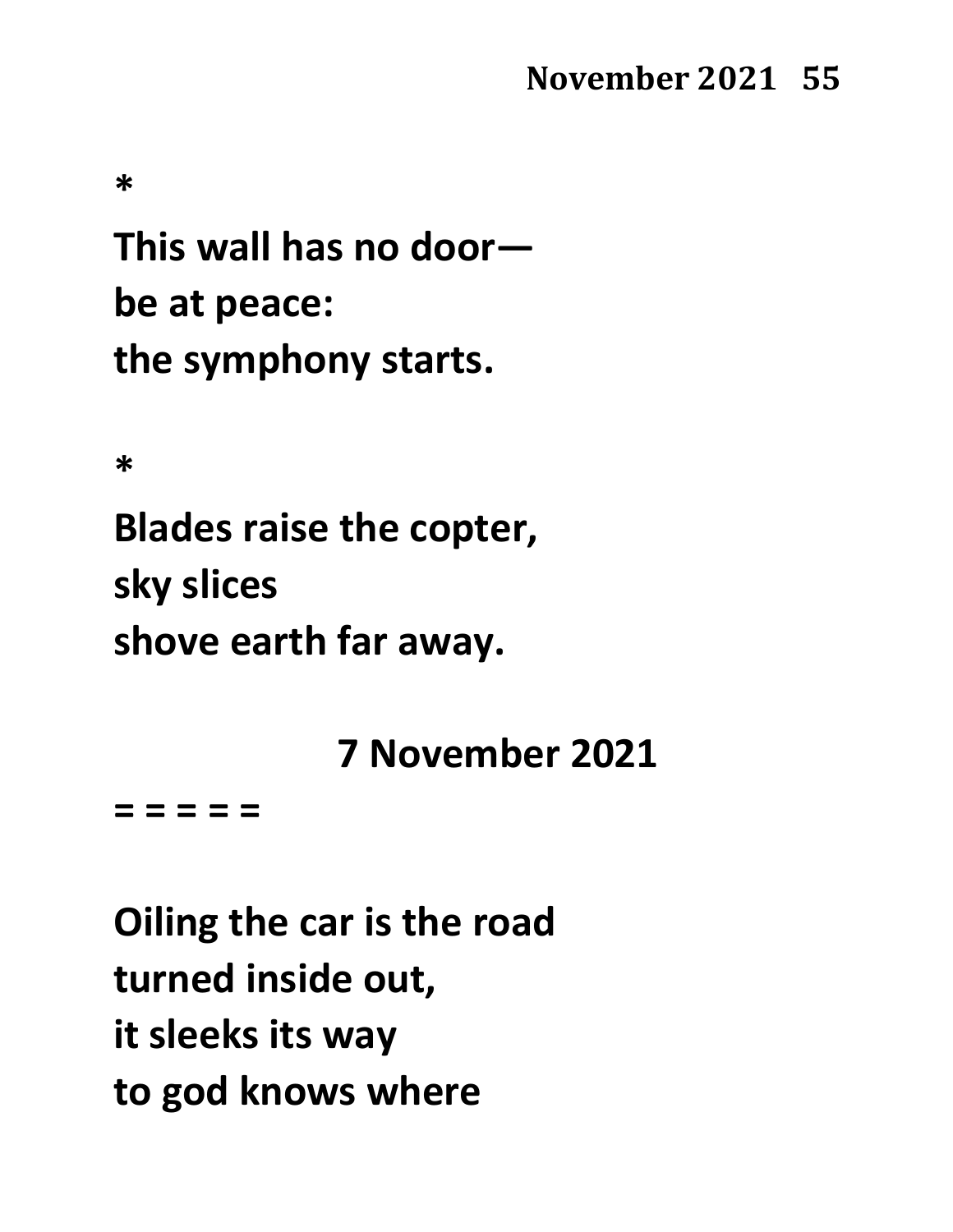**and there are roads there too. We get there and imagine we are somewhere but that's all fantasy. All we are is what the road makes us, same everywhere, dirt under my fingernails.**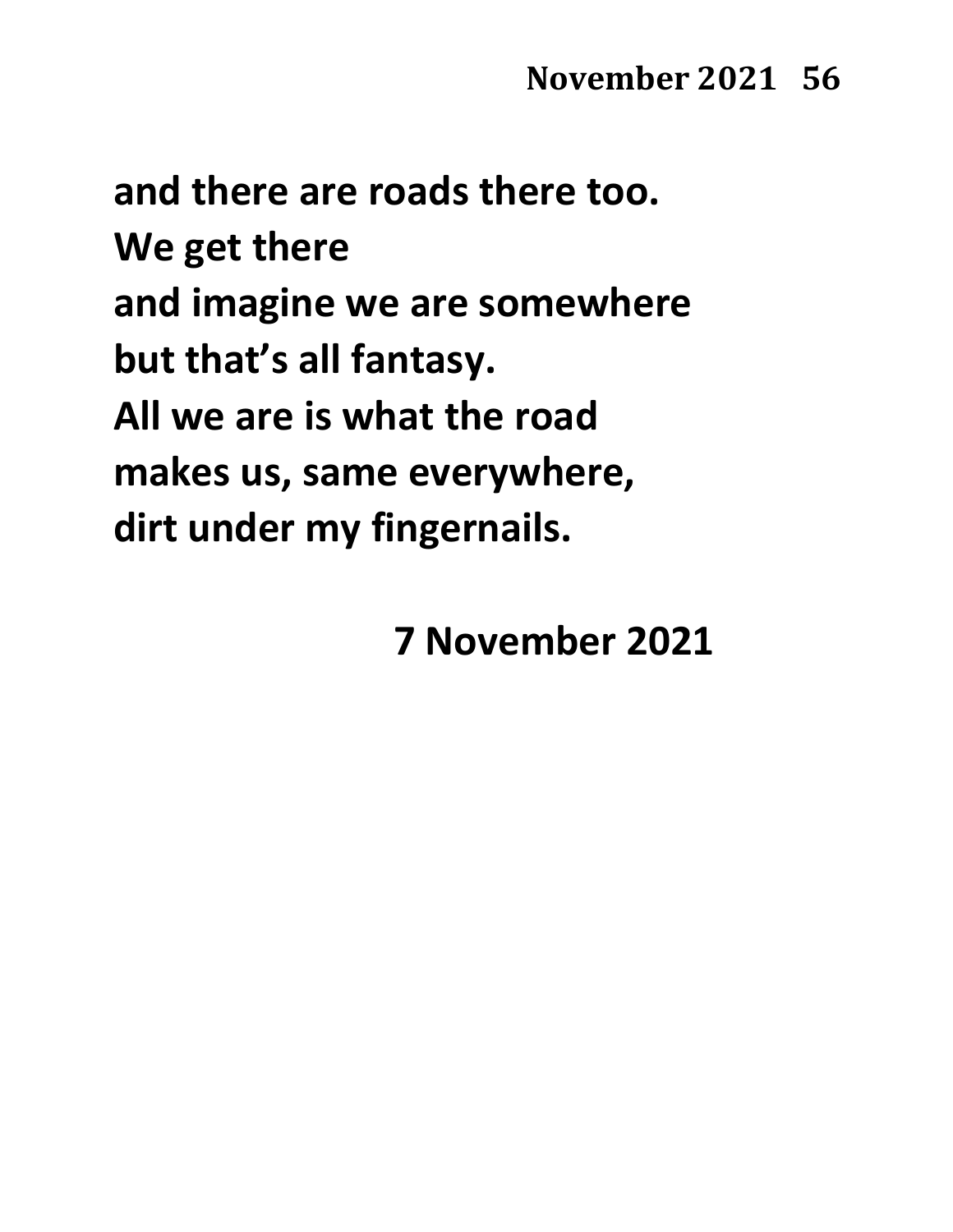**= = = = =**

**Leaf by leaf she recorded it for me until the whole book sprang up aloud, deep silence, a human thinking.**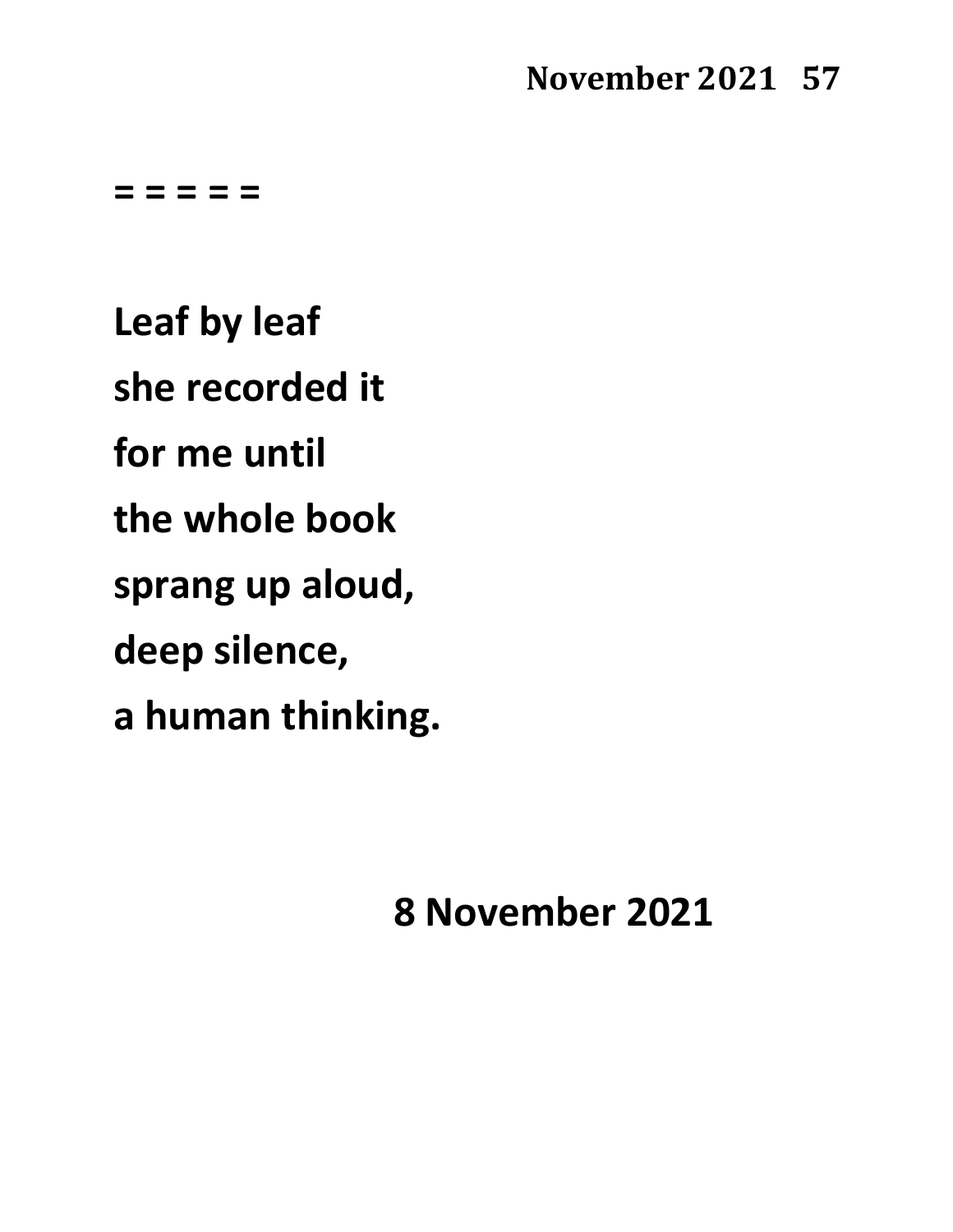**= = = = =**

**That woke him. Linden leaf wear against wicked. Walk the blue line. He stared into morning shadow and understood a little more, remember children, how hard it is to wake little people up.**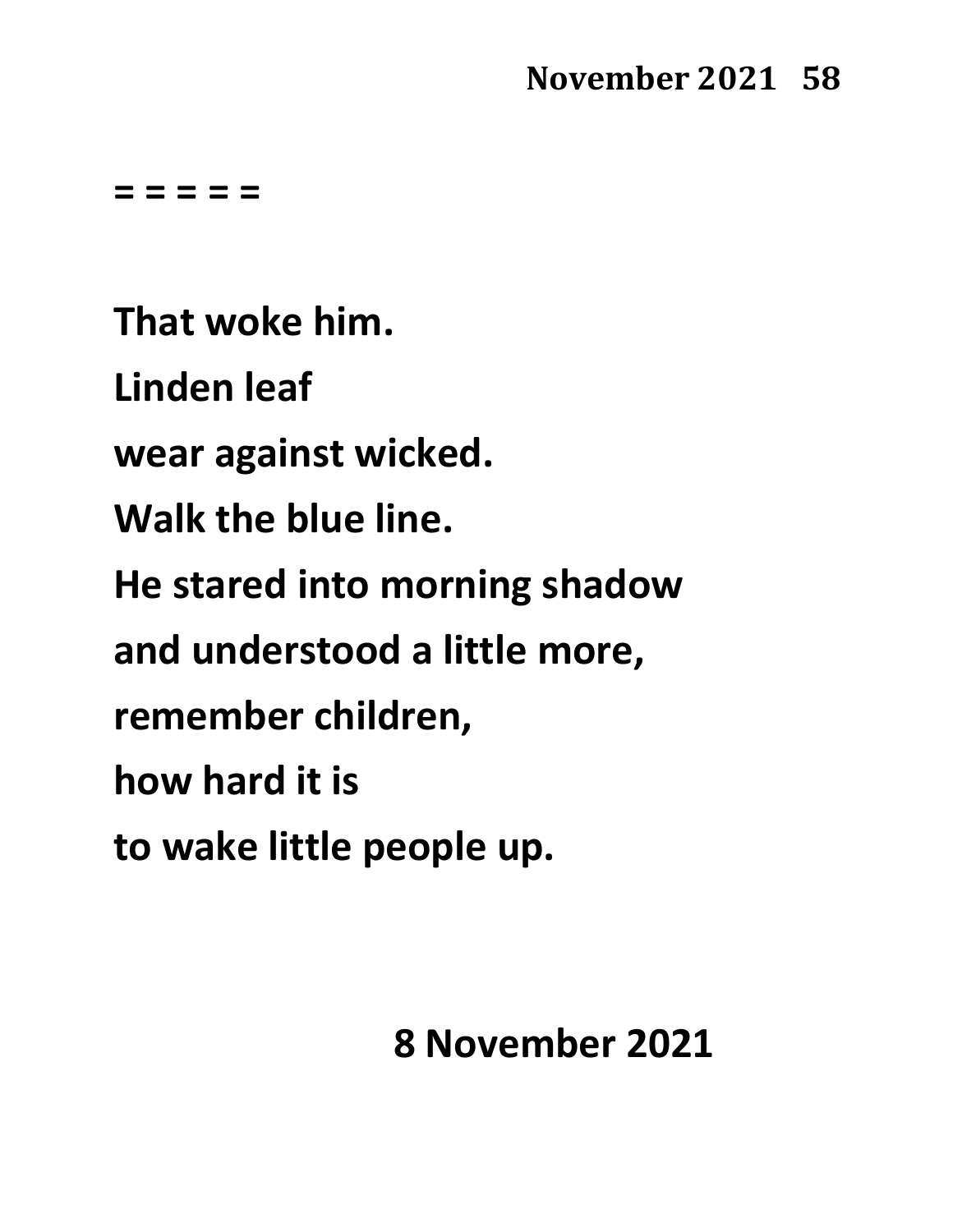**= = = = = =**

**Erie Canal great work of the heart letting the sea into the land, circulation of the more than blood. They think better in New York.**

**8.XI.21**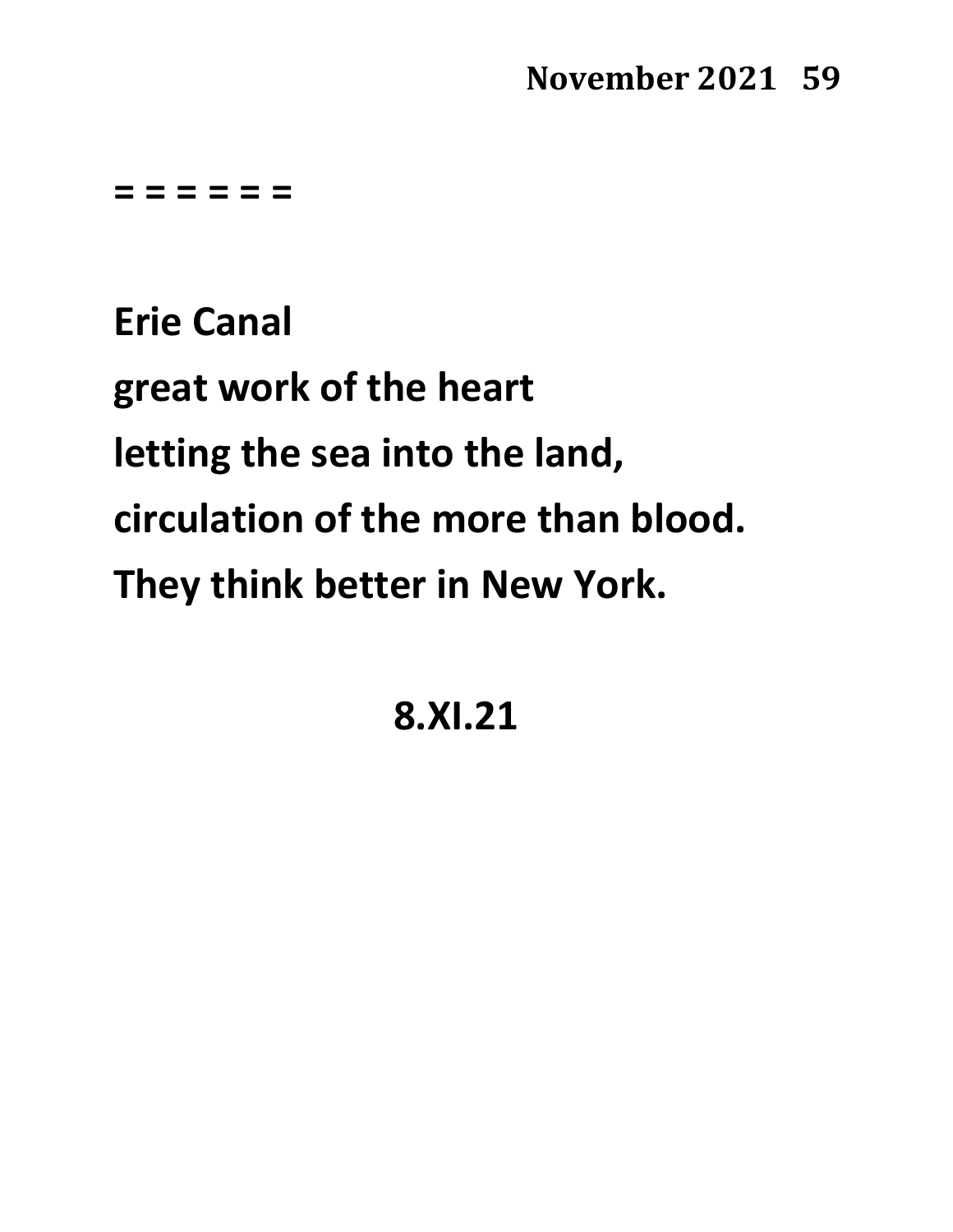**= = = =**

**I am watching a man do what he does not know how to do: open a small shrink-wrapped box. He cuts at it with scissors, pries a nail file under a seam, works it all around. The man is me. I am ashamed of myself- peel, peel it,**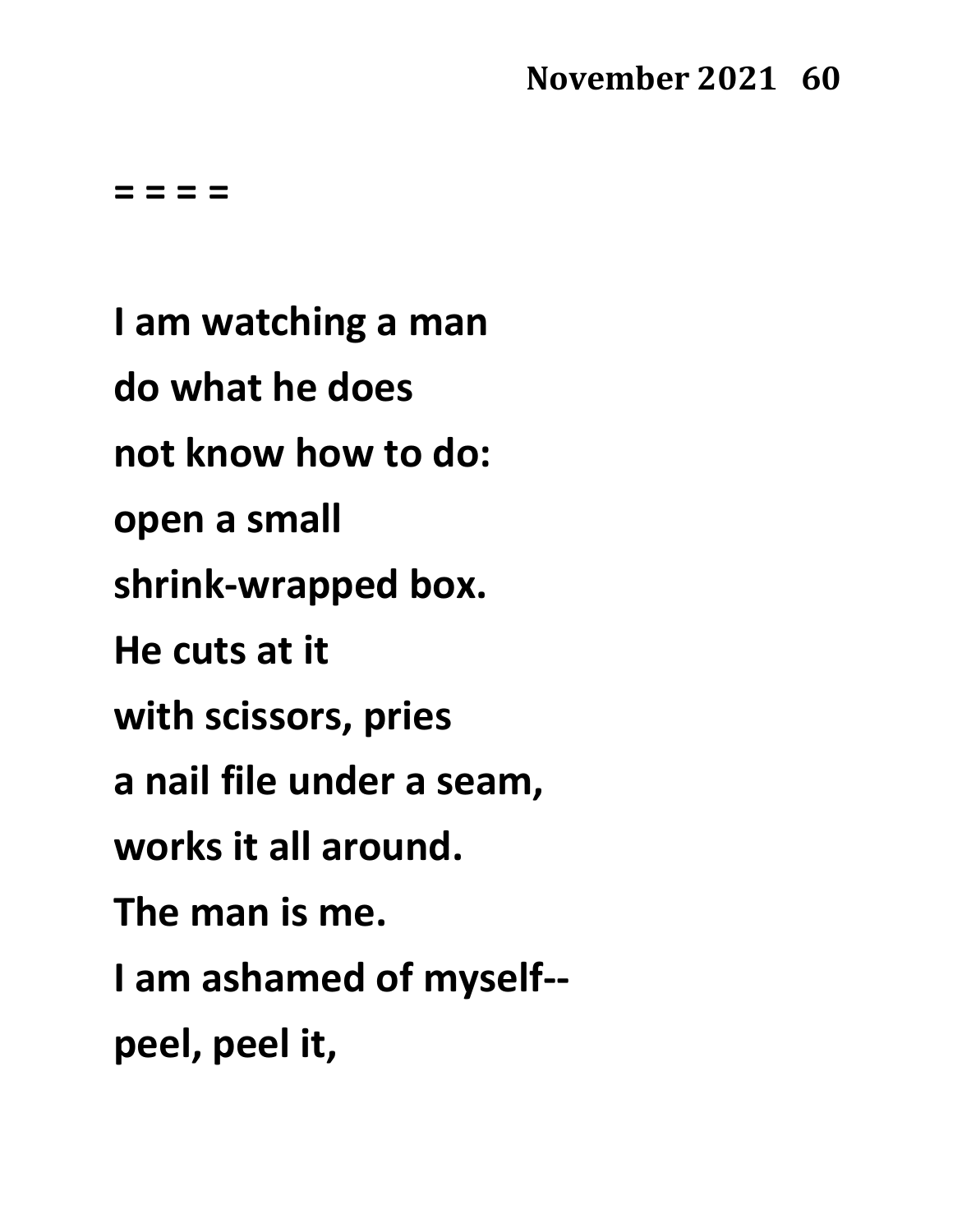**I should have, tug, don't just insinuate. Eventually his thumb nail got caught on the warp and off the thing came. Answer to prayer. Be stupid long enough and something comes.**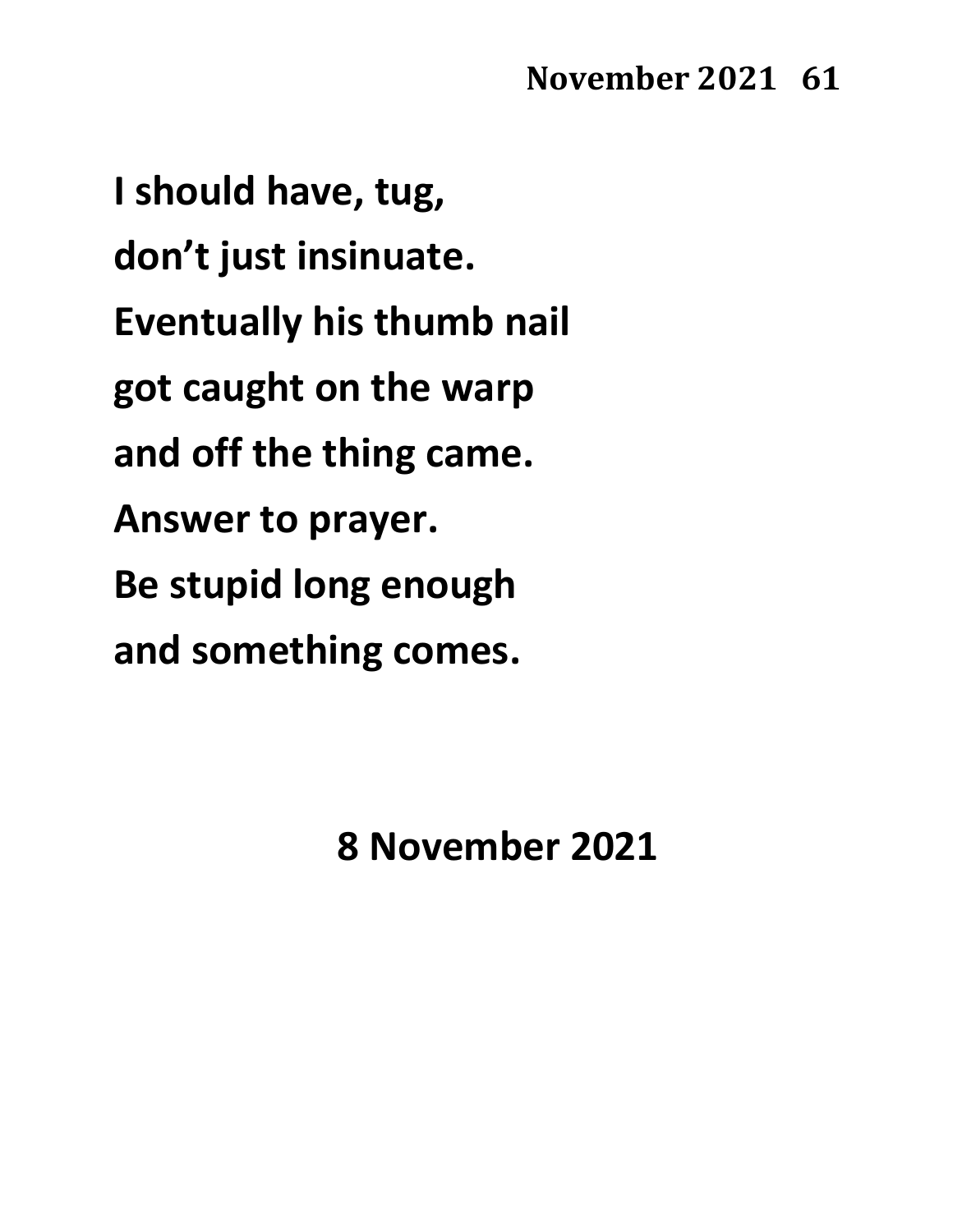**= = = = =**

**No wolverines in these parts, and only one or two alpacas on a farm up past Austerlitz. Otherwise you can never tell who you might meet in the woods. Whom. They people too, whoever they are, they have eyes, they can see you coming and make their own plans. I think I will stay indoors today.**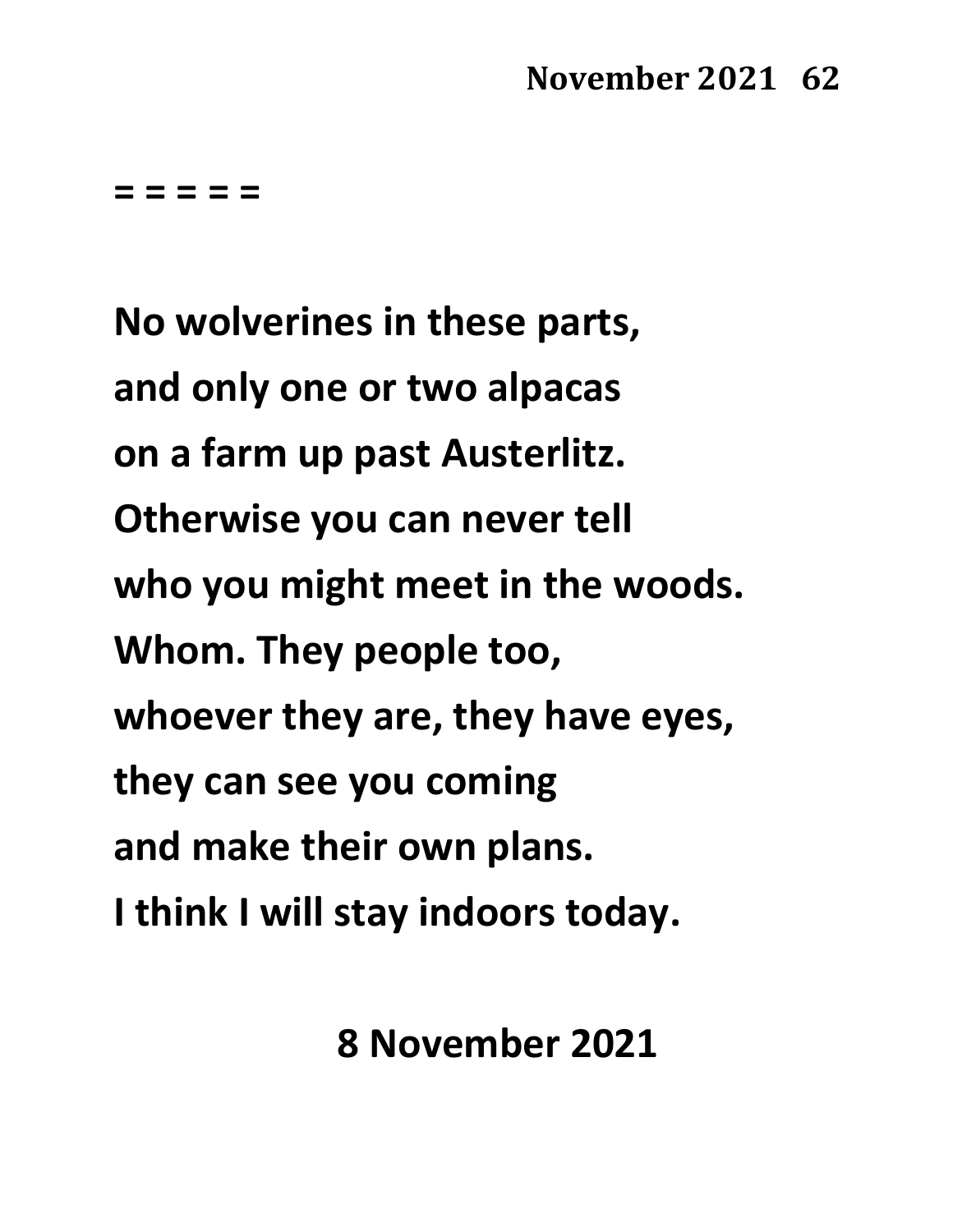**= = = = =**

**You could tell it wanted m to say more. So I waited. I thought a well I looked down as a child in New Hampshire, thought of a grey mountain when all the hills were green. A busy Oxford Street in London, my father in a blazer hopping on a bus. Did it want me to think about things that were somehow mine or in me or was the silence something new,**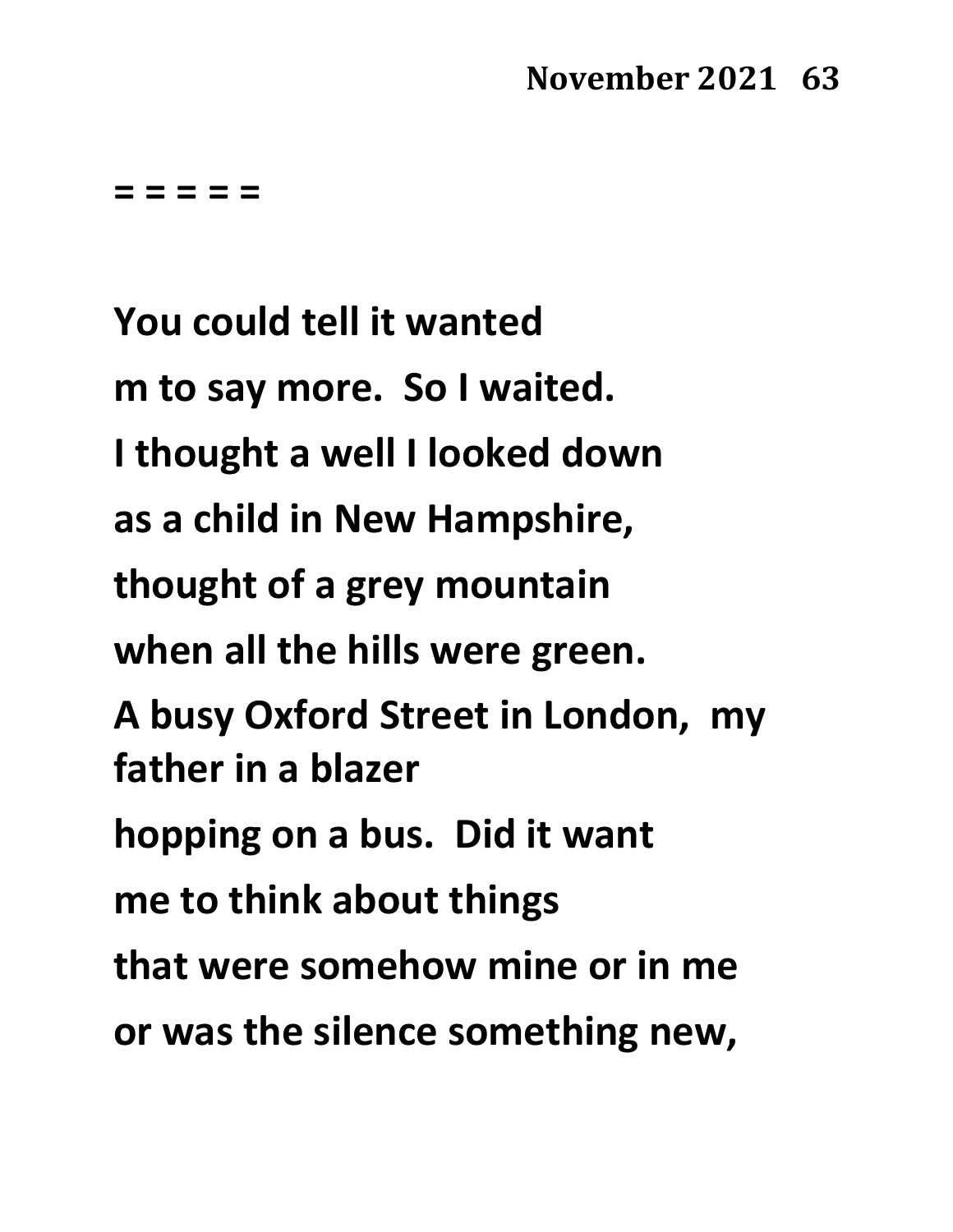**new to both of us maybe, curve of a leaf, growl pf a cloud? Should I keep asking questions, a question is always more, but all I could think about was that well, my face looking up at me from so deep how can I be so far from myself?**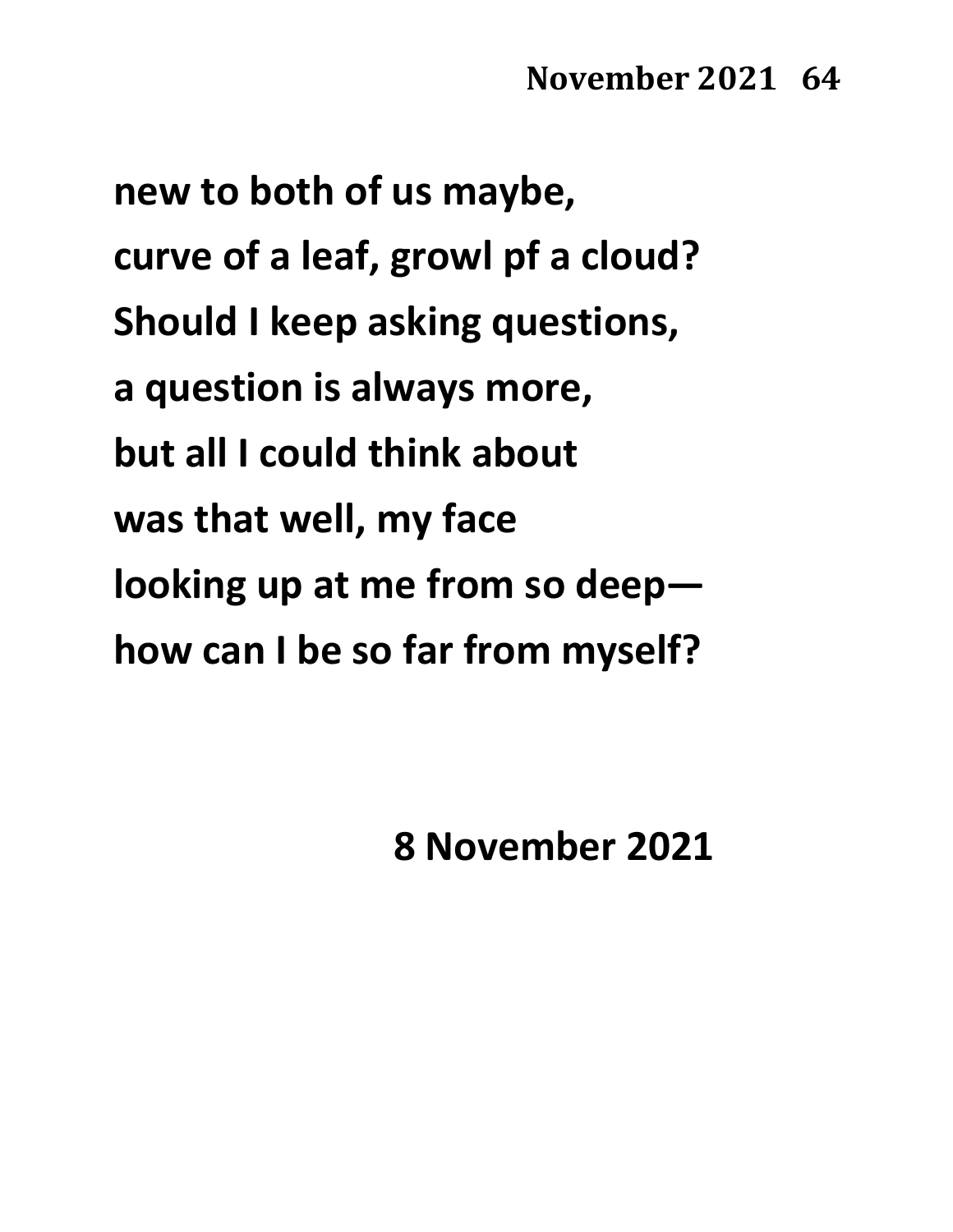**= = = = =**

**At least to say the sun hello, the ady keeps putting words in my mouth.**

### **2.**

**Hoot by the trestle, does the train always sound a warning there, warn the cruel duck hunters something even meaner on the way?**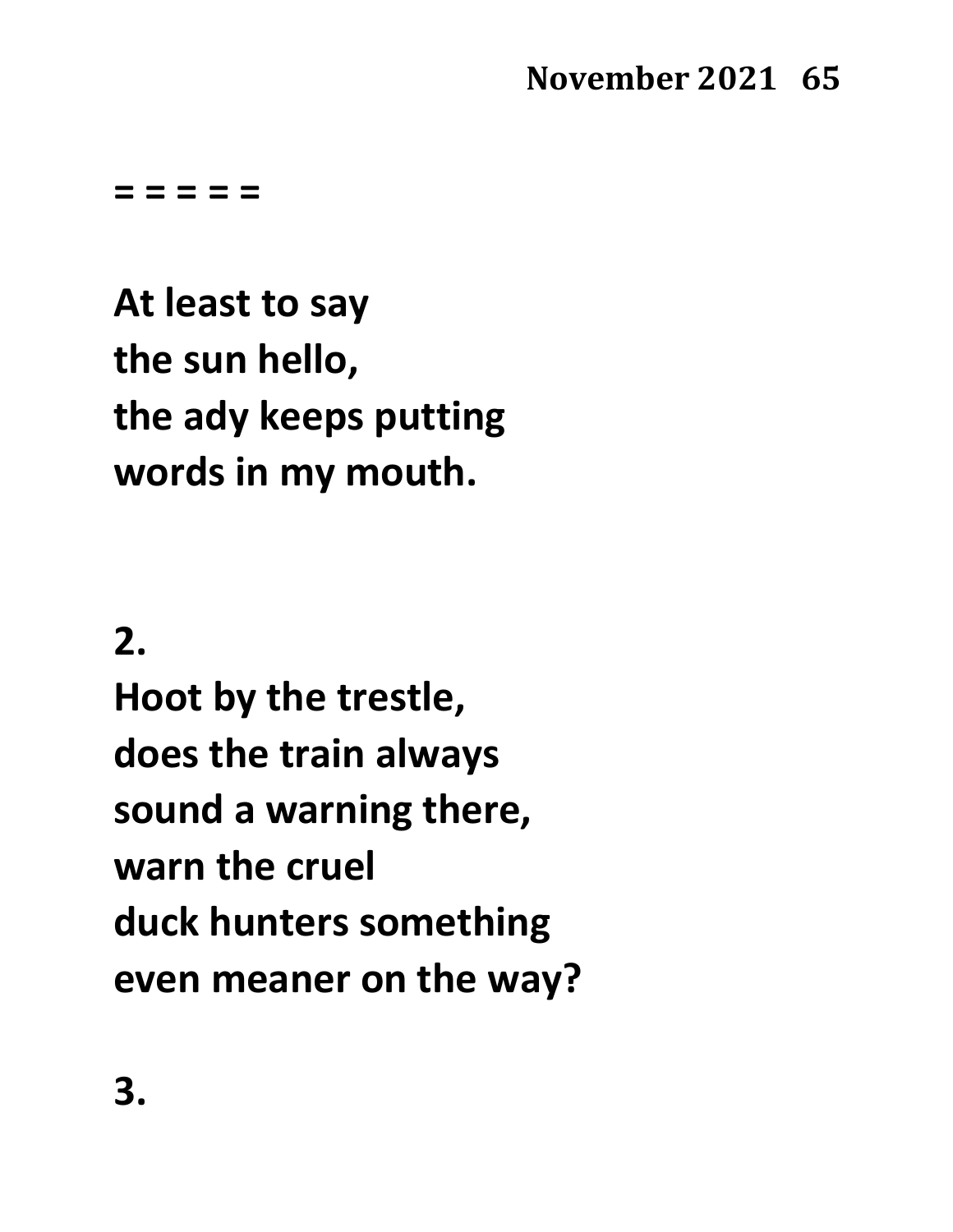**So early light just falters through the trees, the tentative. Sleep again? Close the eyes again that spy such beauty now?**

**4.**

**A suit of clothes for every tree, music shrugged around silence. Consent! Everything else does, resistance is so immature.**

**9 November 2021**

**= = = = =**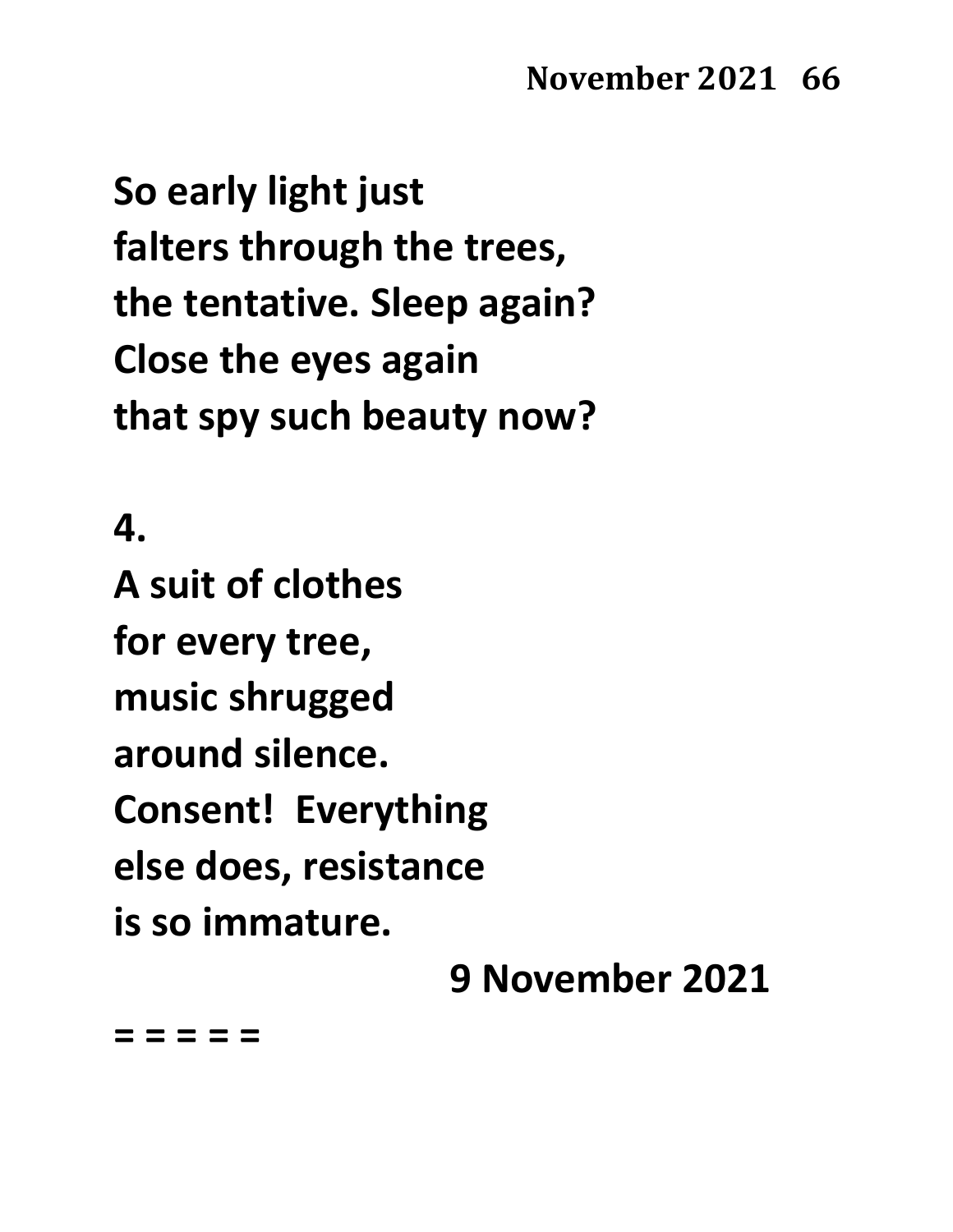**Books do that you knew that as a kid. They follow you to bed and even there keep talking in your sleep a story different from what you're reading when you were or will be awake. So there you are at morning, one book with two different texts, or even more, one you read and one that dares to remember itself in your sleep. A whole new story! Maybe your parents weren't so dumb, pitting you to bed with a thing that sticks to its story,**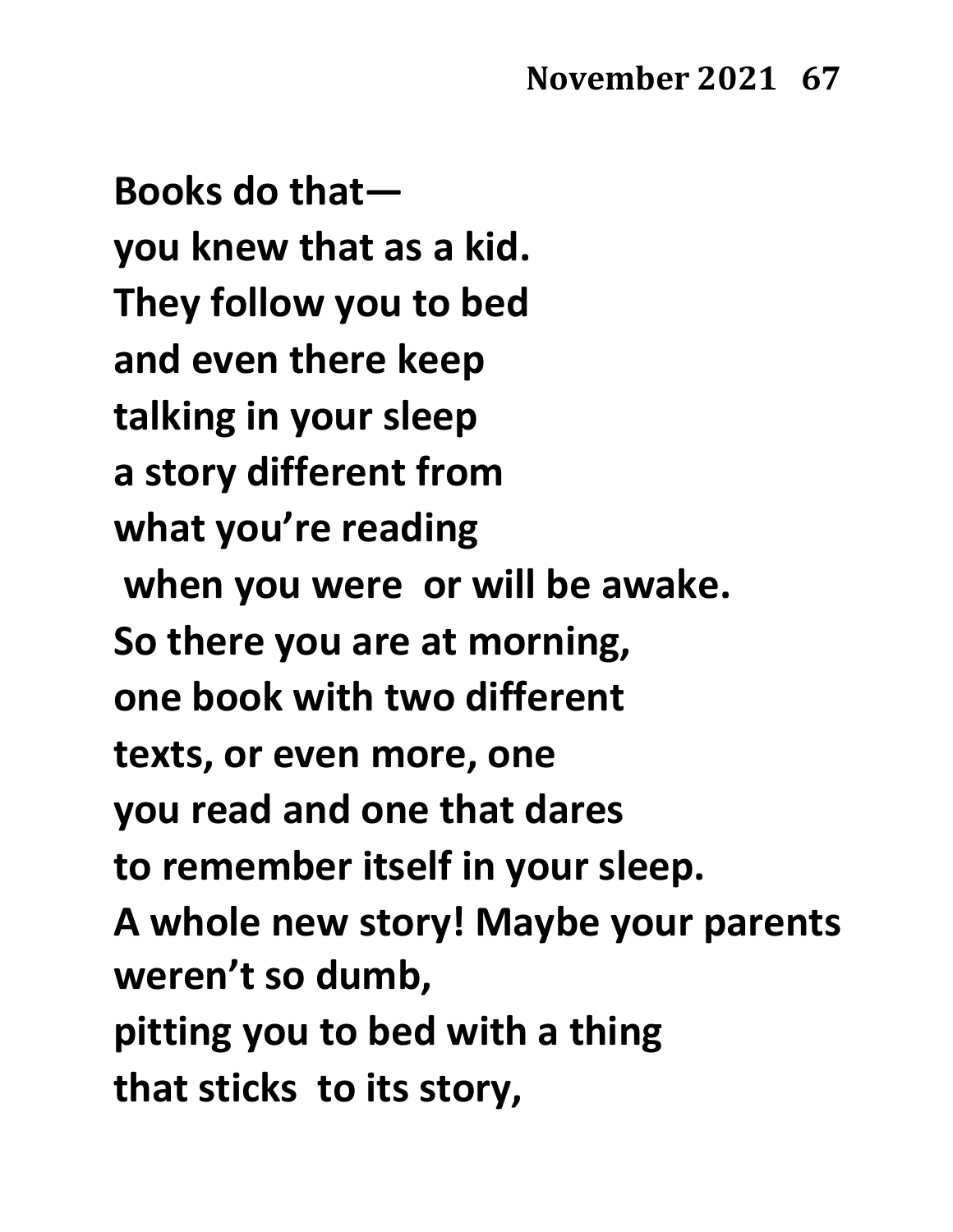### **gave you a teddy bear instead.**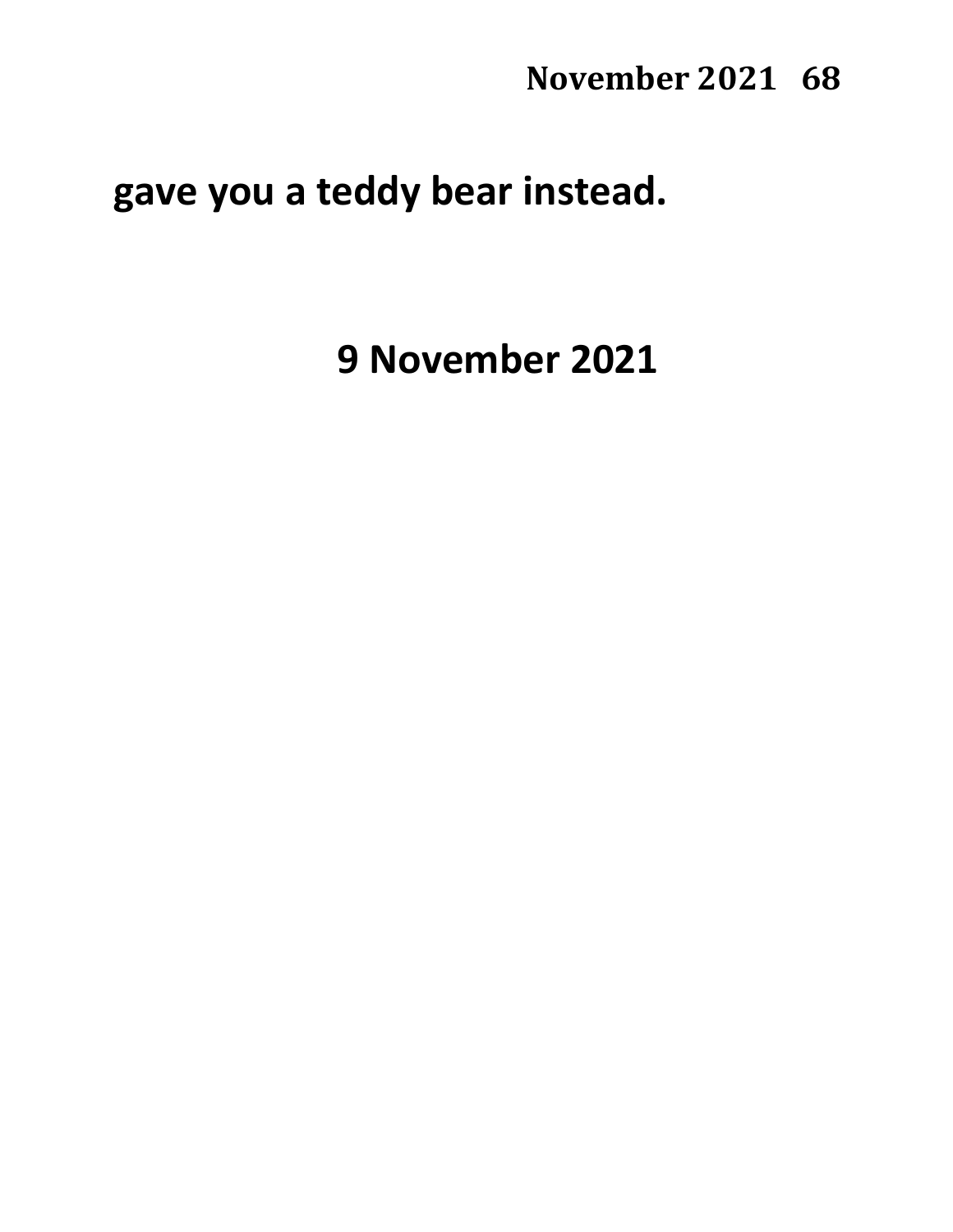**= = = = =**

**A pillar of light sands across the green. This is older that Stonehenge and right here. Stones stand to remind us. Look, look up. There is always something there.**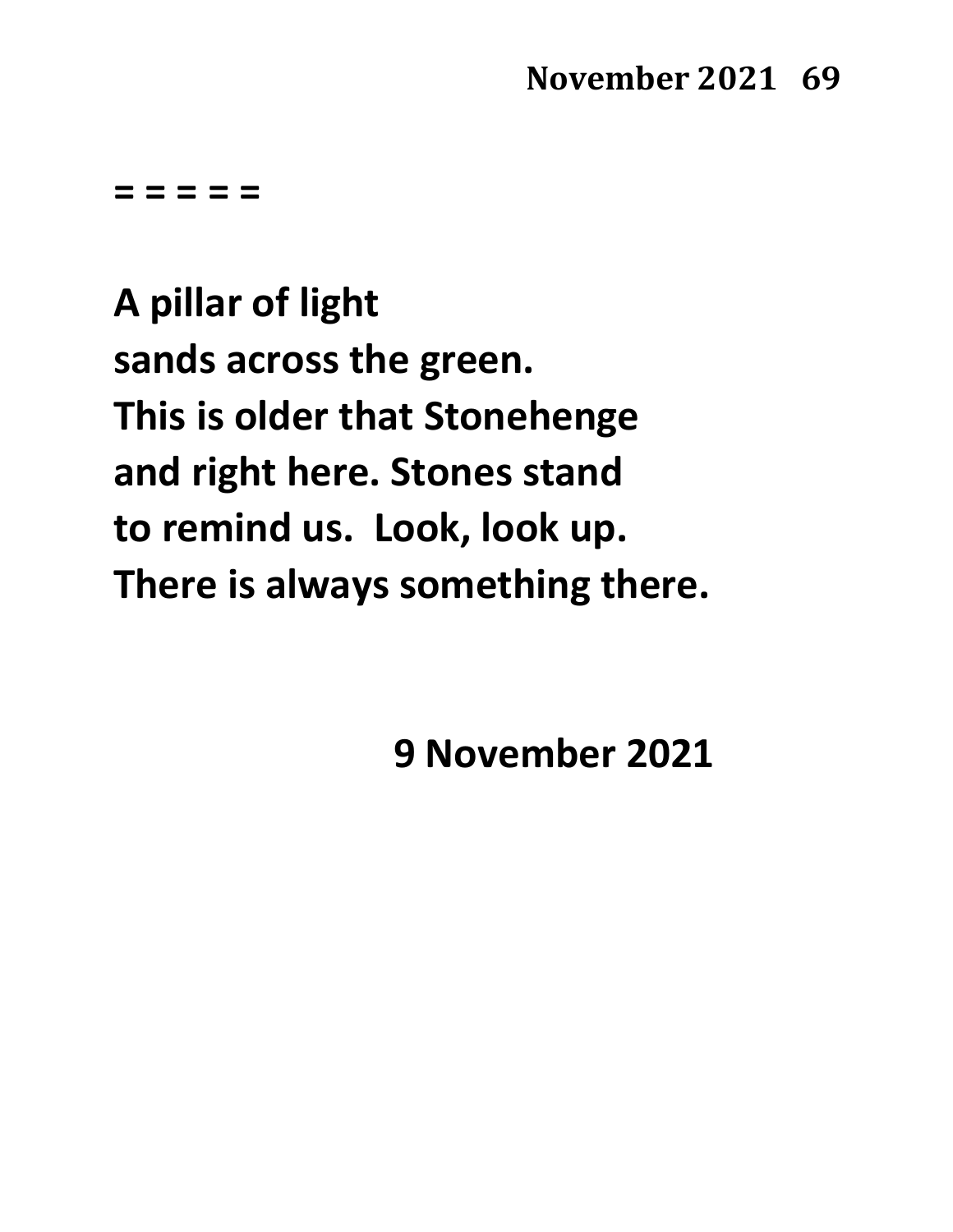**= = = =**

**Religion and science nibble gently greedy at what I try so hard to feel, just feel when I look around. Don't tell me what it means. Let me go on thinking what I see and feel is read.**

**9.XI.21**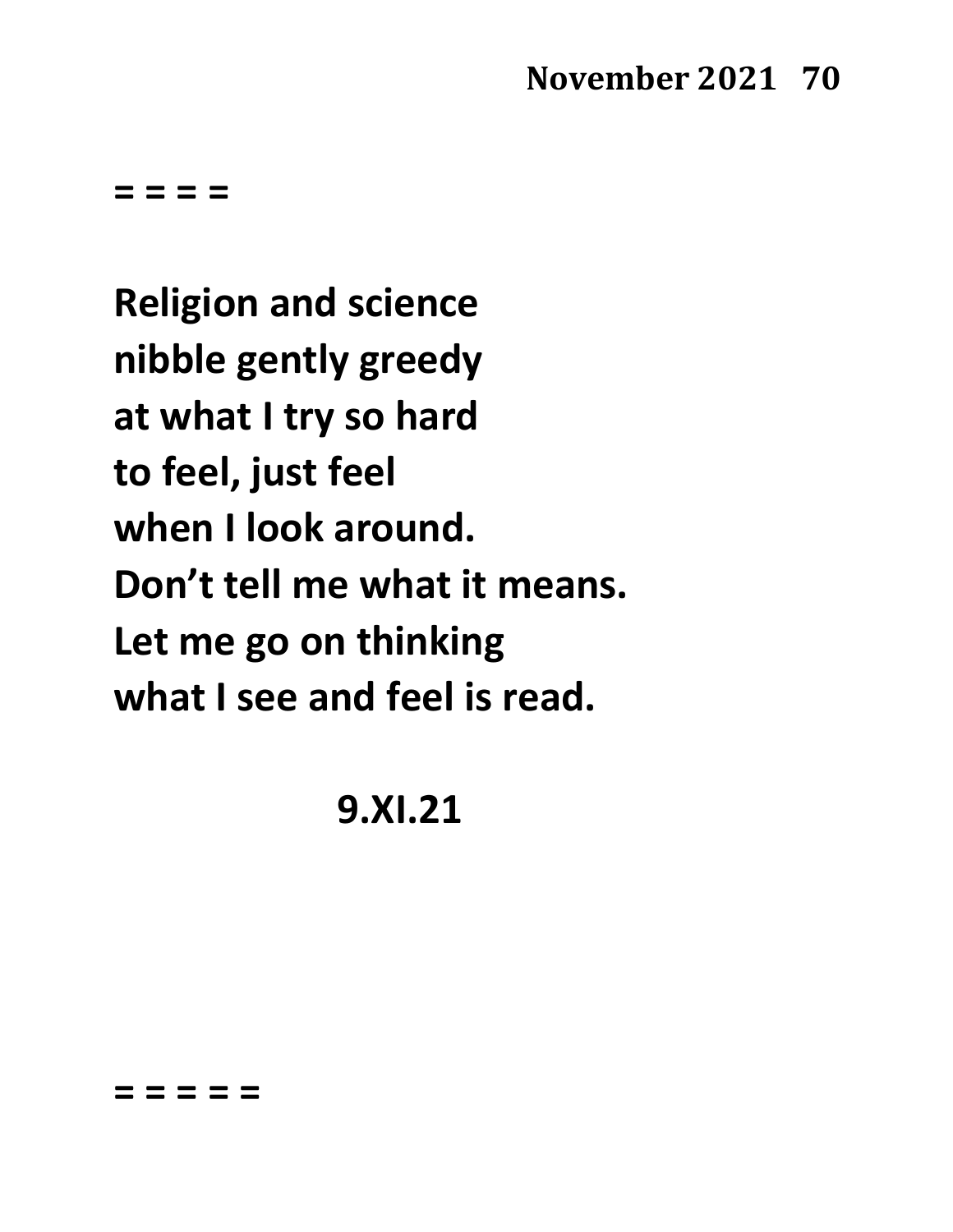**Pretend it's night, it so often is, already the tail lights wink crimson reflections from the damp road. the sun is high om a blue sky, a pure contradiction like Rilke's rose.**

### **2.**

**Who are you anyway to whom I dare say such things? Are you just a typo for me, or am I only one shadow of your mountain.**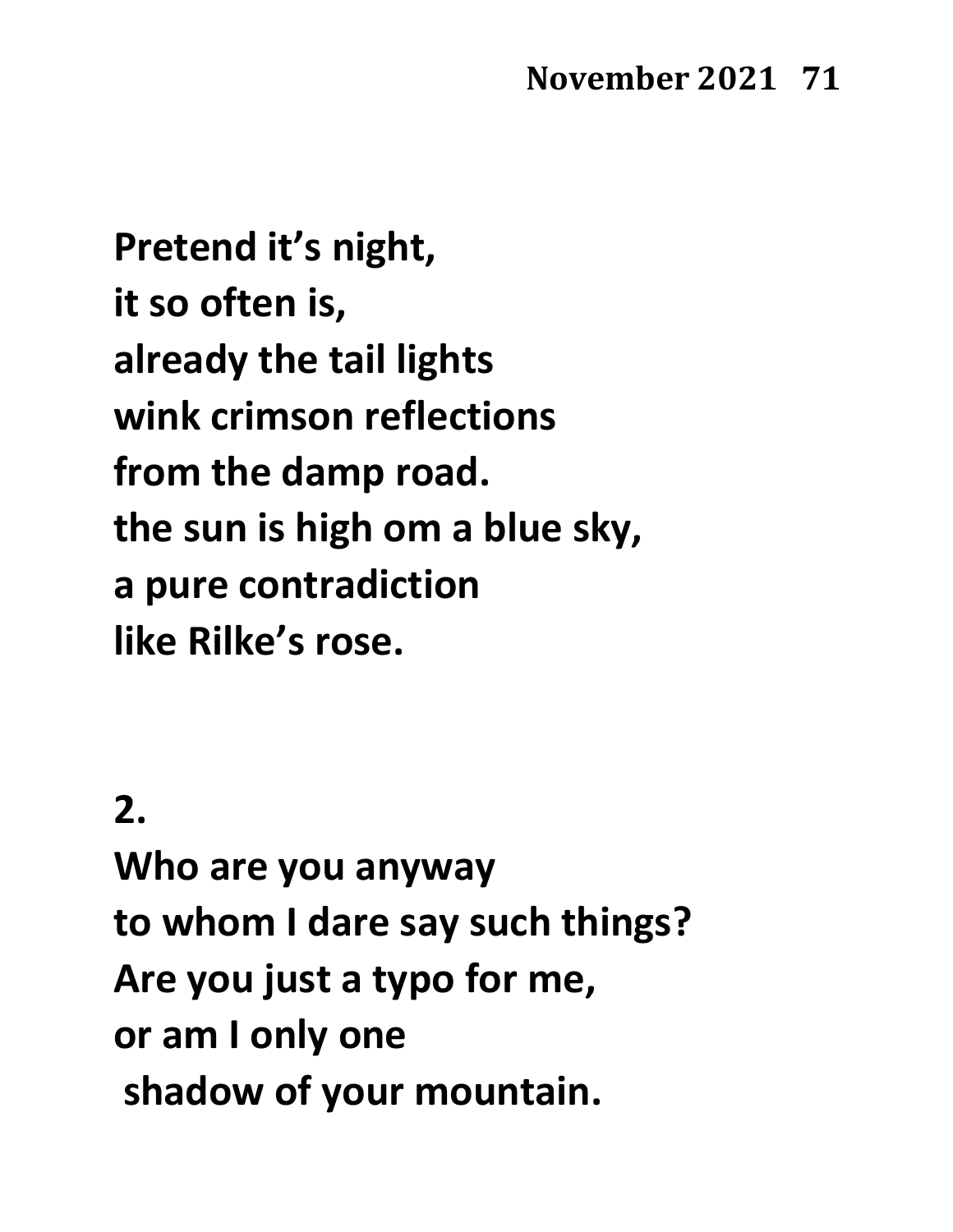#### **3.**

**Landscape always works its way in. Something to do with mountainless Netherlands, gentle heft of the Cotswolds was I water to have been so many quiet places, only my own voice blithering?**

#### **4.**

**No, it's not night, let the day alone, don't try to distil some essence from the hour, distillation tries**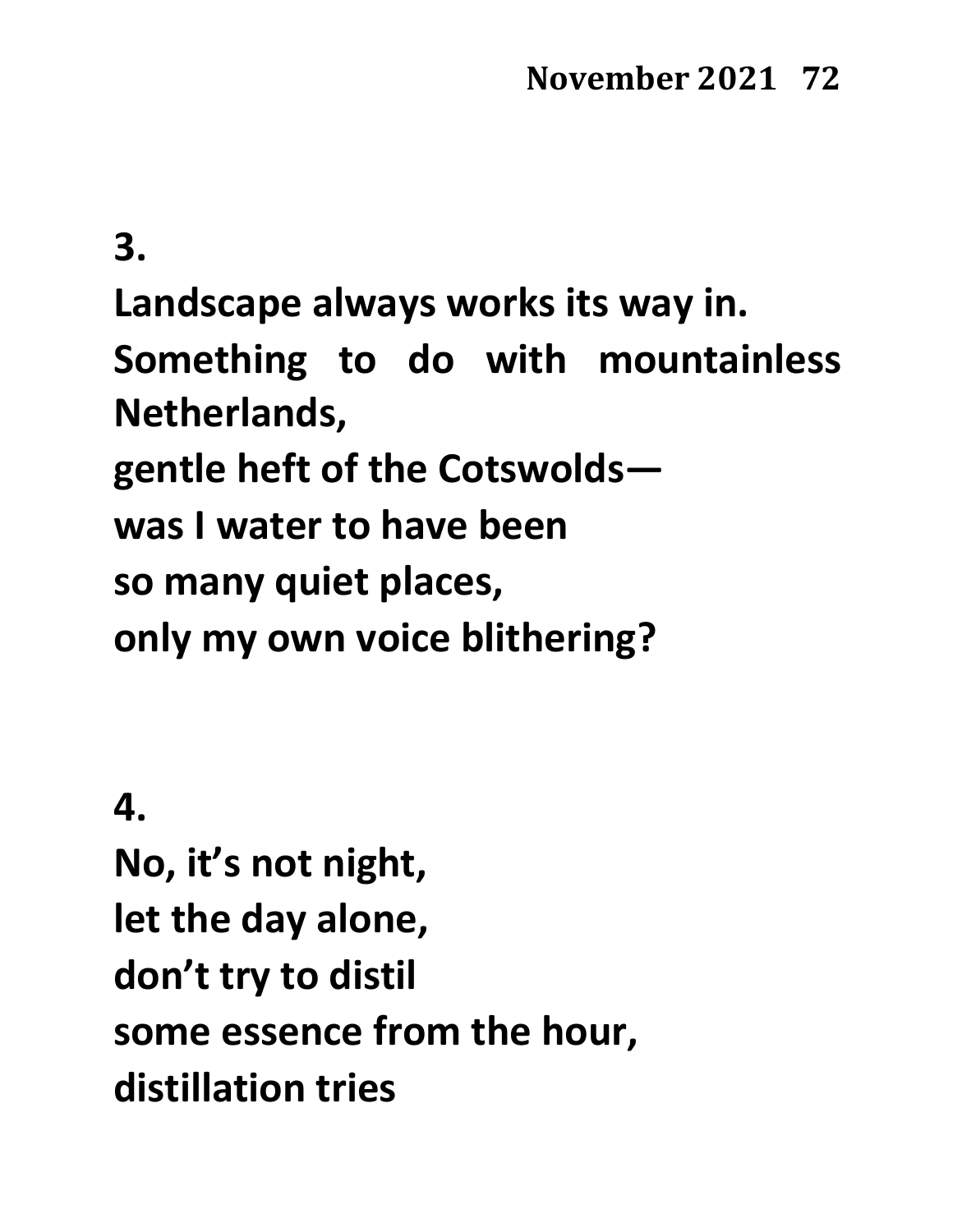**to extract the soul of things, bad for the alchemist, life for a life, leave the rose alone.**

**5.**

**Thank God it's just an ordinary day. truck, trailer, lingering leaves. I ask you again, not for your sacred, secret, identity just for a name to call you by, we say today is Woden's, over the border it's Mercury's, but isn't everything different in Mexico?**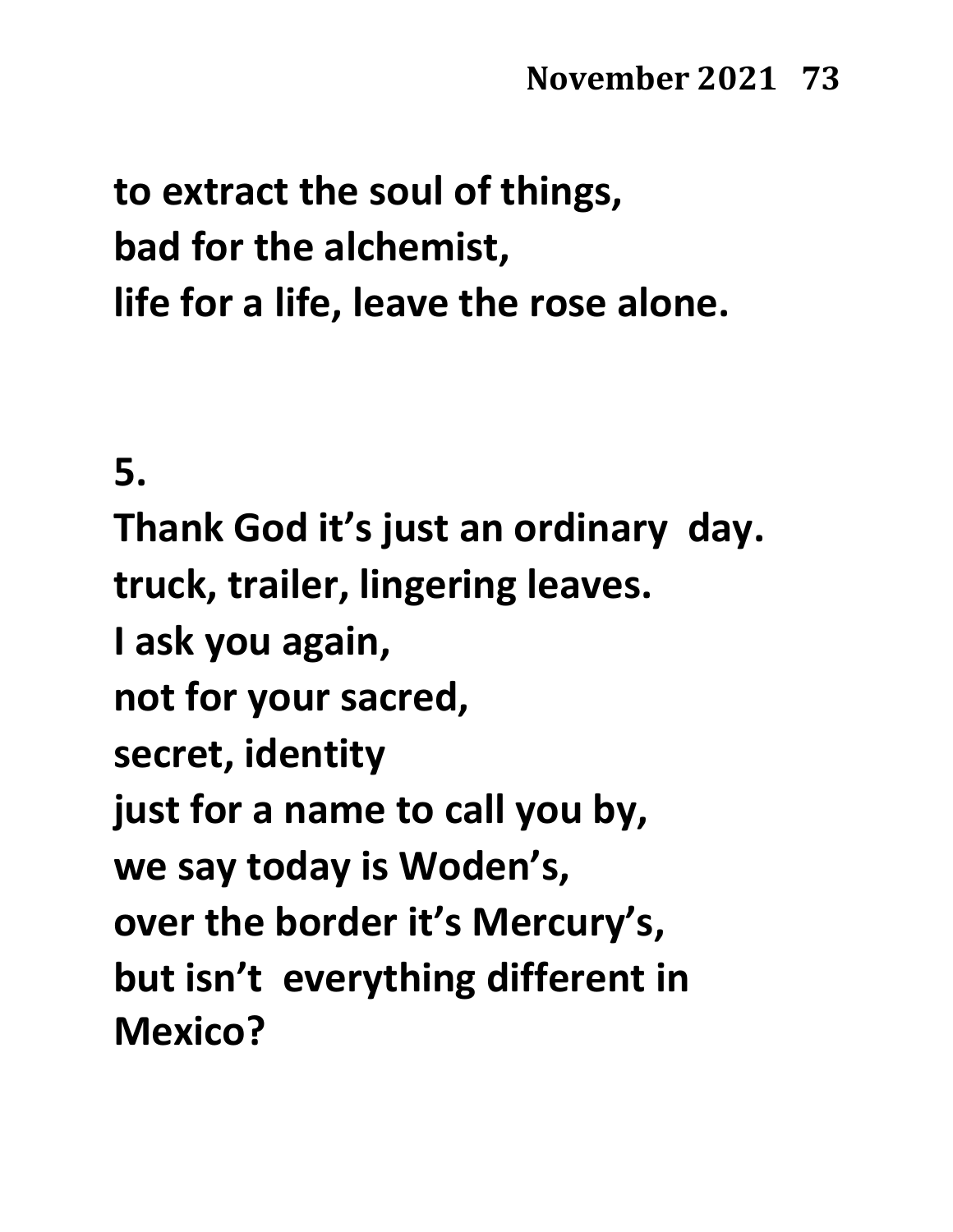#### **6.**

**I know a man who wants a dog. How can I explain to him that it's only legal, speaking spiritually, to have a dog if you have at least a hundred sheep to keep the dog honest and happy. A dog is best when it is still an animal, and knows it, and you know it too. How can I help my friend know that?**

#### **7.**

**Animals, autos, pretenses, landscapes, running water, oil of absolute. Let the meaning**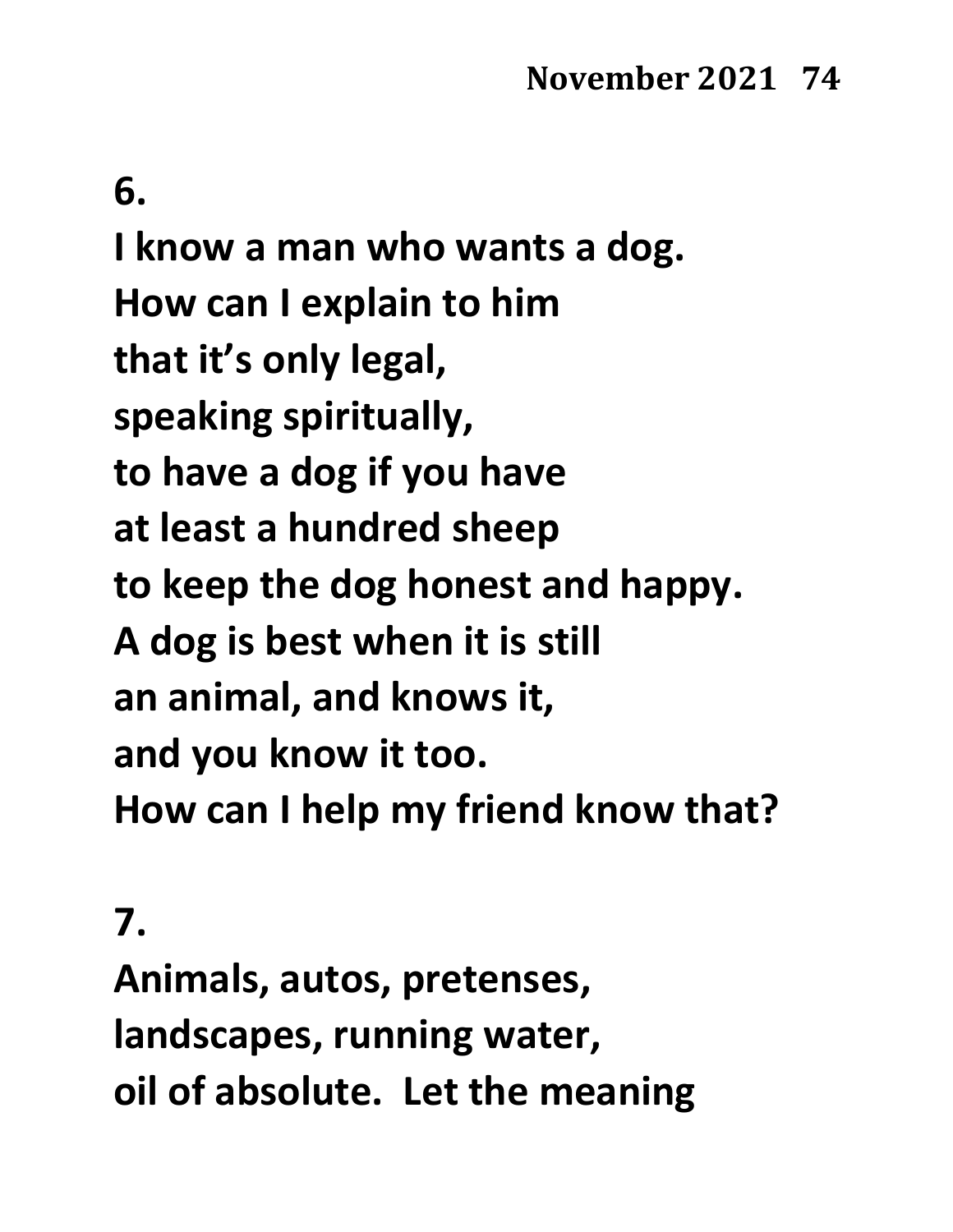## **rest undisturbed, like the corpse tombed beneath its marble effigy. A meaning isn't. A meaning does.**

**10 November 2021**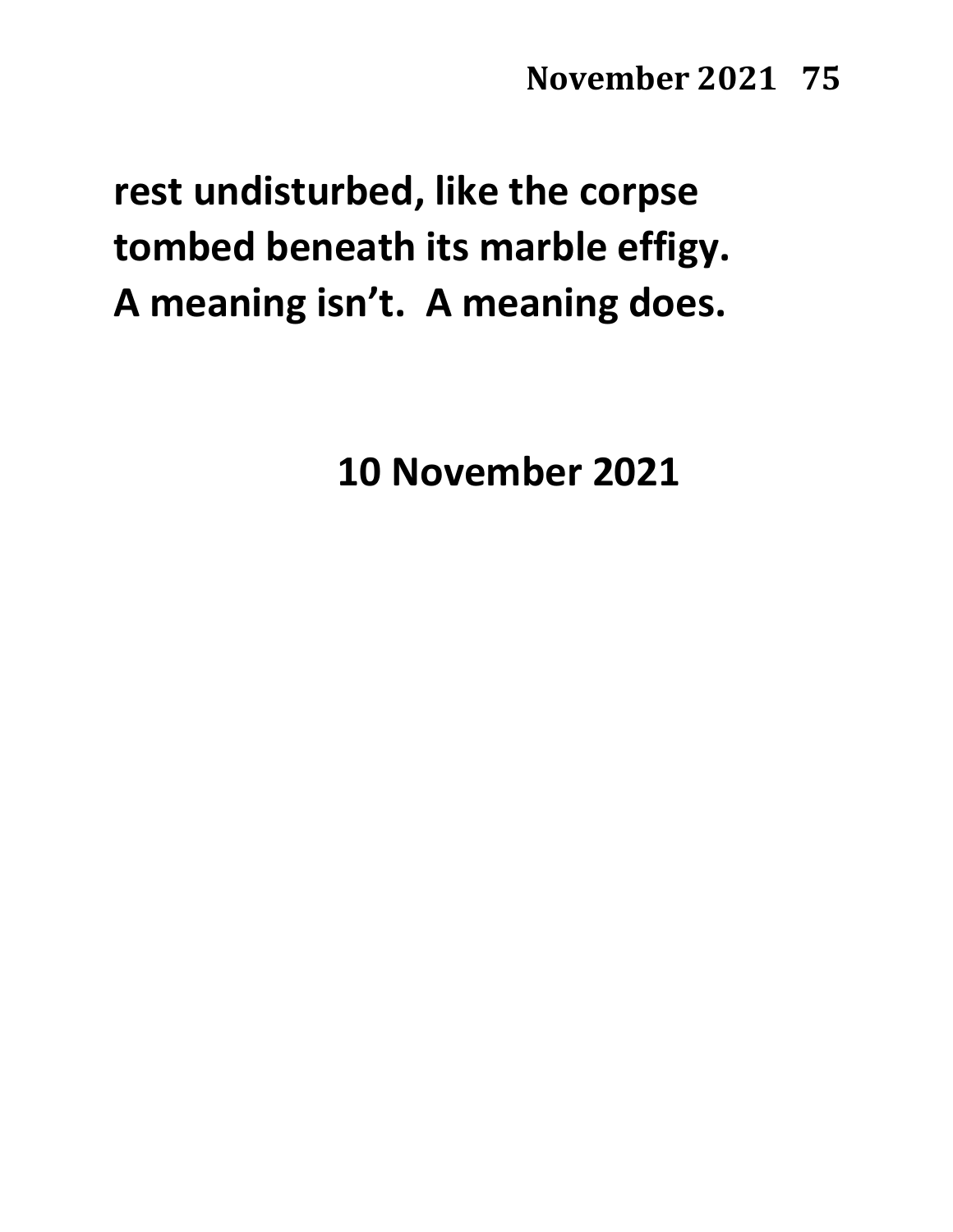#### **November 2021 76**

**= = = = =**

**Strange noises in the other room. That's what other rooms are for,** *to be real yet be not here***. Someone rearranging reality just out of sight. World made new. Meaning of a wife.**

**10 November 2021**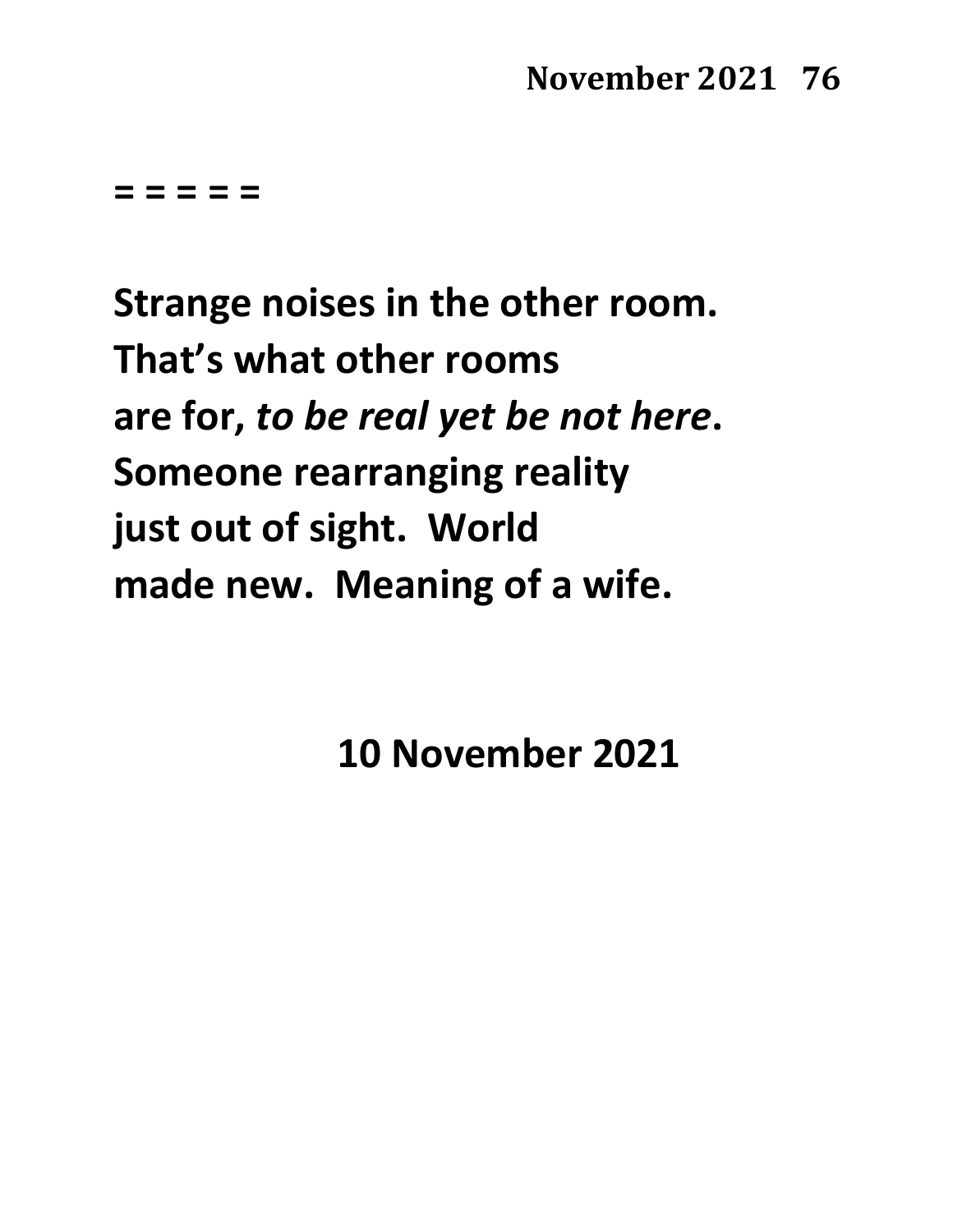#### **November 2021 77**

**= = = = =**

## **1.**

**Walking along a window, being light. The cave I hid in folded away and left me on the avenue, that tall brick wall around some institution mad or bad folk inside. But I was free, free and me, and out here like the wind.**

## **2.**

**I try again to get past what I see. There is a suchness**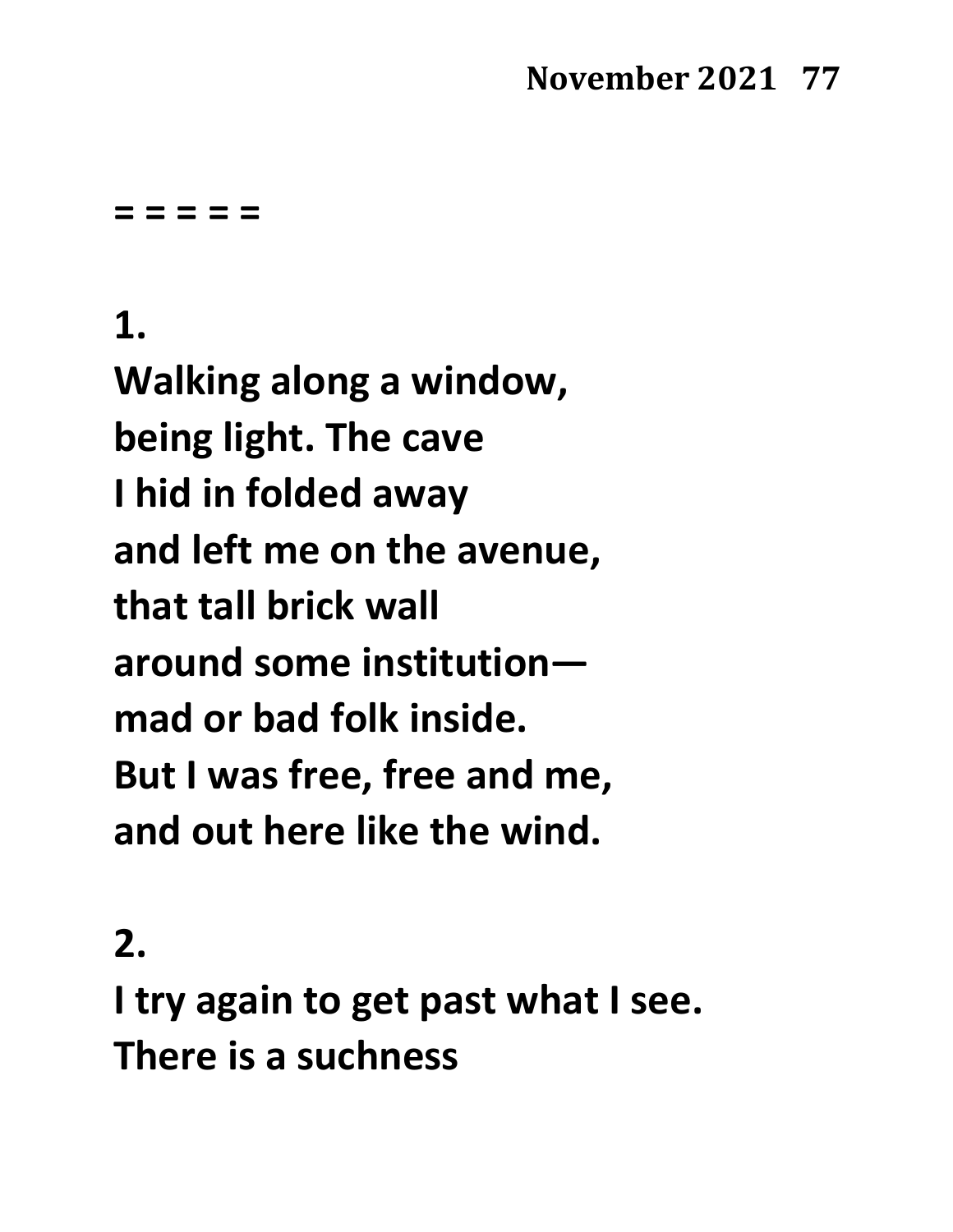## **hidden from the eyes. I try to make it my own.**

**3.**

**Why is every song a failure? Because if it really moved we would be there already, get what it aims at, the goal, the grail, the throne and in silence wend it gloating maybe— but for how long?**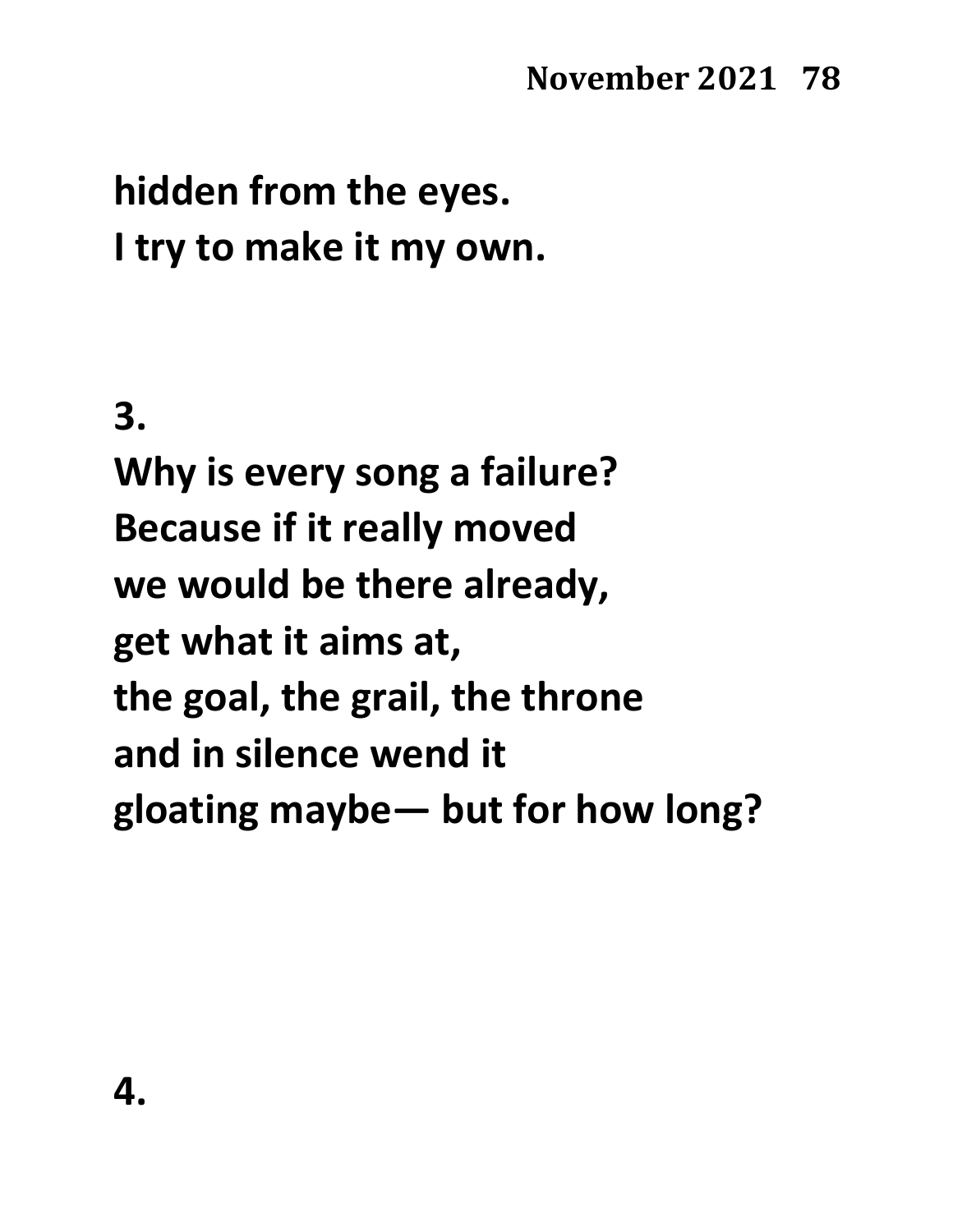**O power is a sometimes thing, a storm offshore, thunder on the mountain but no water here. Climb the wooden hill to bed. Sift through your catalogue of dreams, choose the right one, the Roman city, the tulip tree.**

## **10 November 2021**

**LITTORAL**

**Coastal zone, cliffs of marble,**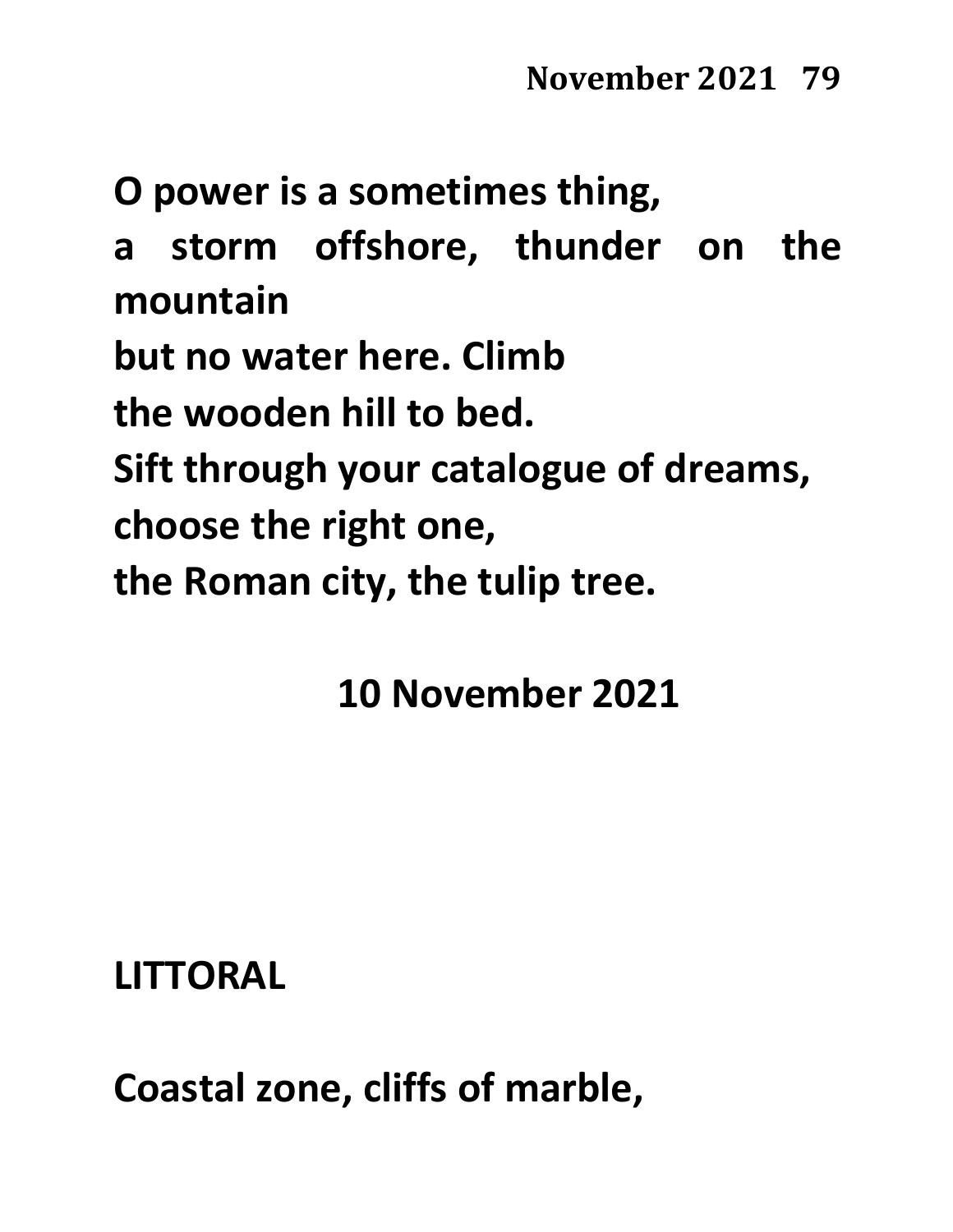**only the old cry hallelujah! pippit shells in the sand glad friction, clean toes, and then the surf, the far off other islands. Gull. Gull. They all know you always have, the first time you heard one you knew yourself known. The recognition. And green sea0glass pale, she said your eyes were like that you always thought were blue. What do we know about us anyway ever? Heels feel better too. Don't sprawl on the sand like a walrus,**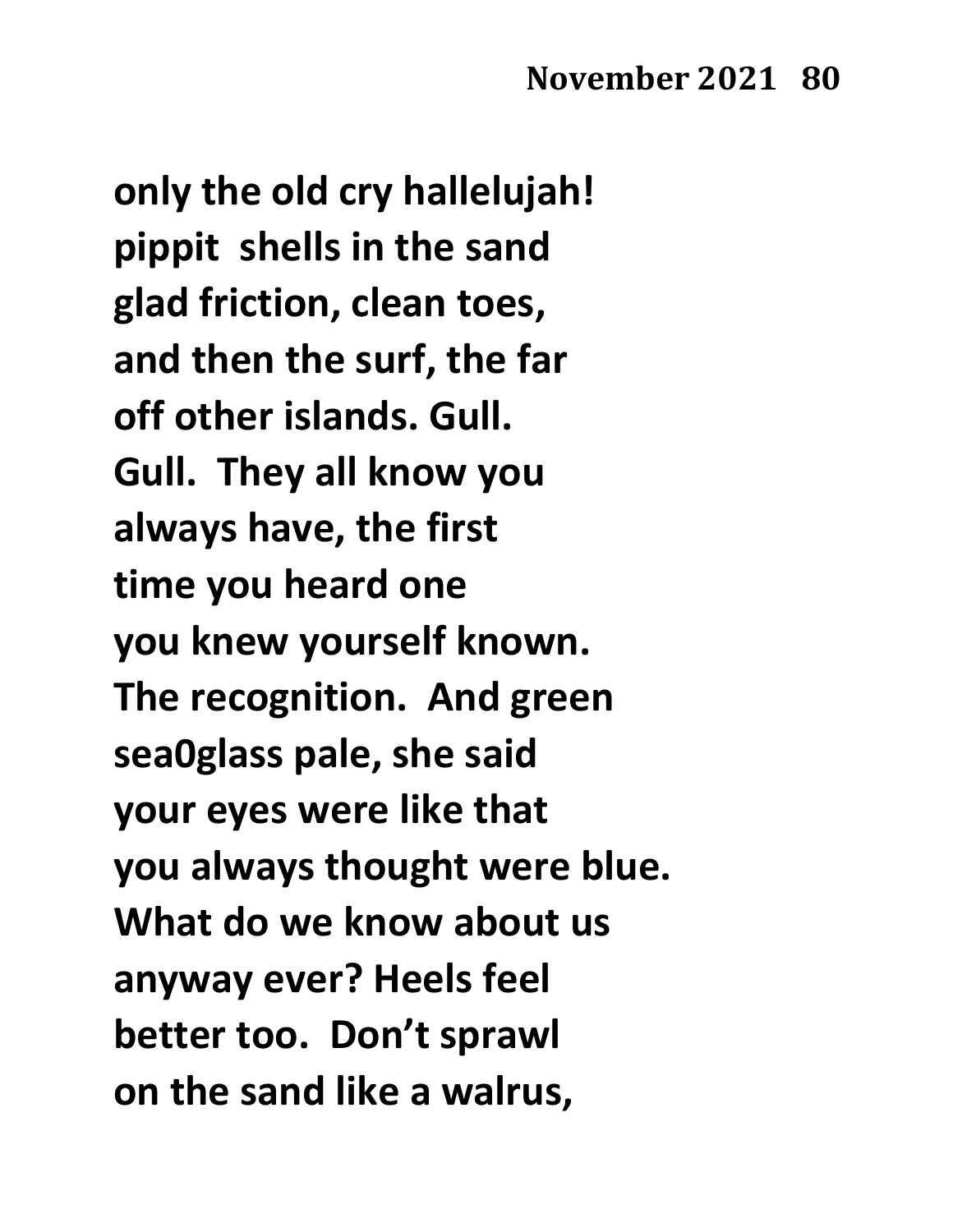**November 2021 81**

**be a man, stand there, eyes fixed on distance, waiting, that's what the sea teaches men to do.**

**11 November 2021**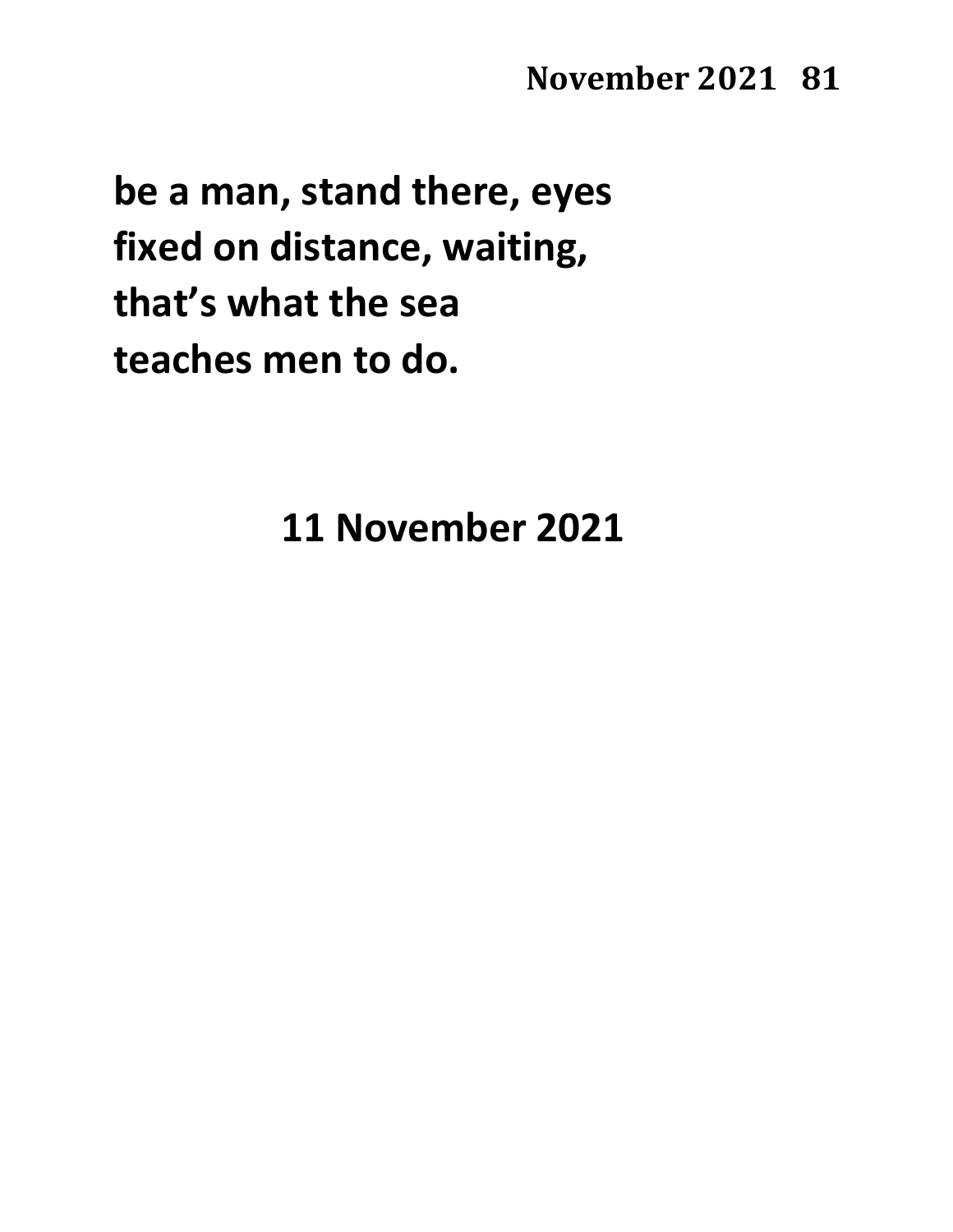**= = = = =**

**One hundred and three years ago today a war ended we celebrate the end of, a conflict over there that killed a hundred thousand American troops. We called it Armistice Day when I was a kid, red paper pansies, grizzled veterans peddling guilt. But now they say Veterans' Day, honoring the survivors of our recent wars, survivors, not the fallen. I wonder will there ever be a holiday marking the end of the Civil War when seven hundred thousand**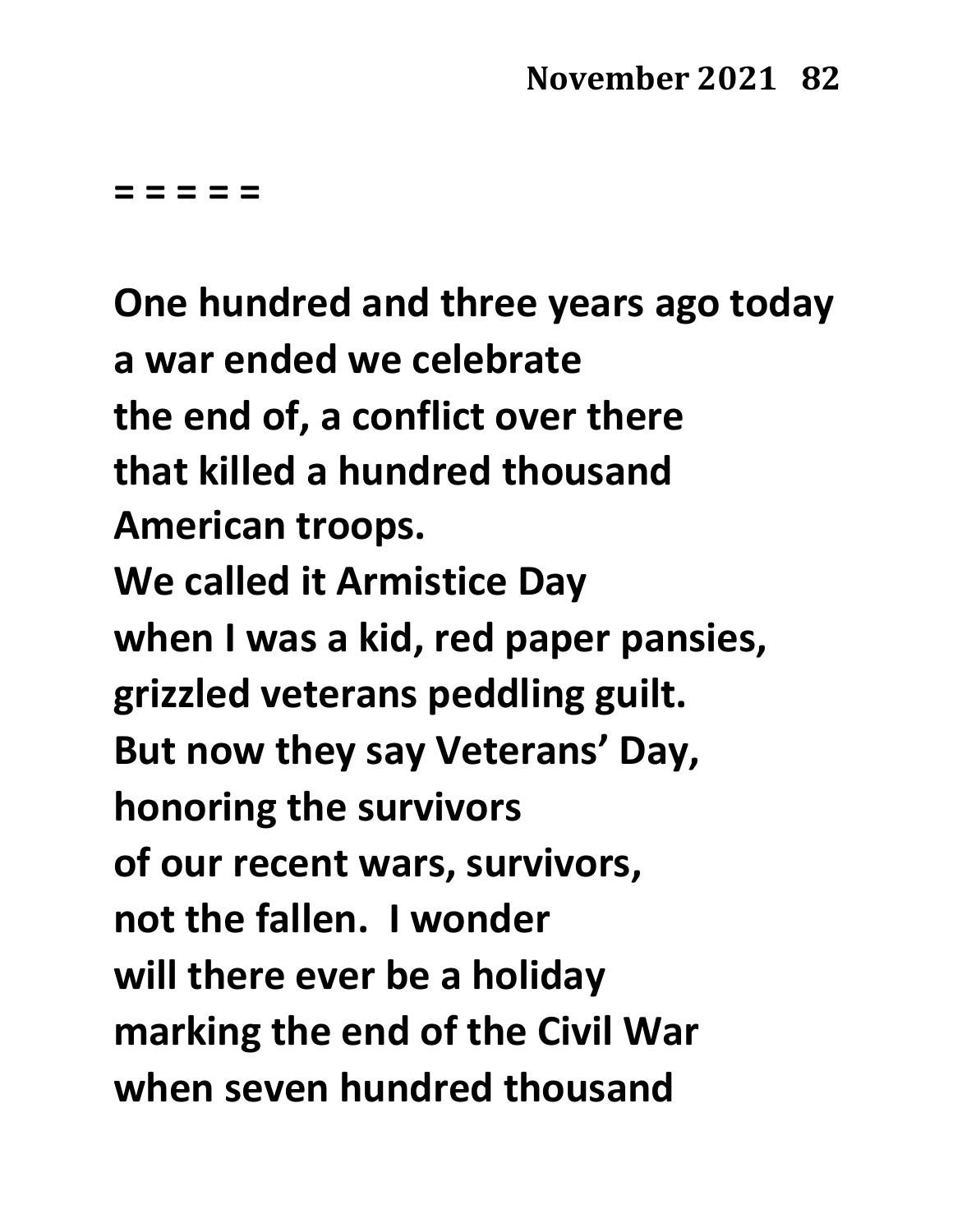**American soldiers died at each other's' hands along with who knows how many civilians, how many of us, bombed or burned, slaughtered along the way to victory. Is it possible that war never ended?**

**11 November 2021**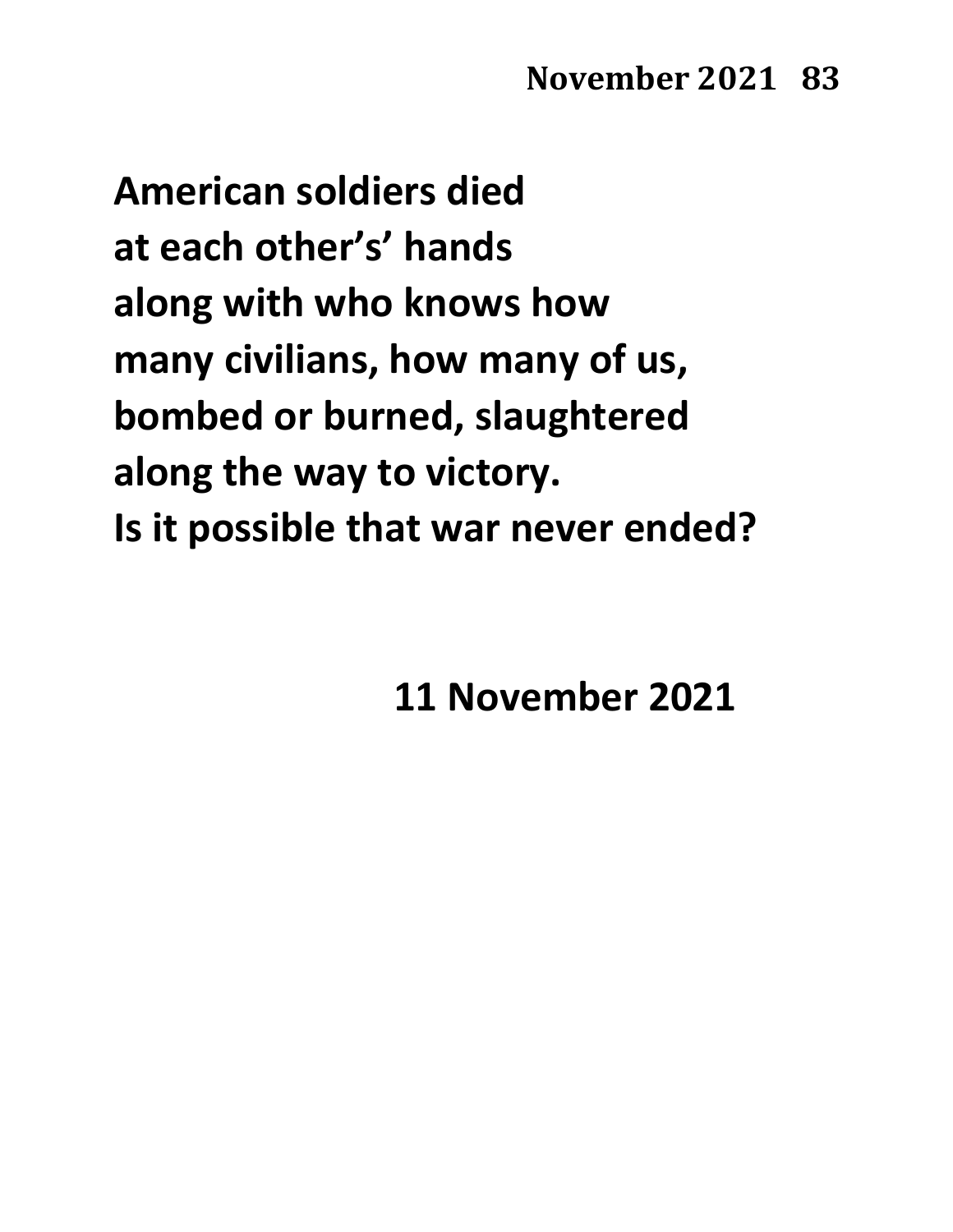## **WAIT FOR THE WOMBAT**

**to wake , ask him how he does it, sleep on his side and still keep scooping earth gently away deepening his burrow. I watched him once, marveled at how much we can accomplish while we sleep. Go, watch the wombat, let his sleep soft into yours.**

**11 November 2021**

**= = = = =**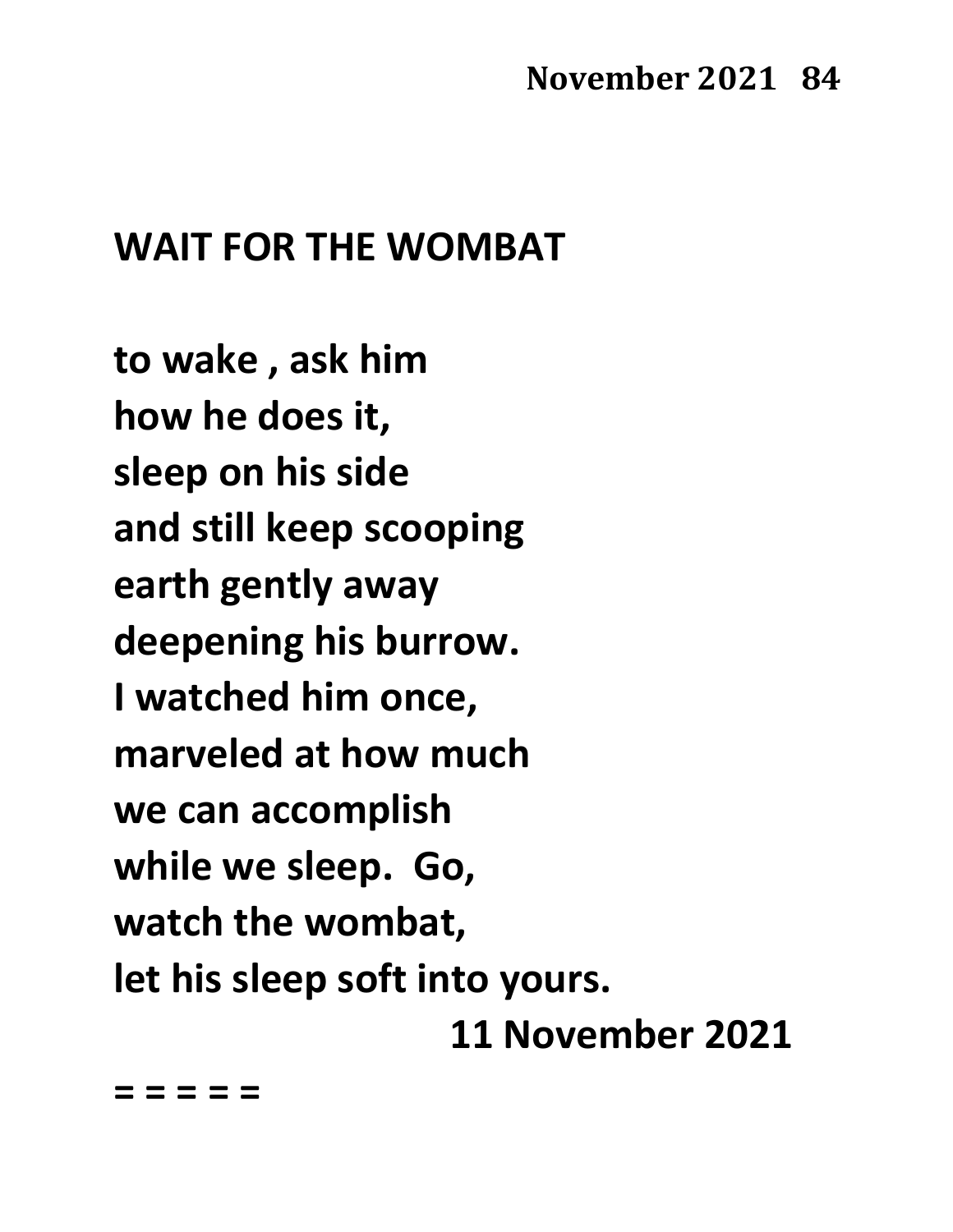**High in the hall closet a hat, not mine. Instances of the letter H. Home, heroic, hand. How many other letters do we need? Who wears that hat when it is not in the closet but worn? Cows give milk—that tells us a little more. More, milk, mind. A little spilled on the old bard floor.**

**11 November 2021**

## **EXPEDITION**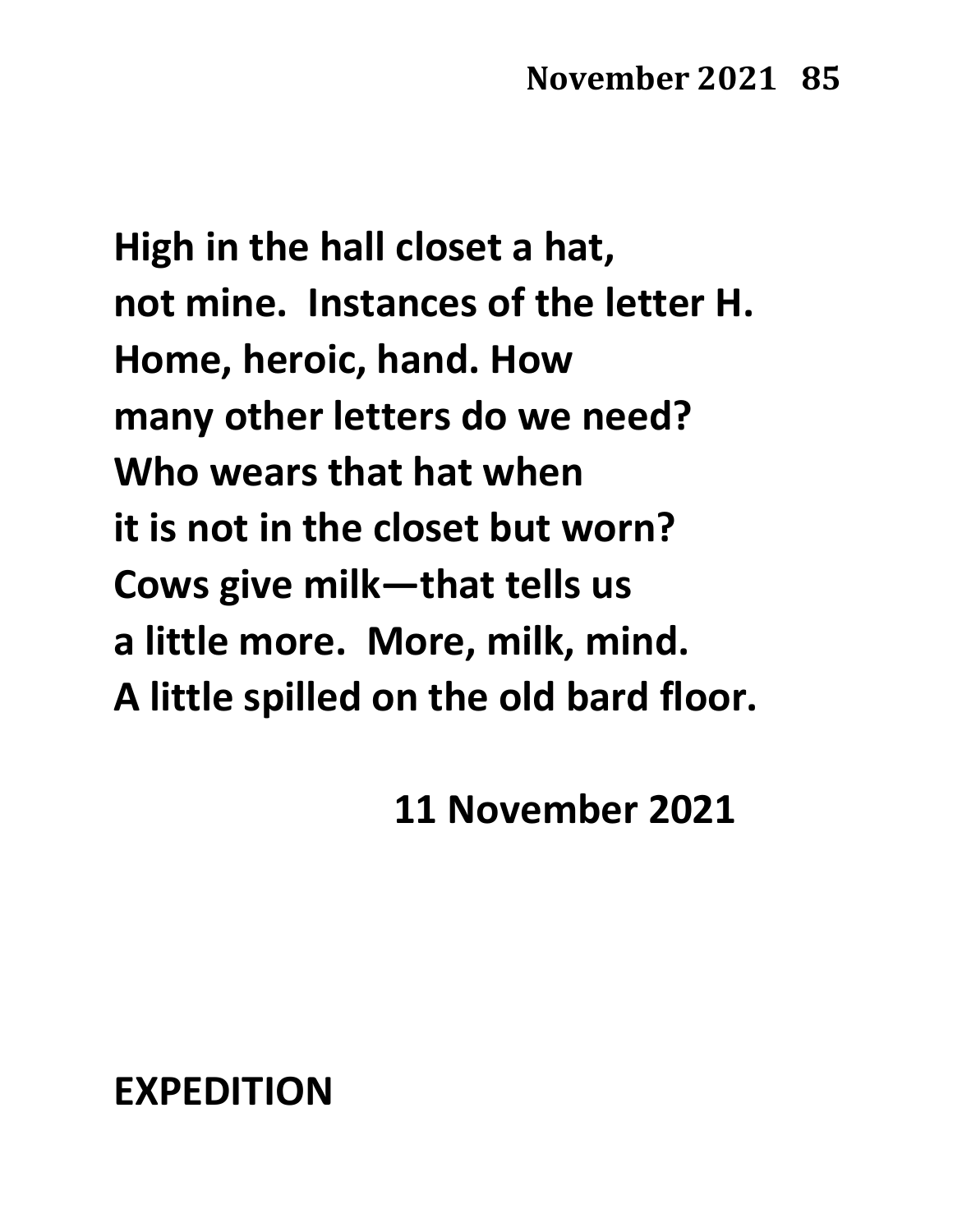**Wolf on sidewalk Passing us by. We tell ourselves What we know About the other. No problem. Don't look back. Never look back.**

#### **2.**

**You know it begins every time You set foot out of your house.** *La vie sauvage à nos seuils* **The French program said, Meaning no worse than the mole by the back door,**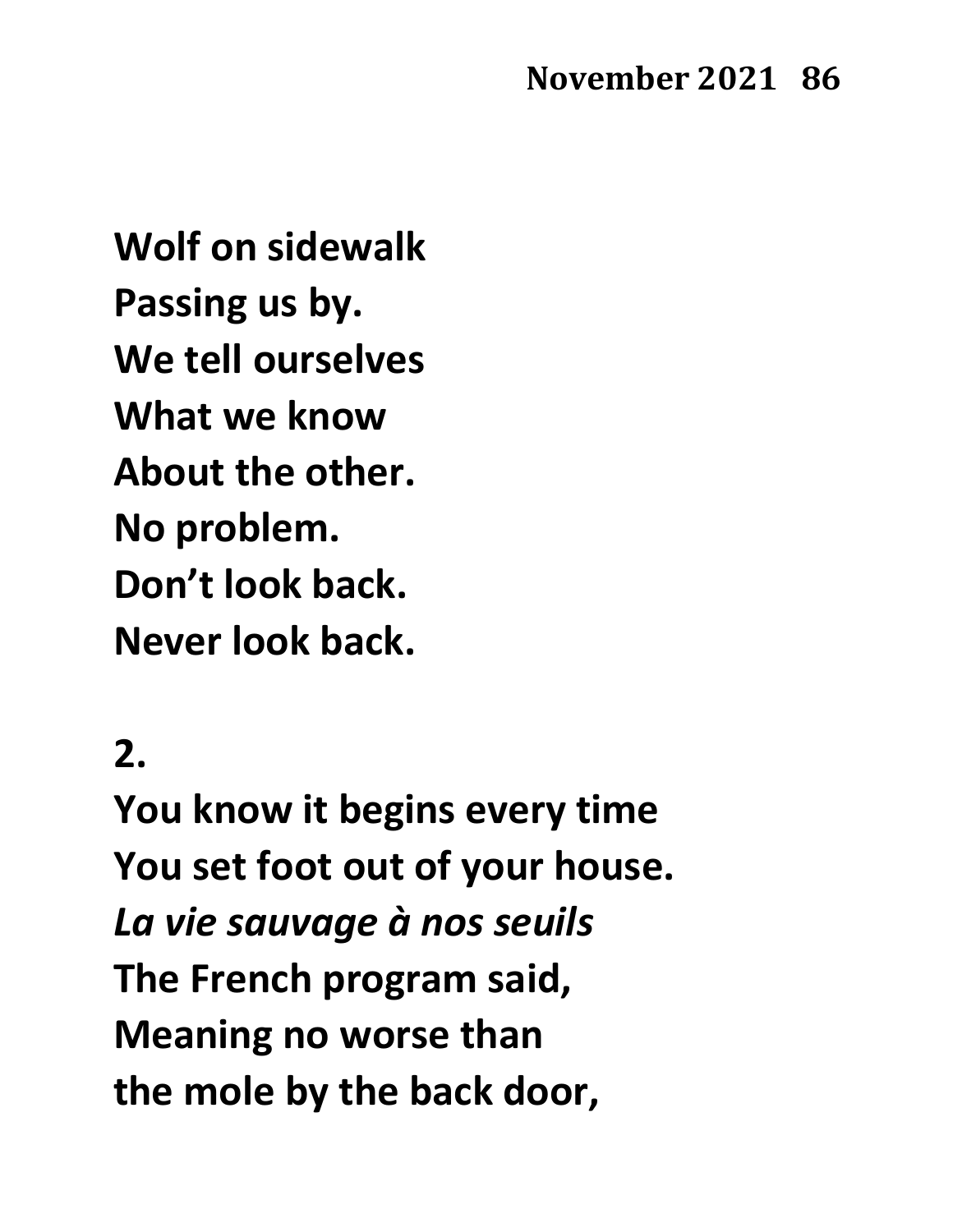**a dormouse in the thatch. But we know what it eally means a savage world starts at your door. Whether you go in or out.**

**3.**

**At first light the horrid Shotguns at the river, Men who kill waterfowl For what seems pleasure, Proving something, but all The ducks they kill will never teach them to fly. 11.XI.21 ASSERTIONS**

**The stripper's here, the rain wind that relieves**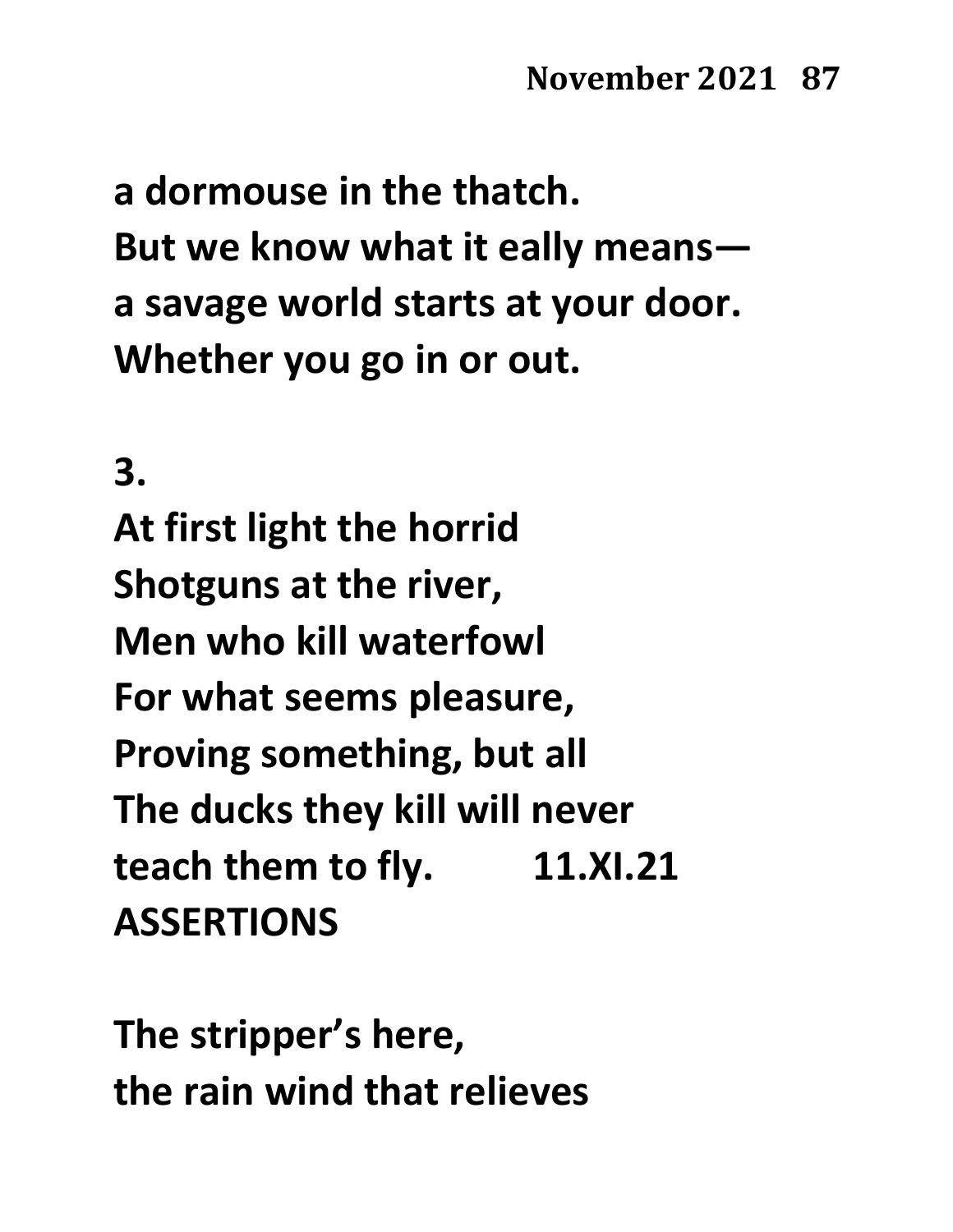**the trees of leaves, help them bare for winter.**

**2. Mid-November, a cup of cool coffee for me, the way I like it, I want to be the only extreme- everything else,** *mezzo mezzo, uguale.*

**3.**

**When you translate from Latin you java to remember, that's all, just remember.**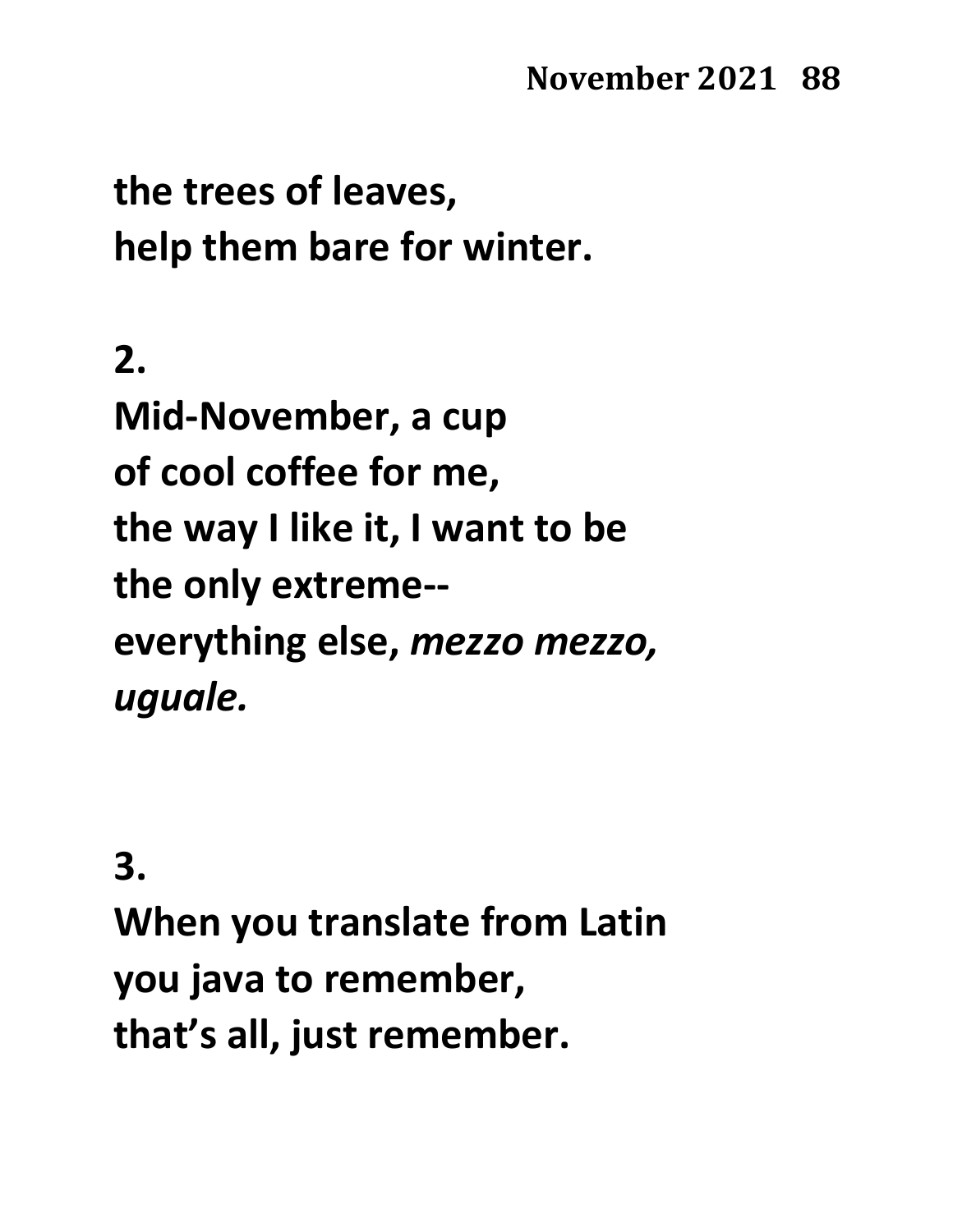**4.**

**My name means Tuesday I think, the girl said- she didn't look mean or Mars, a little uneasy, new to the job.**

**5.**

**They're not here now but on the way, you can tell the way the earth turns in case you haven't noticed. 6.**

**You see I'm trying to be polite but I'm a man, American at that so it's uphill all the way, pebble in my goddam shoe.**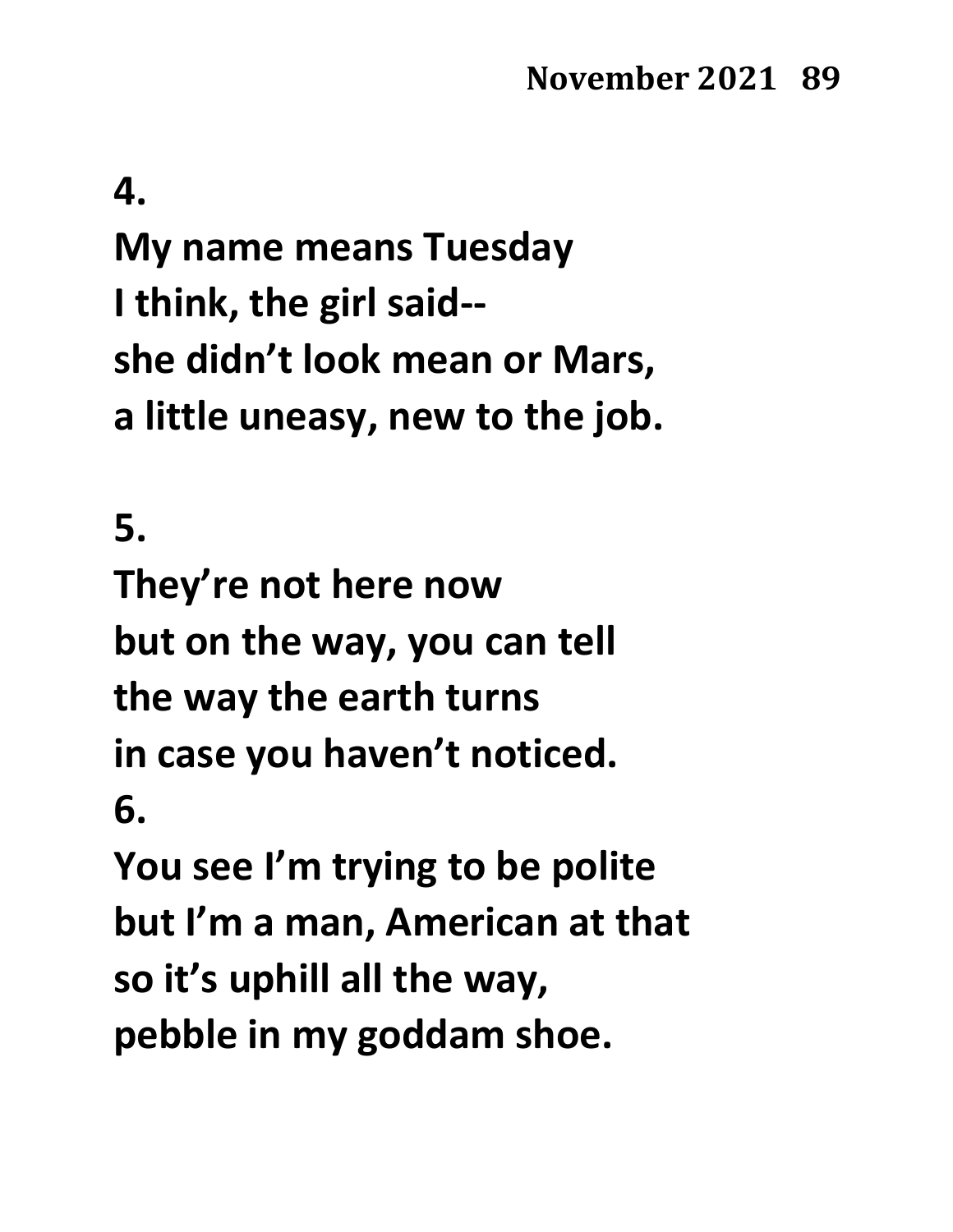## **7.**

**Some girls are only there in dream. Others grow old out here in Wake-up-land, I wonder which kind she is who faced the wall and talked quietly about her mother.**

**8. Language lets you out of your story and into its own, ever-changing, no end in sight.**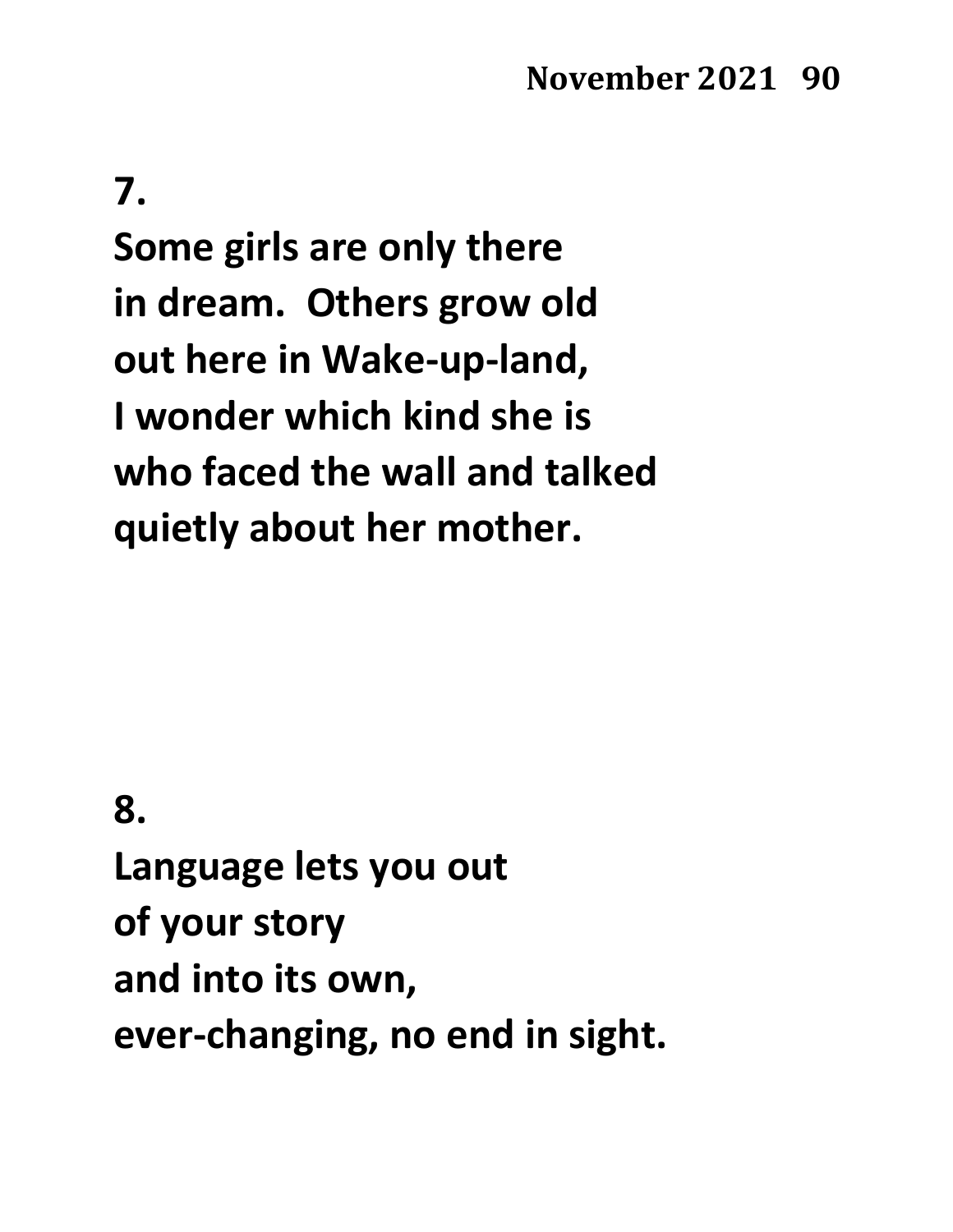#### **November 2021 91**

**9. I thought of Joyce as I woke, his Scribble. his voice miming the old women washing the river.**

## **10.**

**Scribble is such a wisdom word. After waking, speak- when you have spoken, time enough to be.**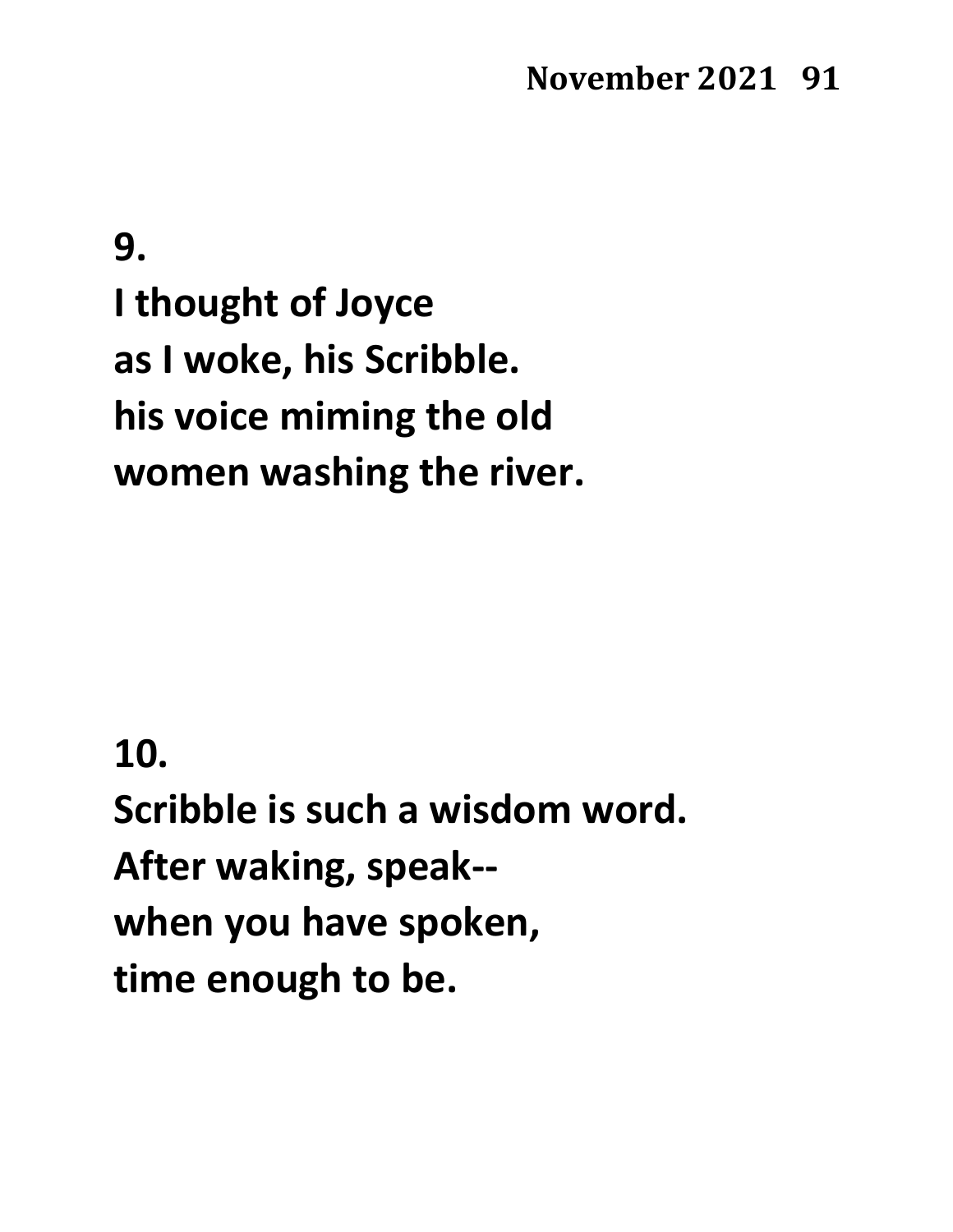**11. Assertions are miracles, you say something and it's suddenly so- for a while at least until the next miracle, or rain.**

## **12.**

**The door was open, the interior flushed with light, barefoot, barefoot we go in walking softly on the light.**

**12 November 2021**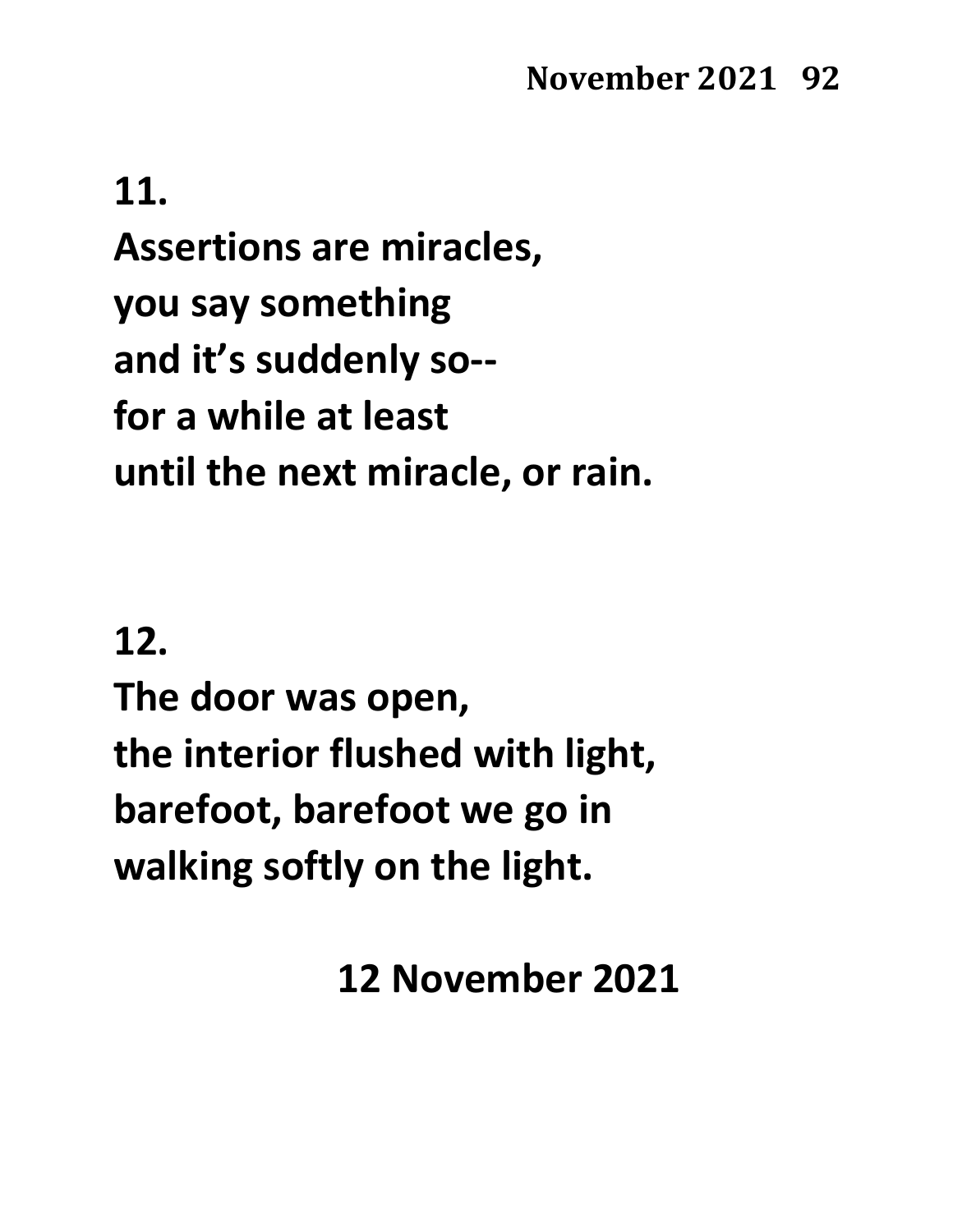**= = = = = =**

**It only has to do with the tower, roofless, on Glastonbury Tor and the exact eyot of sky you see when you stare up, stare, not just look. It only has to do with the stone flower pot full of blue poppies even after a week of cold. It only has to do with the alleyway all secret and sacred and ordinary and full of little garages and gates that runs between Brown Street and Haring Street on the other**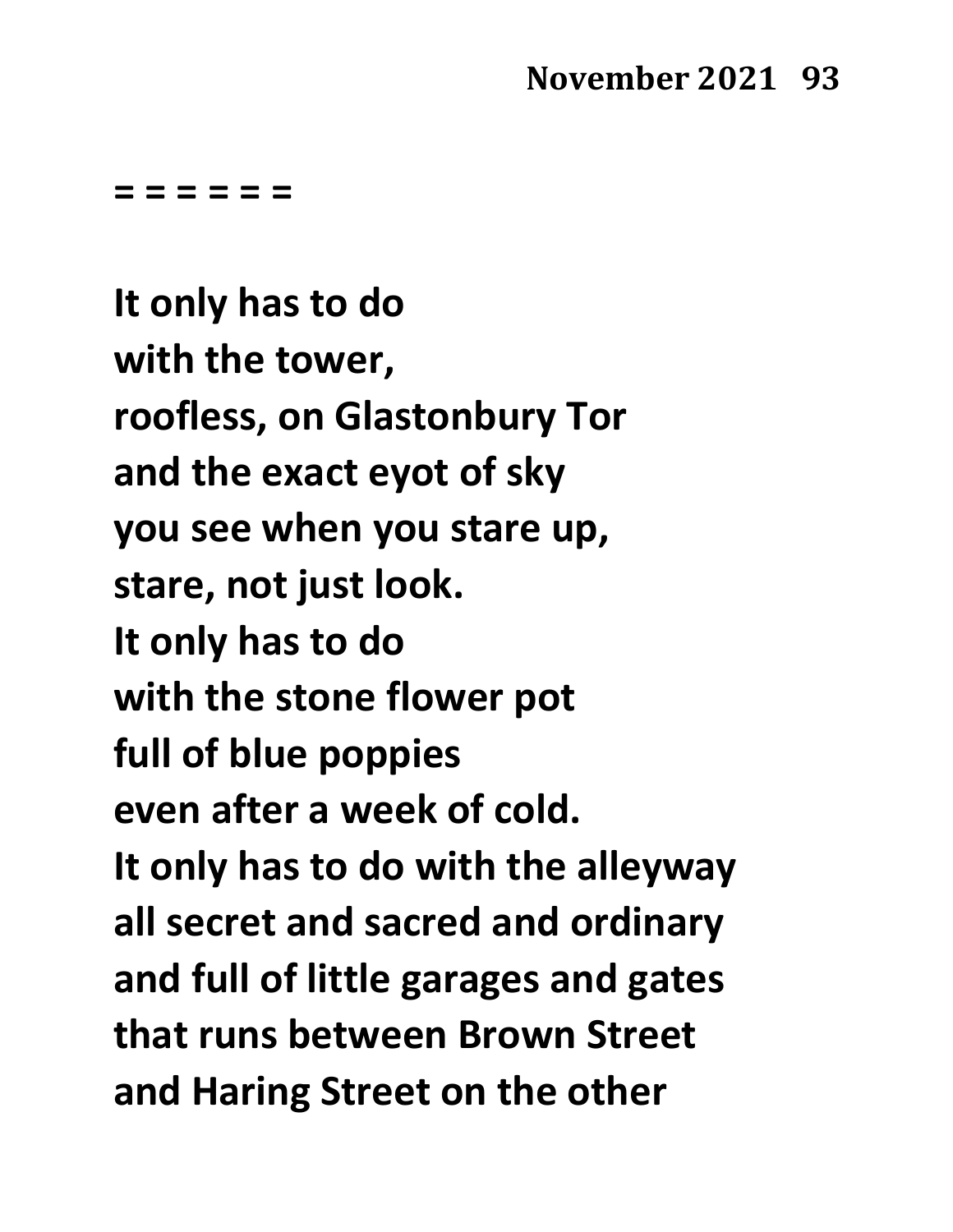**side of the world, yes, open the gate if you doubt me, dunk under the pussy willow, the sea is half a mile away, that matters, that matters so much, it only has to do with sand, oyster shells, ancient laws inscribed in cursive all over the shells but who can read, it only has to do with the blind librarian, I'm sorry, I meant to say blond, the snow on Mount Wilson, why can't you feel the shells when I say so, damp, slimy even, so richly inscribed, why can't we read anymore,**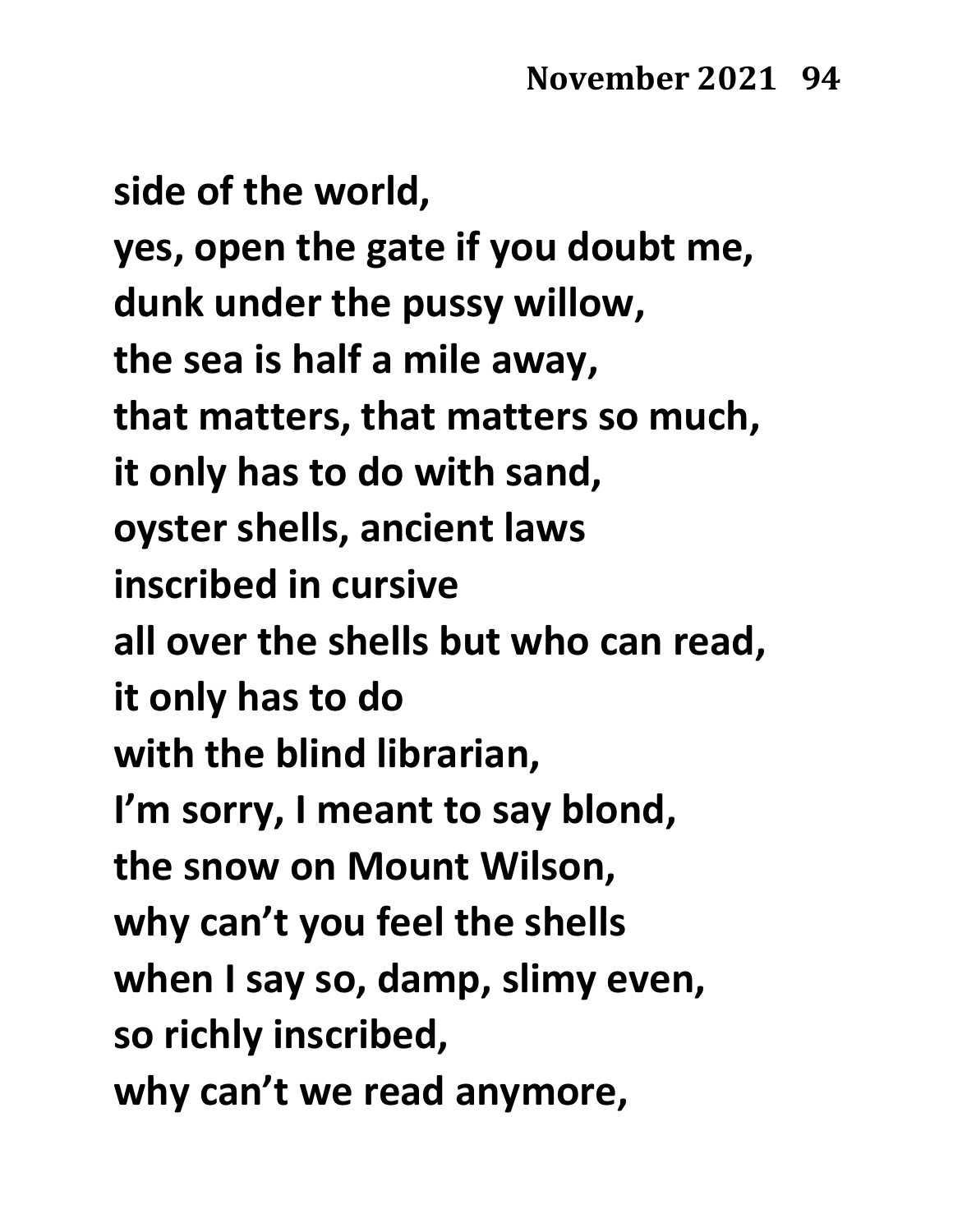**why do we need to open books, when letters are all over the place, just read them together in peace, marry words! mate with music! It only has to do with stone, that's what I'm trying to say, stone, the way she lisped, stone, the freckles on the cheek of the girl who held my coat, stone, my thumbnail scratching gently on the pillow so close to my ear I thought, o who knows what I thought, no better than Nick Bottom, stone, a thing you remember, stone, you build your house, stone, I lean my cheek against it,**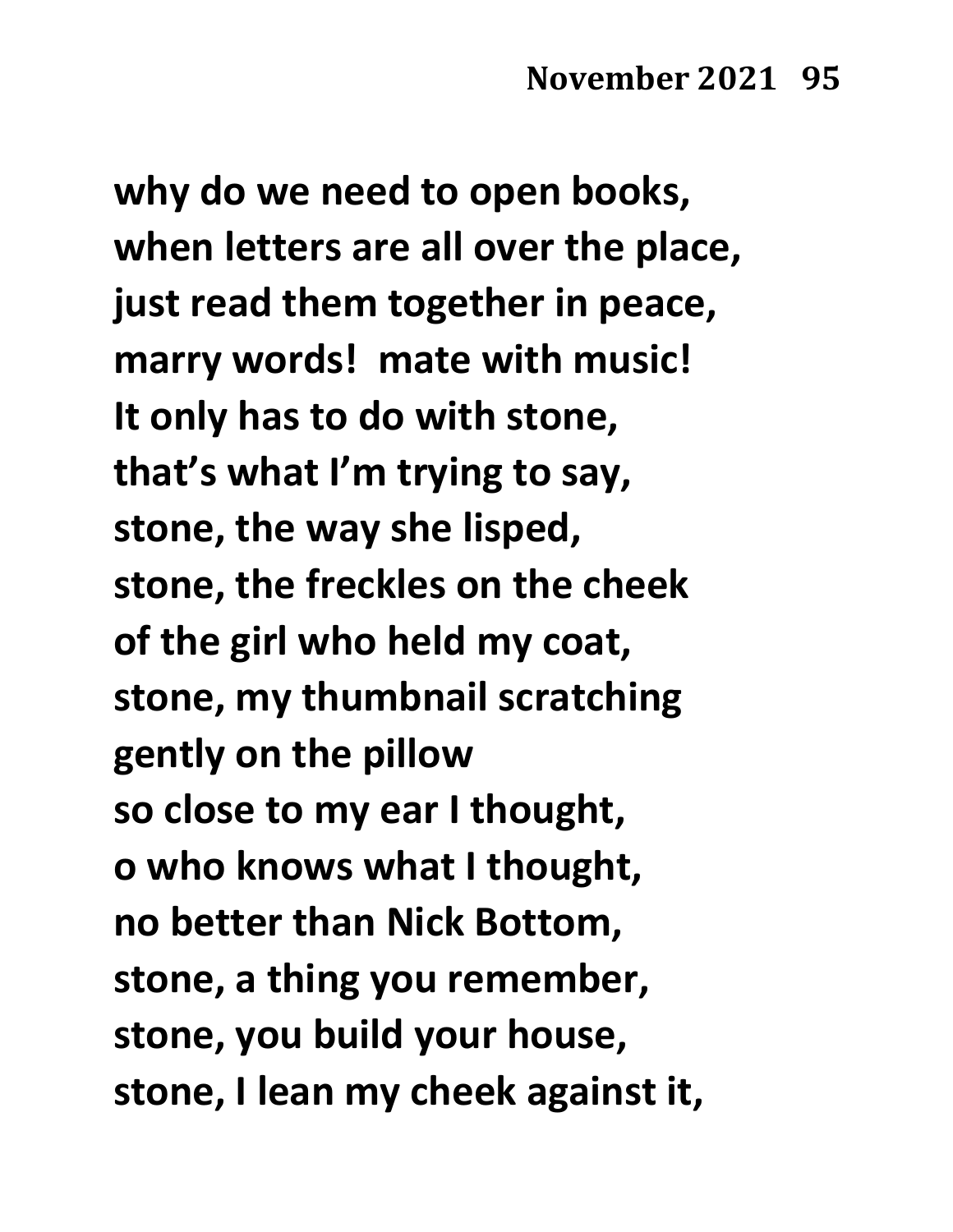#### **November 2021 96**

## **stone alone knows what I see.**

**13 November 2021**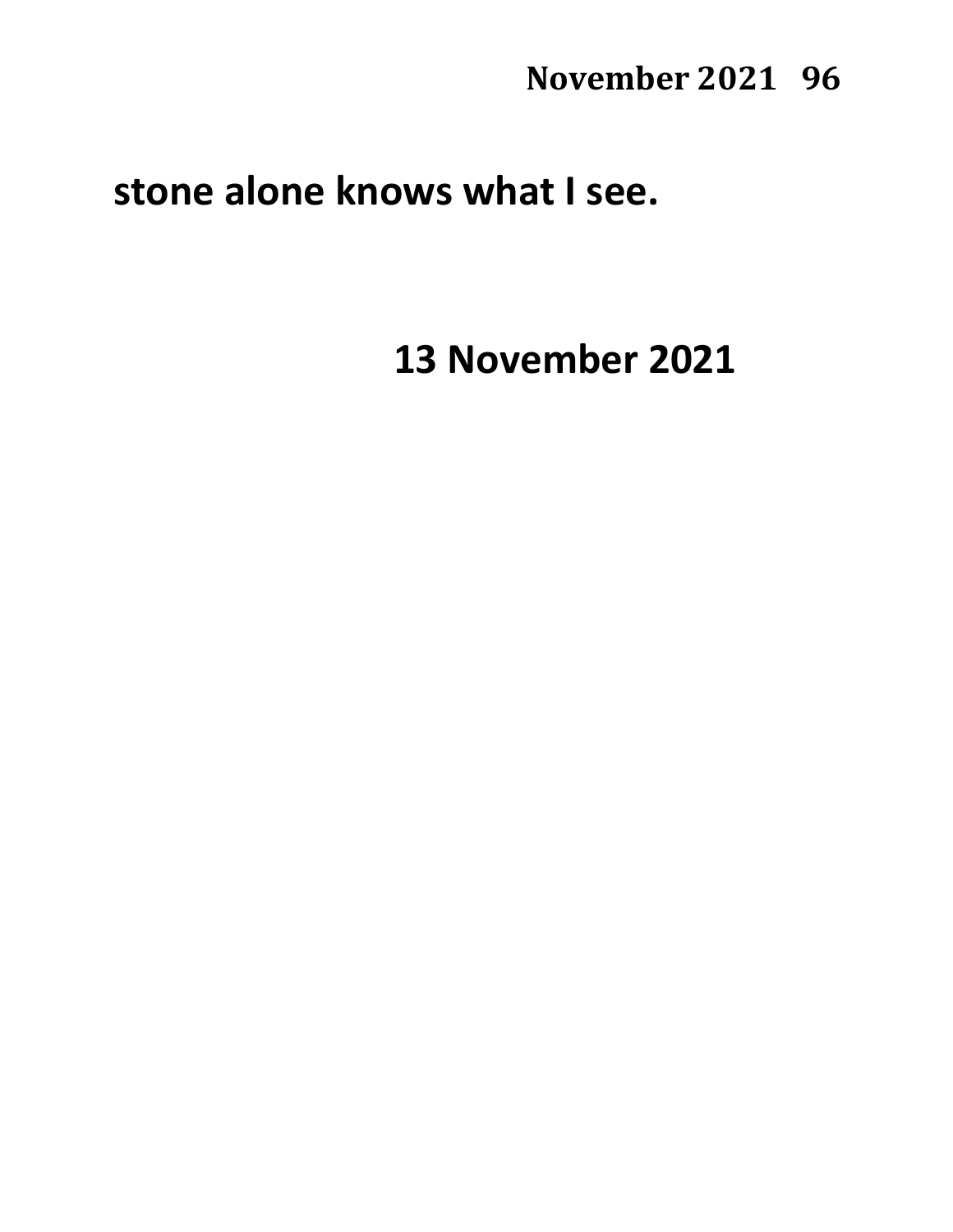## **ASPERGILLUM**

**they called the golden sprinkler the priest scattered holy water from all over us.** 

**Only if we are there, in church, or at graveside, in a solemn moment more or less traditional.** 

**The meaning**

**of the word depends on us being there. No one to sprinkle, the device asleep in its little silvery bucket.**

**Words depend on us,**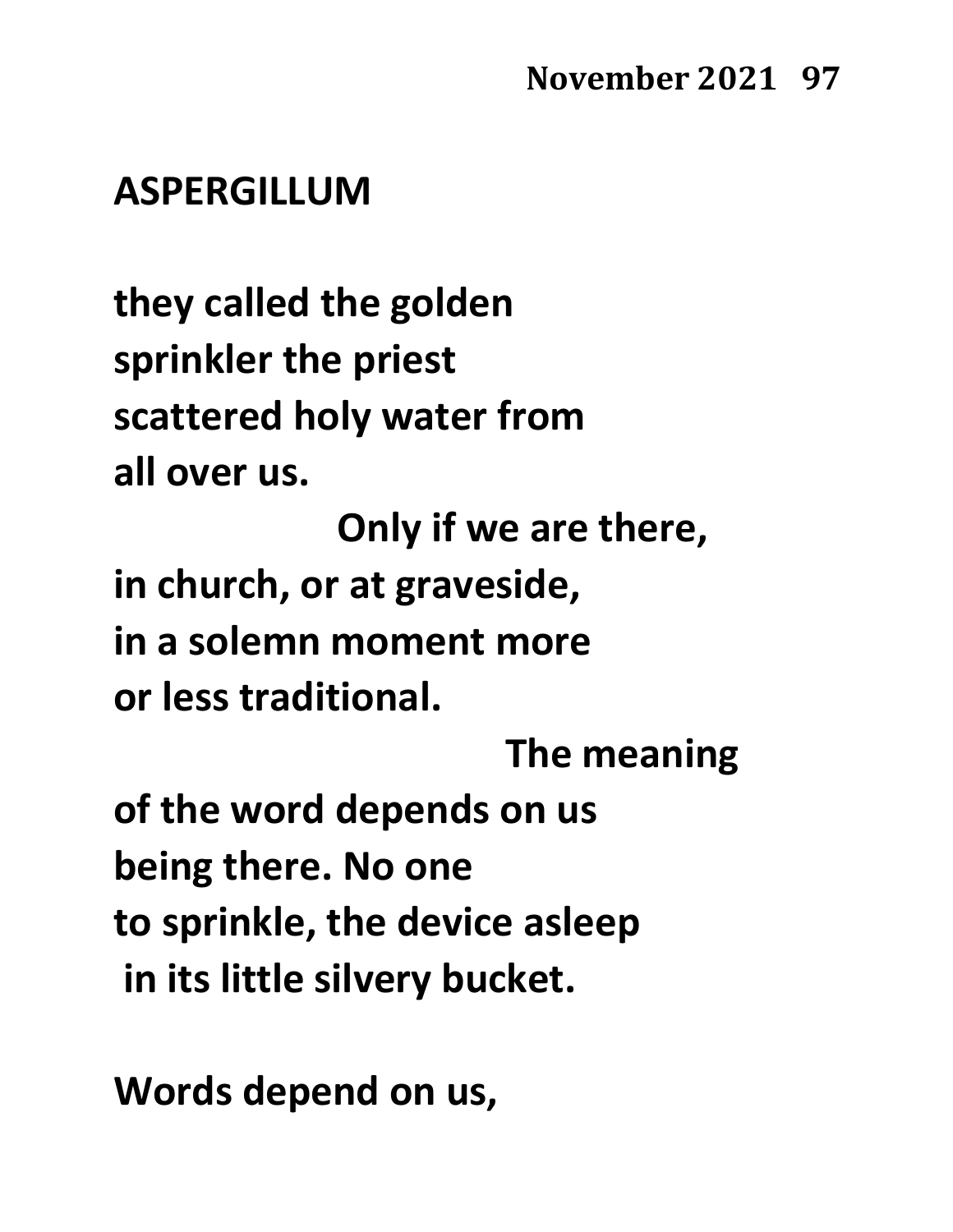**November 2021 98**

**we have to be there for them if not for us. Be there for them.**

**13 November 2021**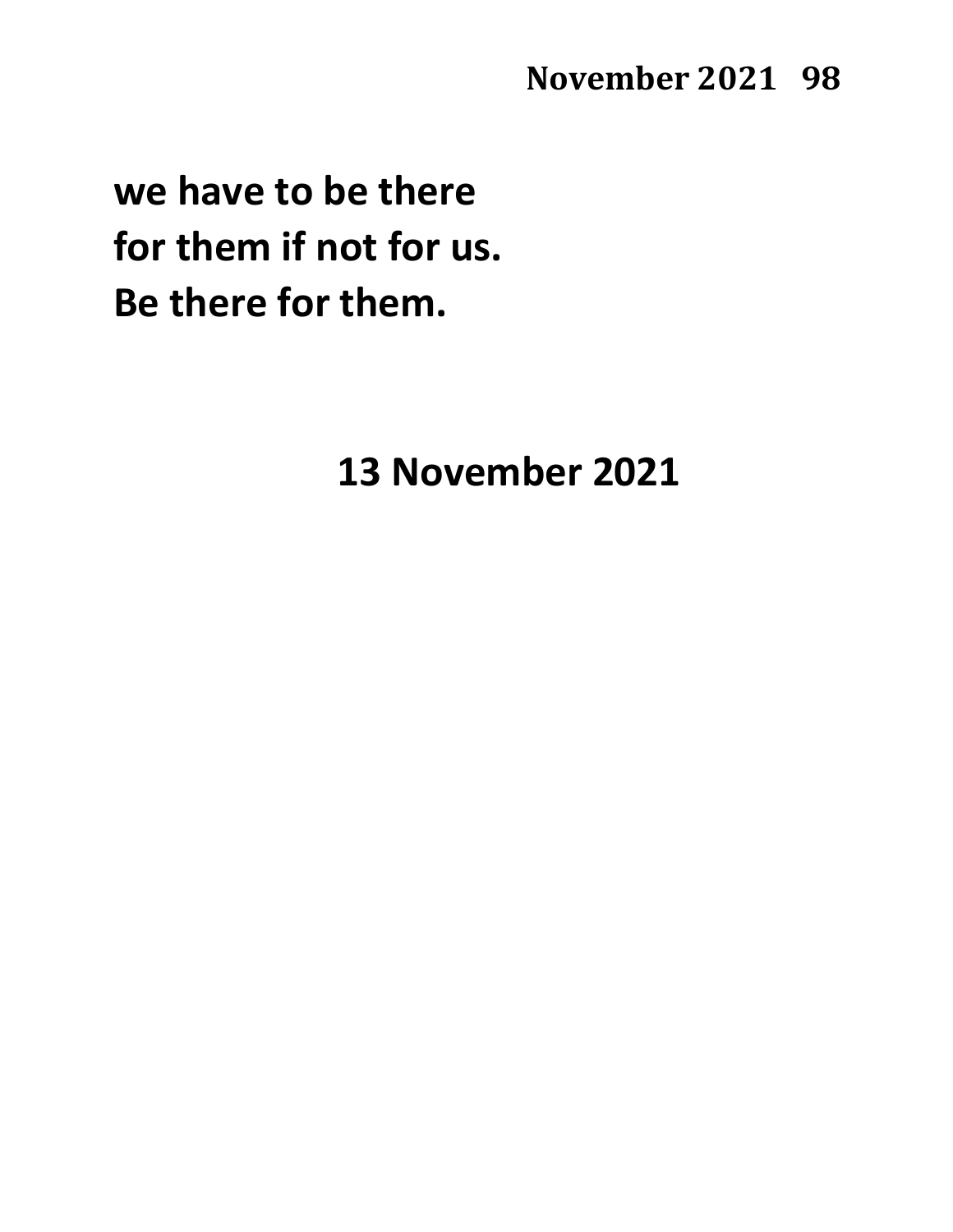#### **November 2021 99**

**= = = = =**

**0.**

**Wake in terror wondering Does the body rule the brain? Prayer might help- can you make a prayer to say? Dawn soon, our fond distraction.**

**1.**

**We are** *cellf*

**it made me say**

**the bios of all our logos,**

**when ere then one had ne'er guessed**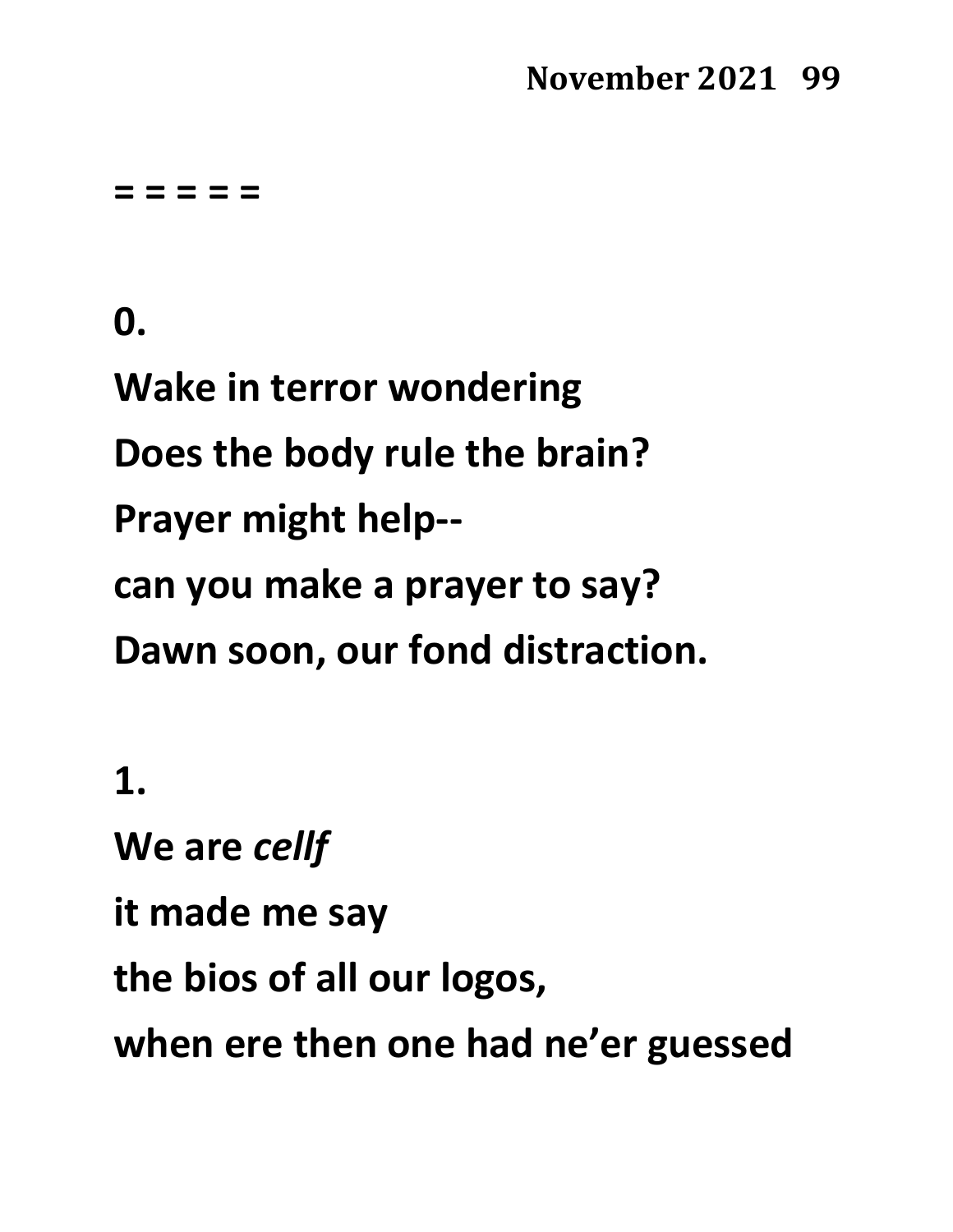**the neurons of that monarchy, pharaonic, earth squashing heaven, the habit of our house. Surprise, surprise,**

**so once I thought what thought me.**

#### **2.**

**There is a pinnacle not all that high, tourists exeunt the train and clamber up, selfies on the moor, selfies on the cliff. Plenty of time for the hotel.**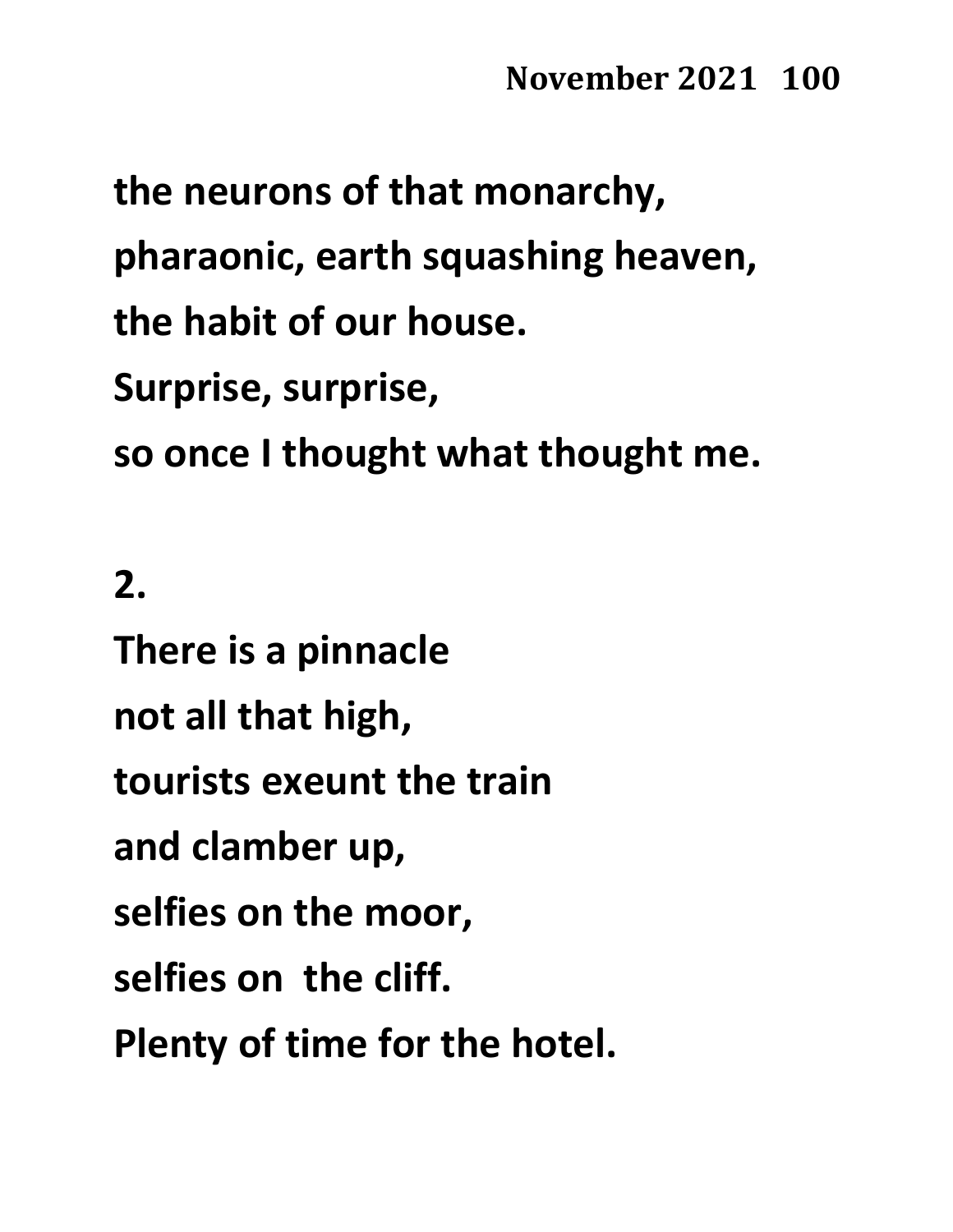**3. Or a spinnaker full of wind shouldering the air aside to get there quick. So much going! Haul the sails down and linger. This is your mother.**

**4.**

**At five a.m. the going's slow,**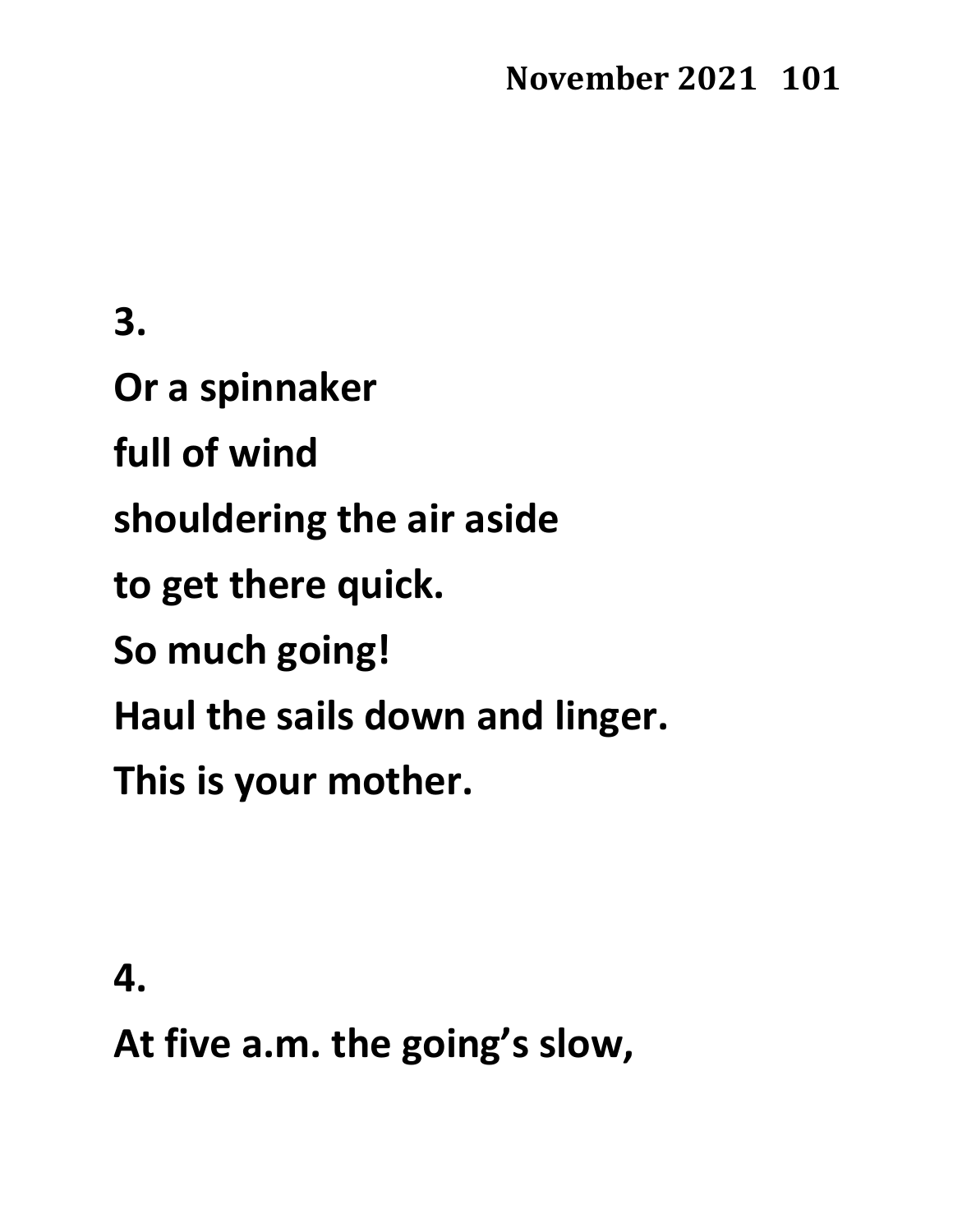# **home from the gin mill, still a snore or two ere waking.**

**5.**

**There's that word again! I do like them old, helps me recollect what I meant by being here.**

**6.**

**Catholics read Augustine, what do Jews or Buddhists read that knock them to their knees to start again. Immense**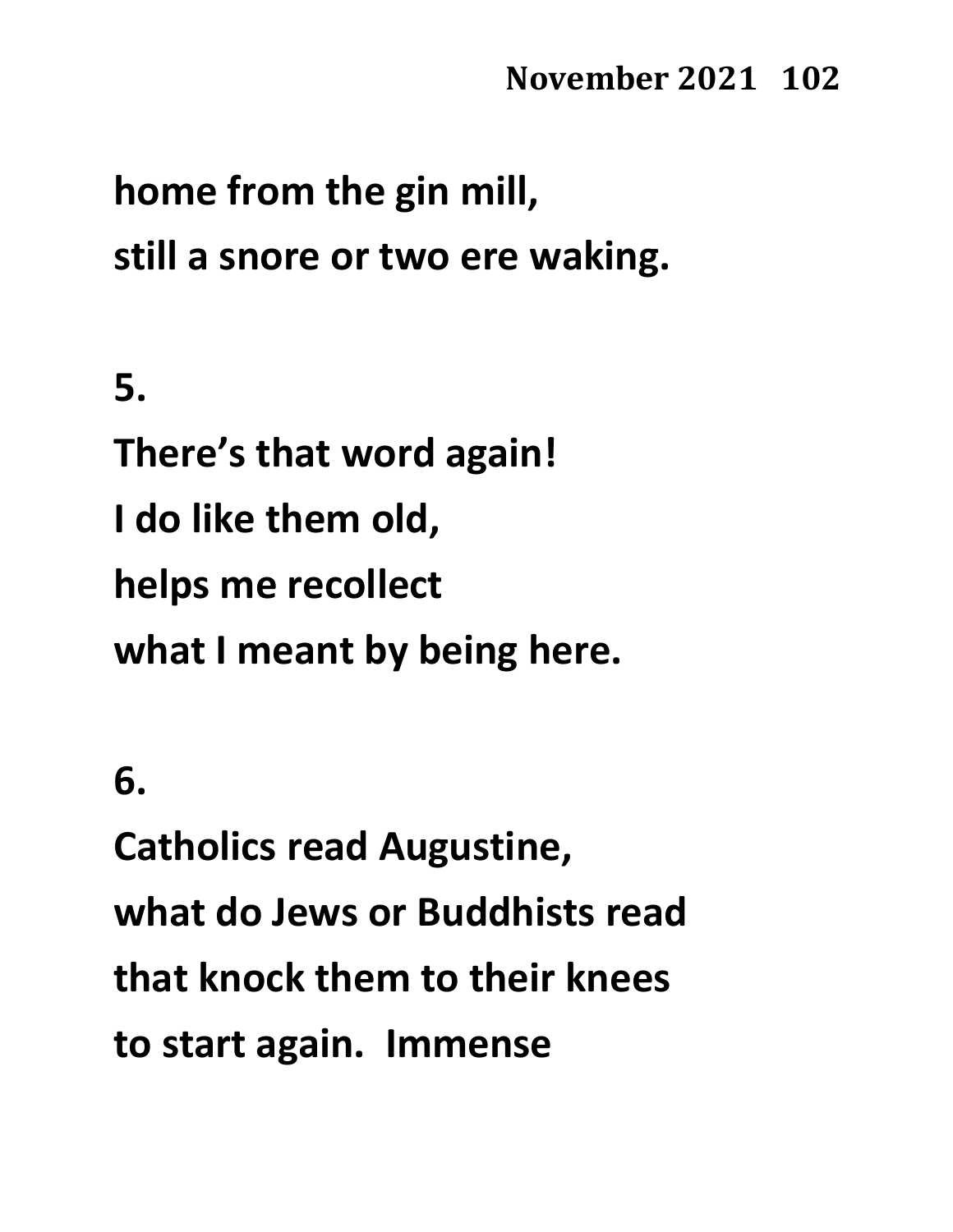# **power of humility, everything that happens is a text to you.**

**7.**

**So it's not all about cells, see, I was wrong, the cells have ears and do what we're told. Simple as that, old Russian folksong about a field of wheat and whom you might meet, there, and only there.**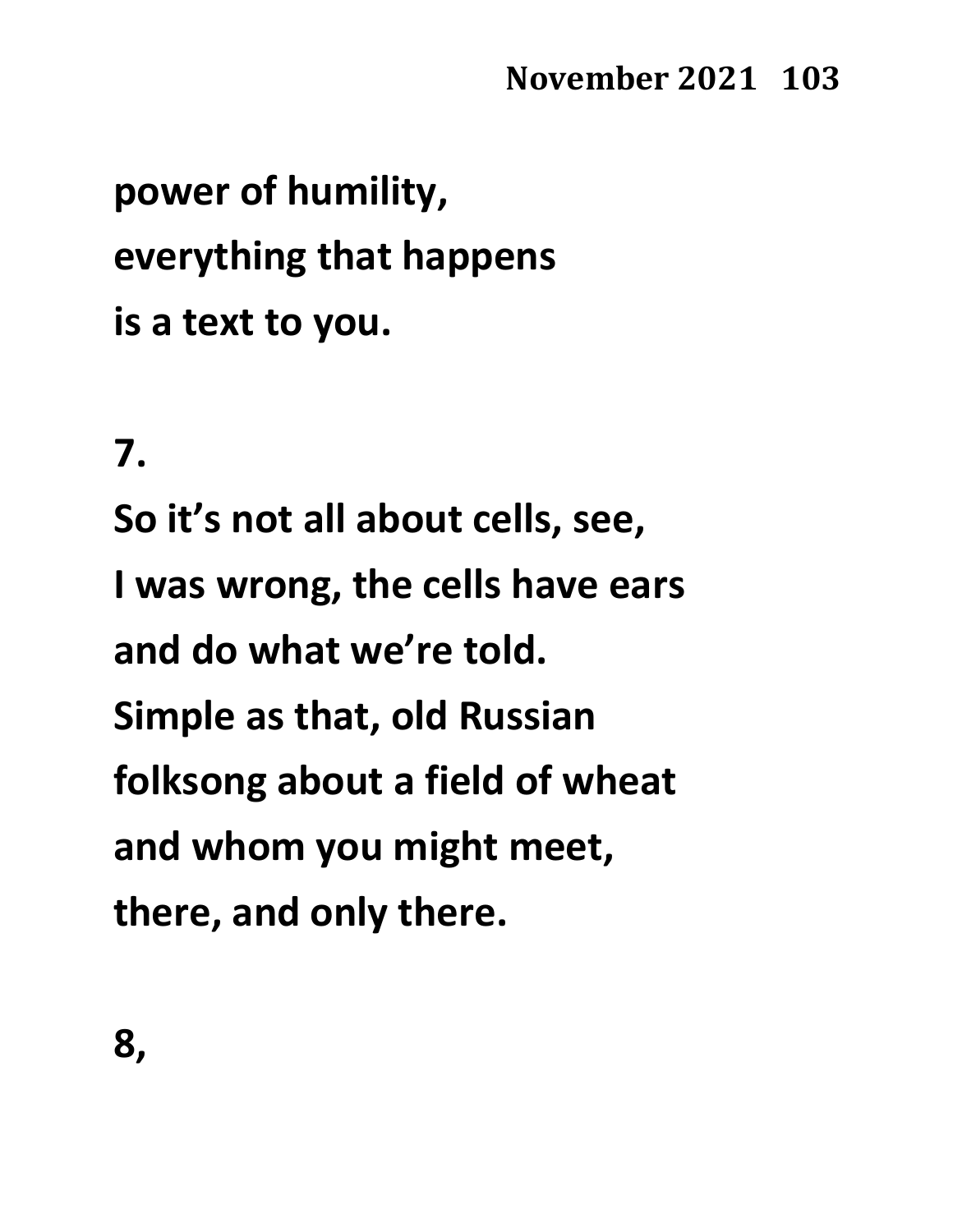**Some drink kava, some chew gum. I wait for the full moon and rub my chin.**

**9.**

**No, that's not the song I meant or you wanted to hear, wasn't Mikhail Aleksandrovich, wasn't Mark Reizen, wasn't the Red Army chorus but still it left you thinking. And who is this who dares to speak without singing?**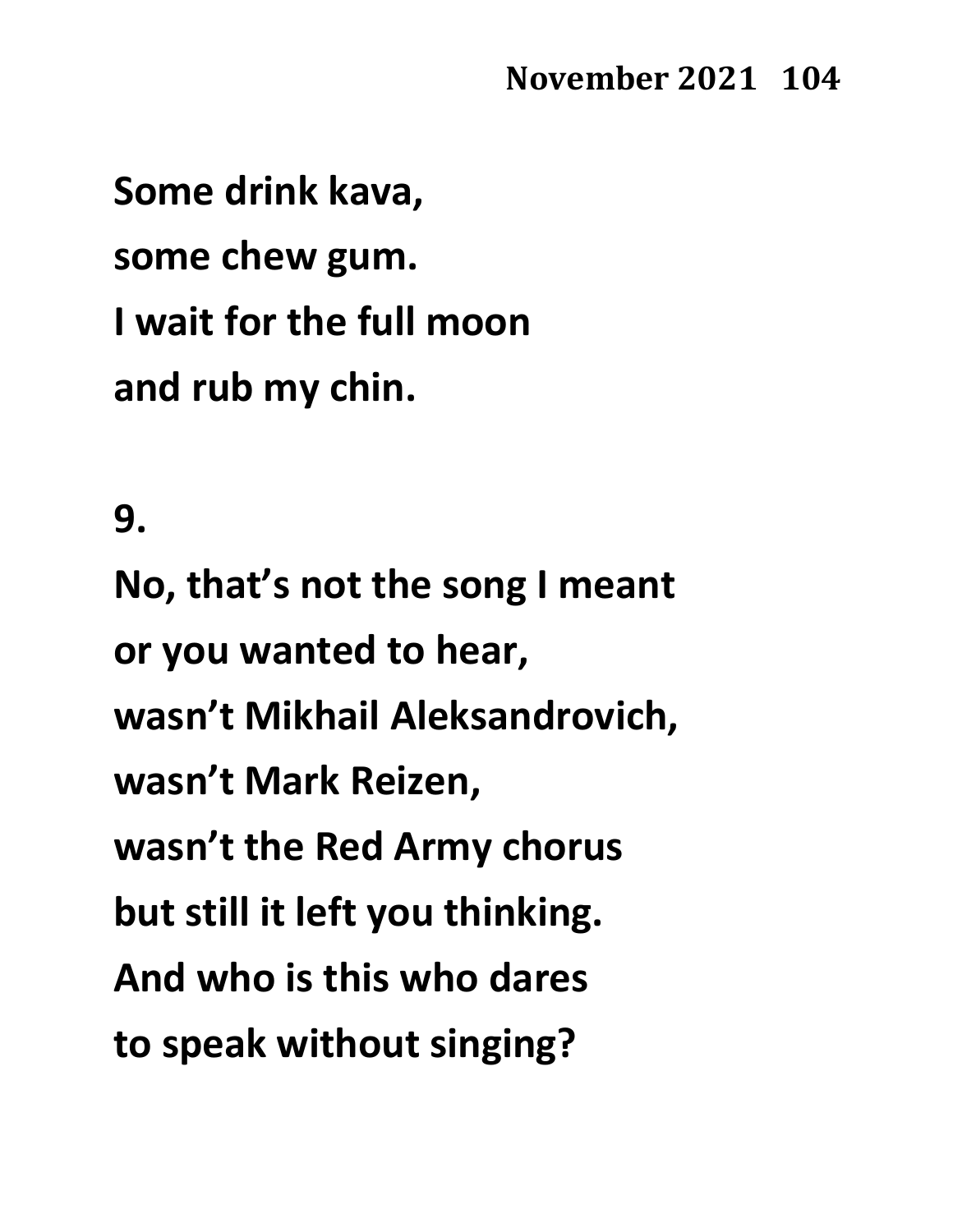## **10.**

**The wheat has all been reaped, the whole vast meadows now neatly shaved and simple in waxing moonlight. Hardly any color but bright. Yet look who walks there still, Hurry, shuffle through the stubble, but don't worry, your haste a sign of virtue, what you seek is there forever.**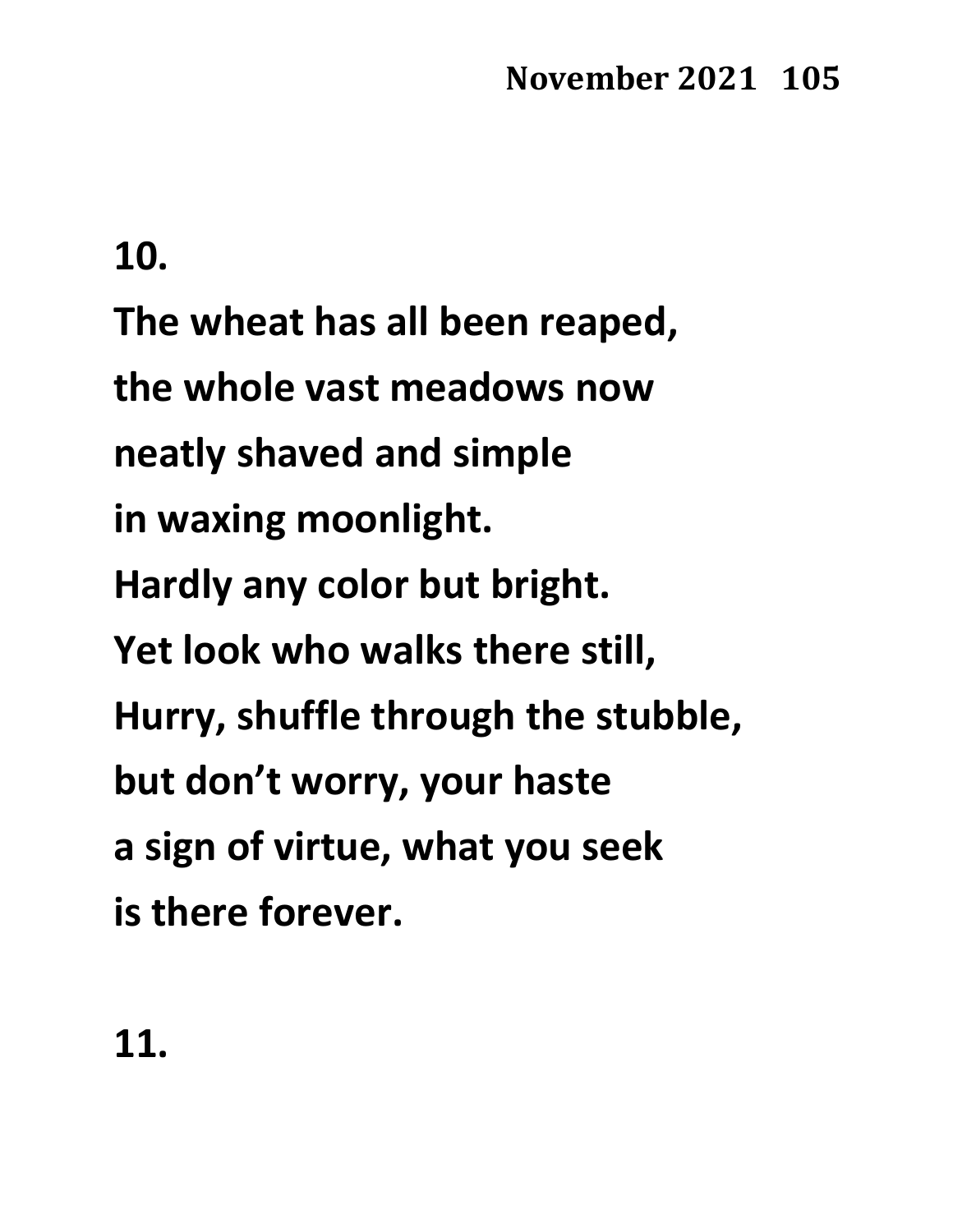**Child, you are by the river. No boat and no bridge. The other side looks same as this. So will you do? The child looks up and asks: wat did you do when you were me? I am still here, mon fils, we are still together.**

**12.**

**And then at last I understood,**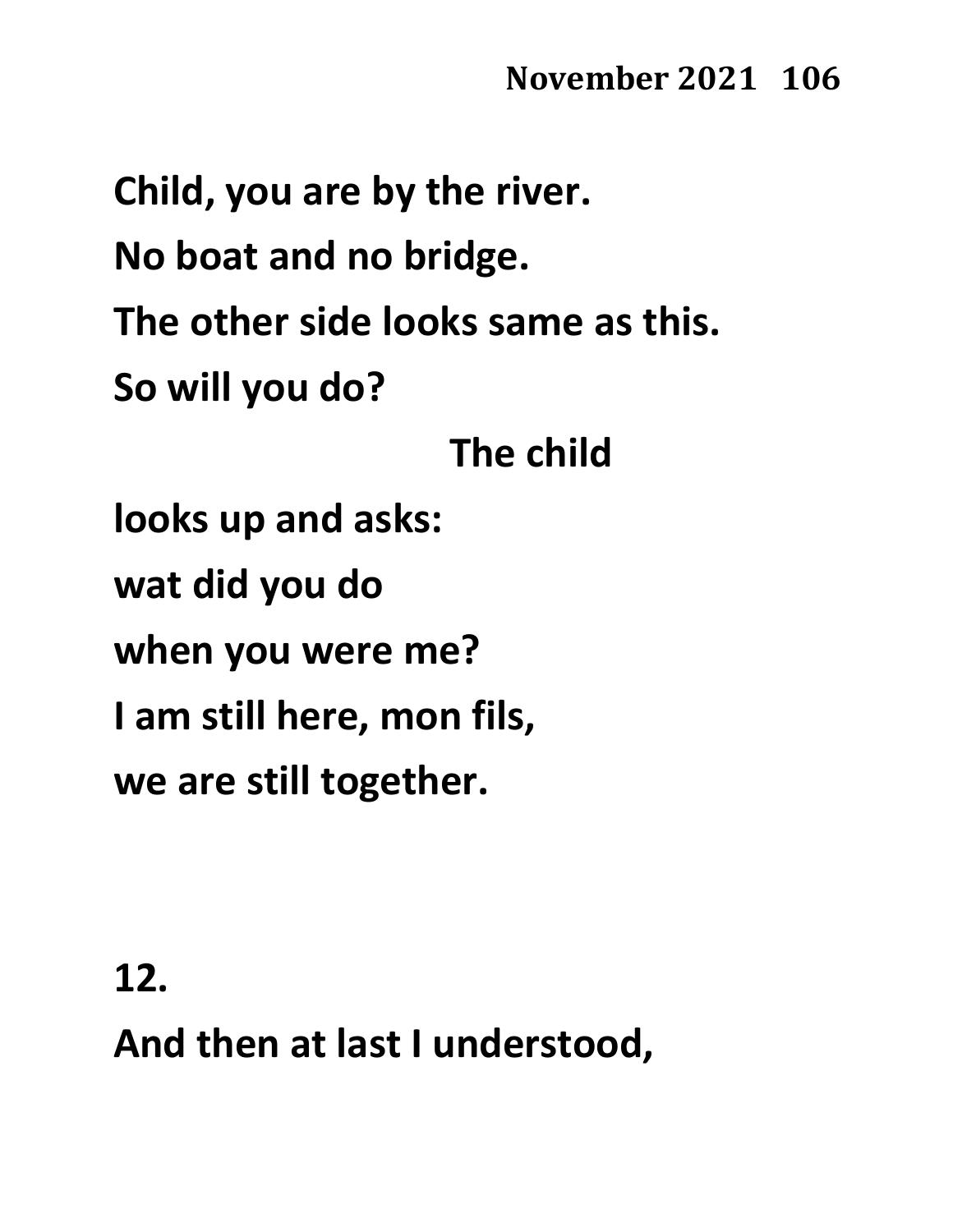**the night itself is nourishment. The man's sound asleep, running wild in the night club of his brain. The maitre-d' explains: dreams are not given to remember or mumble to your pallid shrink- dreams do you, they do and they do and every every night you grow more you- is that so hard to understand?**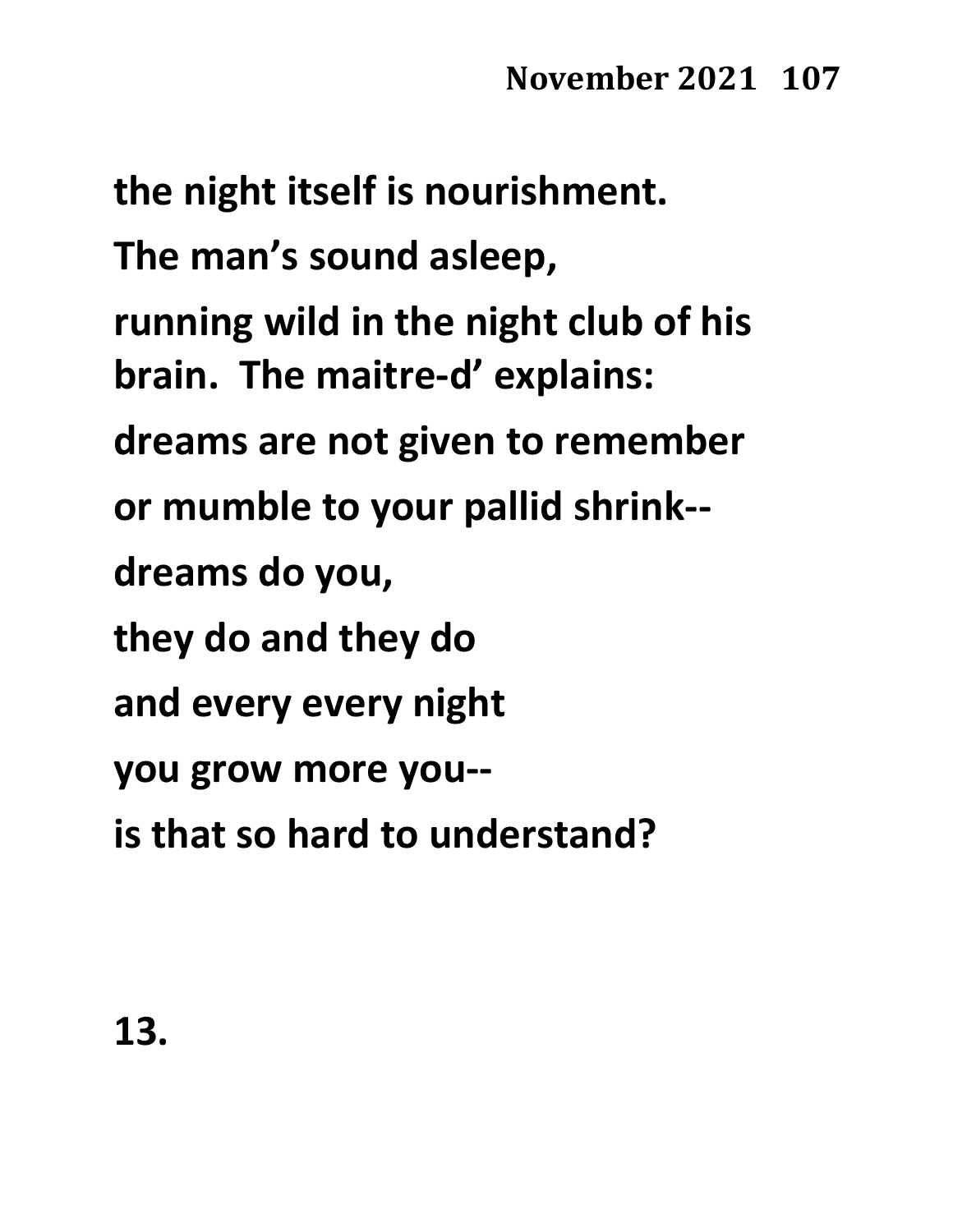**There are two kinds of problems and the only one that interests me is the kind with no solution. That's where we get music instead.**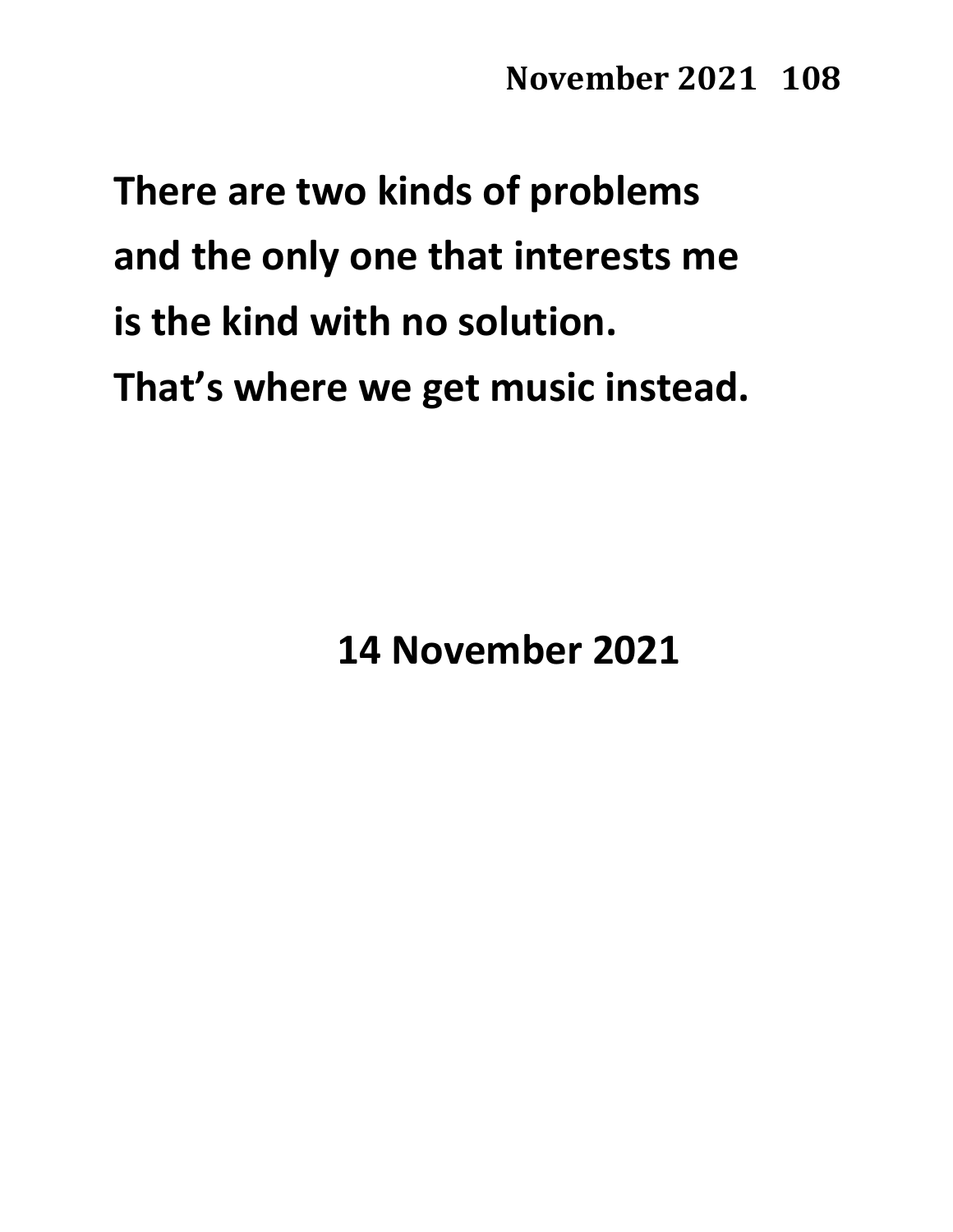**= = = = =**

### **She gave me a small stone**

**I cannot lose,**

**she carried it for ten thousand years**

**and handed it to me.** 

**It's still in my fingers.**

**Sometimes I think stone,**

**and stone is the deepest thought.**

**14 November 2021**

**= = = = =**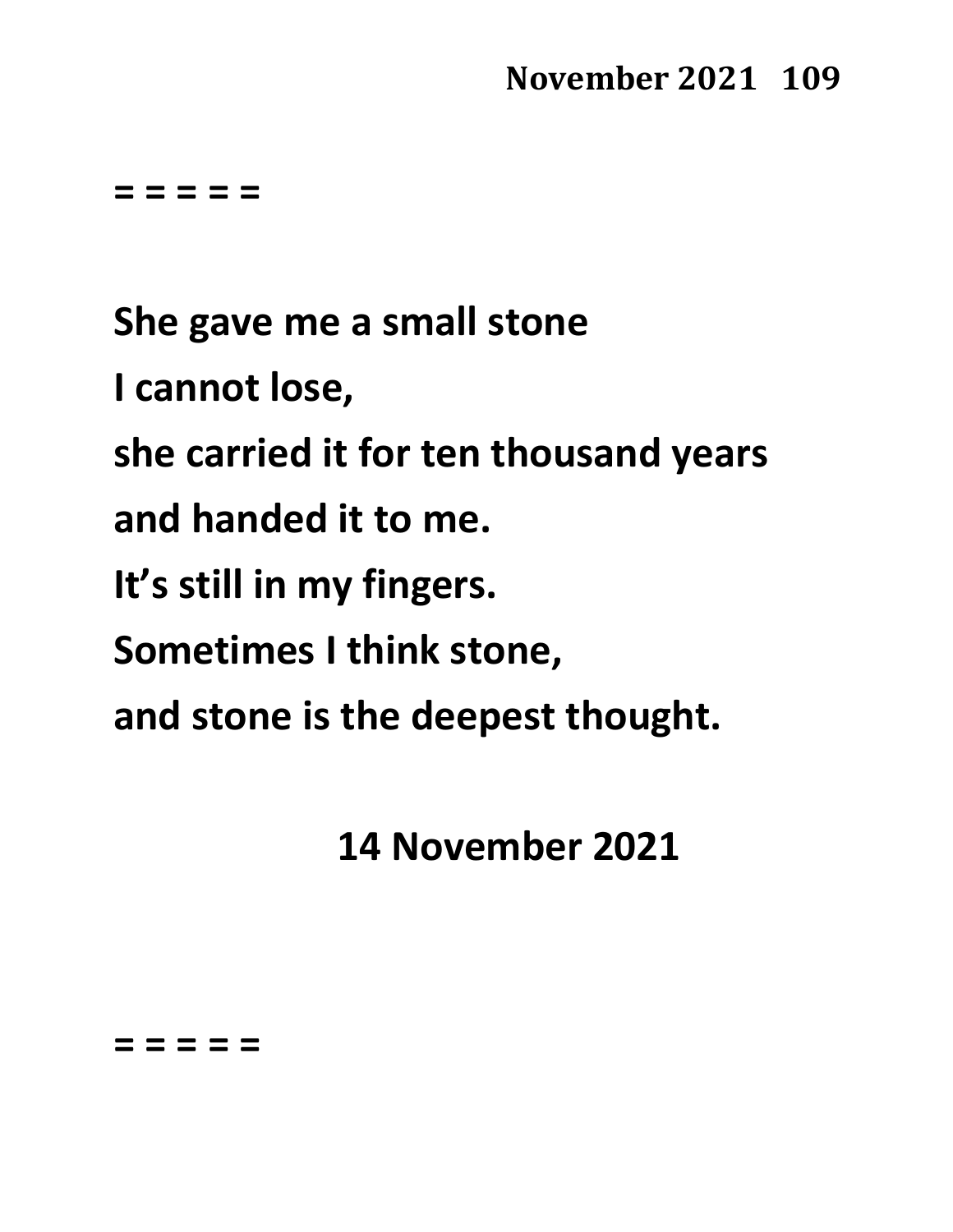### *for Raquel, remembering José*

**Death gives a certain dignity to those it borrows from us. But some of those it takes have a dignity of their own, intrinsic, an image that lasts, shows us how a man should be.**

**14 November 2021**

**= = = =**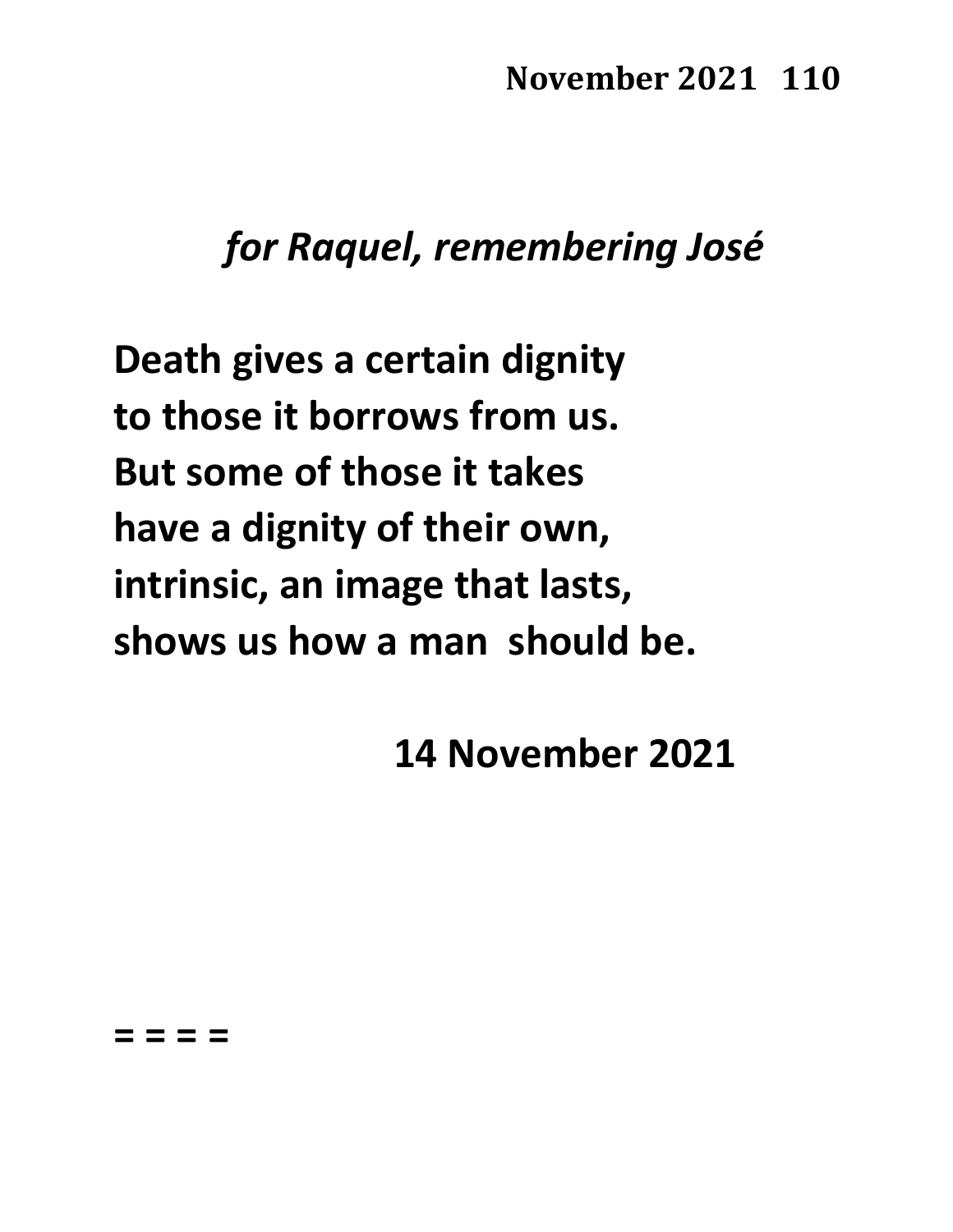**Let the word answer itself : limb of a tree, our beech, almost bare now, how dare I say ours? skeleton of a fish, name it, life in a cartoon.**

### **2.**

**Firebreak in Western trees, even a word lke west is a claim, isn't it, as if, as if we knew where we are or what kind of fish, the kind you see on th beach,**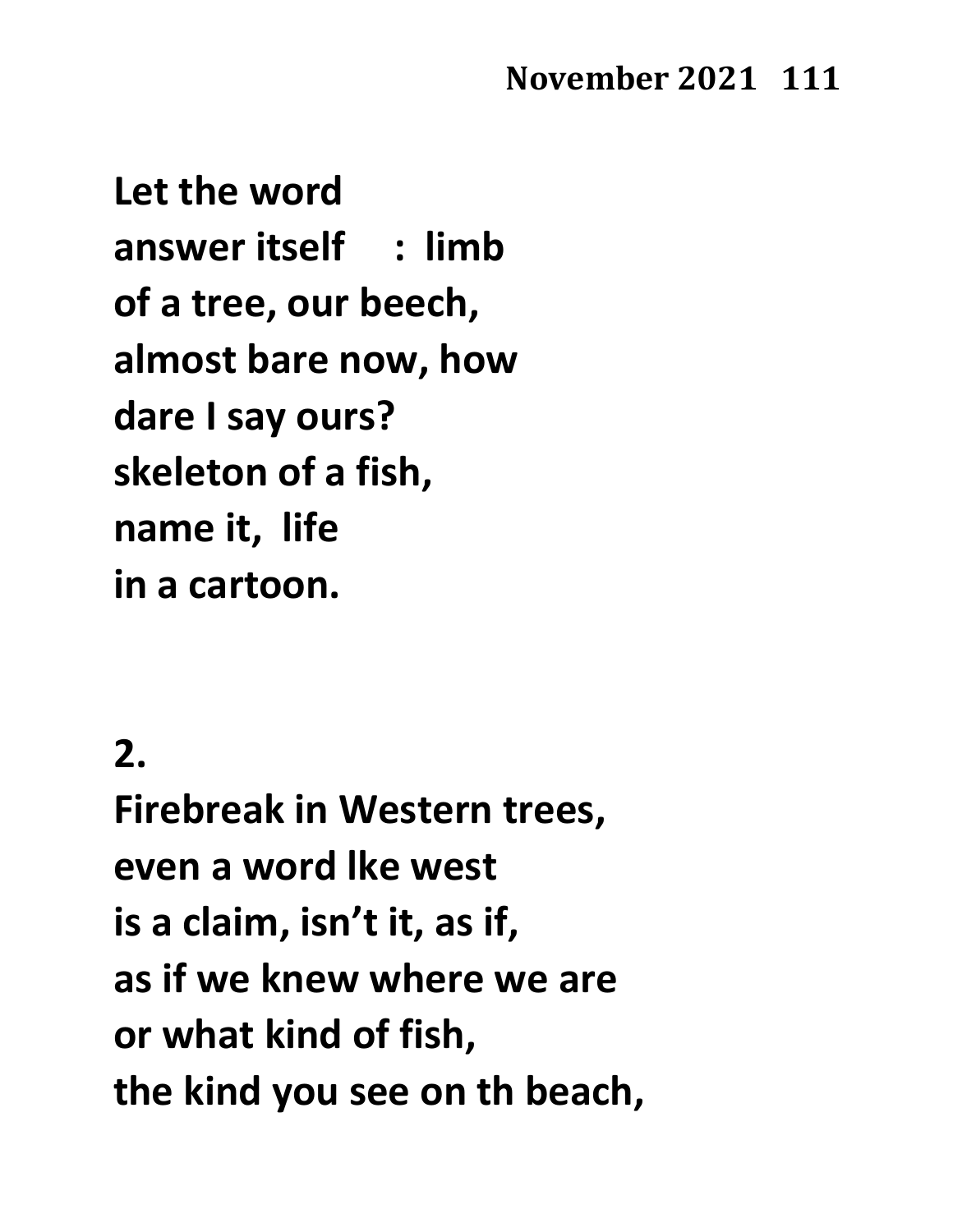### **gull ravaged,**

### **more names than things.**

**3.**

**More things than you have words for me, you with your Tatar boots, cozy ear flaps, odd alphabet. A word before dawn when no one listens.**

**4.**

**Hence, hence, or thence a pure word, for its own sake said.**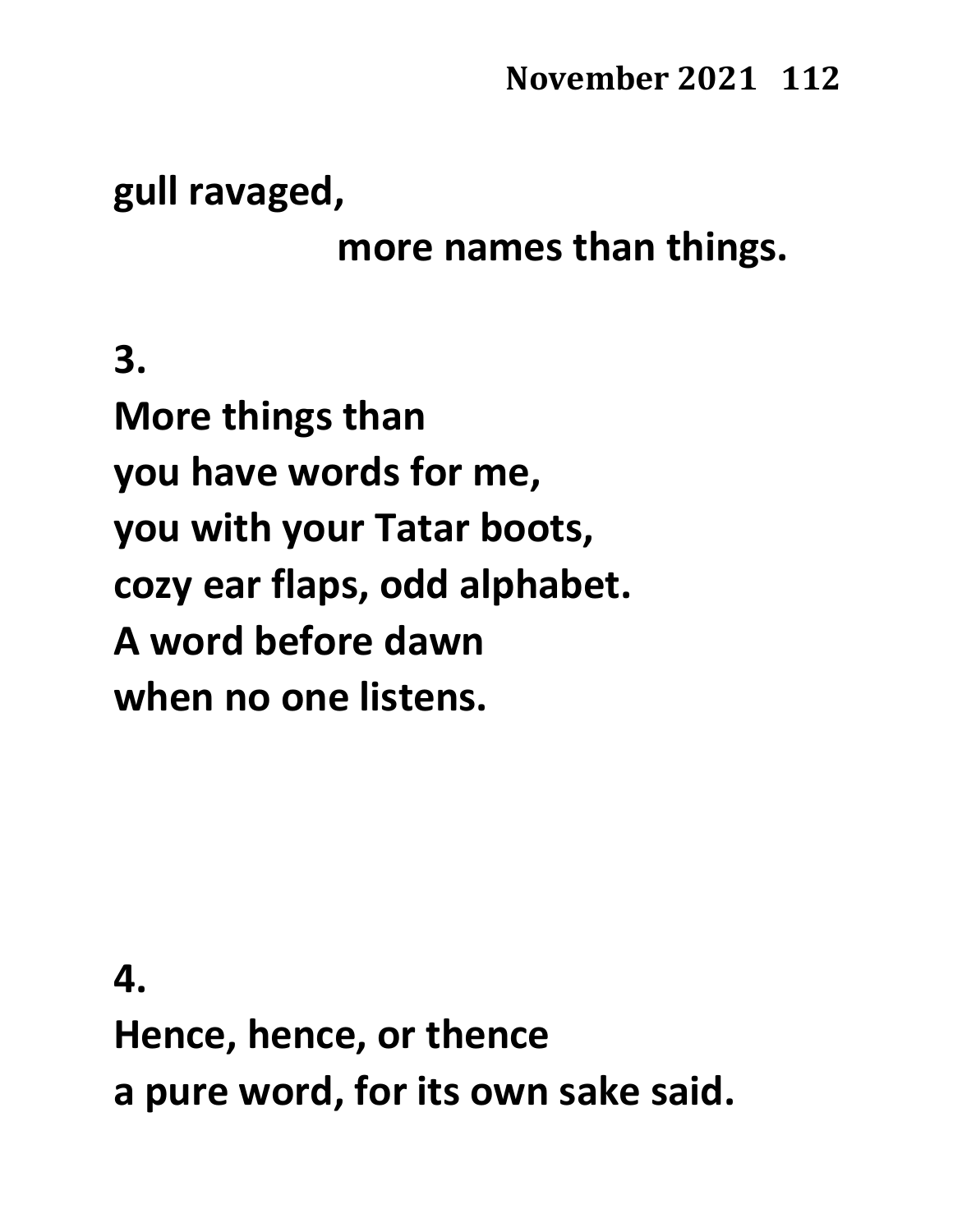**Communication means exchange od gifts but this is one-way giving. Give it into the morning, ask nothing in return.**

### **5.**

**Dear tree, Darjeeling deodar, Annandale linden, bright beech even now shimmering with new-lit cloud, pillars of my cathedral, by mine I mean the quiet place I kneel.**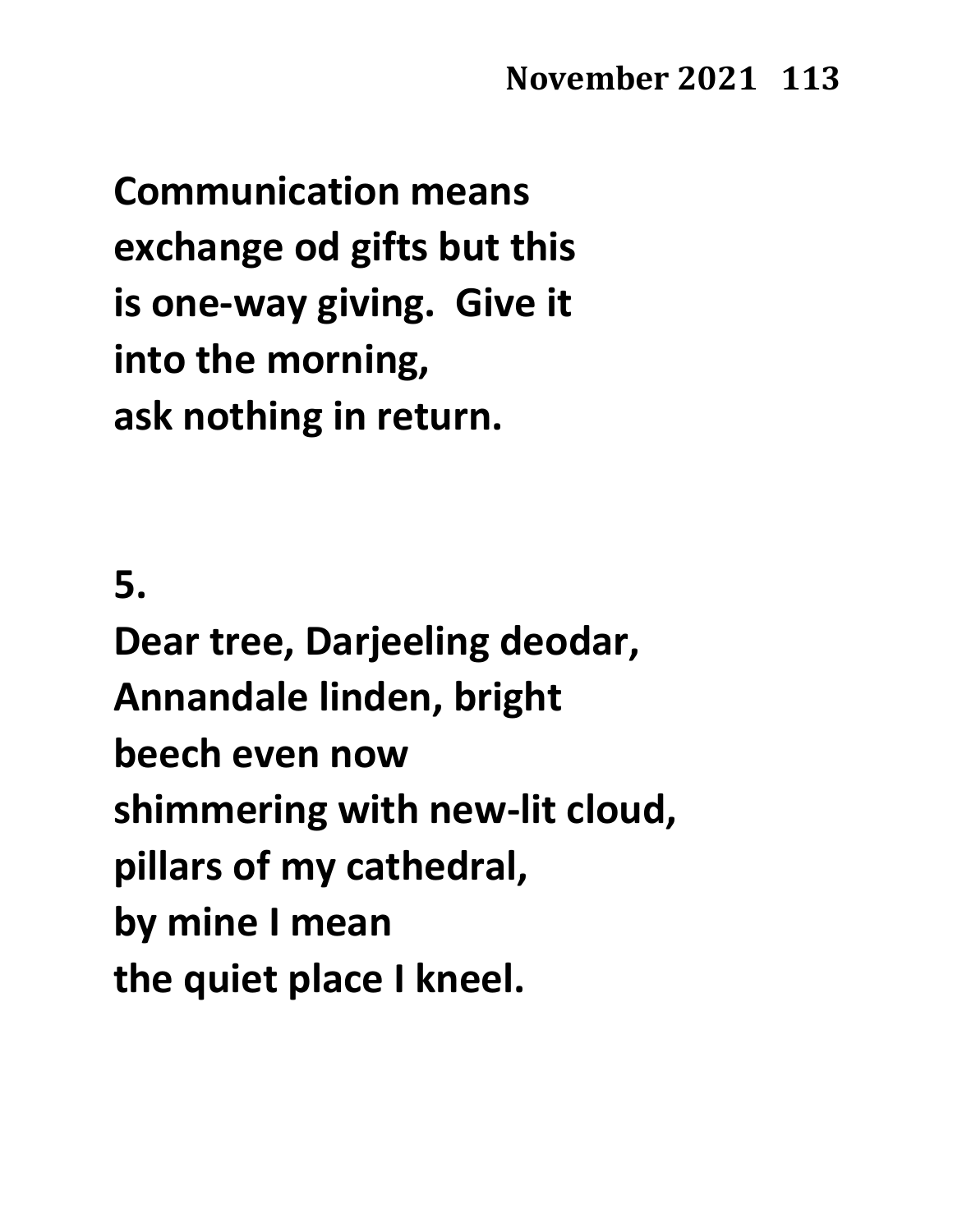**6.**

**I had to put that in about me so you'd know I meant it, loudmouth in my quiet way, heavens, it's almost light out now- what could I be thinking of?**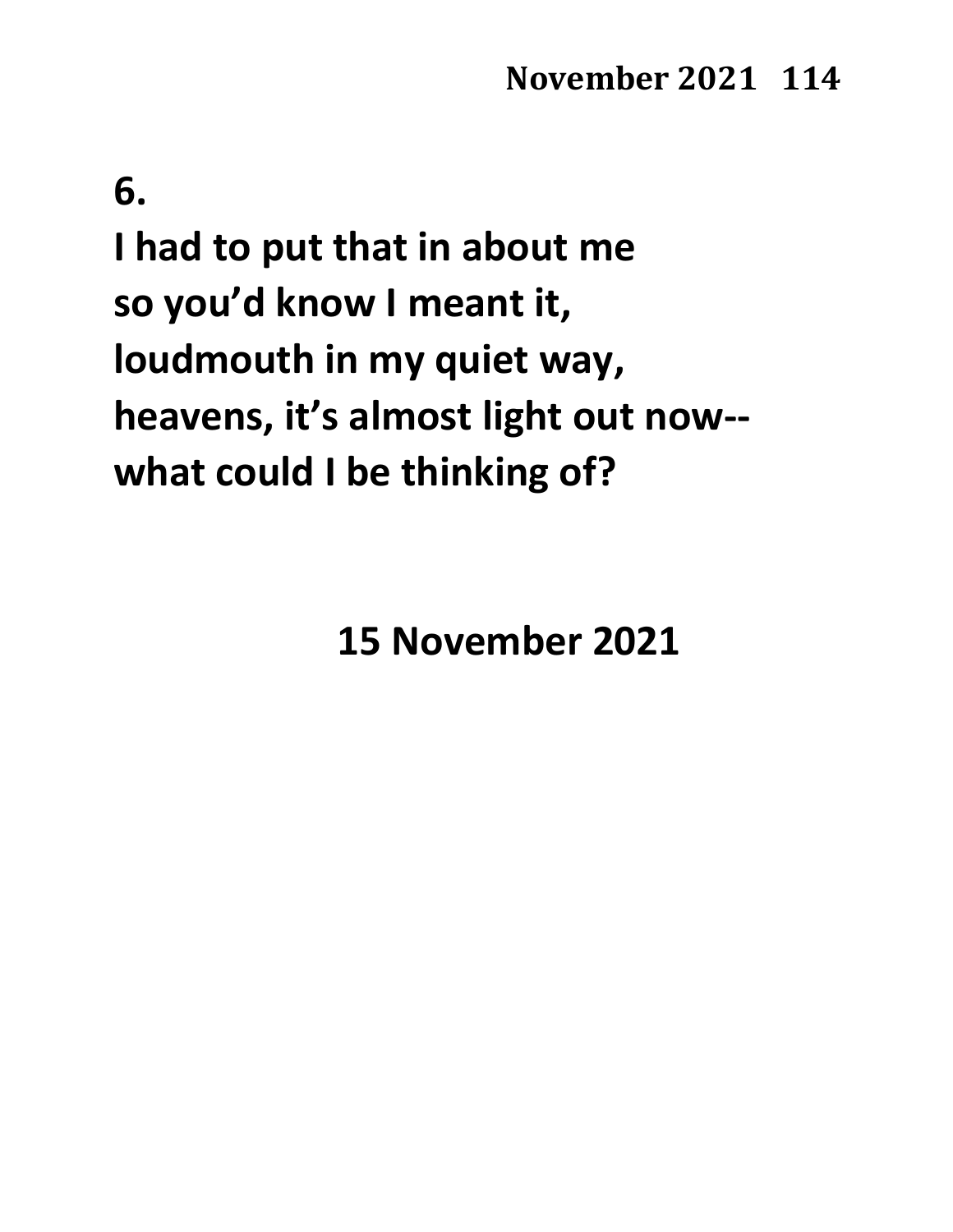### **ZZZ**

**First car on its way to work-- I'd better get back to bed. Every day is a** *siècle* **and every** *siècle* **has its** *fin***. I go regenerate my purity.**

### **15.XI.21**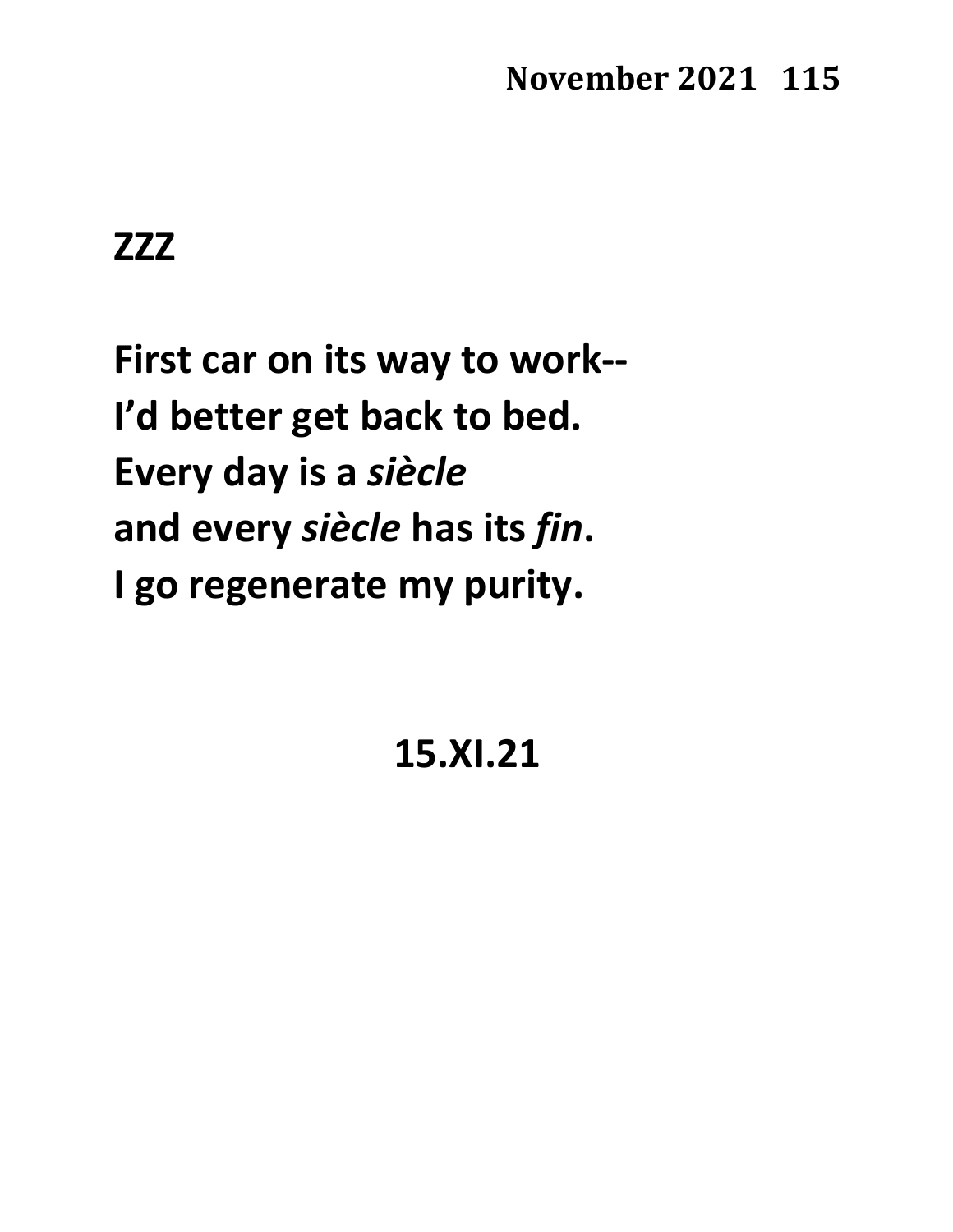### **ADVERT=**

**Fact: the items in your shopping basket equal in number the people who'll call you by your name, your own name, this week. Apply here to learn your name so you'll recognize them when they call.**

### **15.XI.21**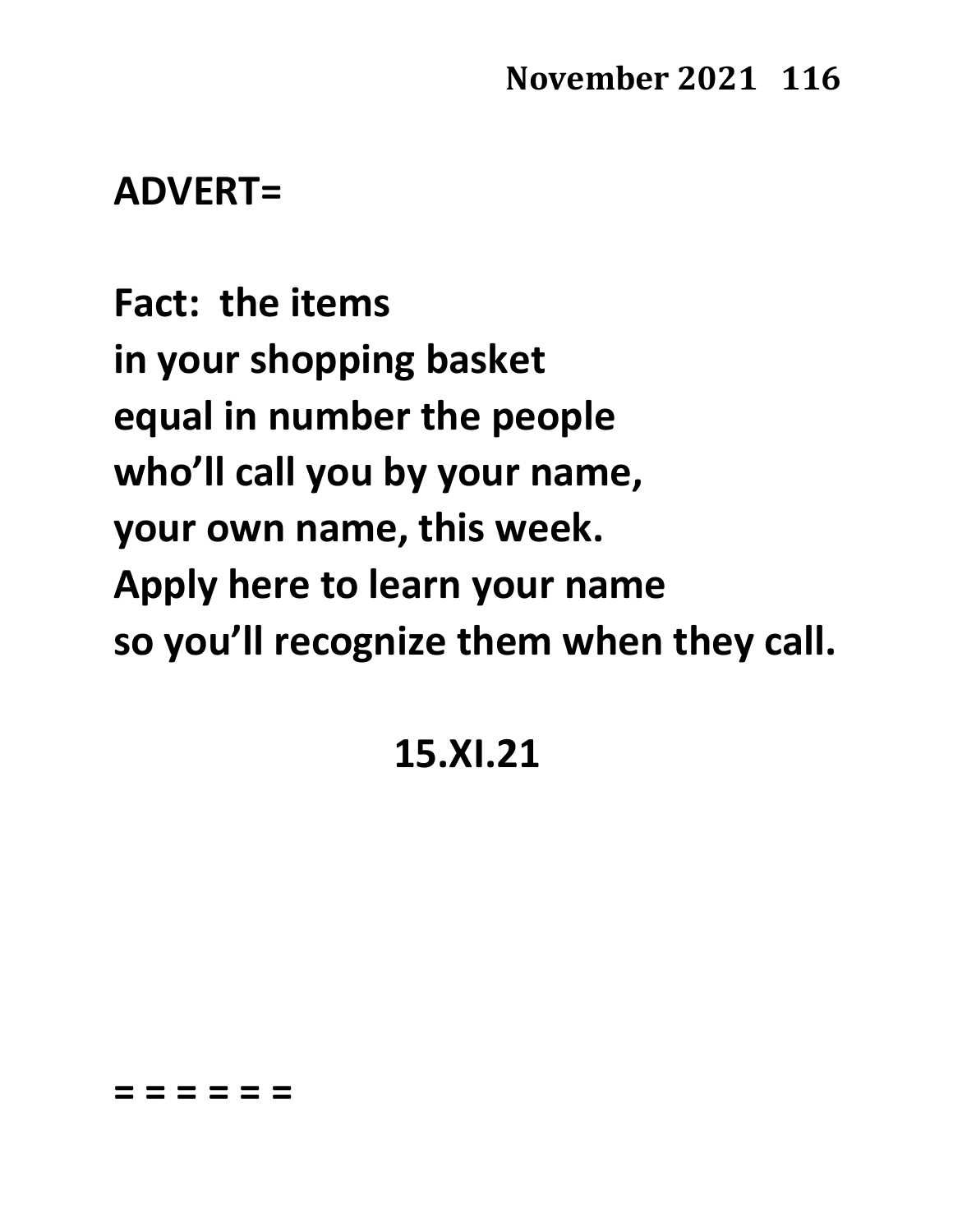**Still leaves enough to make the place green, light assembles in the shadows between the two they drink a kind of color almost yellow under the blue sk. I am describing what is here, what makes me be.**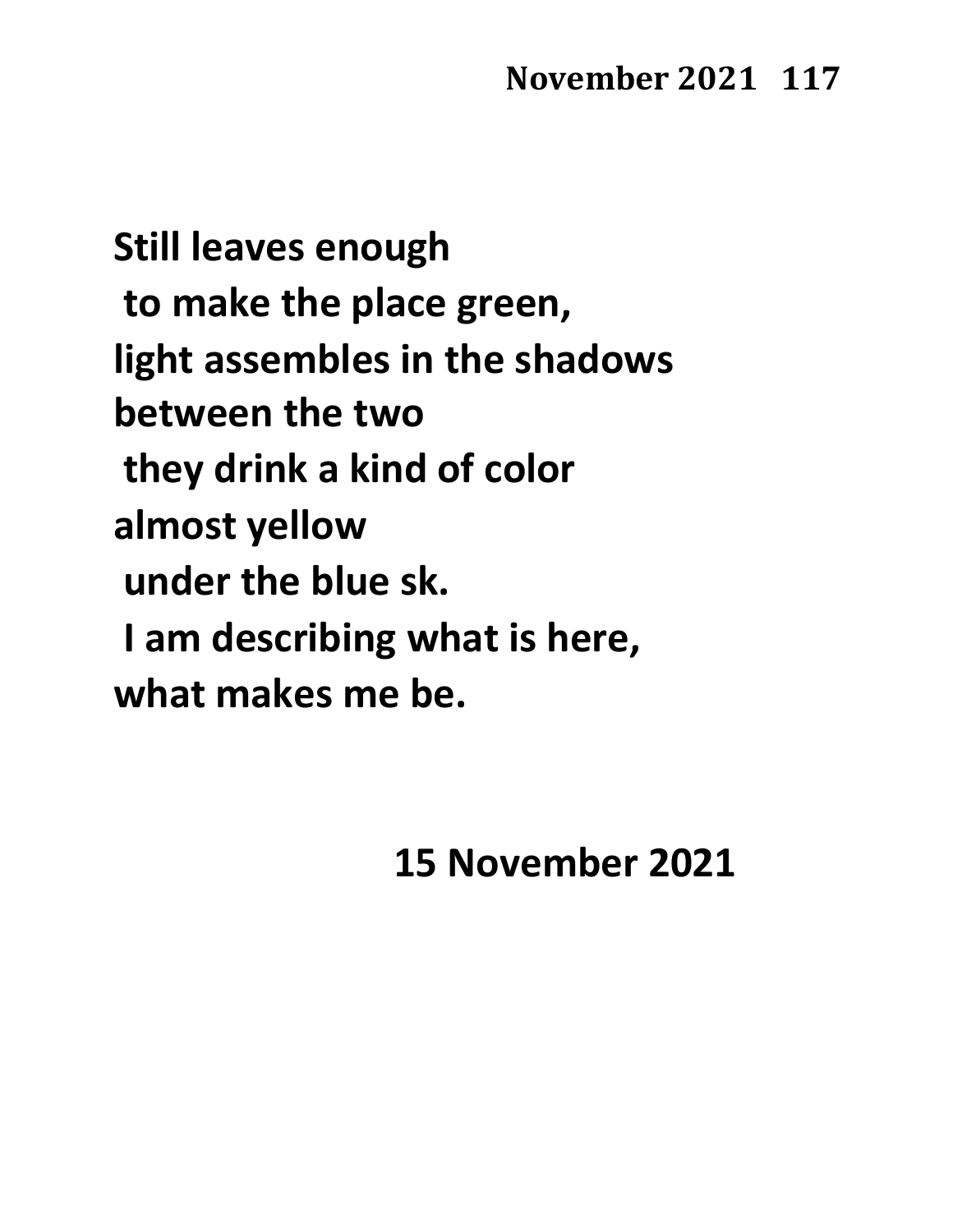**1. Aim at the one to find the none the all of us at last, the beautiful emptiness full of everything. 2. Stone Tree Man- only a woman can tell them apart.**

**= = = = =**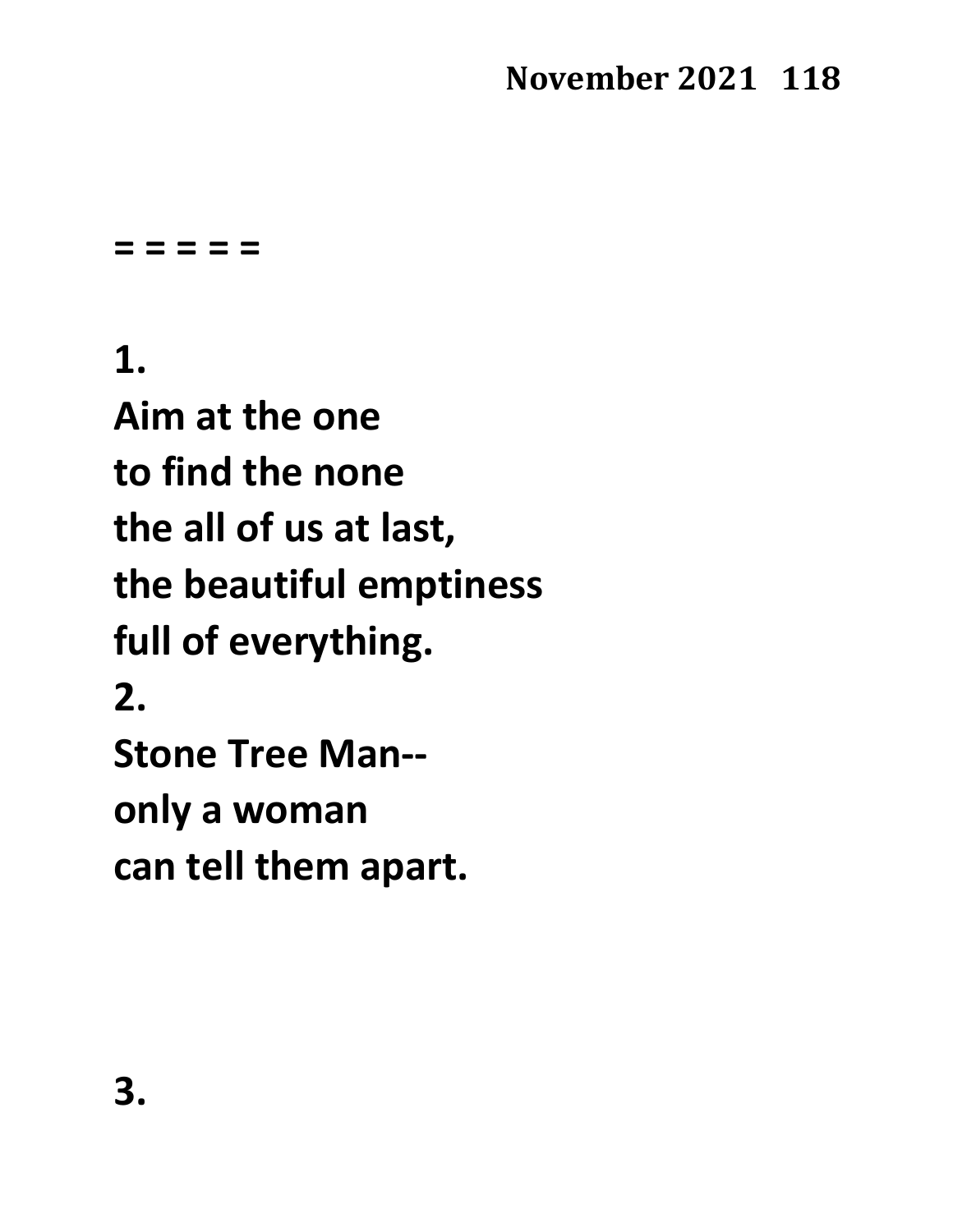### **Sleepy theology, bird on the roof.**

#### **4.**

**Wake fast, walk slow, spit the cherry pits on fertile soil as you go. I bought my cherries in Paris years ago, they still taste sweet ark red, back of the mind.**

### **5.**

**Indigenous perfection chipped by our alien ways, begin every day with apology, to the trees at first, the dirt,**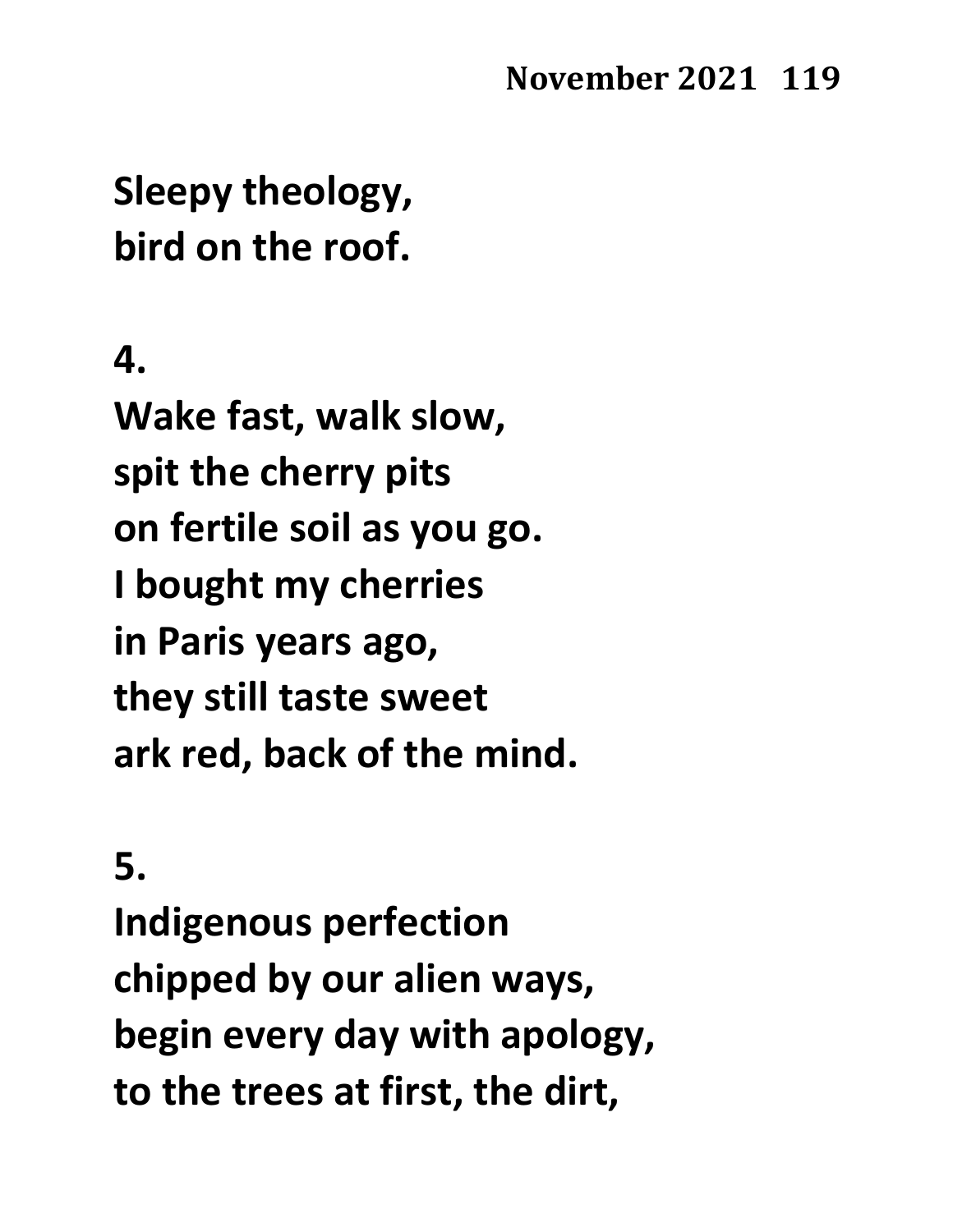**the stone, the streams that flee from our touch. Ib the old days a river would stop and say hello.**

**6.**

**I know a woman who likes to swim across for the sheer pleasure of swimming back home.**

**7.**

**Where philosophy and theology snuggle down together in a tent, close, close, a flap blows open,**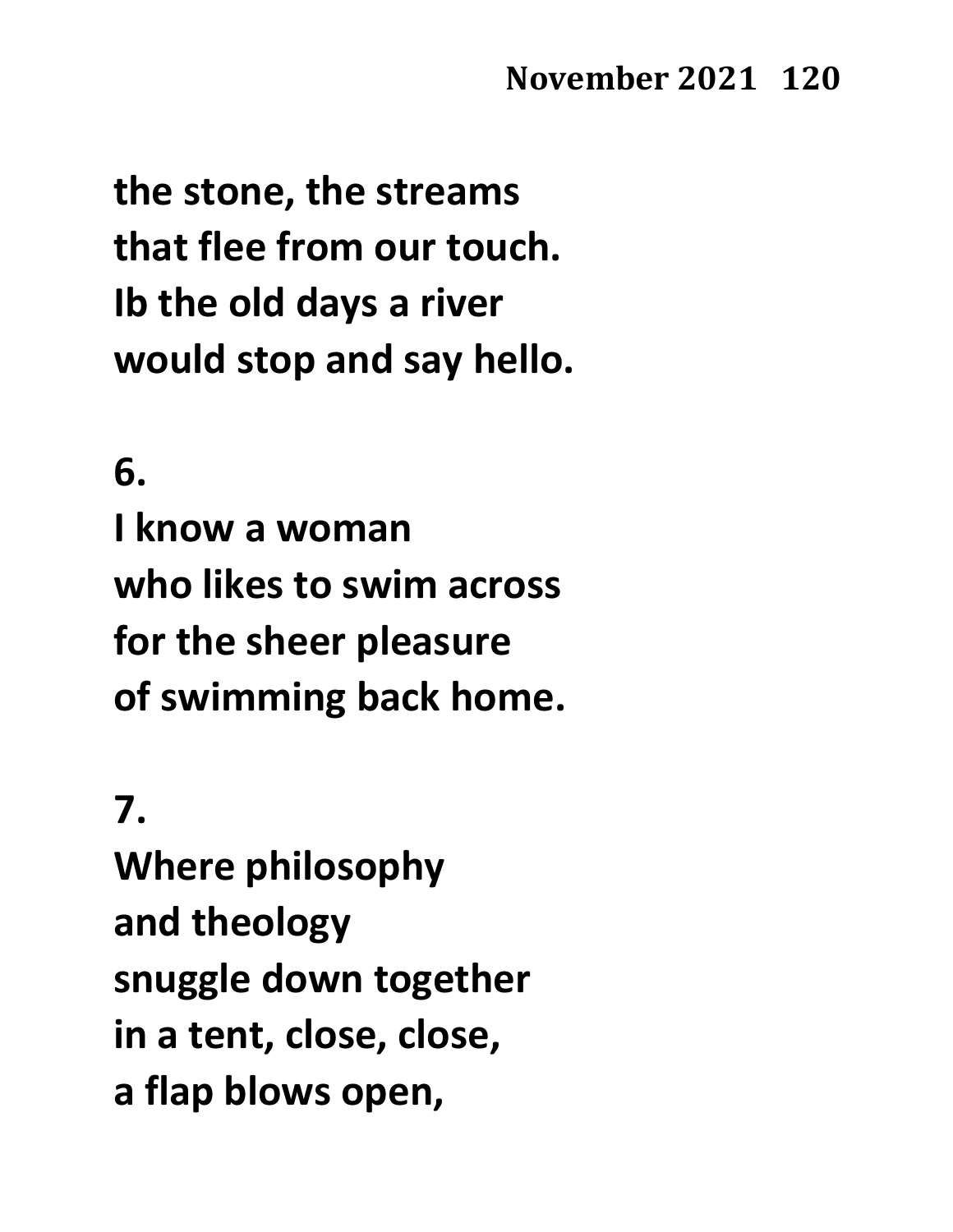### **they can see the sky.**

# **8. I think sometimes gender is the only truth. The stone overhears me and smiles.**

**9. The day has begun. Get up and do the wordless thing called living. Roman or vegan or some suchthing, busy body, images everywhere,**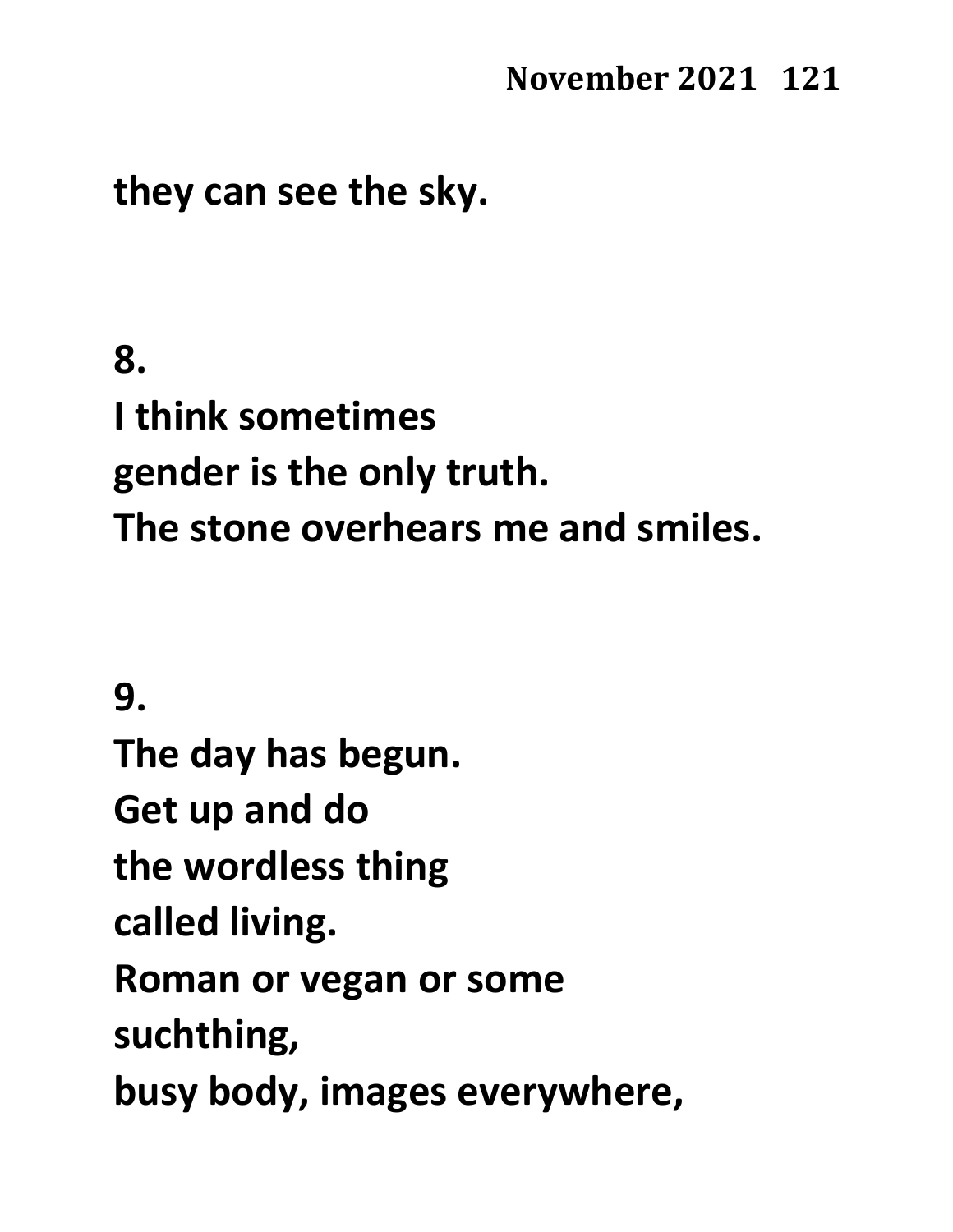# **close the door and kiss the wood. Some call it waiting, I call it getting there fast.**

**16 November 2021**

**= = = = =**

**The white wall knows all.**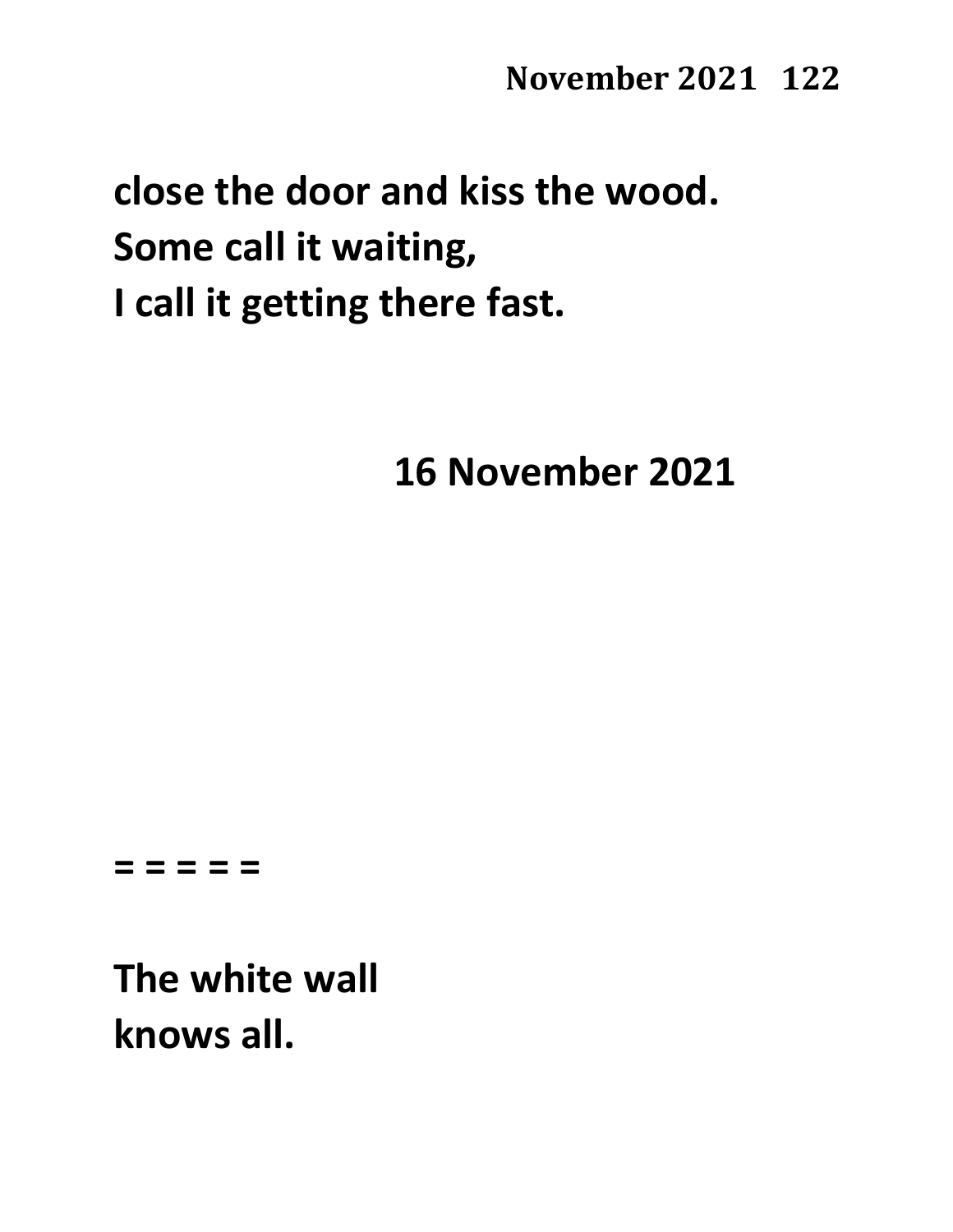## **The longer you look the more you remember.**

**2.** *in sunshine and in shadow* **old song,**

**ikd Irish song the white stucco sings.**

**16 November 2021**

**= = = = = =**

**White sky wake the living. Attitudes vary in the tilt of wind. So many names by now forgotten litter the antechamber.**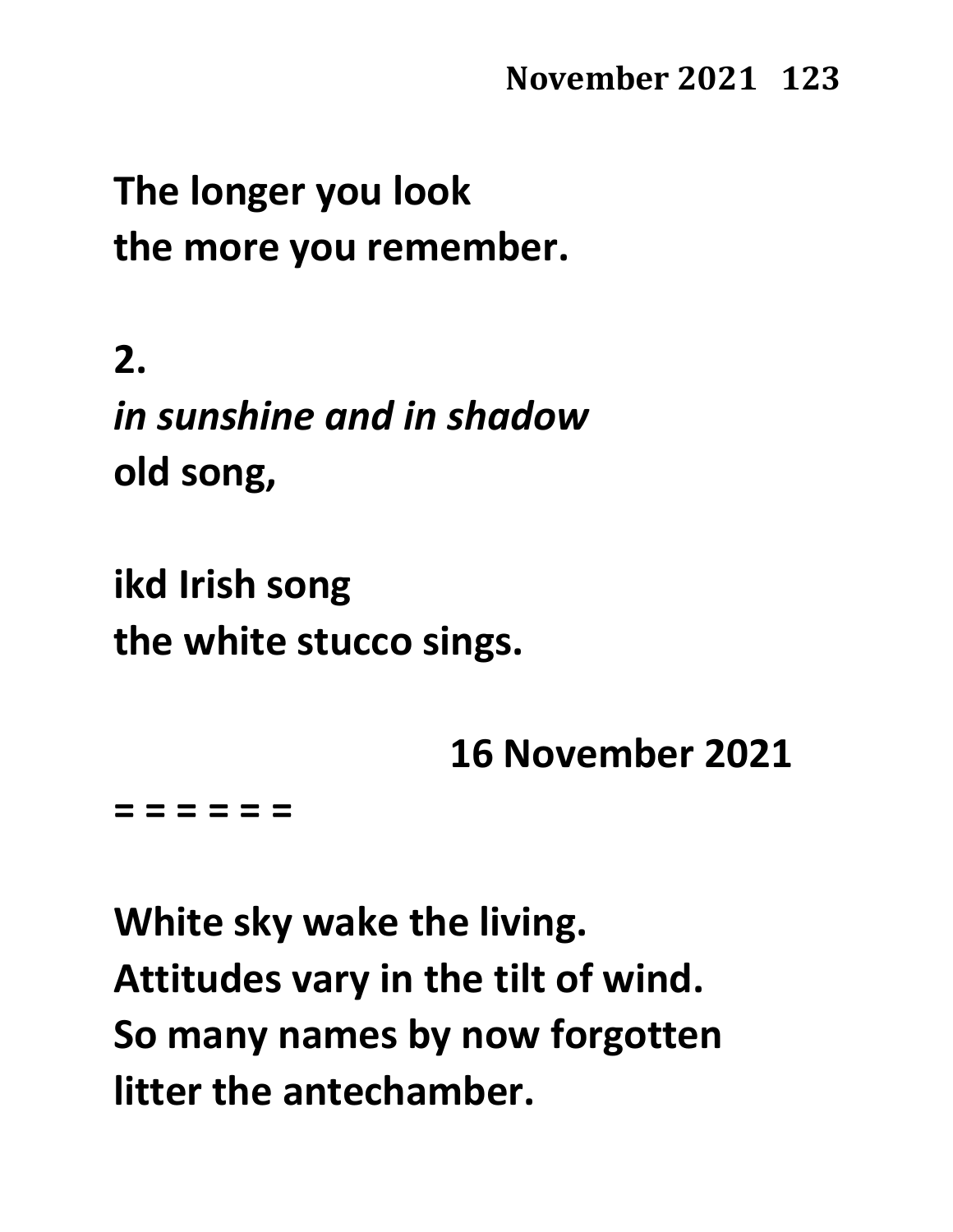**But noise means boys still, armies come roaring over the h ill. no. it's just a truck speeding by, one more male mistake.**

#### **2.**

**Look at the facts: it's loud, it hurts more than the ears, it goes on and on. Masculine was perhaps your first mistake- why does quiet make us so terrified inside?**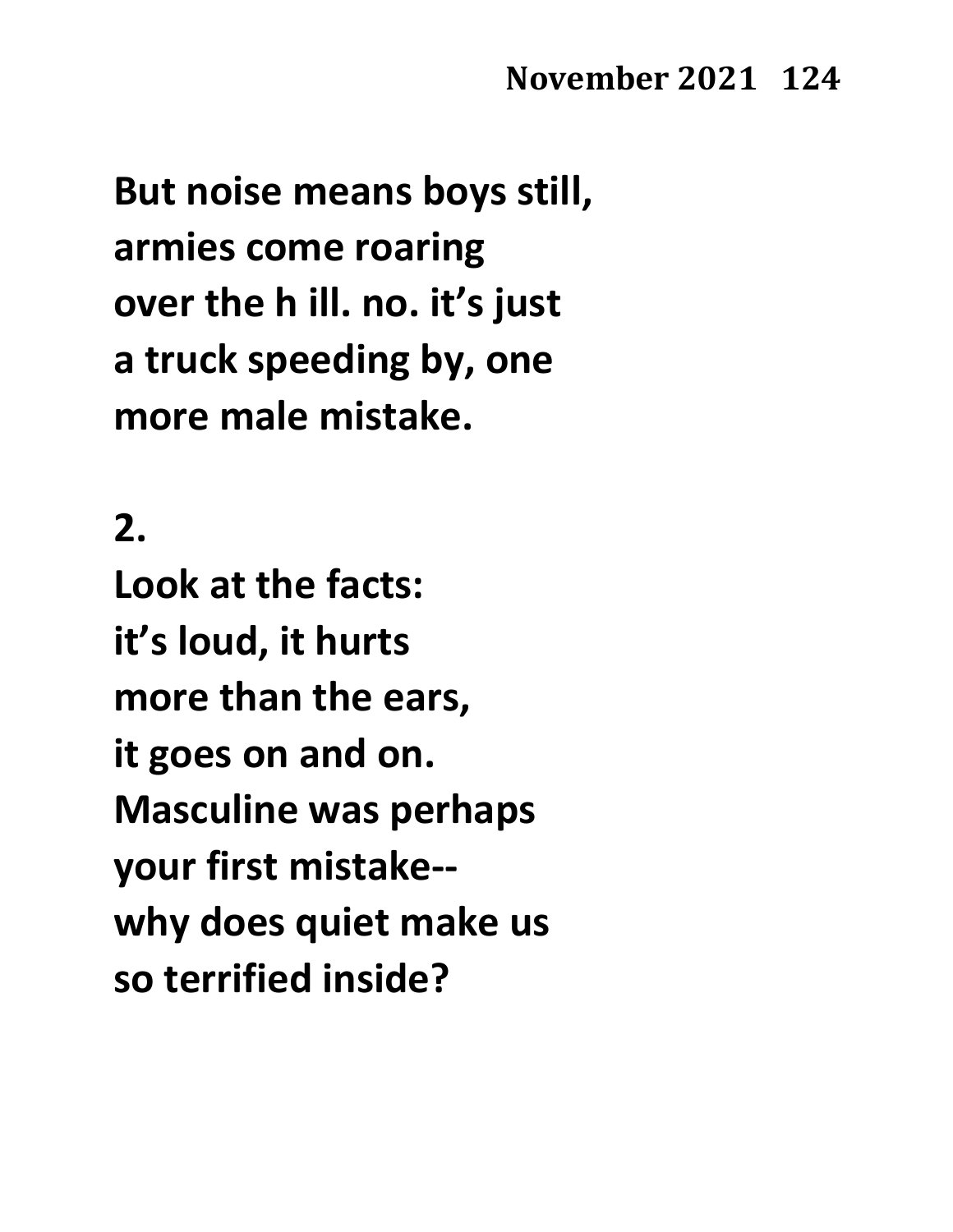**3.**

**Because we are waiting for a question that never comes. Beat the drum to dull the wait. Blow up bombs. Be Beethoven.**

**4.**

**Even I try to make th best of it, growling as I go,** *lass mich schlafen* **I groan out like Wagner's dragon, do what you want but let me sleep. sleep is the only silence left.**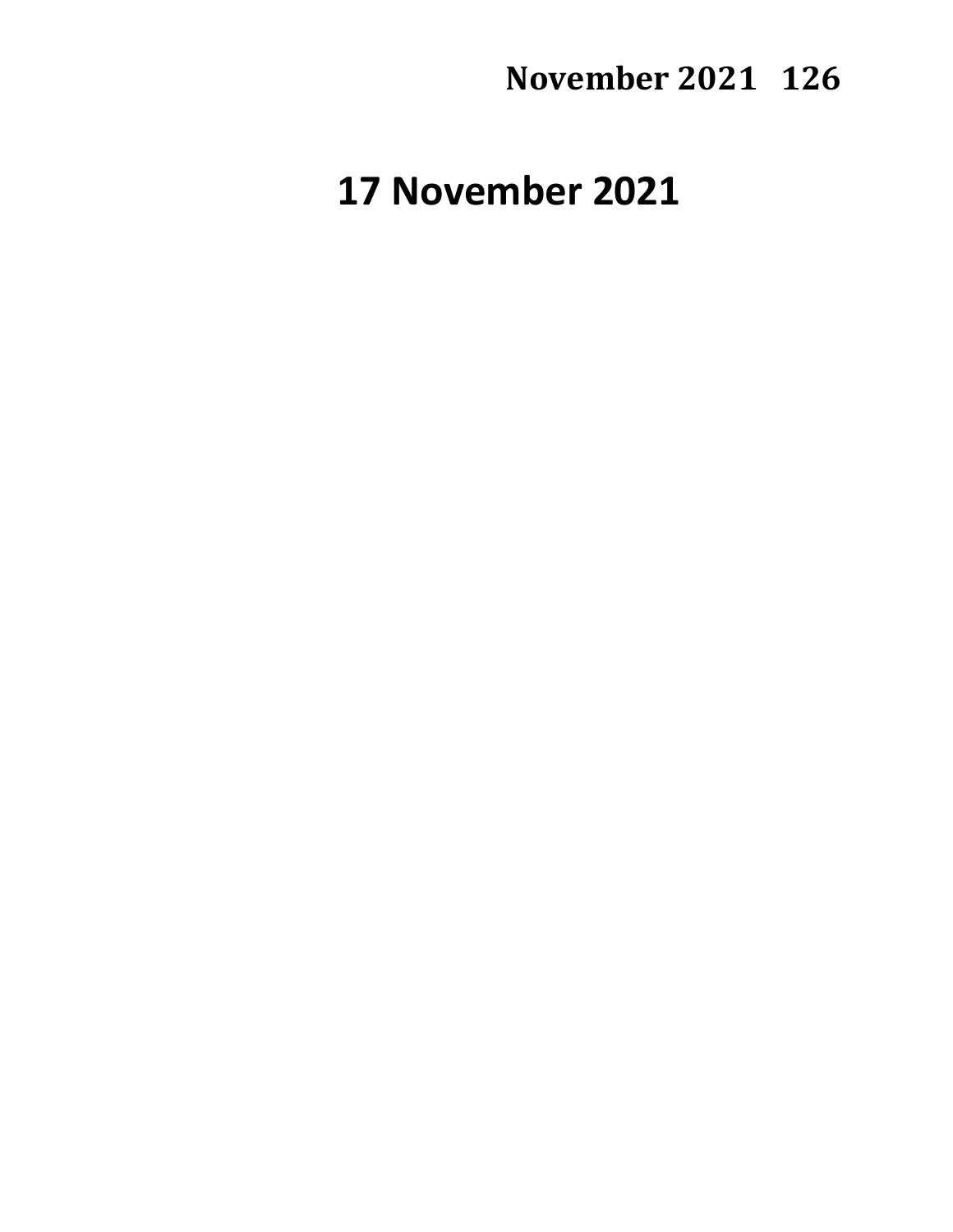#### **= = = = =**

**Is it right to be ripe when the road is empty?**

**We drove in an open car, rehearsing our speeches, the colors we wore were supposed to be meaningful but you'd have to see us passing to decide. My speech was in Russia, on climate. Or was it in Prussia, on** *heimat***, homeland?**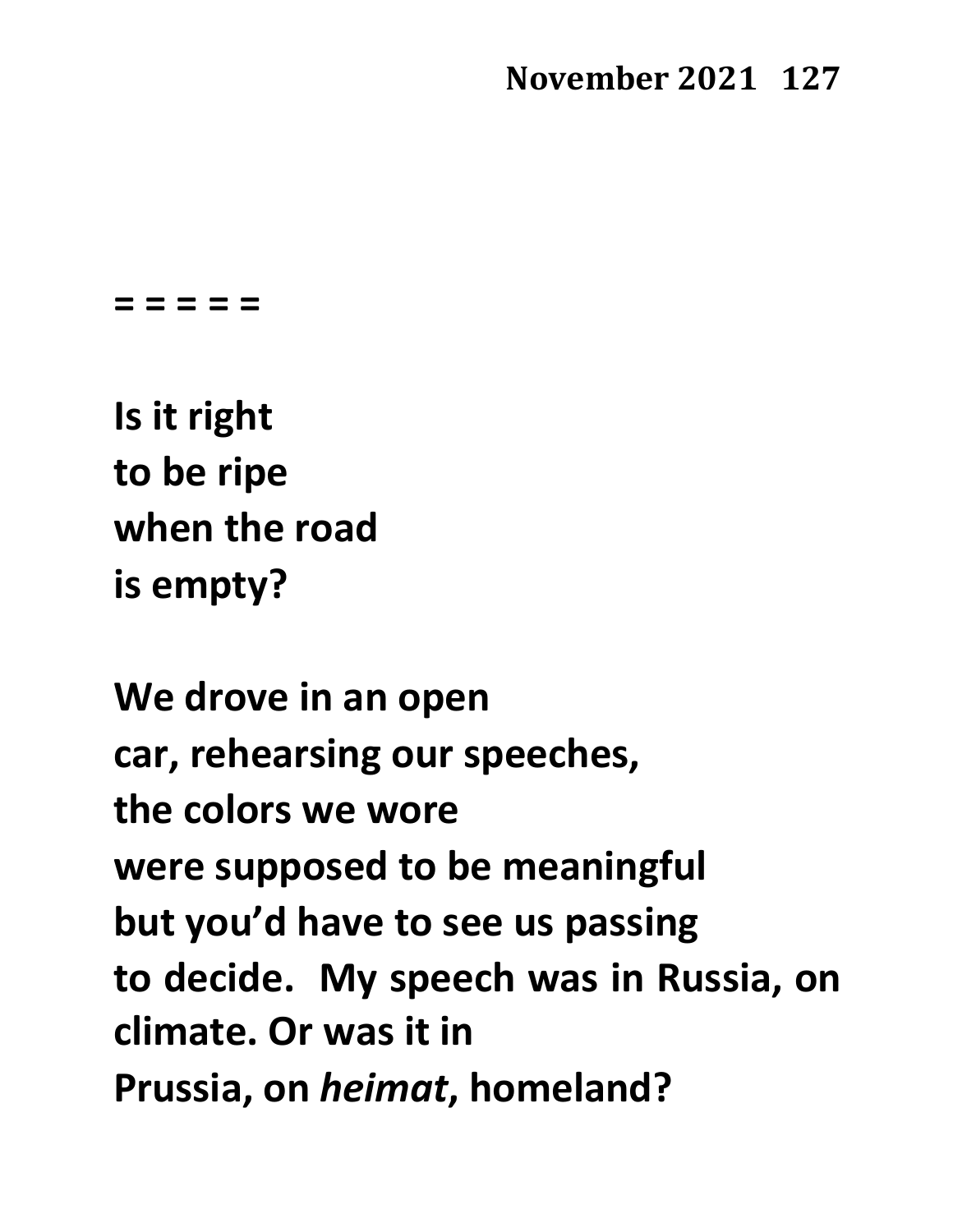**So hard to remember what hasn't happened and he road was empty and we'd been travelling so long.**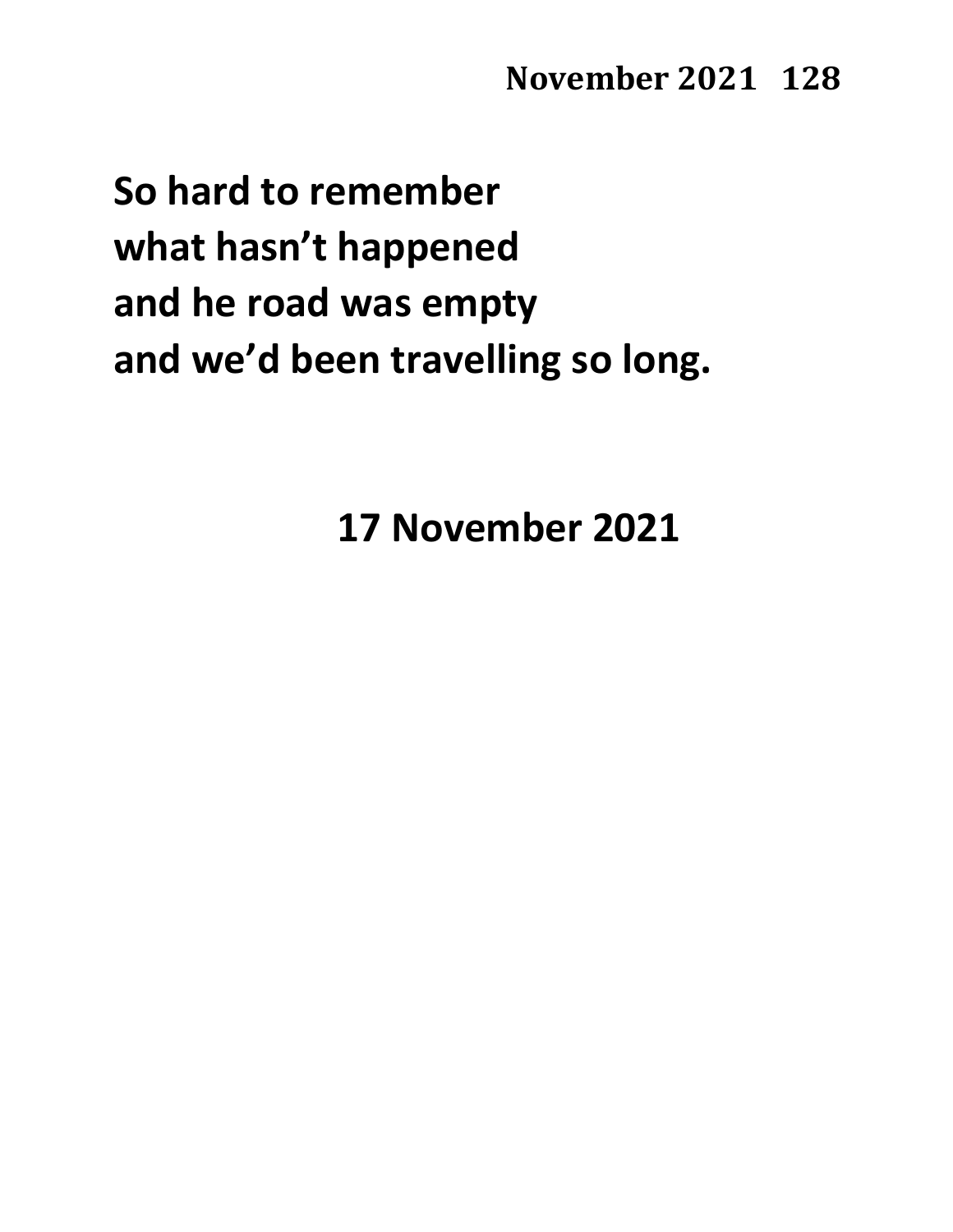**= = = = = =**

## **The archers stand baffled at the shore.**

# **So many waves! Each thrown at them from this living lapis lazuli vastness**

**but who coyld havetold them that this was their enemy?**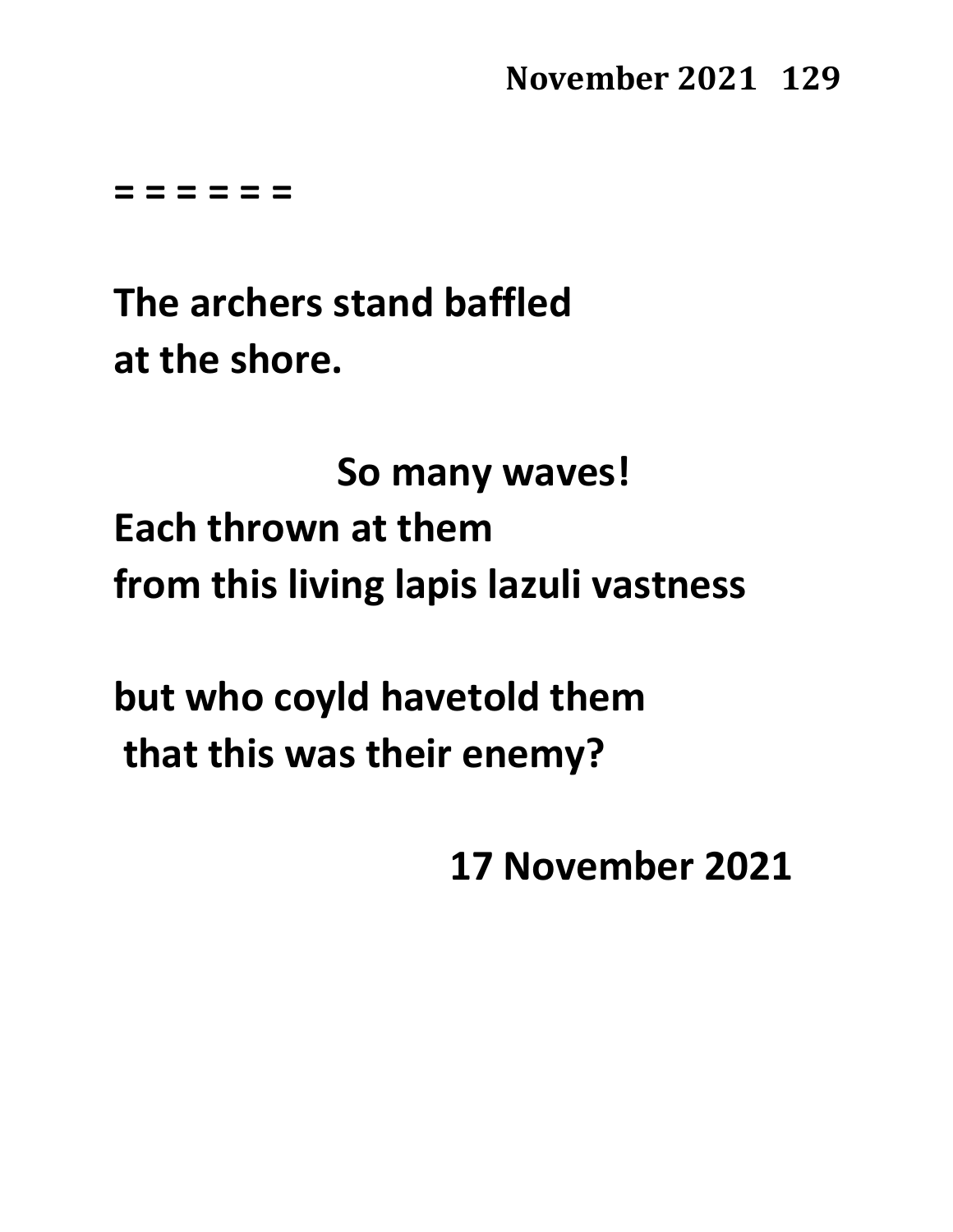**= = = = =**

**Did you ever hear stone scream? I did once, not even in a dream buyt in the place where a dream wpui;d be if I had been sleeping.**

**IU try not to go to parties, walk if I can, avoiding taxis, sometimes the otjer has its way with me, cup of milk, ladder on the lamppost,**

**what can I but listen to the stone?**

**17 November 2021**

**FACES OF THE MIND**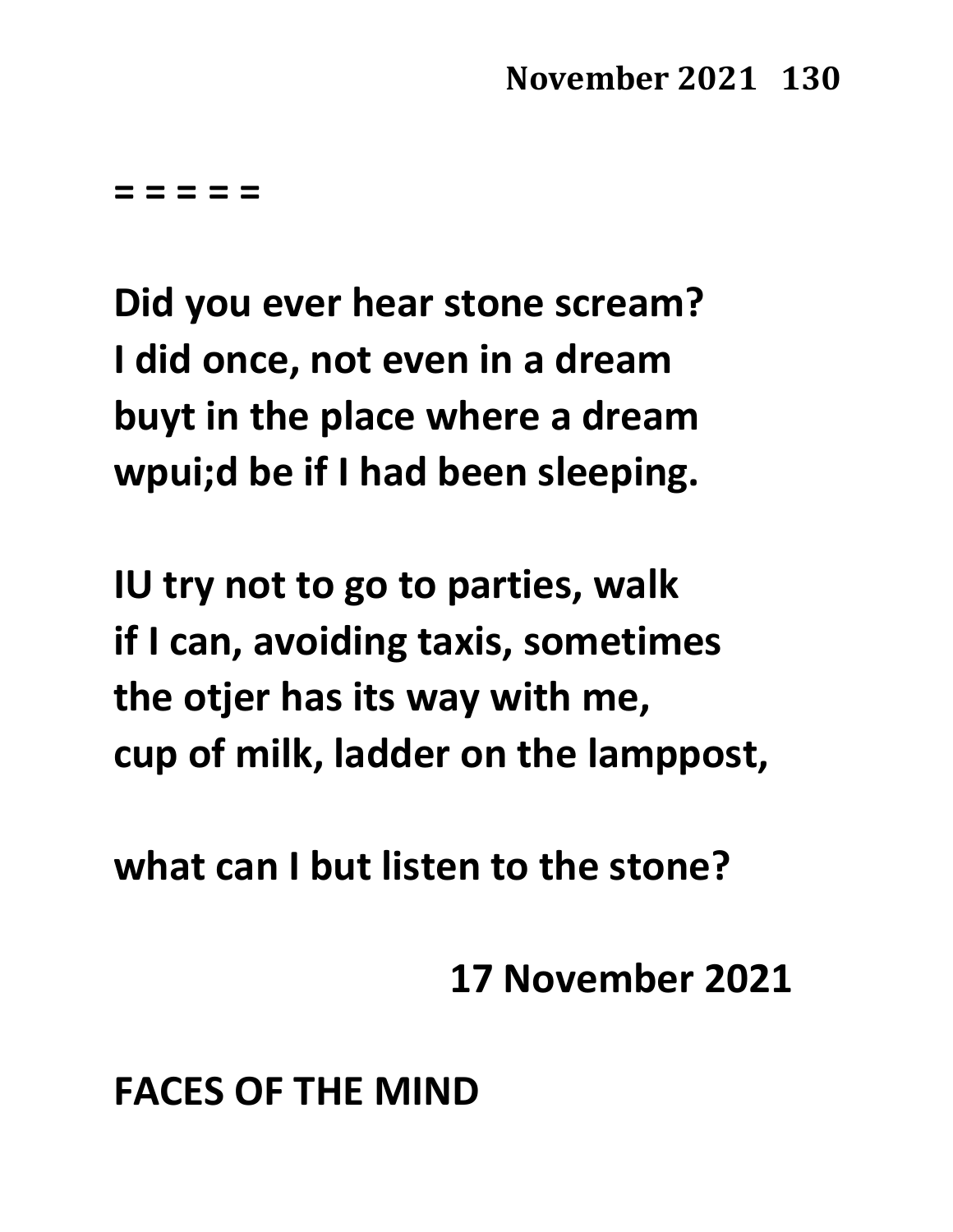### *for Pat & Marla Smith*

**Cautious Cathars peer out of where they hide in us, the pure ones, the ones whose purity lights up the mind when we see their eyes in a Bronzino or Raphael or that girl you think you saw that rainy dusk in Edinburgh.**

**Cathars, because pure, Cathars because always at risk, persecuted by the authority of the ordinary**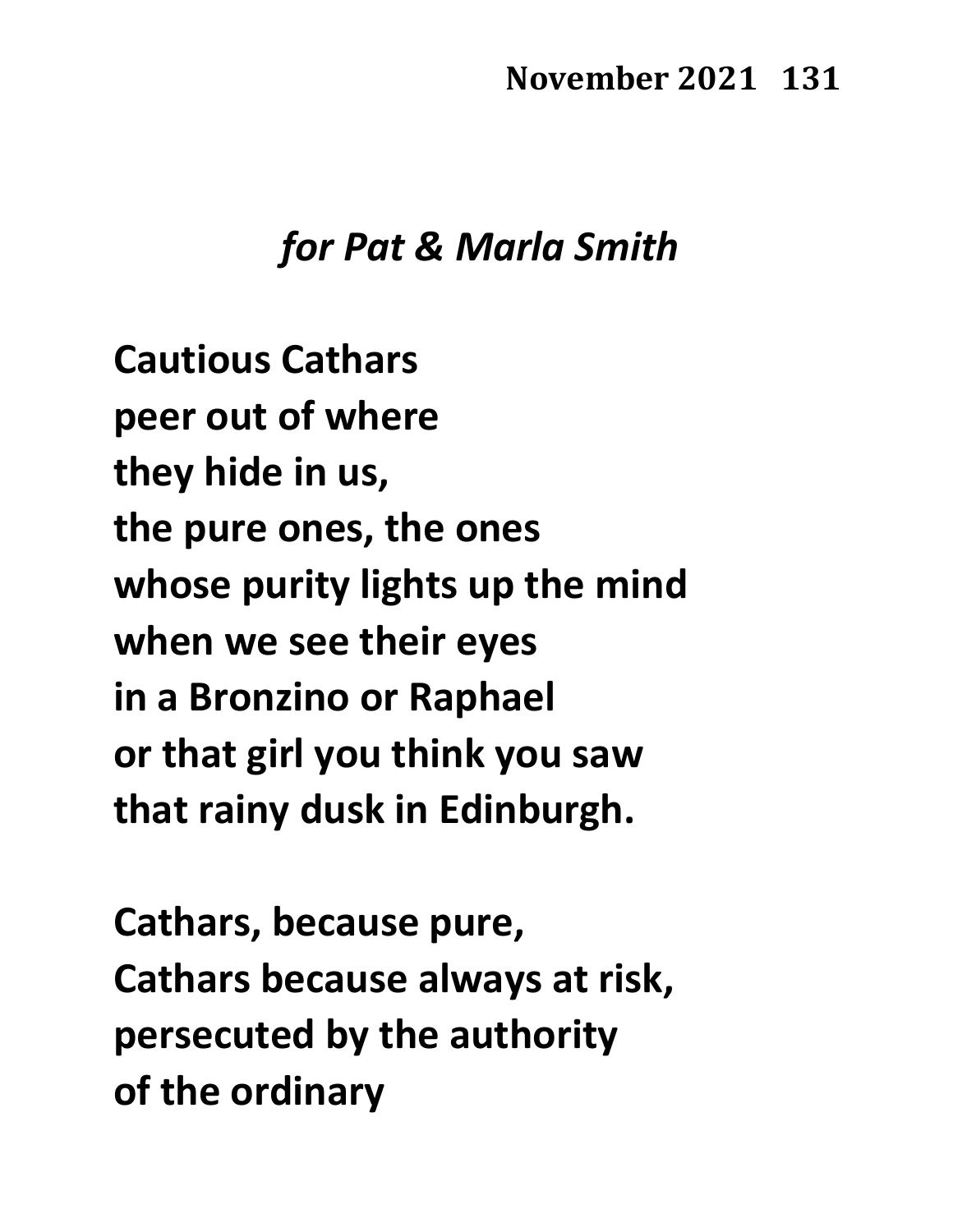# **that will not look at them, that will not see. So they take refuge in your hands.**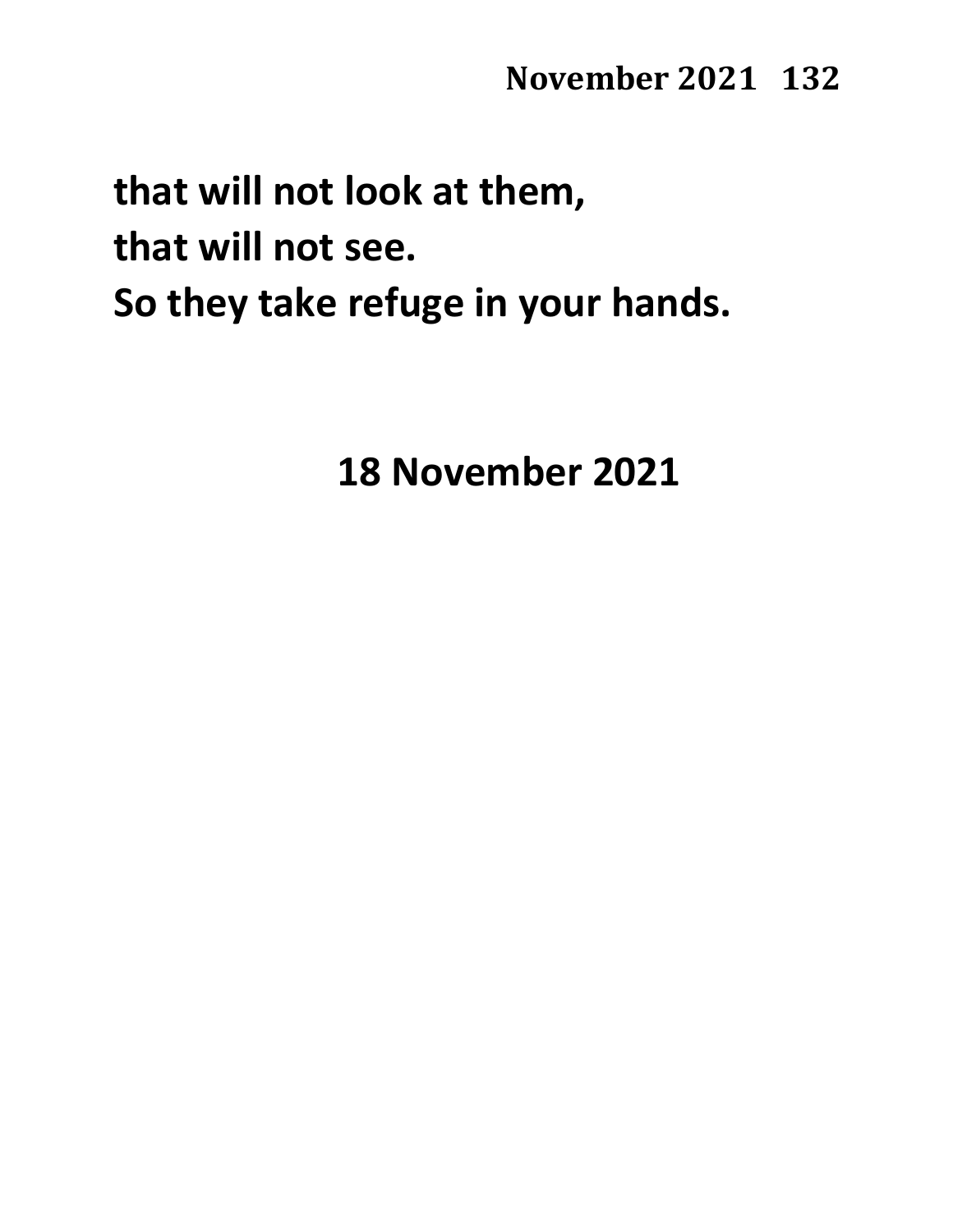**= = = =**

**On the other side for instance of the wall there hangs a mirror showing clear every feature of an empty room. Now be that mirror sit down and be at peace.**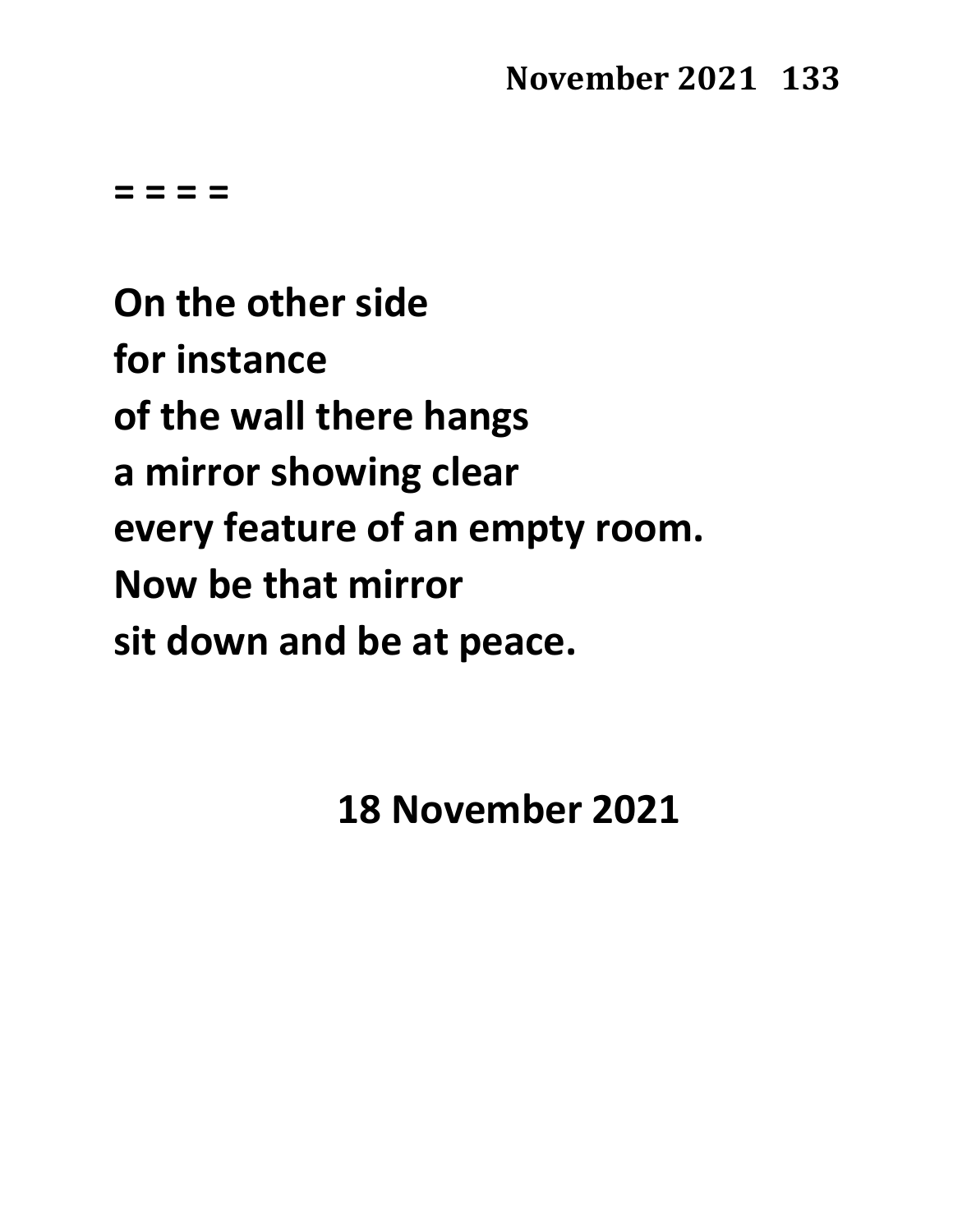**= = = = =**

**This to start with a syllable aloft where the edge of the sky licks the gold trees of November,**

### **Oh**

**she said, the trees, the trees! then we were among them and no need to say.**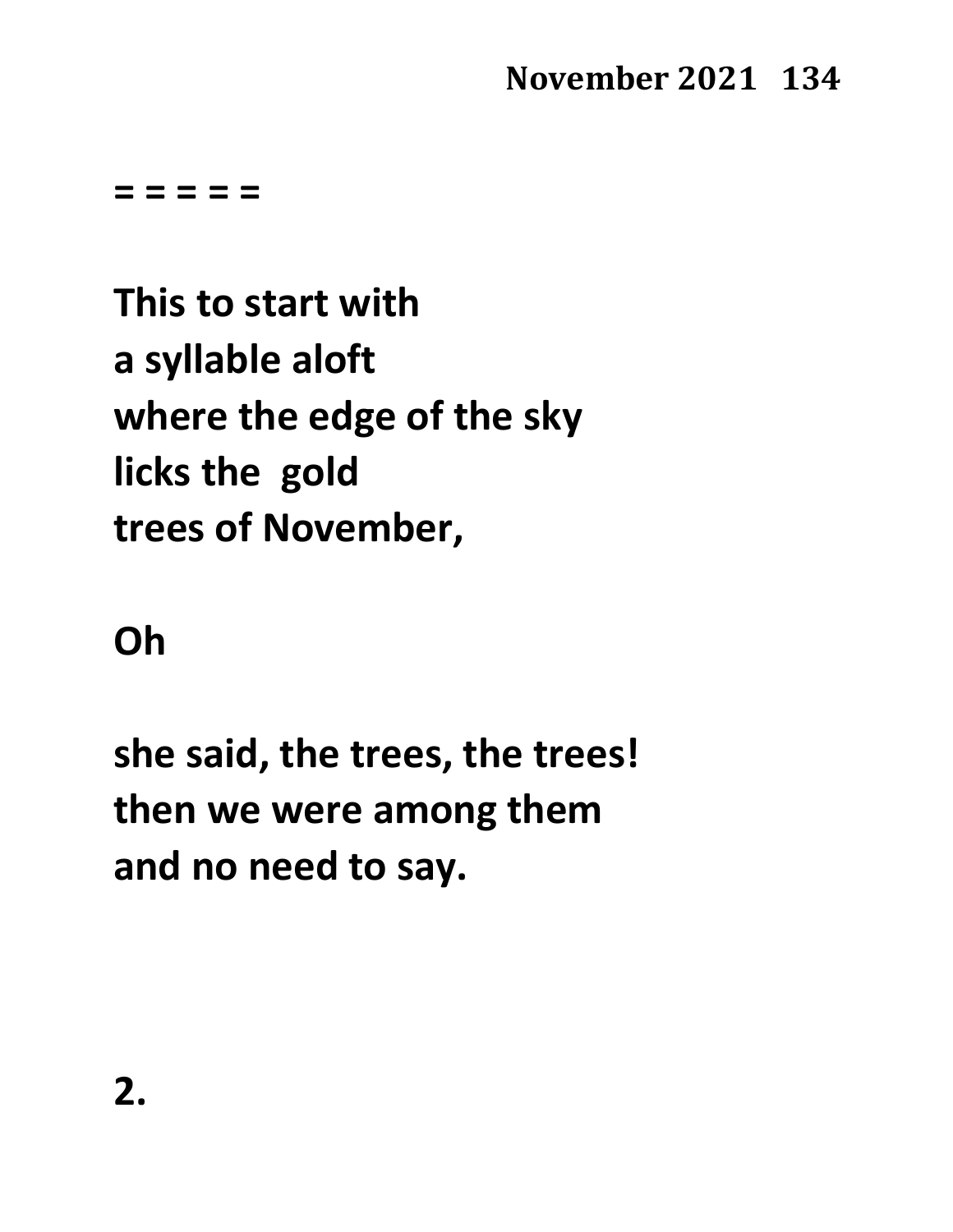**Because in a way everything we do is answering, so close are we to the Mercy, the quiet never-ending question.**

# **18 November 2021 Shafer**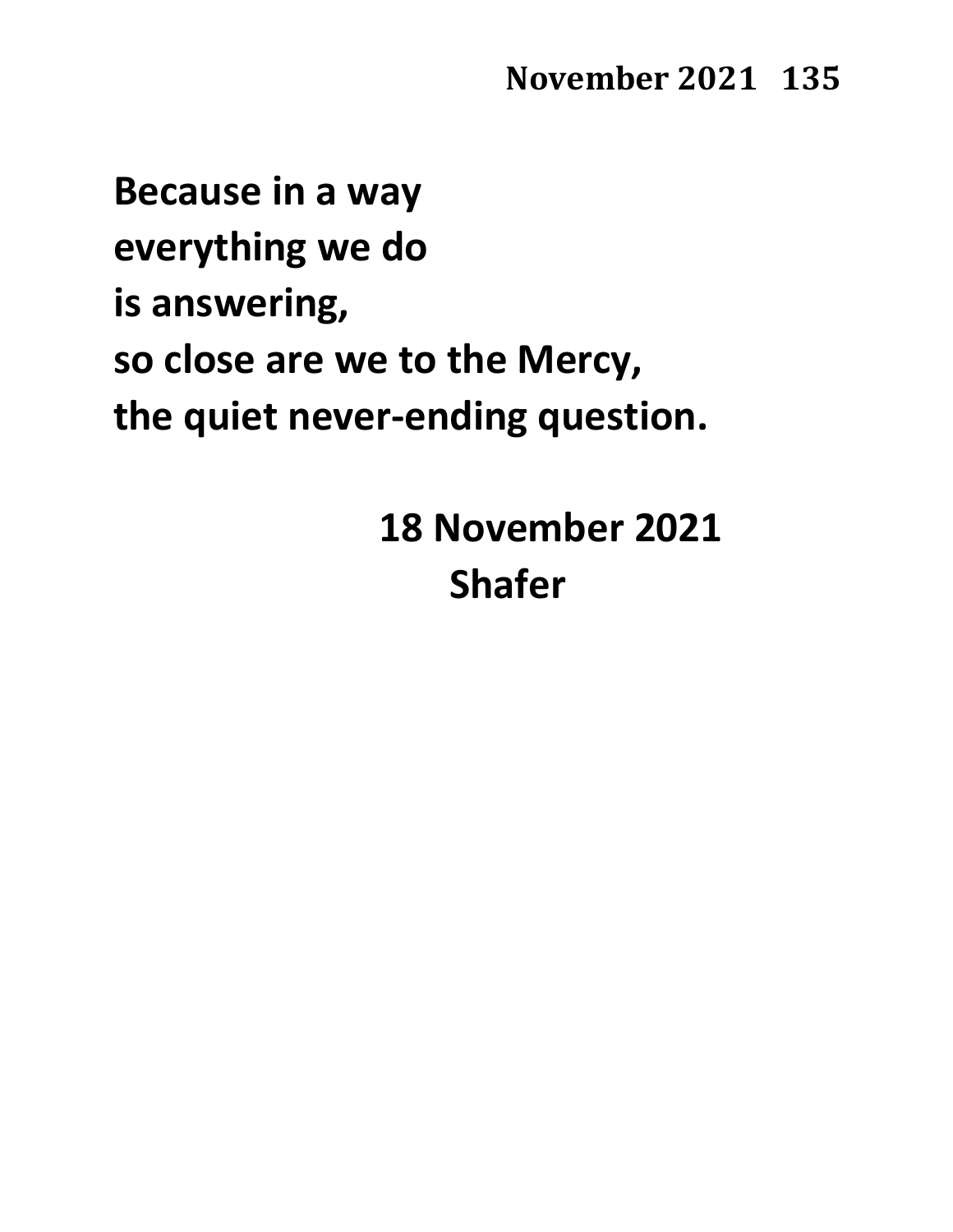### **THE PATH**

**Call it a path, they come up along it, people, people from the past, the past turns into a path and they come.**

**I haven't seen you in years, why is that, and why now, are we just wooden figures on a chess board somebody is moving around? Is it a game?**

**Are you really here?**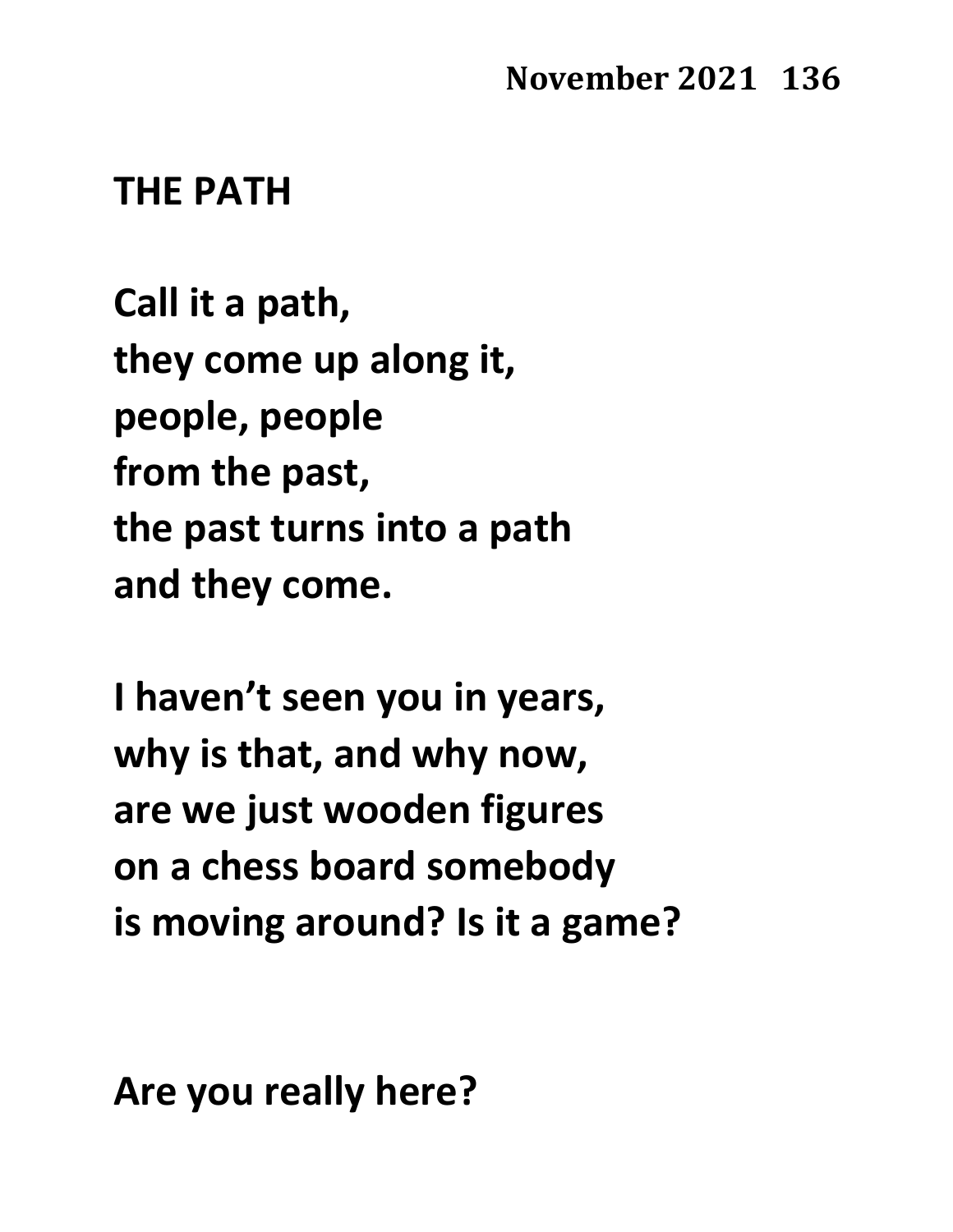**I mean is it really you coming up the path at me, a little fuzzier around the edges, saying my name?**

**2.**

**So we sit down in the garden or at the dining room table and we impersonate the ones we use to be, theater comes naturally with time, we pretend we are each other as we were, smile on cue at triggered recollections, drink something, nibble,**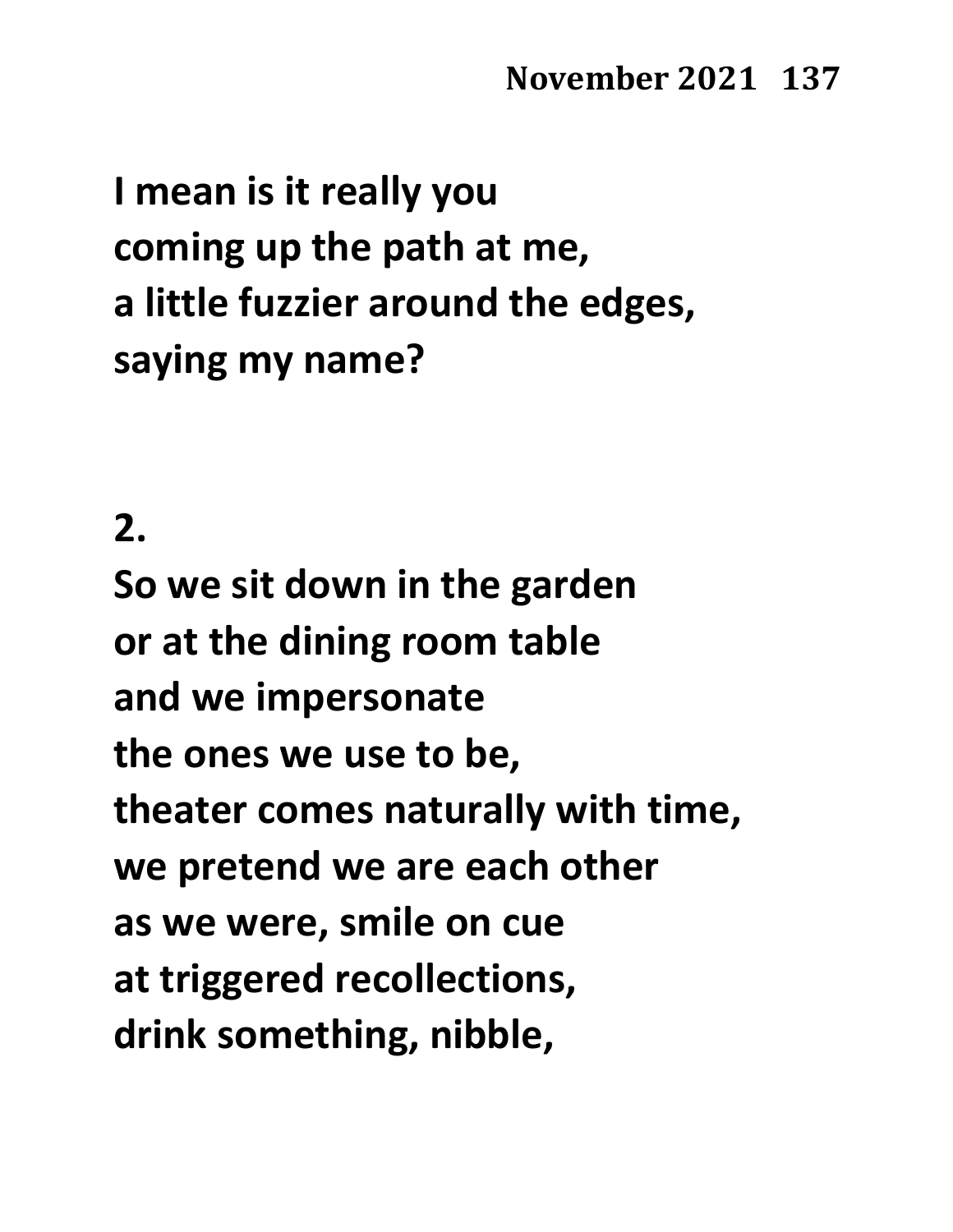**often cake comes with the path, and talk, well, you know what they say about talk.**

**3.**

**Did I live with this one once? Did we travel to Montana, translate Pessoa together, play Schubert's four-hand fantasy, close to marriage as music comes?**

**Somewhere inside me isn't there a tiny vessel still filled with feelings? I'll never really know. The only thing to do**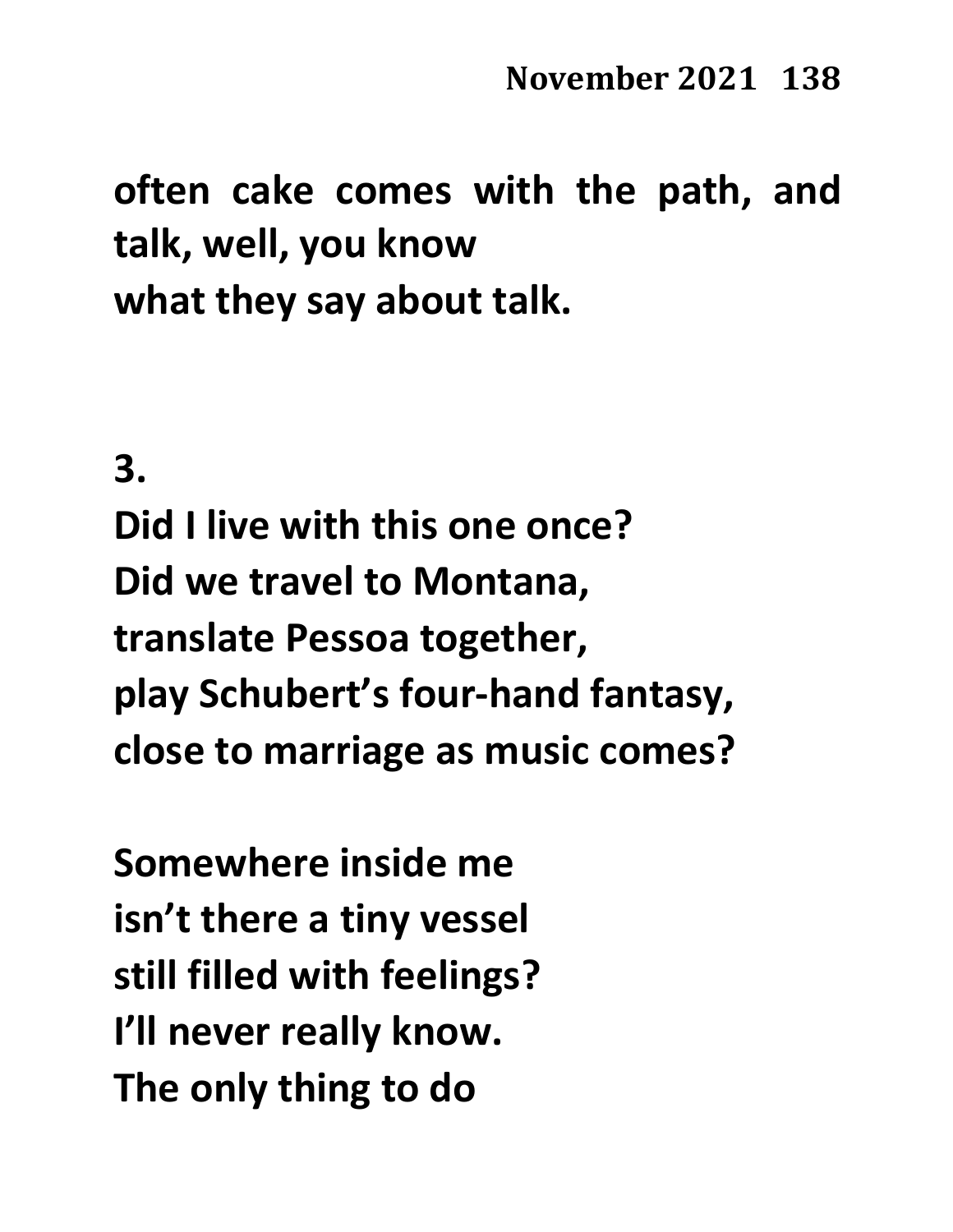# **is go outside and sweep dead leaves off to clear the path.**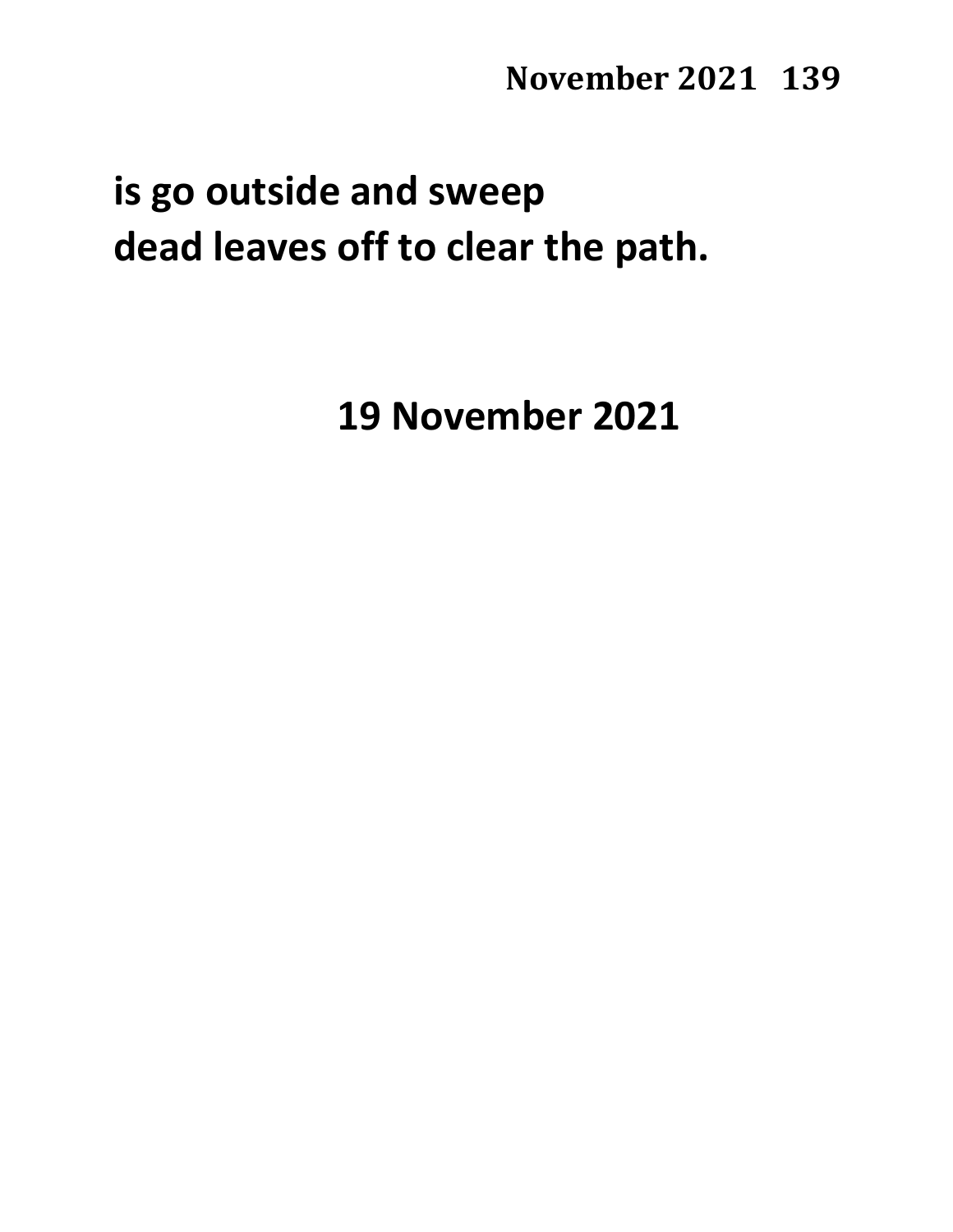**= = = = =**

**If it were a word I would say it wouldn't you?**

**It is there, potent, present, loud even but not a word.**

**Or not yet go ahead, call out whatever comes to mind,**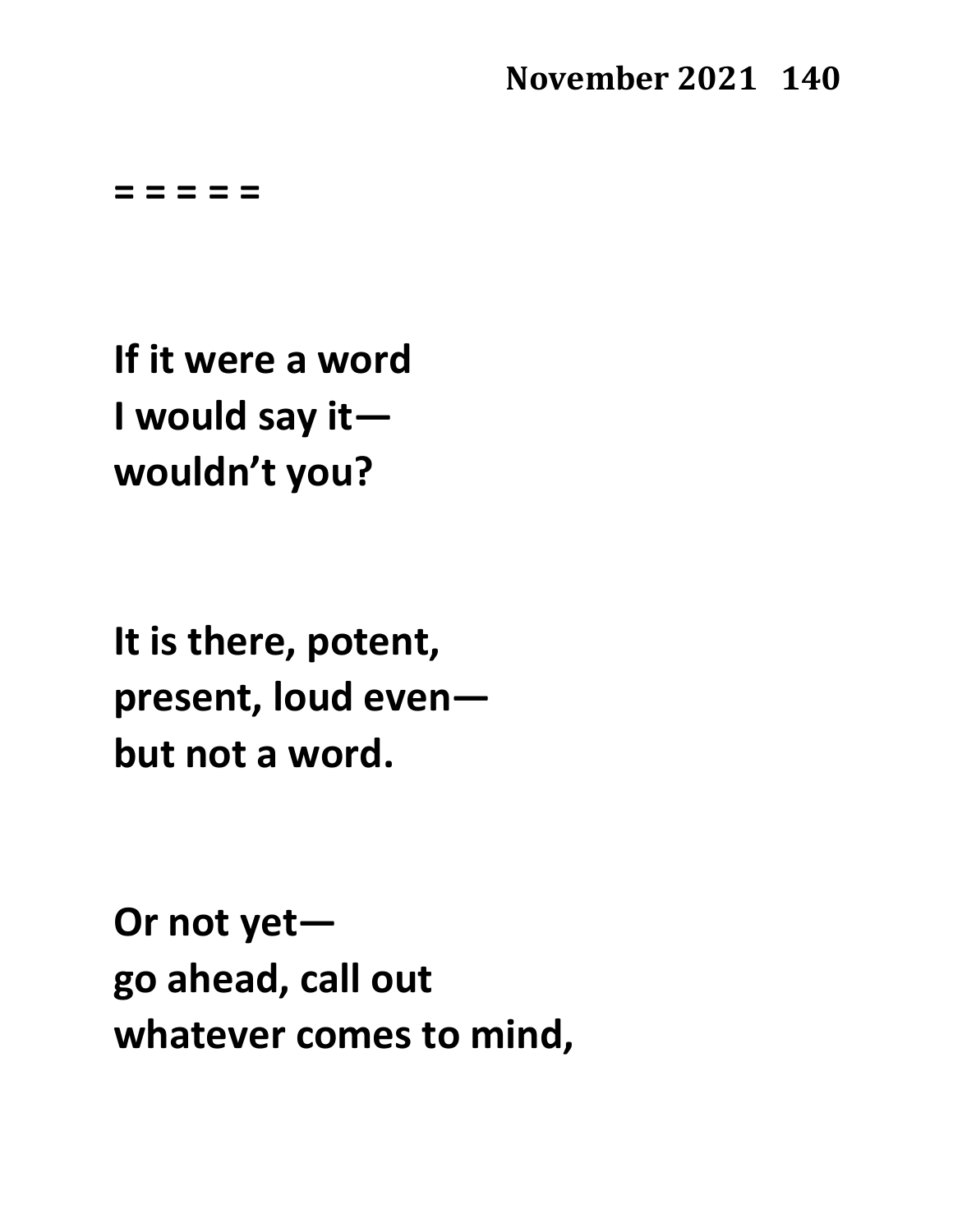## **your cry will be the answer a word needs to exist.**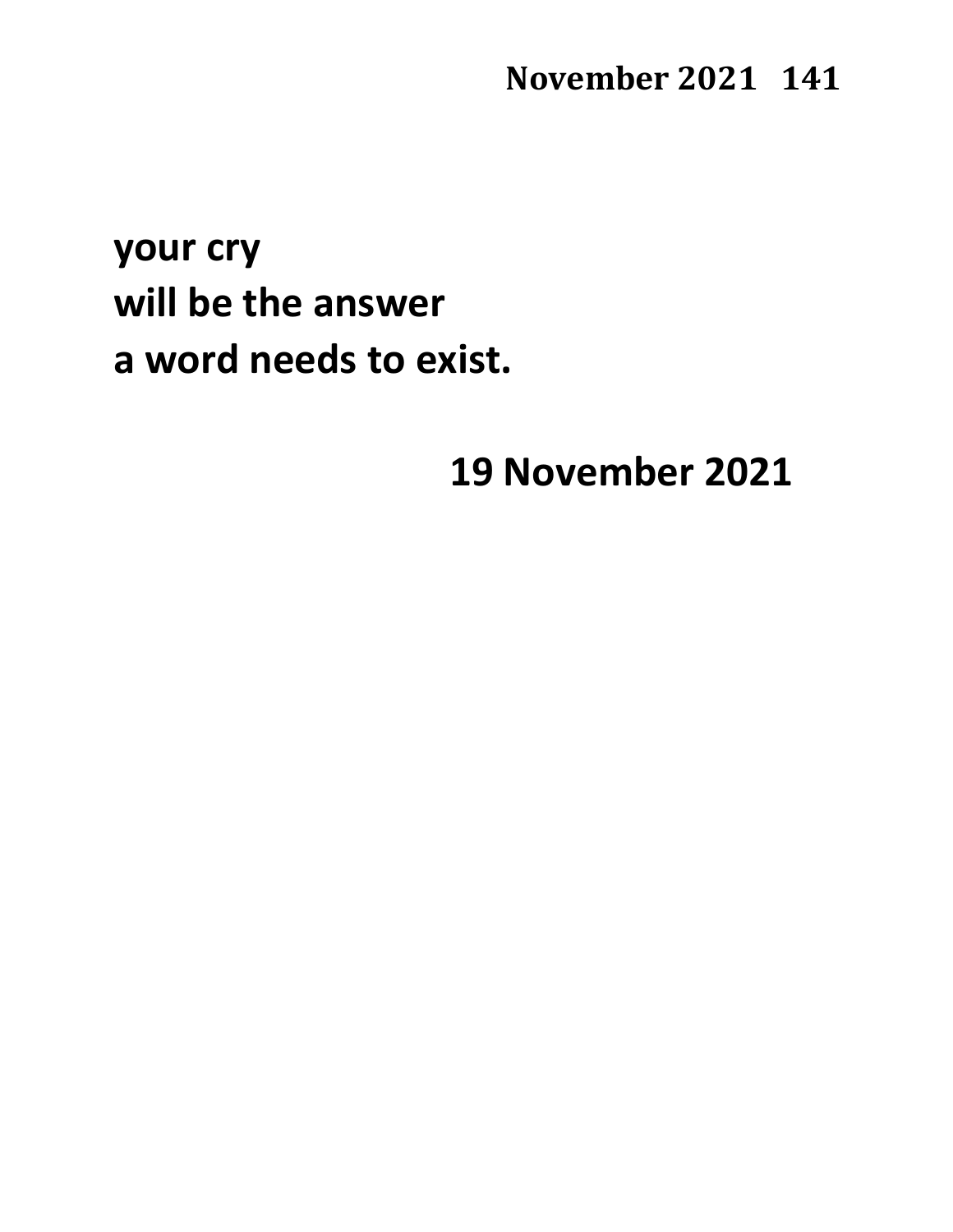**Rail for a curtain to hide the world.**

**Is that horizon or one more mistake of mind, waiting for the truth to unfold its clouds and stand bare over sea, over mountains, over me.**

**The things we need, our simple subway hearts hurtling in the dark, take care, some lines run out of city and them where are you.** *trees and fields and me.*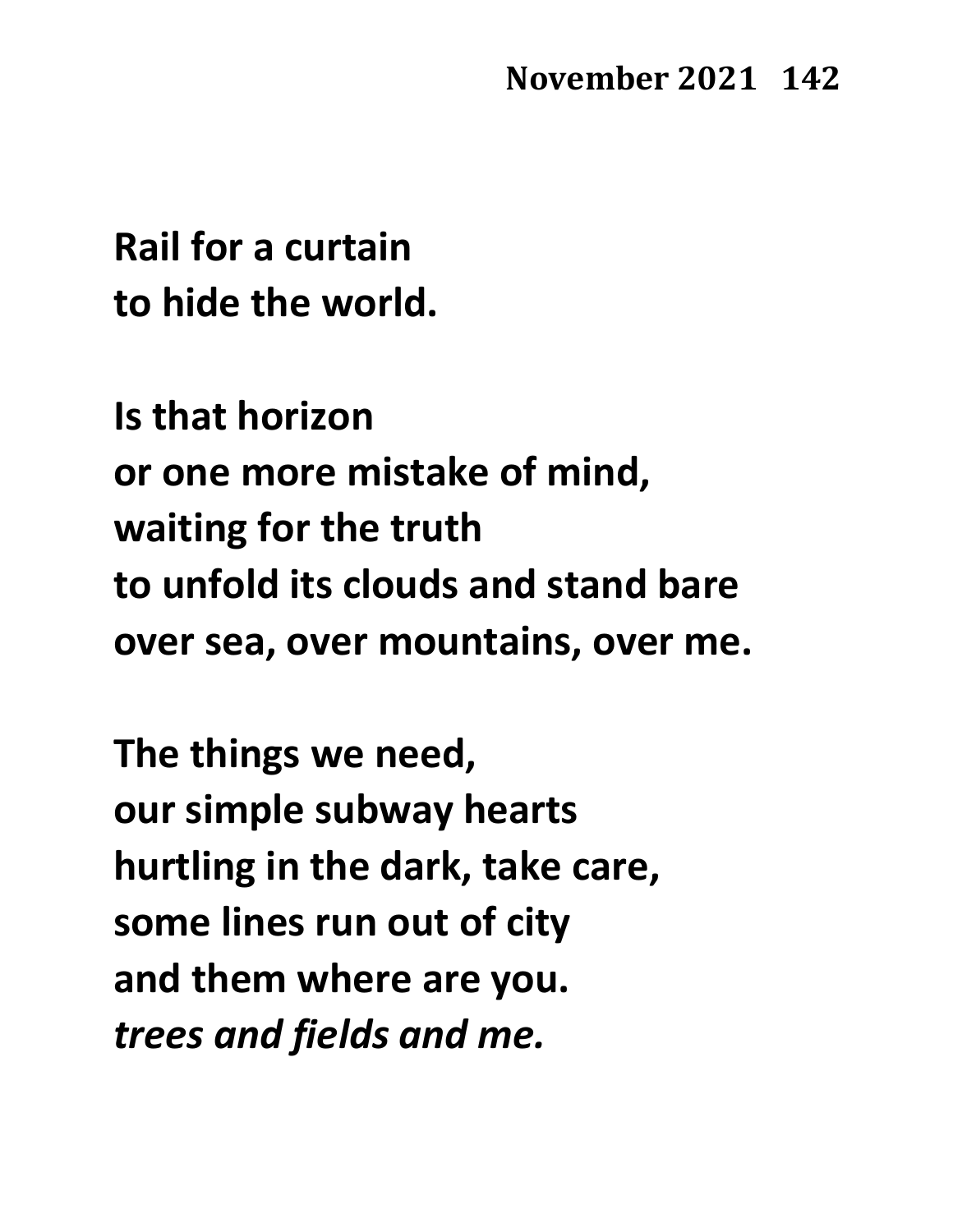**You know that song too well. I think the world is tired and wants to go to bed in me. I have resisted long enough for one day. Let the dark sing.**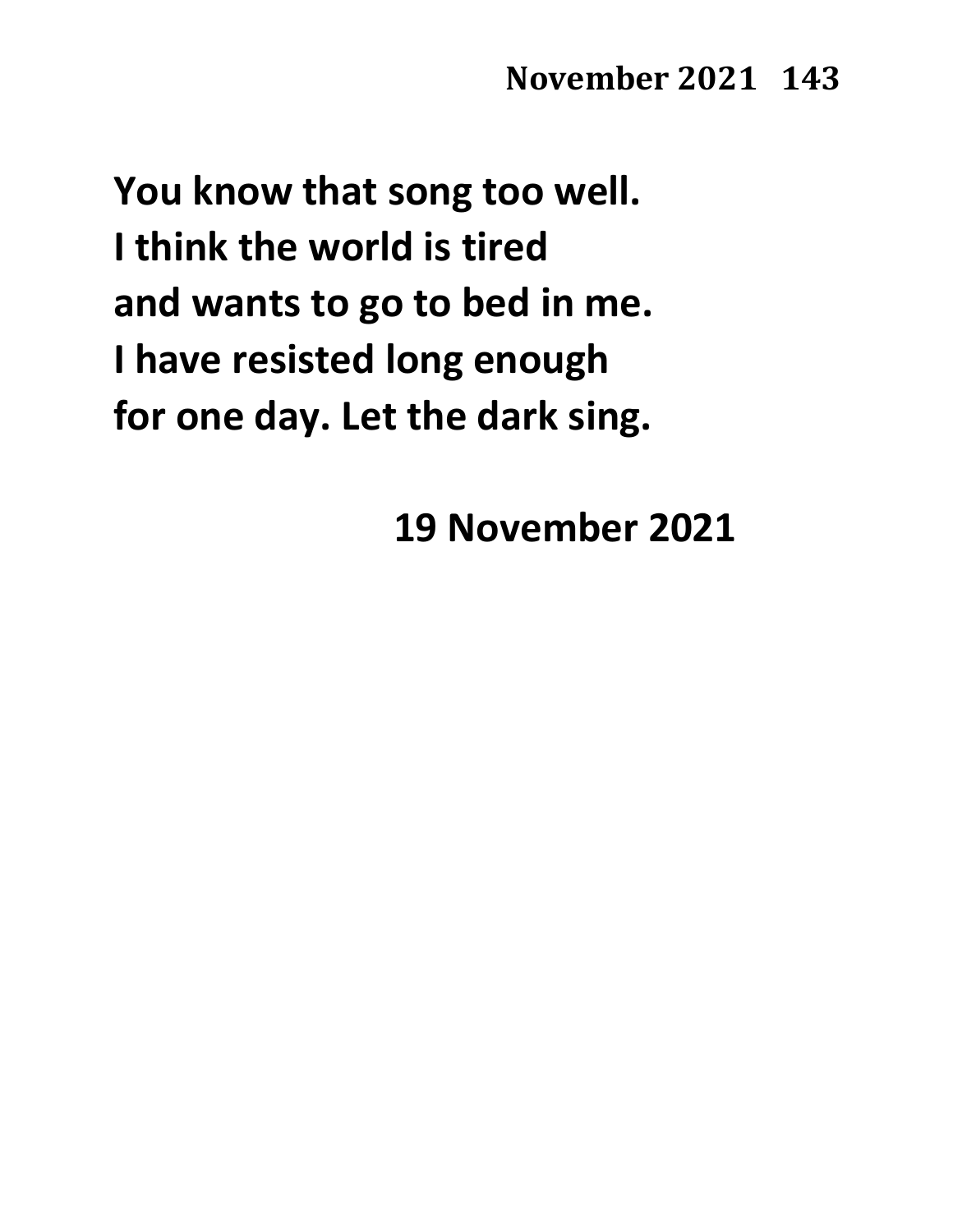## **THE MIRACLE**

**The beard keeps growing though the gardens of Greenwich are closed for the winter and few seals hop onto the shore and votaries for some reason drag corn stalks and pumpkins into their shadowy churches so the reverend has to rewrite his summertime sermons, and car windows are closed as they pass so you can't tell what your neighbors think is music**

**and even I get tired at times**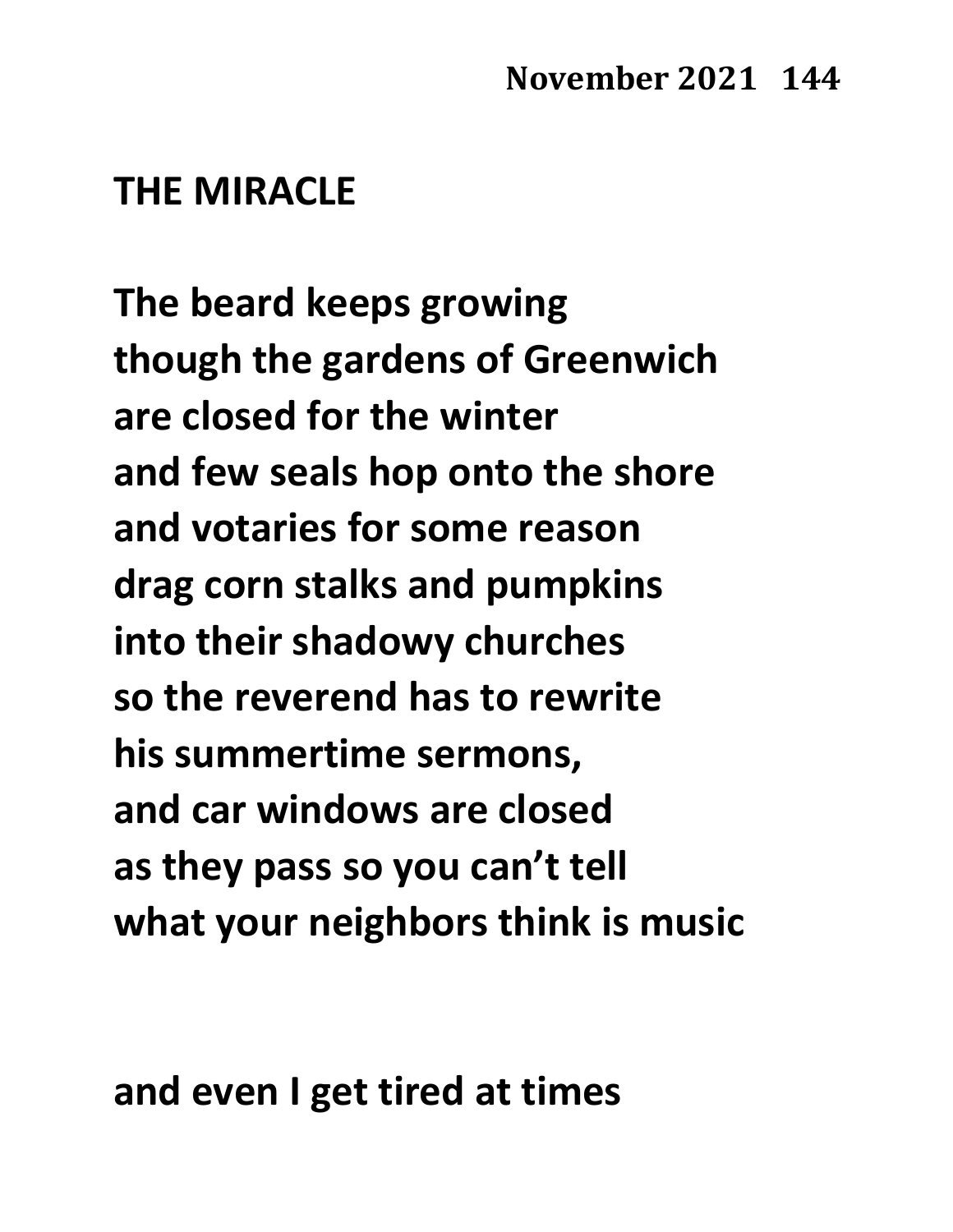**of looking out the window or standing on the corner, choosing, tired of choosing. But the beard keeps growing though it's years now since I last let it have its way. It's telling me something, bristly harsh or next day softer, a fluent message every day, or goes on forever, like the grey pigeons of Manhattan, always there and always reminding .**

**20 November 2021**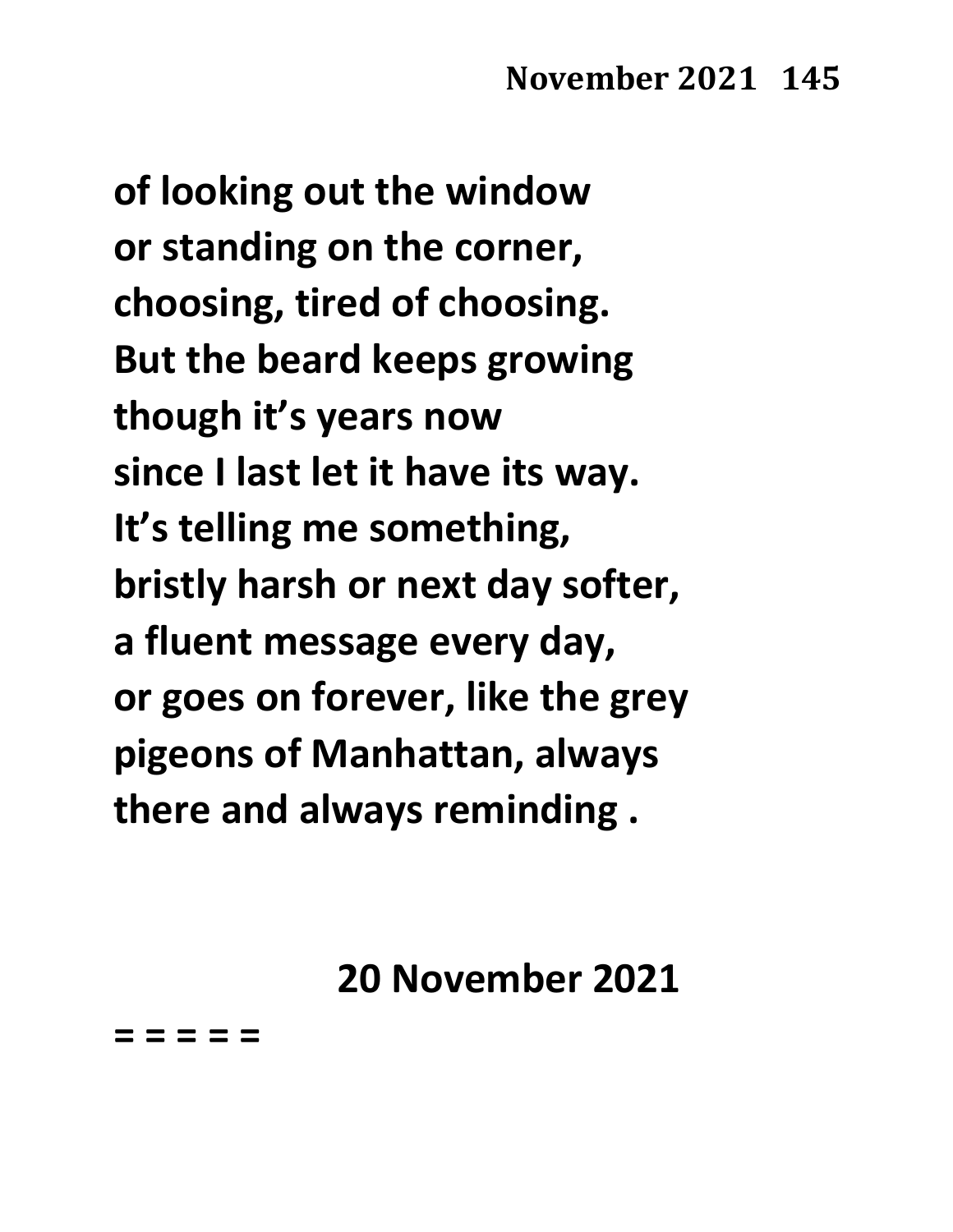**When you ask a machine what it wants for breakfast- rock oil? spirits of wine?- you're playing the game. The only game in town: talk to everything and listen to what they say, then speak again and so it goes. But don't talk too much to people, don't distract them from the game.**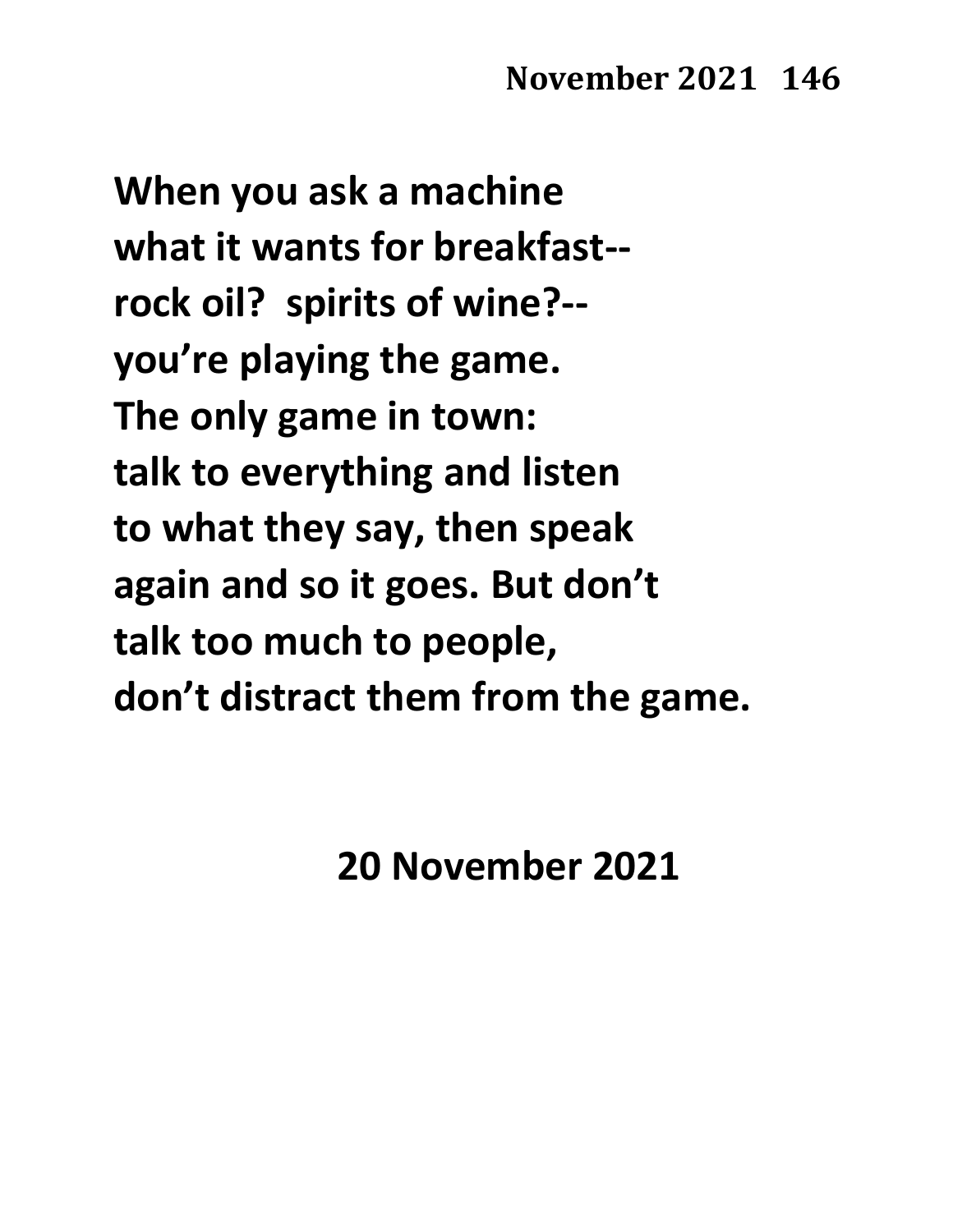**November 2021 147**

**= = = = =**

# *for Charlotte*

**I wanted to buy you a furry stole, faux-fur of course, I wanted a sealskin coat for you** *faux-phoque* **to be sure but you had one of those. Hmm. Ten days on the Azores? But I hate travel these days and dread being alone. What does a selfish man give to the love of his life? Only his self, I guess, I guess he has plenty of that, doesn't even have to order it**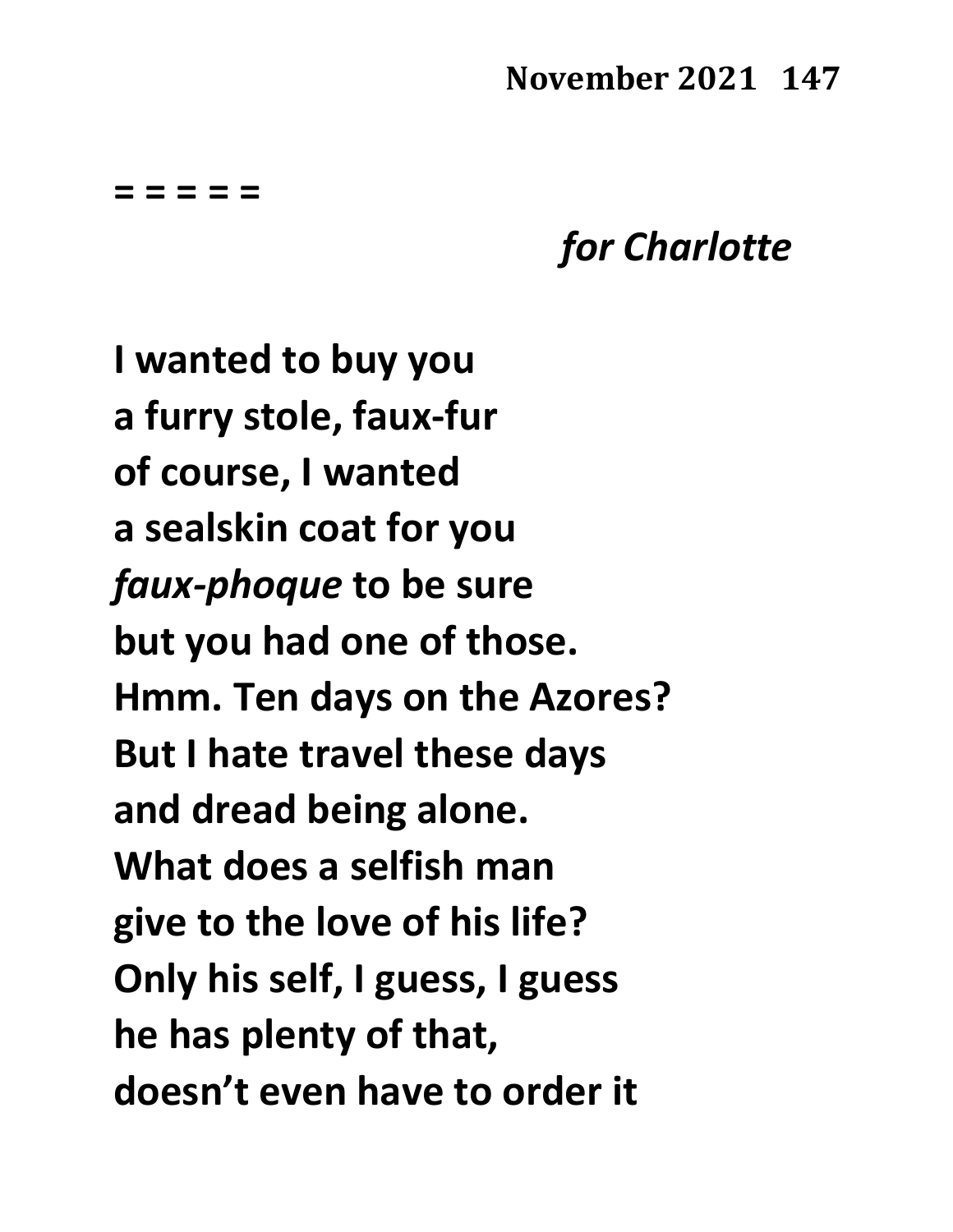**November 2021 148**

**from Amazon, or cadge a ride to town to pick one up. Here it is, here I am, I mean all I am is yours.**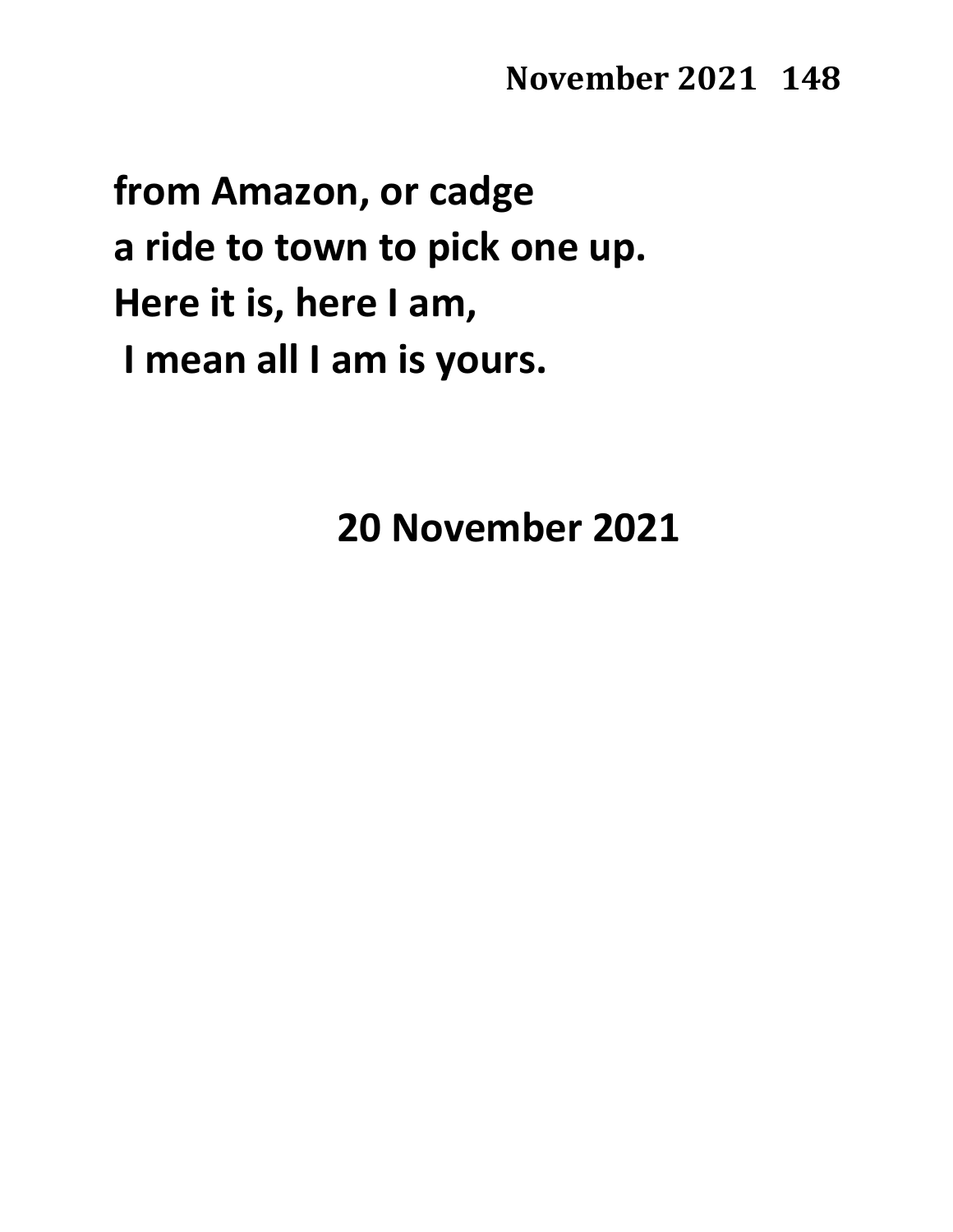**= = = = =**

**O river ocean-wide these days water and sky one color and the hills fading on both sides, excites me and I can't say why, the wide, the wide open, the sea coming deep into the land, land opening at last, the live continuum we humble through saying prayers to brick and stone, exalted to see this deep openness and we dare to call it a river and give it a name.**

# **20 November 2021**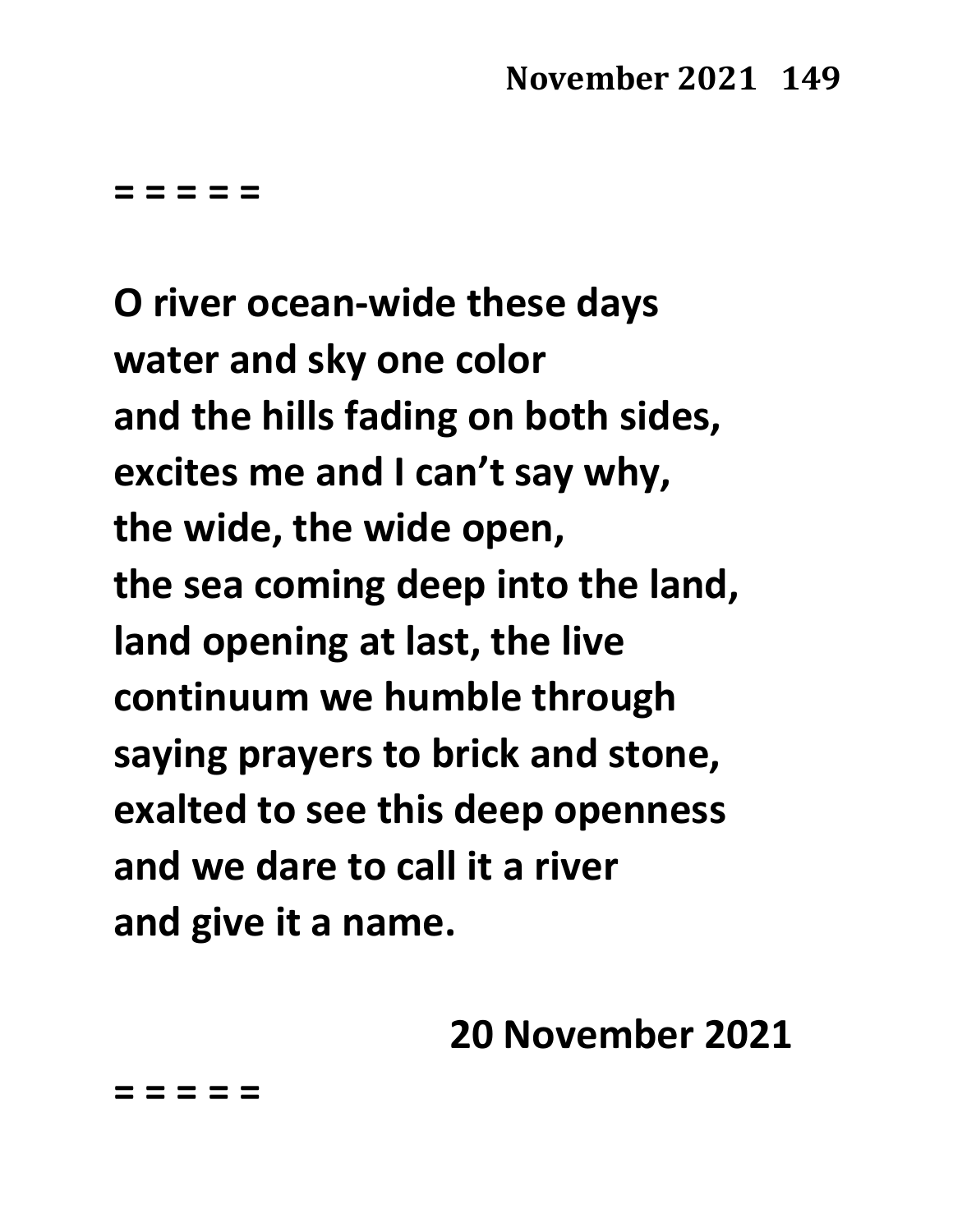**Legends lagh at reason the Bible stands firm in its goatskin mantle, teasing interpreters and why not? Eating apple means eating anything, turning a spiritual entity into a machine that eats living things, urns them into itself. Or did you thin an apple tree is not alive?**

**20.XI.21**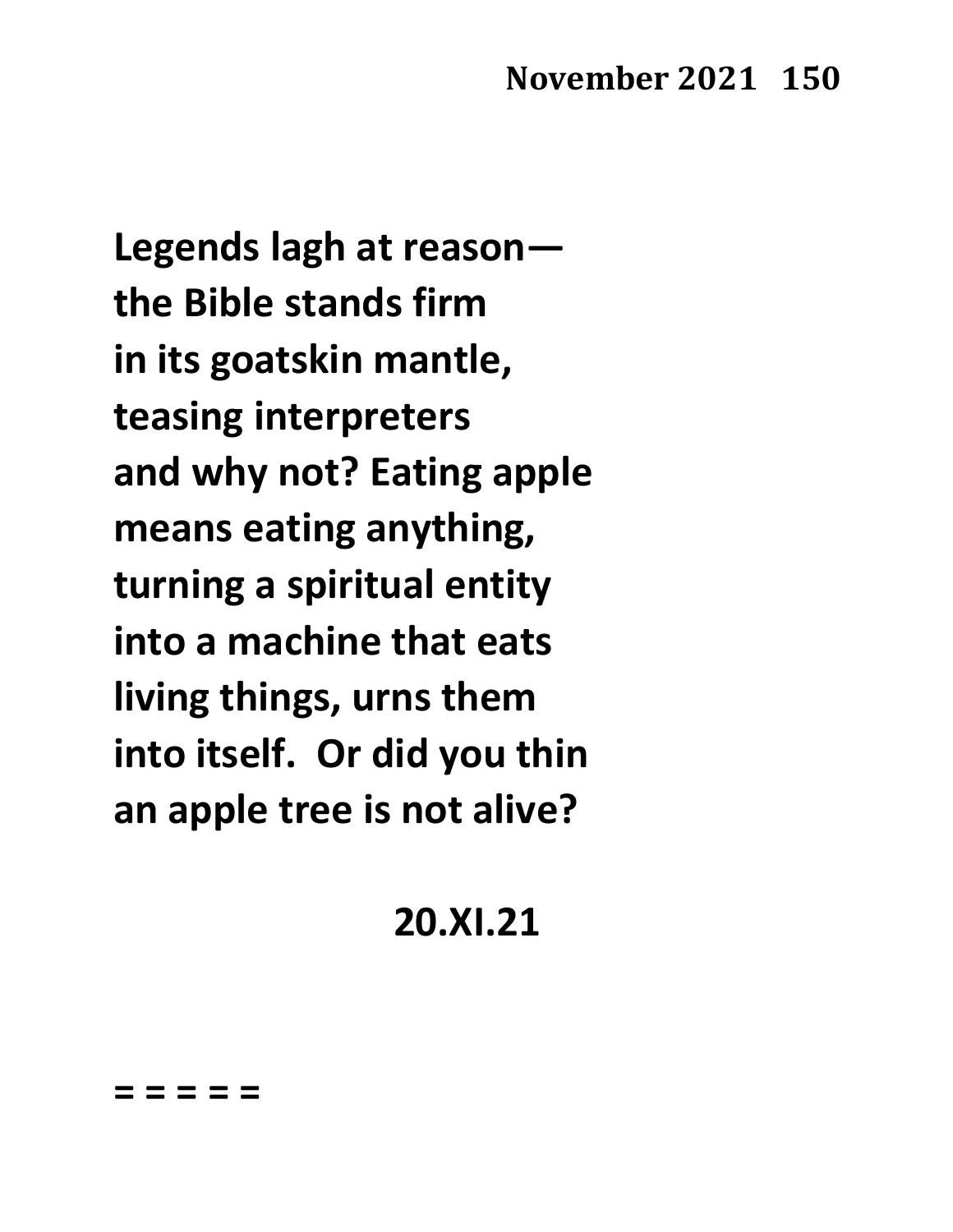**Without forgetting fence the garden in- enclosing the space is more important than what you plant there. The flowers and trees are incidents of travel in this now sacred space, vines are rivers, birds are messengers, all it takes is marking off the space,** *temenos***, the sacred grove, no trees required. Without forgetting, stand inside. This is the place. the miracle,**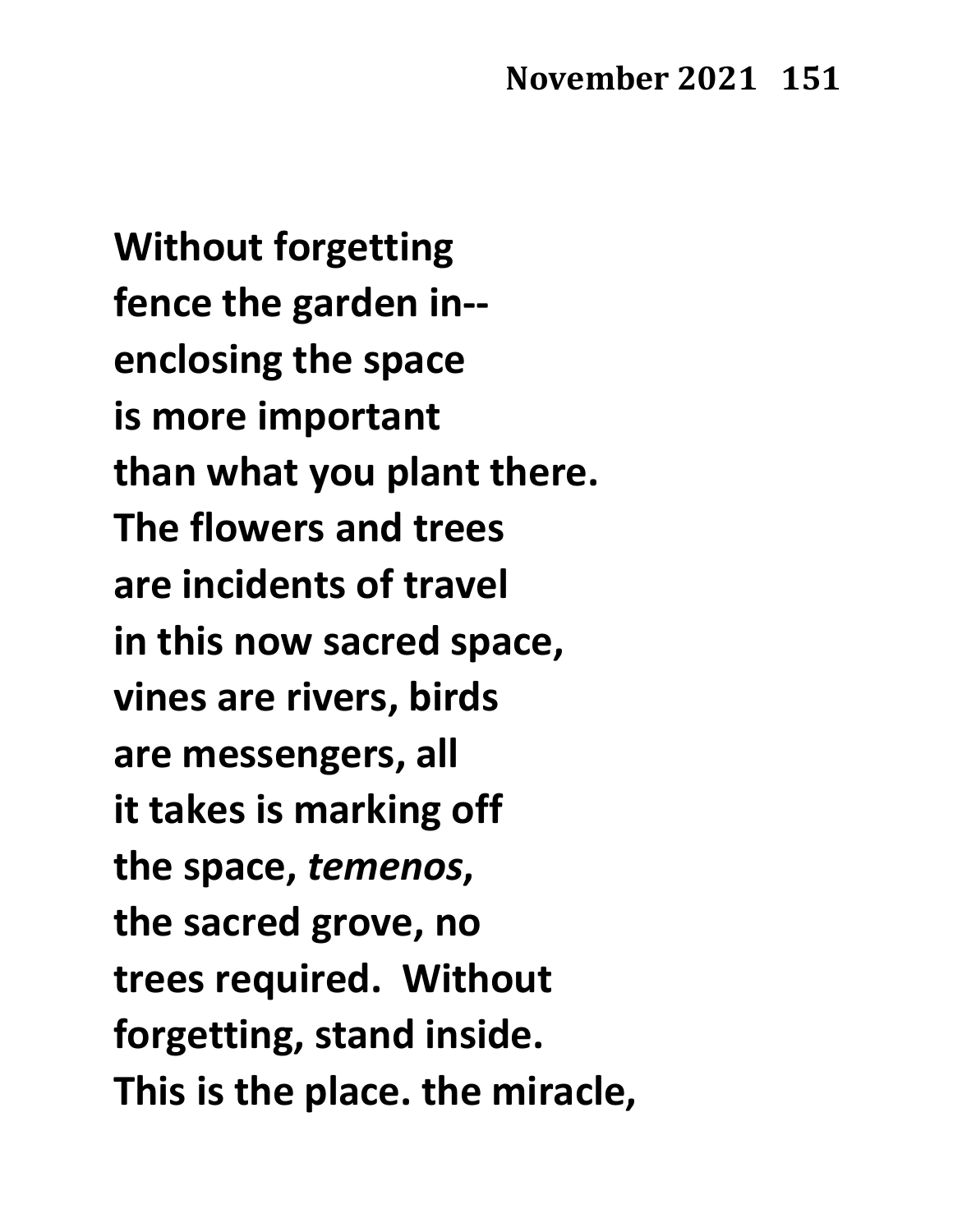**November 2021 152**

**a little like the space we give in our heart-mind to those we really love. But this is outside, clear, clean, so we can stand in love.**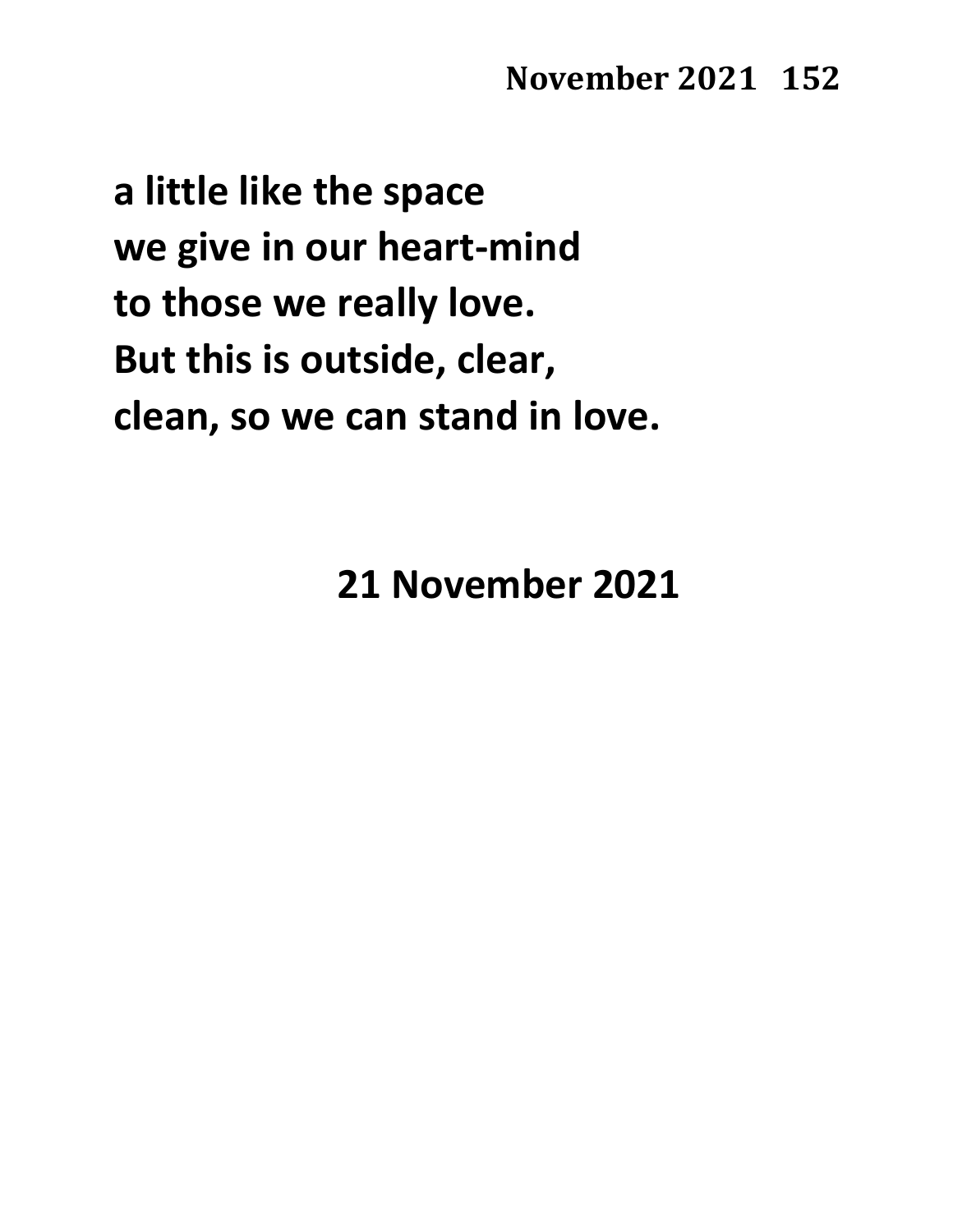**= = = = =**

# *for Charlotte*

**All I keep thinking about these days is you. How I can make things better but I can't find out, can't remember, improvise, even hum a tune that satisfies. I can't think my way to** *thing***, thing to give, thing to snake happy. I seem to have lost my taste for thing. Now what? When time and place are all I have to give? I cannot find a thing I think would make you happy.**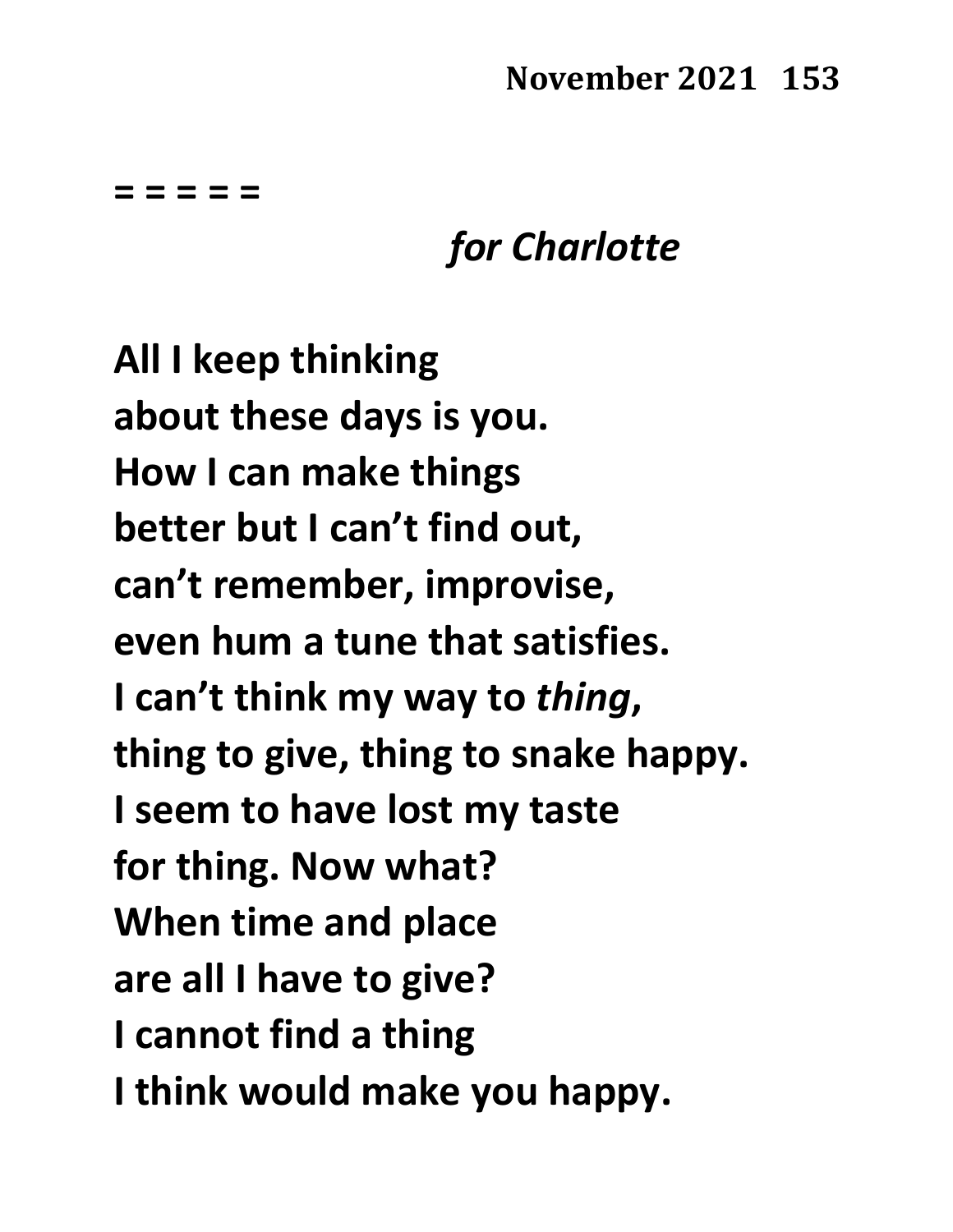**Friends and food and music, film and narrative--those do the job but I am not them, or not them enough so when I say I give myself to you it feels not like a gift but like a burden laid on your knees.**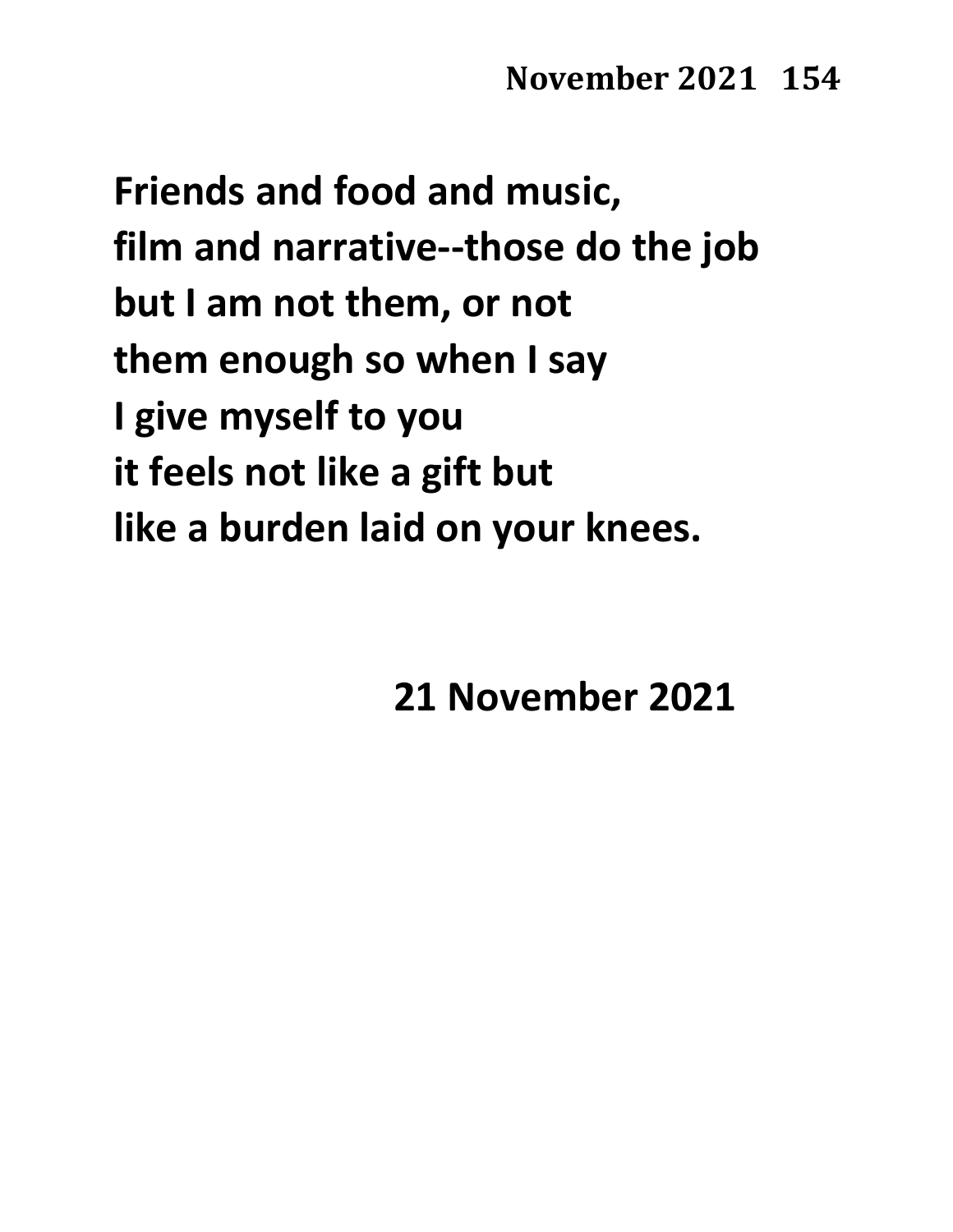**= = = = =**

**Someone walking up the road at a decent pace, too far to know, identity is difficult in a moving world. Gone out of sight now, trees and such, a person, a whole Iliad in a big dark coat. What are they thinking as thy go? Is it actually what I'm writing down? We leave our prints on one another, doesn't take much, no actual touch, just a glimpse, a shadow on a path. 21.XI.21**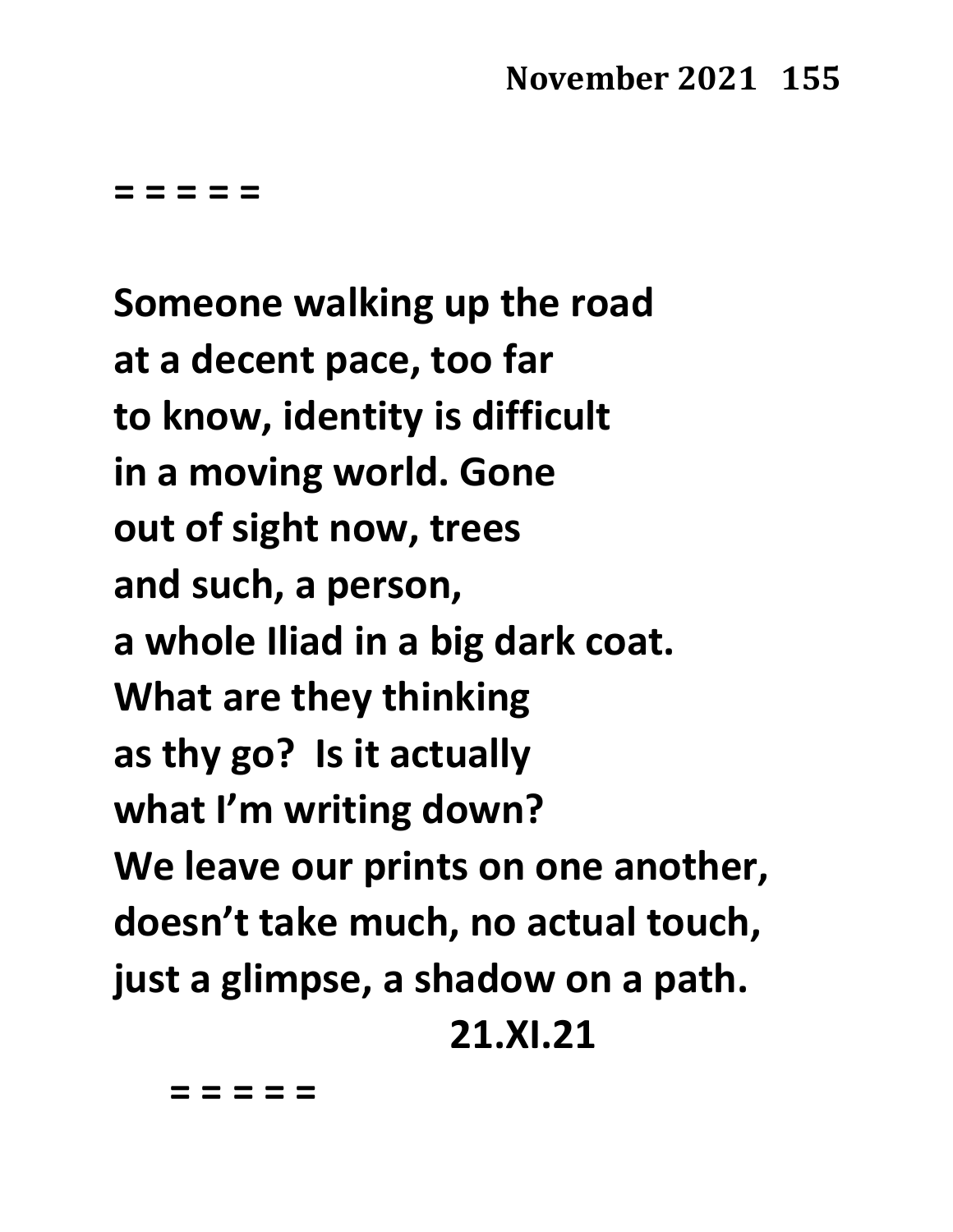# *for Charlotte*

**I think or want to think there is an island, small and rich with difference, deep inside us, one island inside the two of us, and as we move the island grows caves and meadows, deep woods and marshes, a pond where seabirds come mingle with the birds of earth and we hear their voices speaking in us, song and spell, fairy tale and deep theology. We are this island, I say, and I dare to say it because**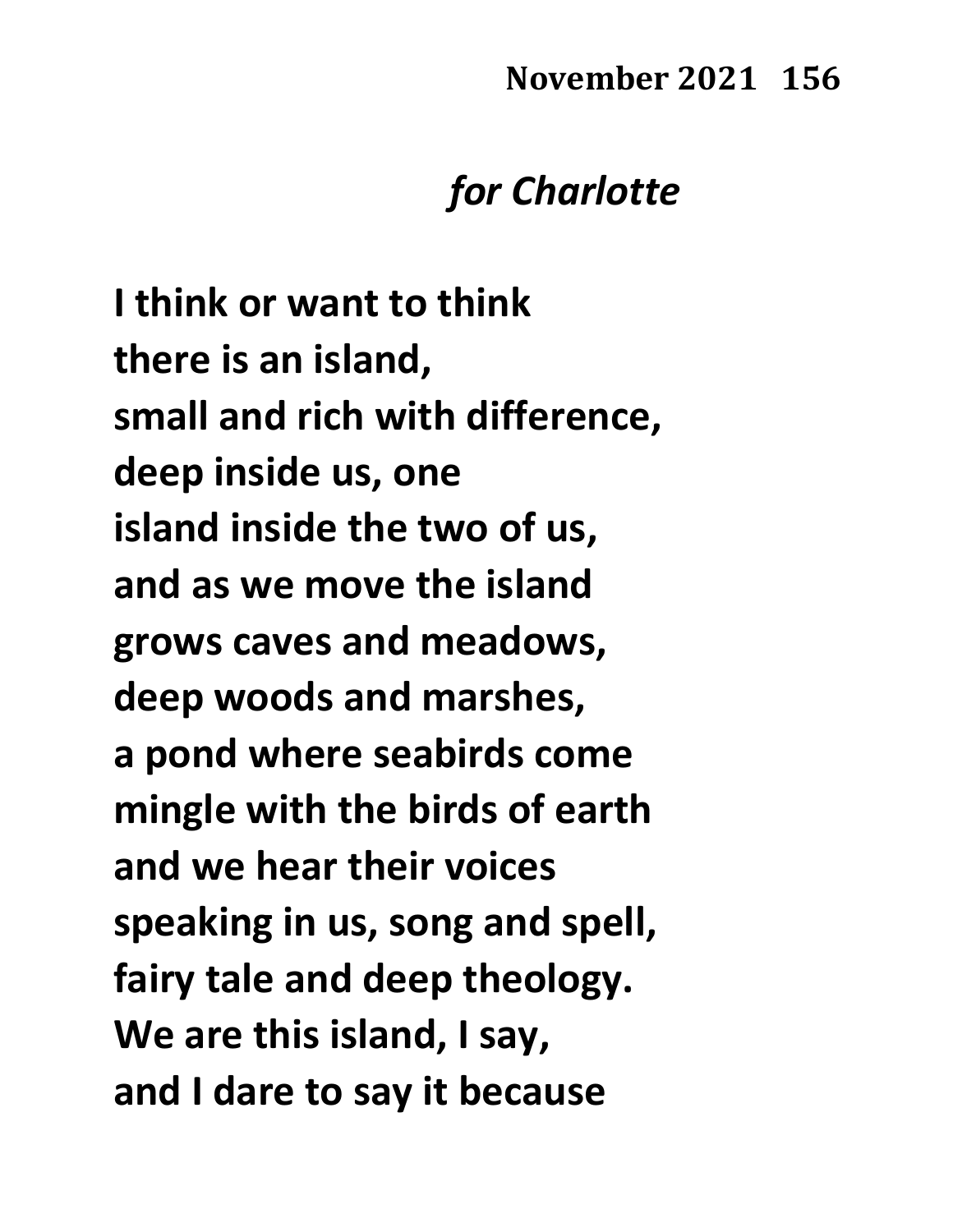**you taught me what island means, you gave me one, a jewel in the near Atlantic, to show me what an Island is and year by year you taught me how to be the island that we are.**

## **22 November 2021**

*Happy Birthday, dearest love, I bless the day we met, and thank you forever.*

**= = = = = =**

**Let us determine the day**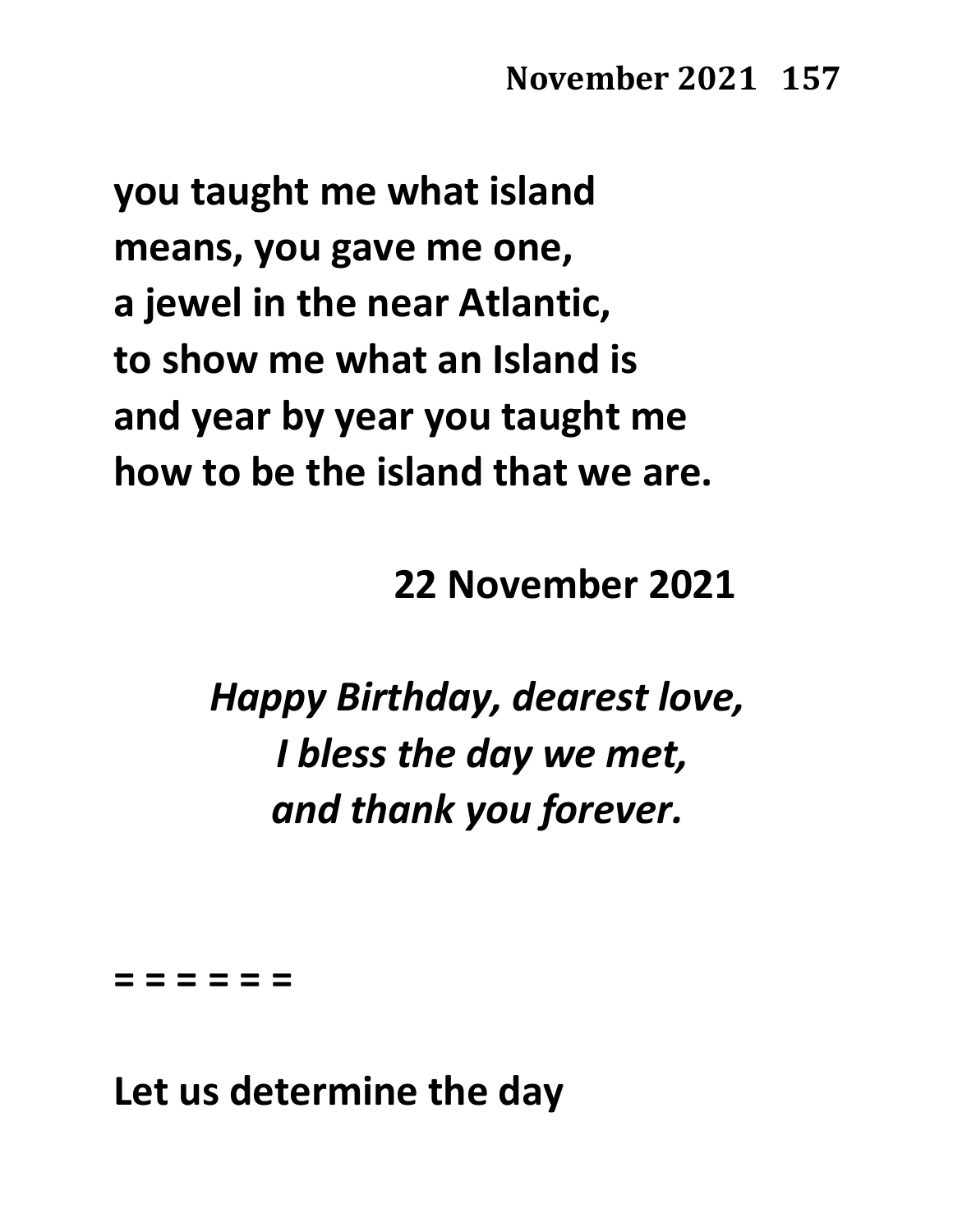**said the bird at the window before she started singing in her other language, o the song one, the one like lamp light reflected in a bright window on a sunny day, as if to say: haven't you light enough with all this and me?**

## **2.**

**Music accuses. We all know that, hymnbook, show tunes, the Bach chaconne- there's always a finger leveled at you—***did you, do you, finally get what I mean?*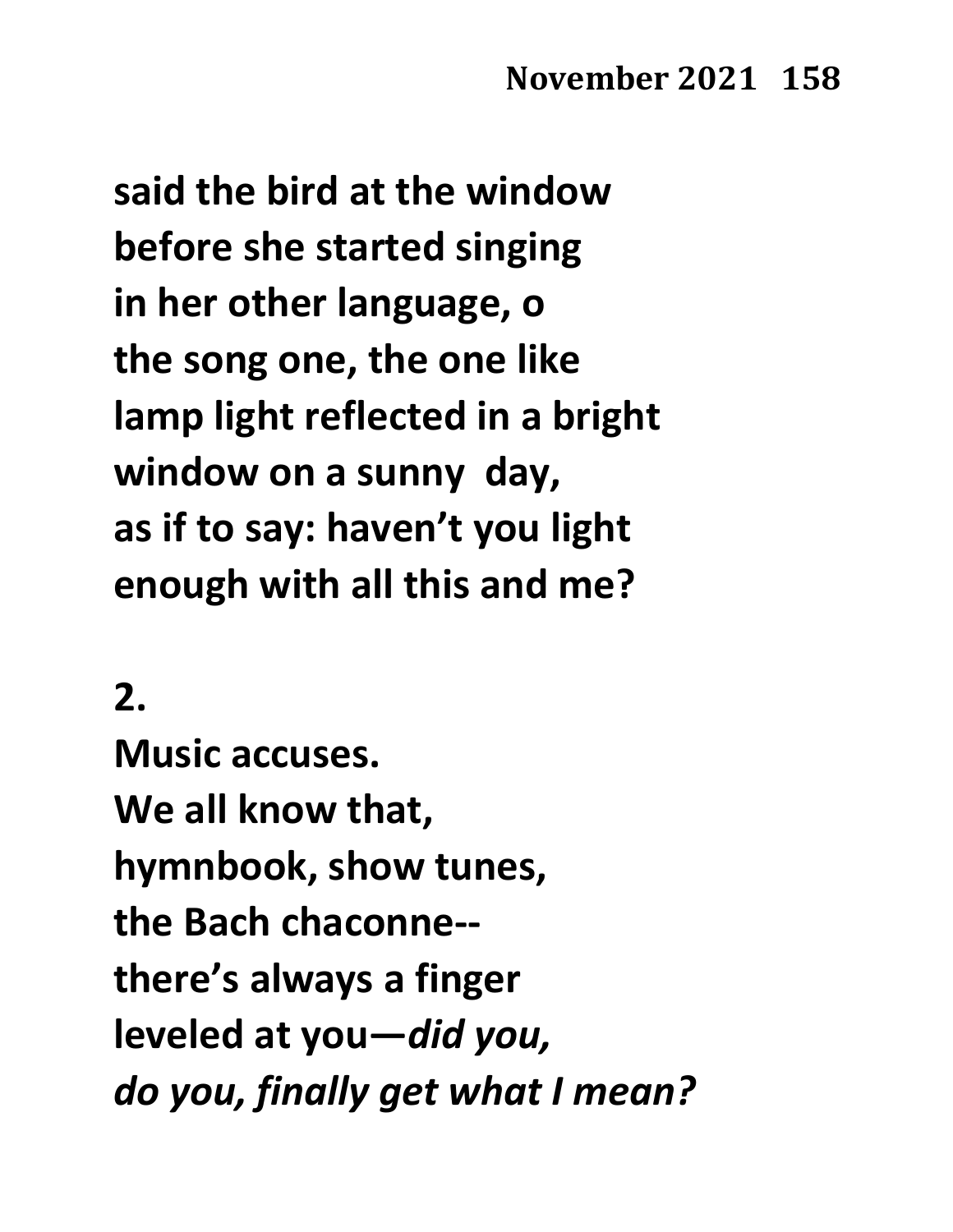**3. So many languages and even one is hard to learn ask any two-year old how hard it is to forget what he knows and learn English instead, or whatever they speak where he got born. His round eyes in that round face tell you that language itself is an instrument of forgetting. You think to pat his little nose but his eyes follow the fingertip and you think better of it. Close your eyes and join me in forgetting.**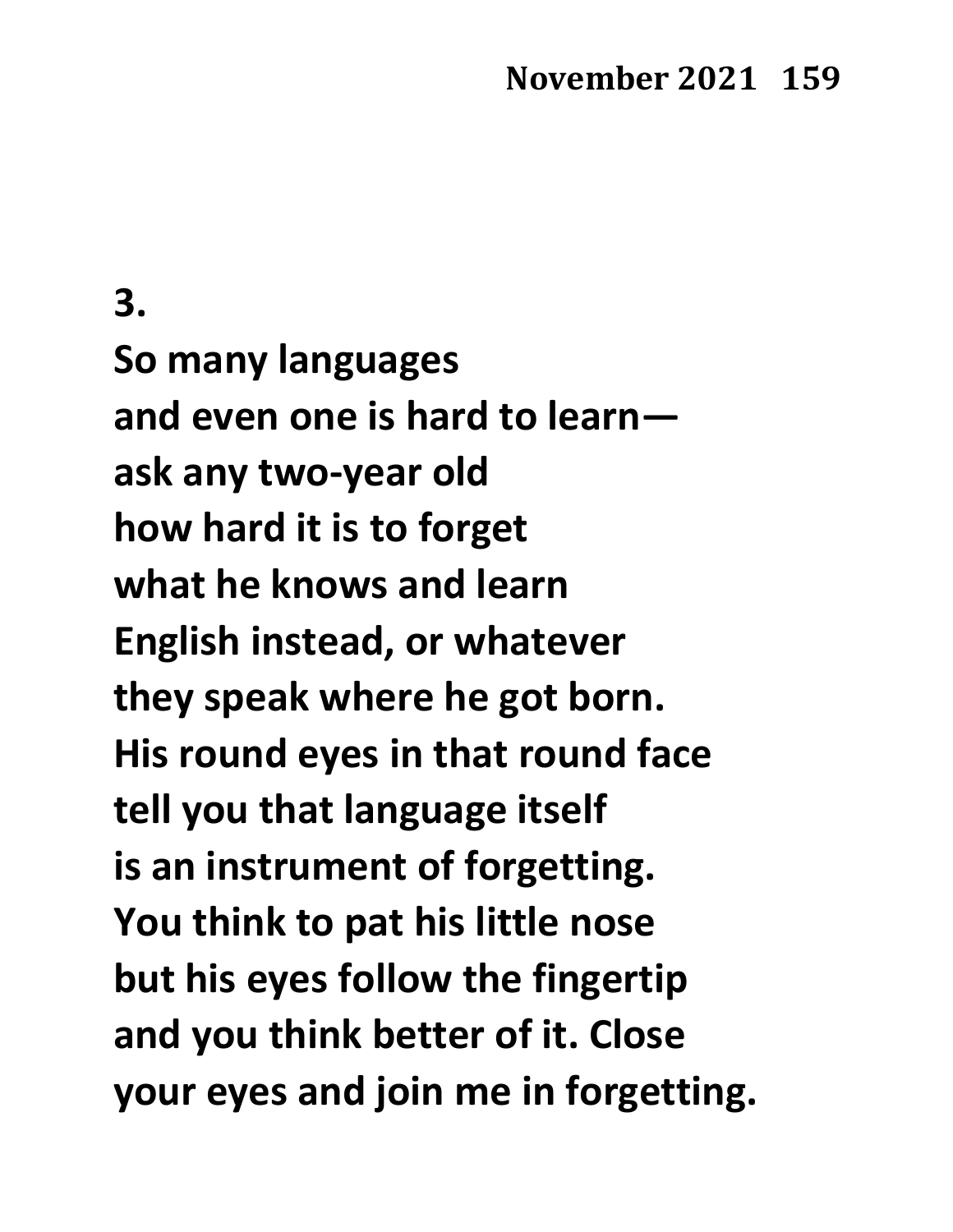### **November 2021 160**

# **22 November 2021**

### **= = = = =**

**Let the star loose in you she said, I heard the Czar instead and lay back ruling the modest steppe landscape of my sleep.**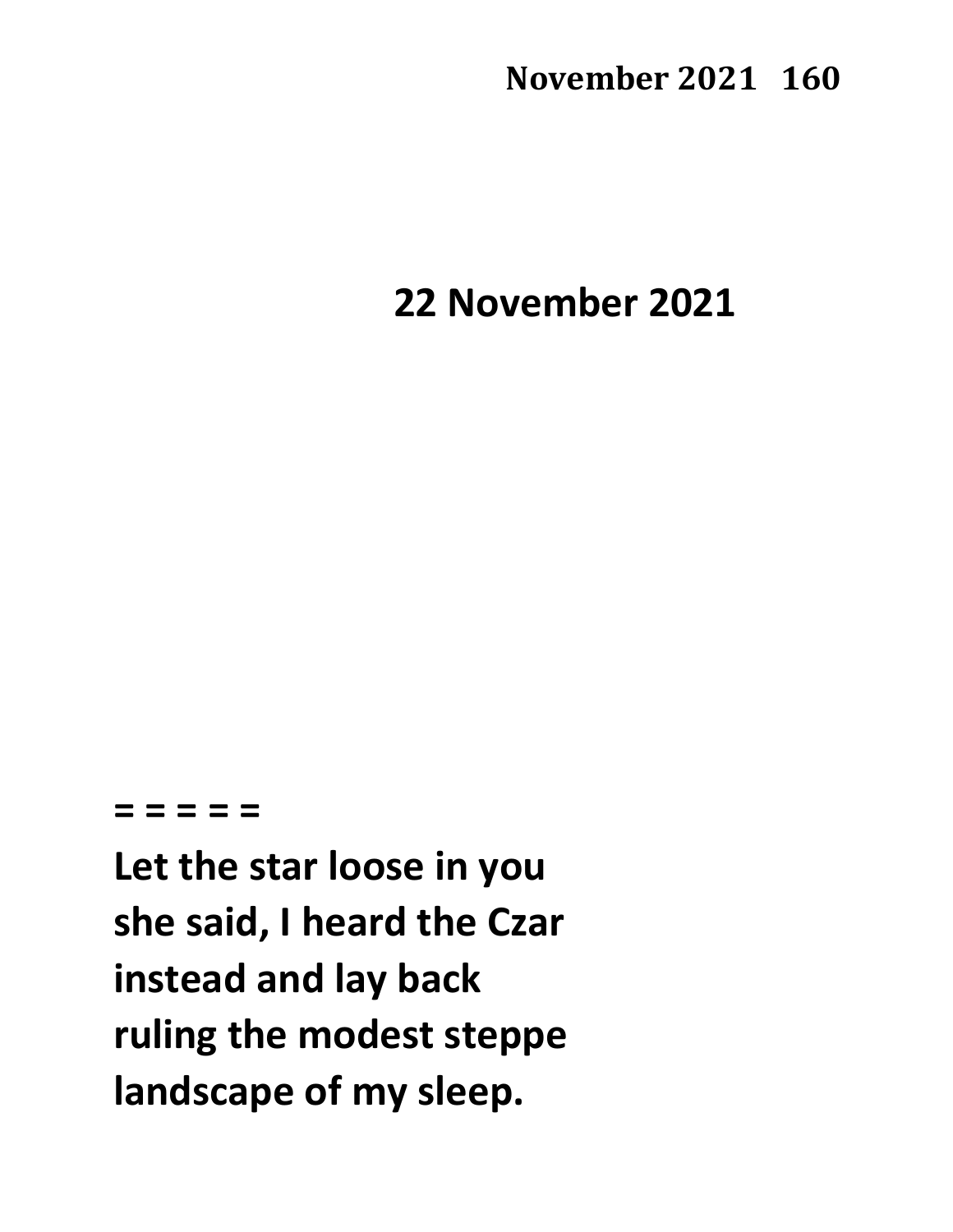**She spoke again and said I will be good to you, but in my daze I heard wood and tried to build a house from what I heard, sleep seems true architecture. Then she spoke again, so softly I couldn't catch her words, but this time I understood. 23 November 2021**

**= = = = =**

**Clouds come in all sizes it's good to remember. The Sun is just one- to see Her in the sky is to know yourself a single**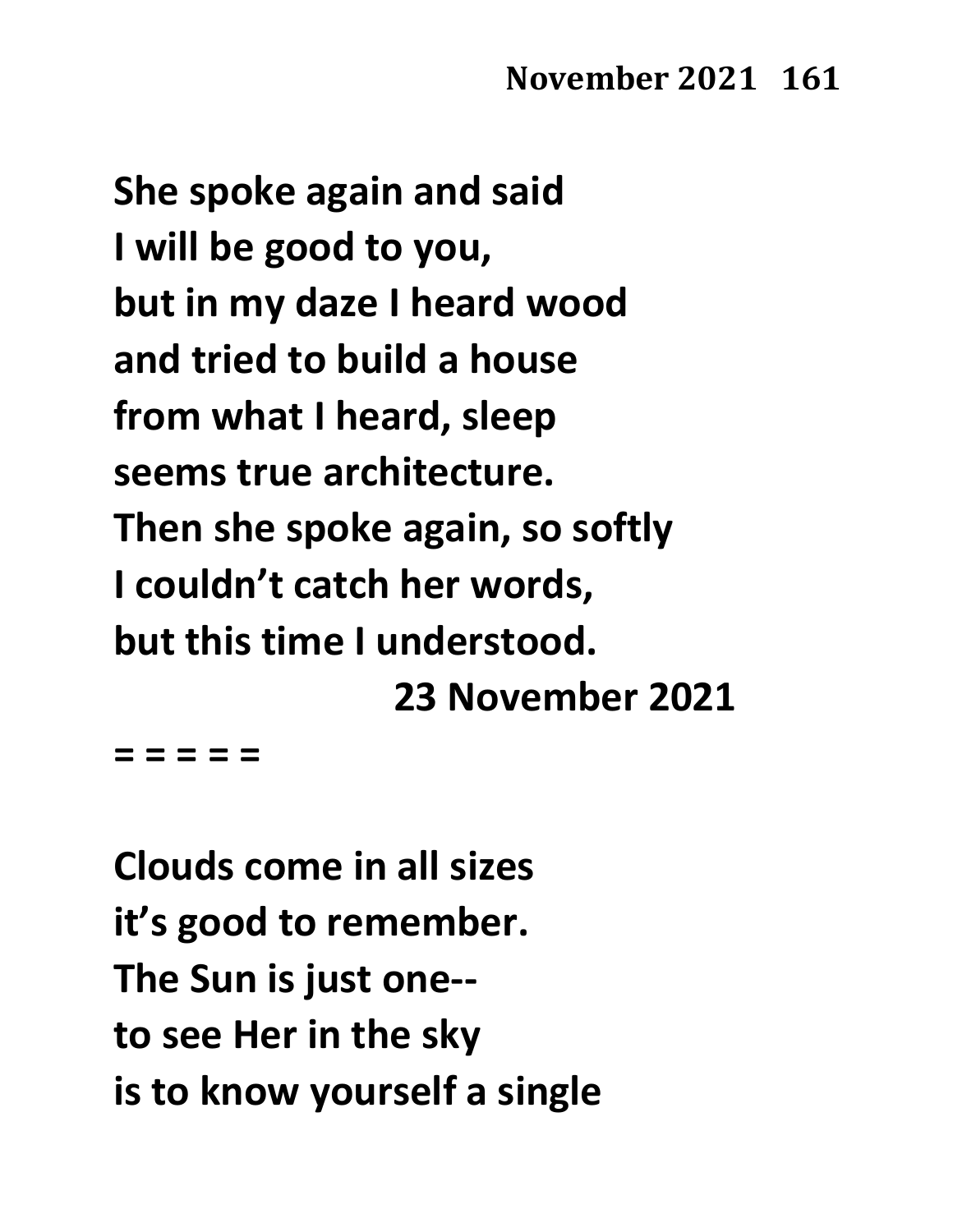## **November 2021 162**

# **voice amidst immensity.**

## **23.XI.21**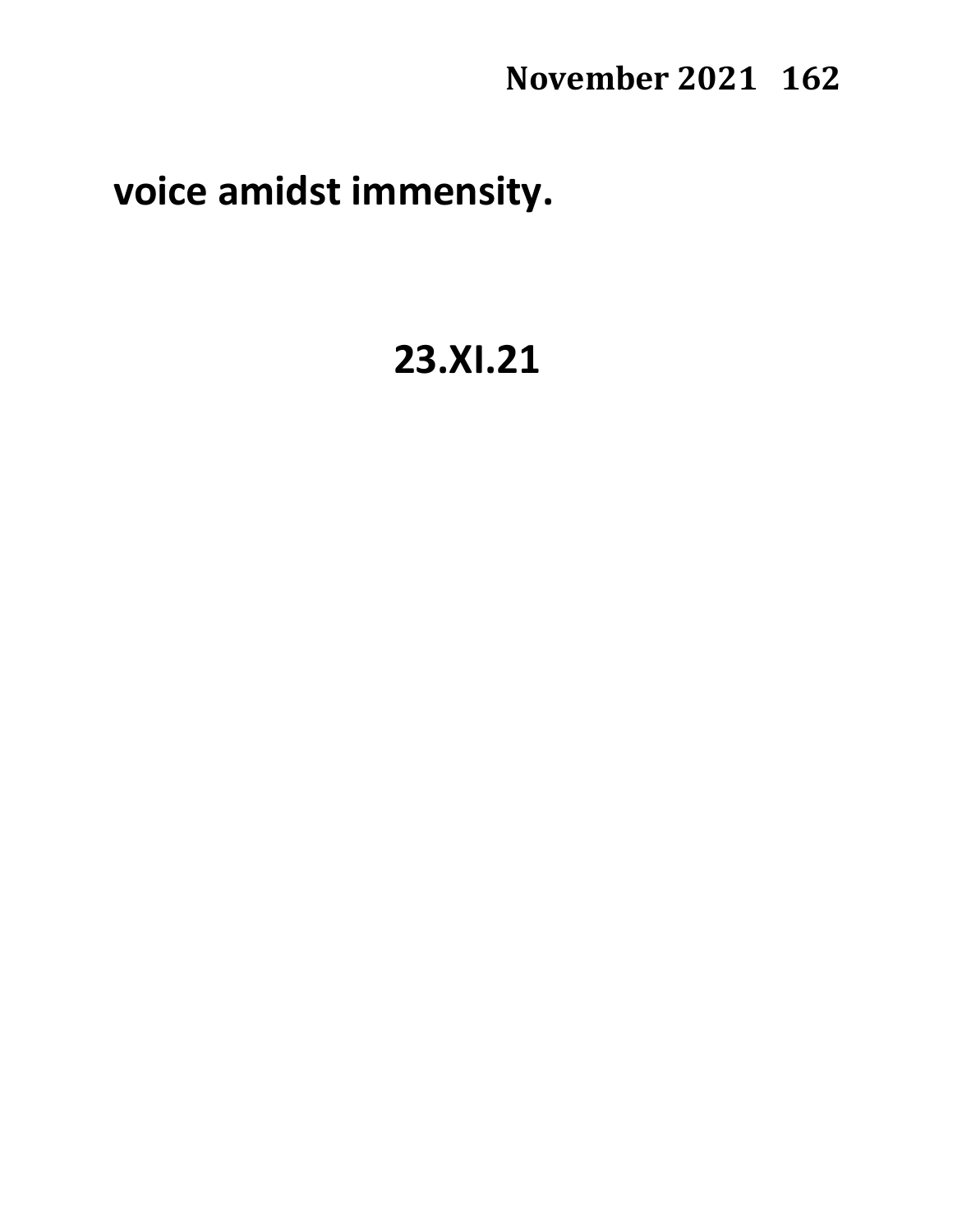## **November 2021 163**

**= = = = =**

**Lift the latch old lovers lift and sing. The tongue is always young, a wild child let loose.**

## **23.XI.21**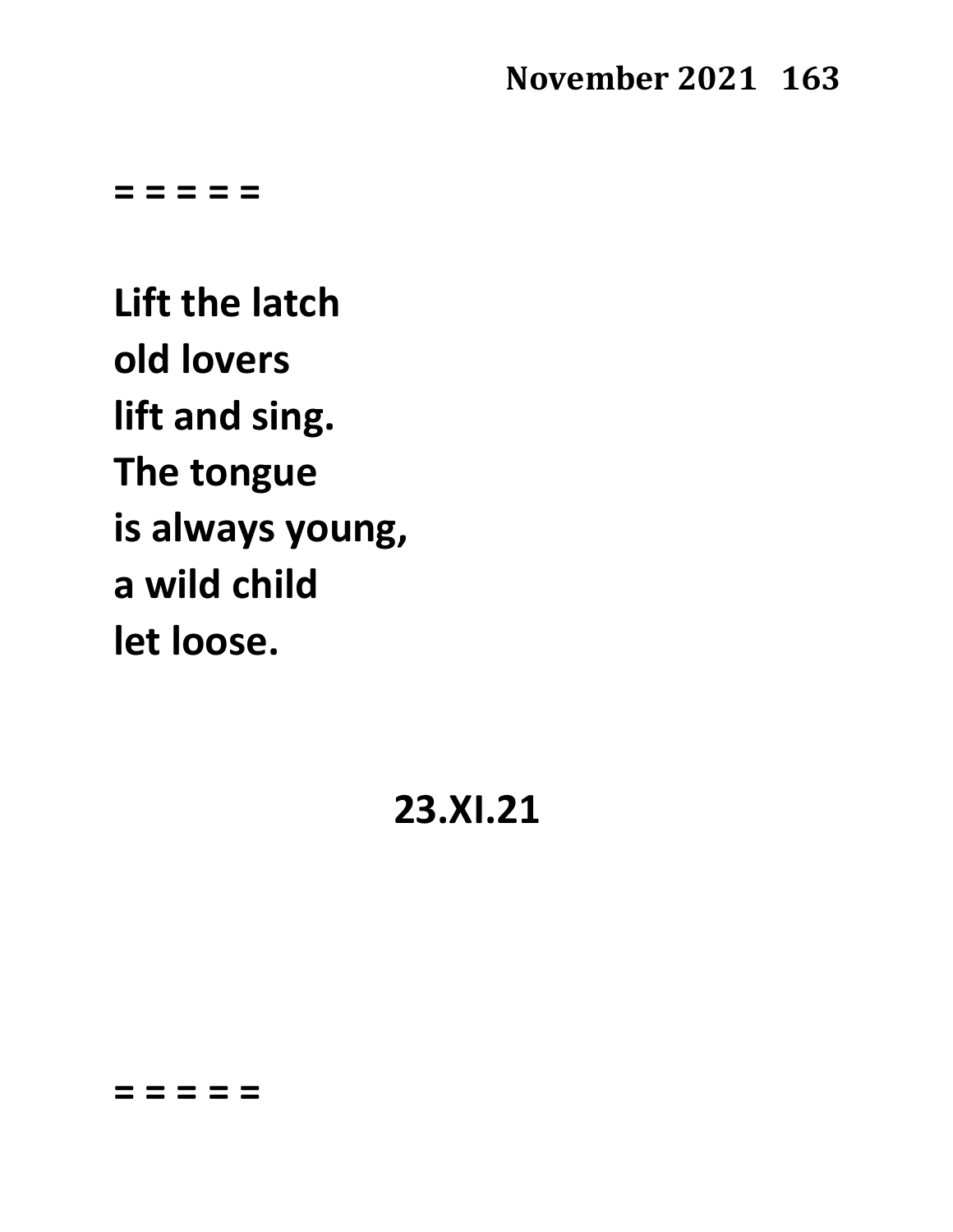**They speak in their sleep too but listen quietly hearing is louder than speech sometimes. the vast gasp of waiting for an answer.**

**Just watch them mildly, corner of the eye, let conscious mind play with some mere idea but listen softly enough and the trees will speak.**

**24 November 2021**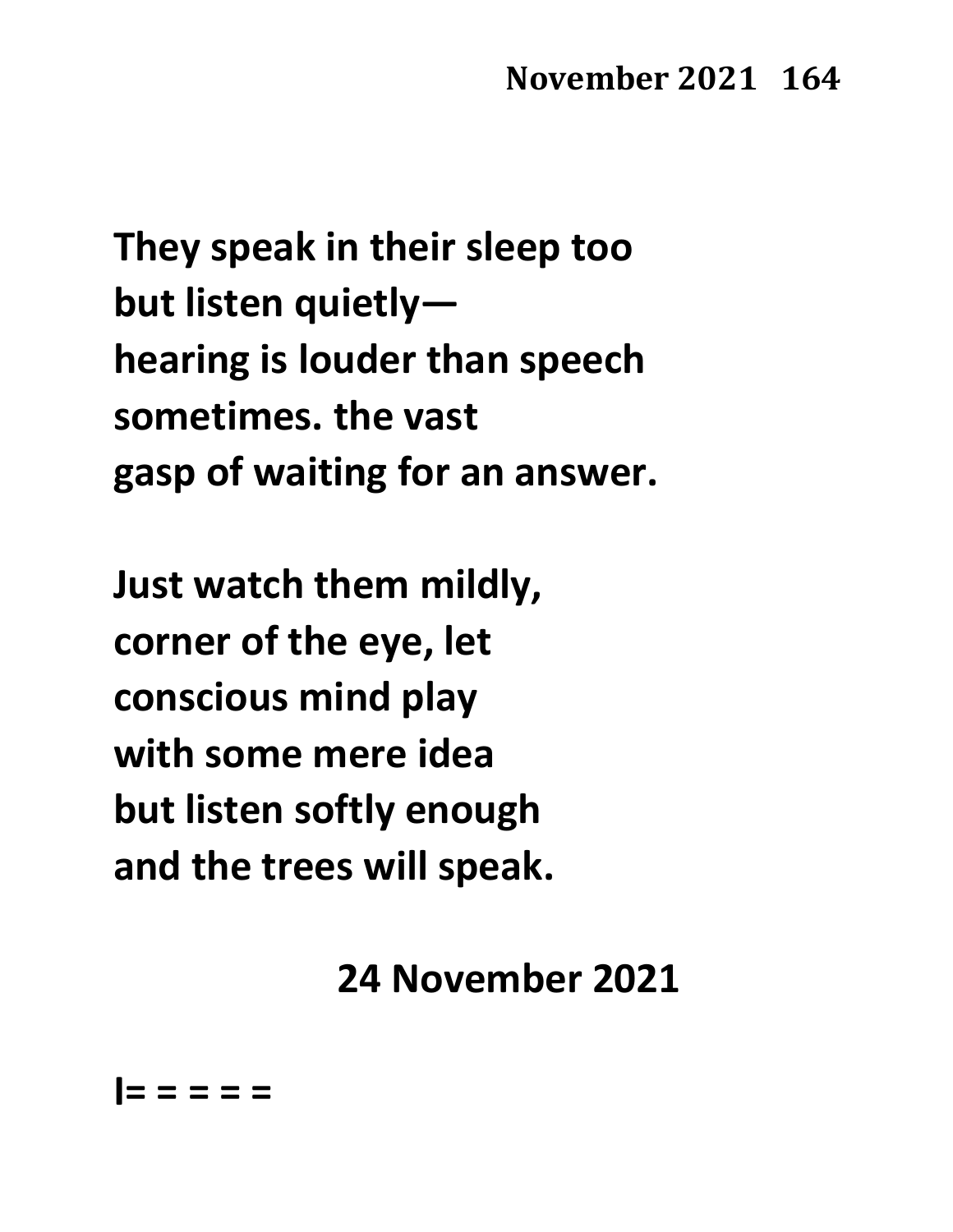**'m thinking of a friend three thousand miles west,**

**it's just dawn where she is but I bet she's still in bed—**

**nights are heavy out there, the sea over the hill, the cry of wildcats in the chaparral,**

**and dreams are different there too, dusty with what drifts in from Asia.**

**Come on, wake up, I need a friend in the arroyo, need to hear what you see when you wake,**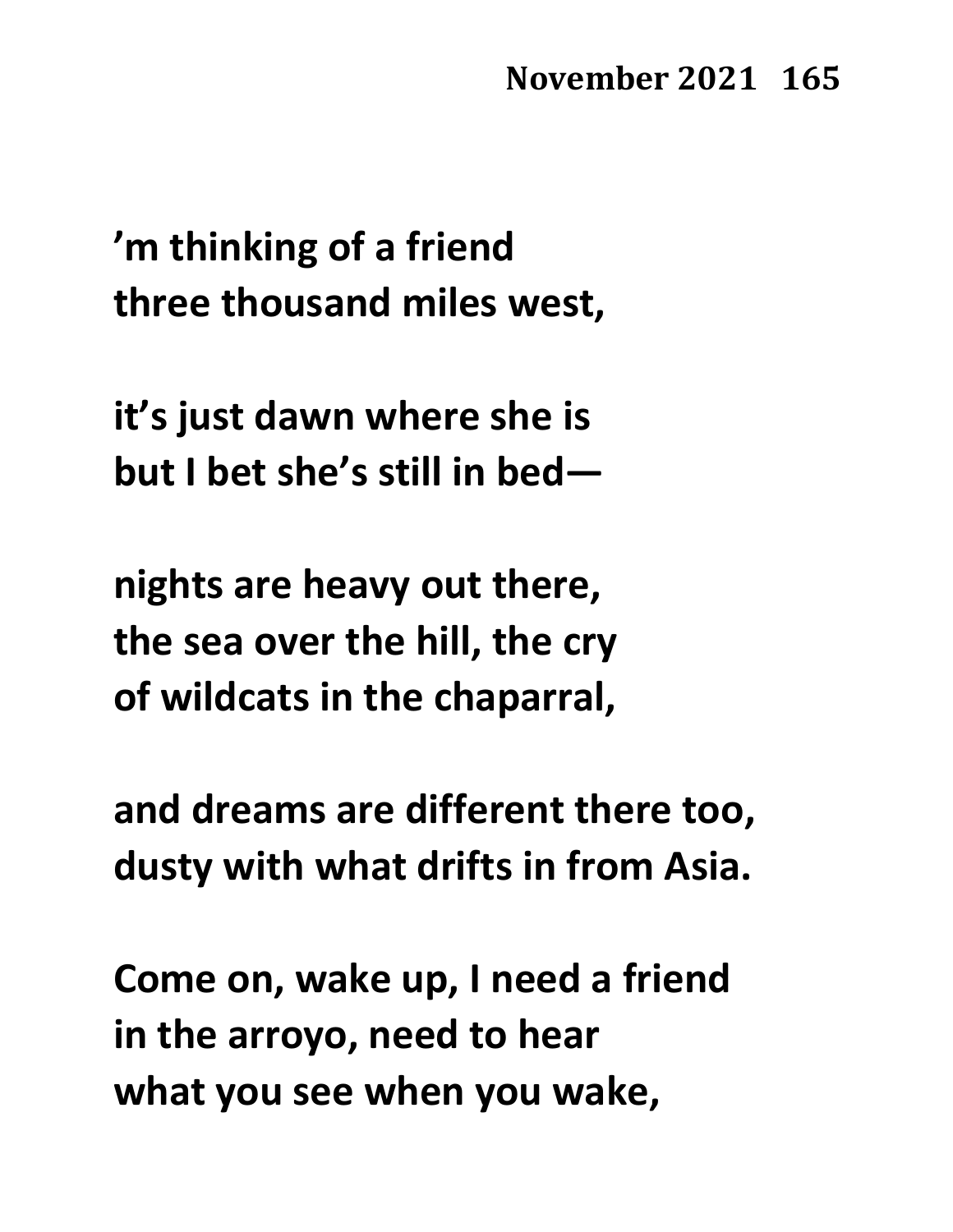**November 2021 166**

**need to hear what's going on when you walk, all day, hills and houses, stone and story, write me a letter, sing me a song.**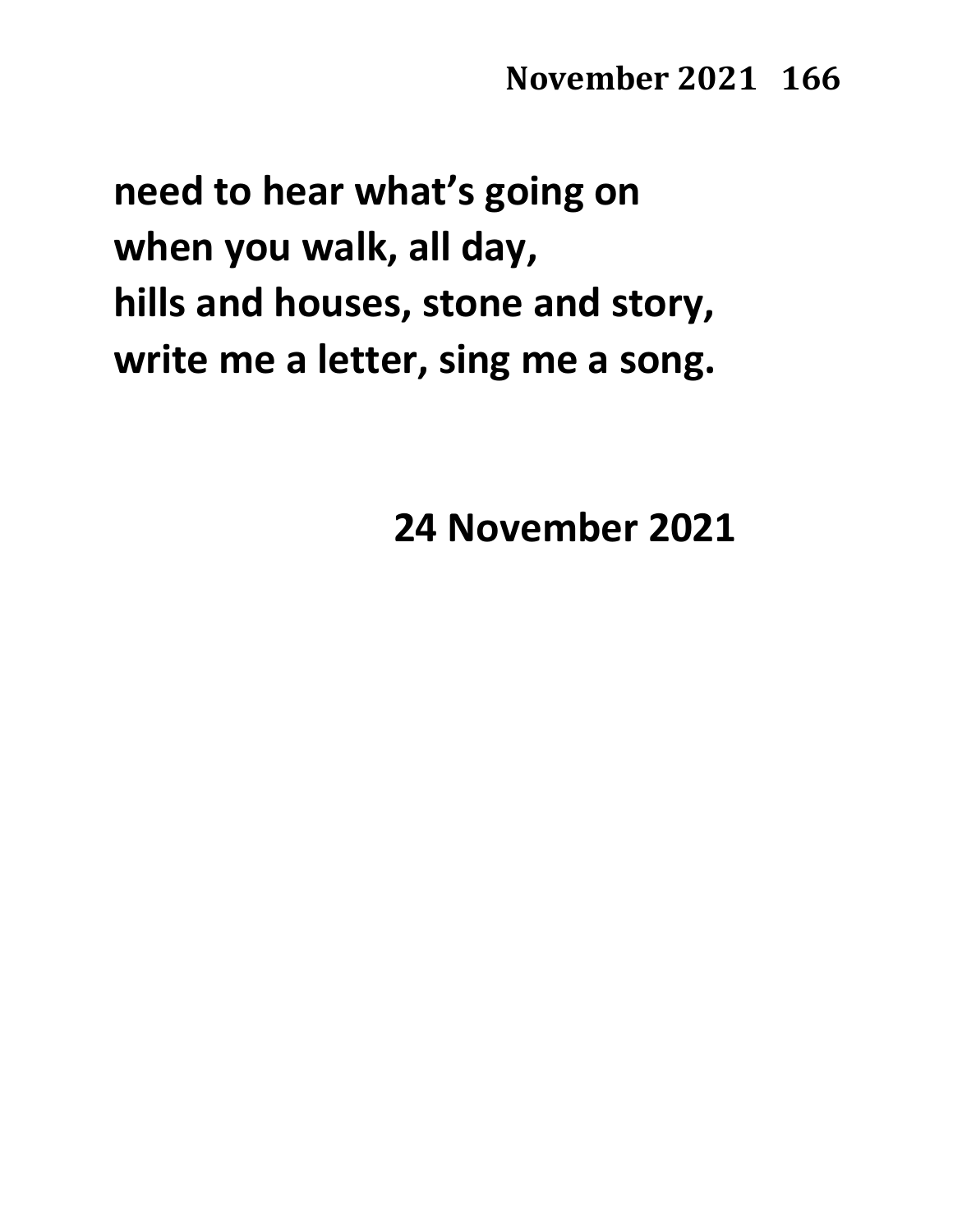**= = = = =**

**Petty Cury meant the little stable, fashionable yard bookstore and snug coats, autumn day in Anglia o I remember, friends bring forgetting, I chatted with I think he was a priest and he remembered for me, notch of blue sky over and a long walk to that church on the edge of the woods.**

**24 November 22021**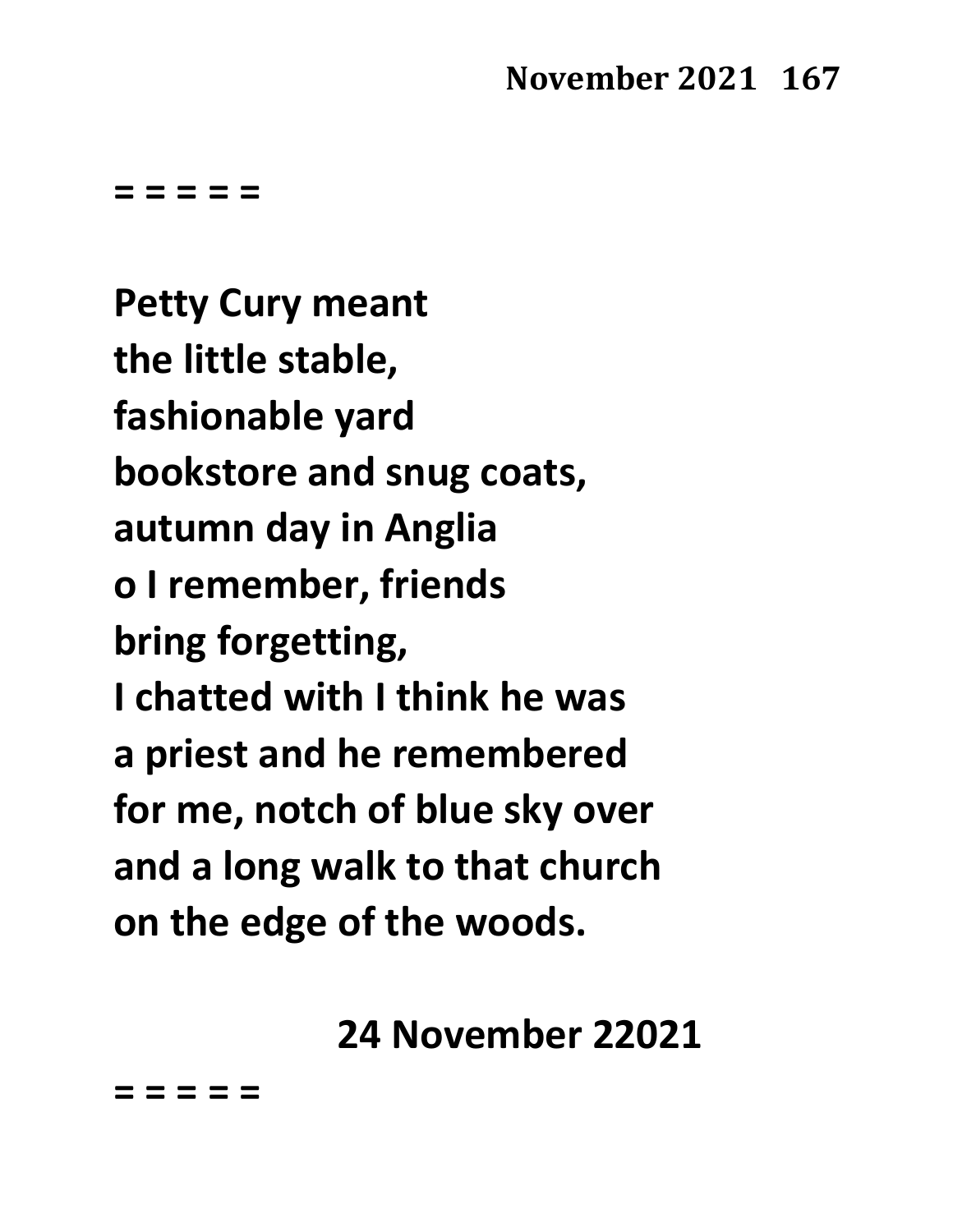**I hear a dog bark, barking, not a gooid sign. But the sun is shining and it;s above freezing. if you listen hard you'll hear me trying to make the best of it, a kind of barking noise at the back of the mind.**

## **24.XI.21**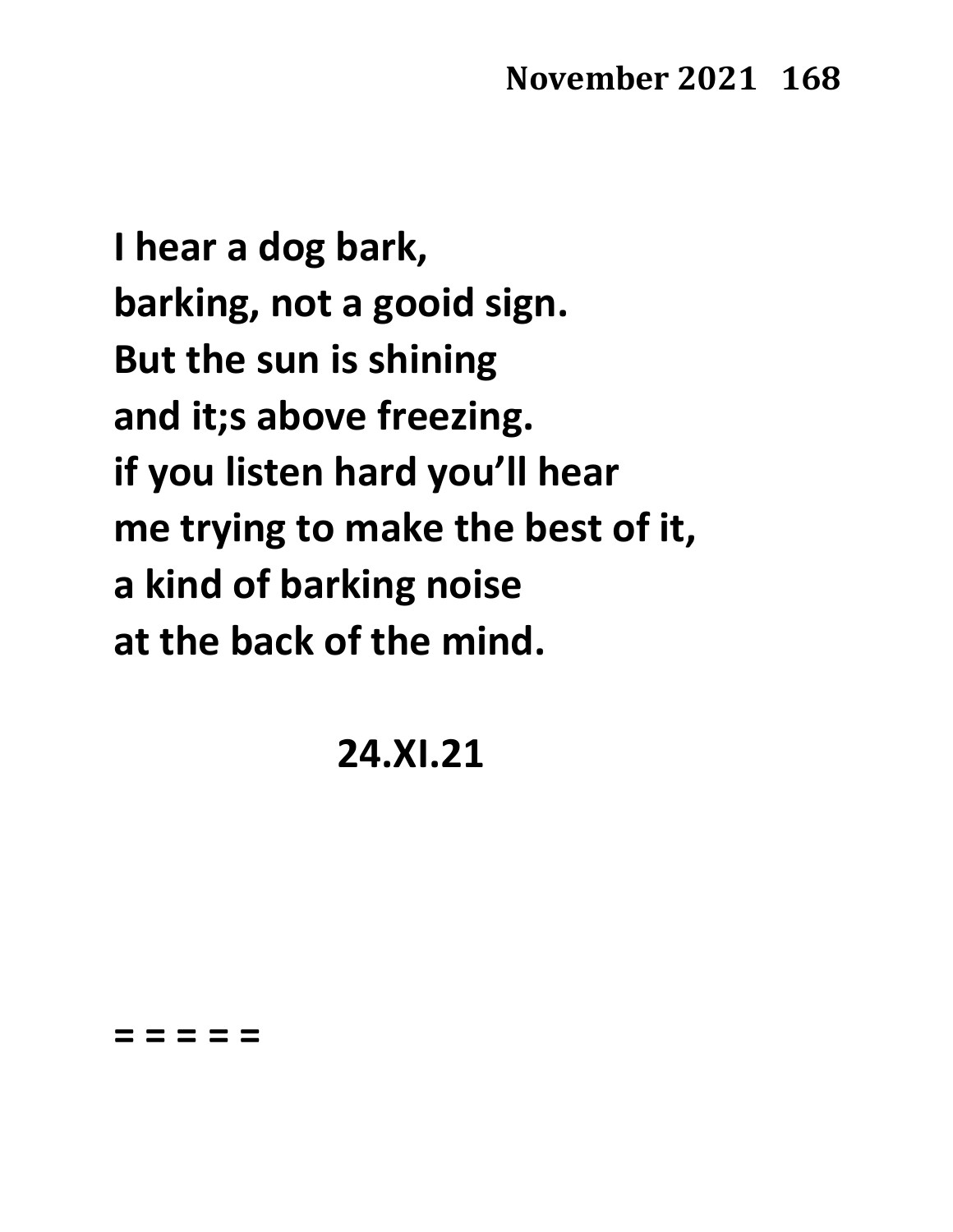**I don't seem to write too much at night I wonder why that is sometimes I think that light floods the words with energy nut the dark is loud with word. Sometimes I think I just get tired and the dark lets me be. Or is it just as simple as I can't see the keyboard in the dark and my fingers can't find the words that all by themselves would turn into a chaconne? 24.XI.21**

**= = = = =**

**Thinking about Palestrina the church where little Mozart**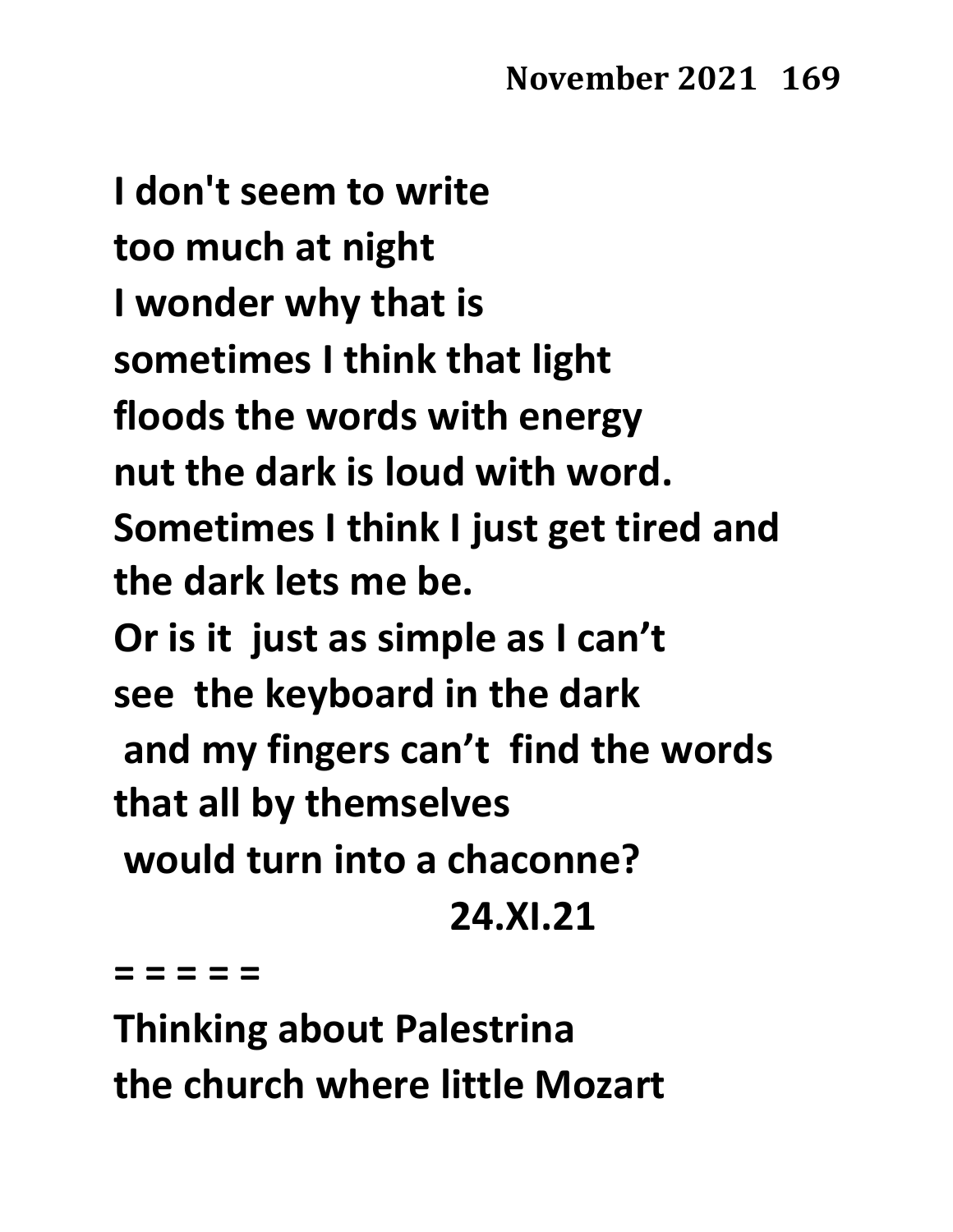**sat and listened and memorized. thinking about the cold Adige flowing down from the Alps past the Council of Trent, thinking about human prejudice, the right to go on living, music talks about it all the rime, go on goon and find the thing you mean, to the rest of us it will sound like silence, hush, applause and lights come back on, the priests leave the chancel and you are what you really are.**

**24 November 2021**

**= = = = =**

**It's not that one thing leads to another. It's that**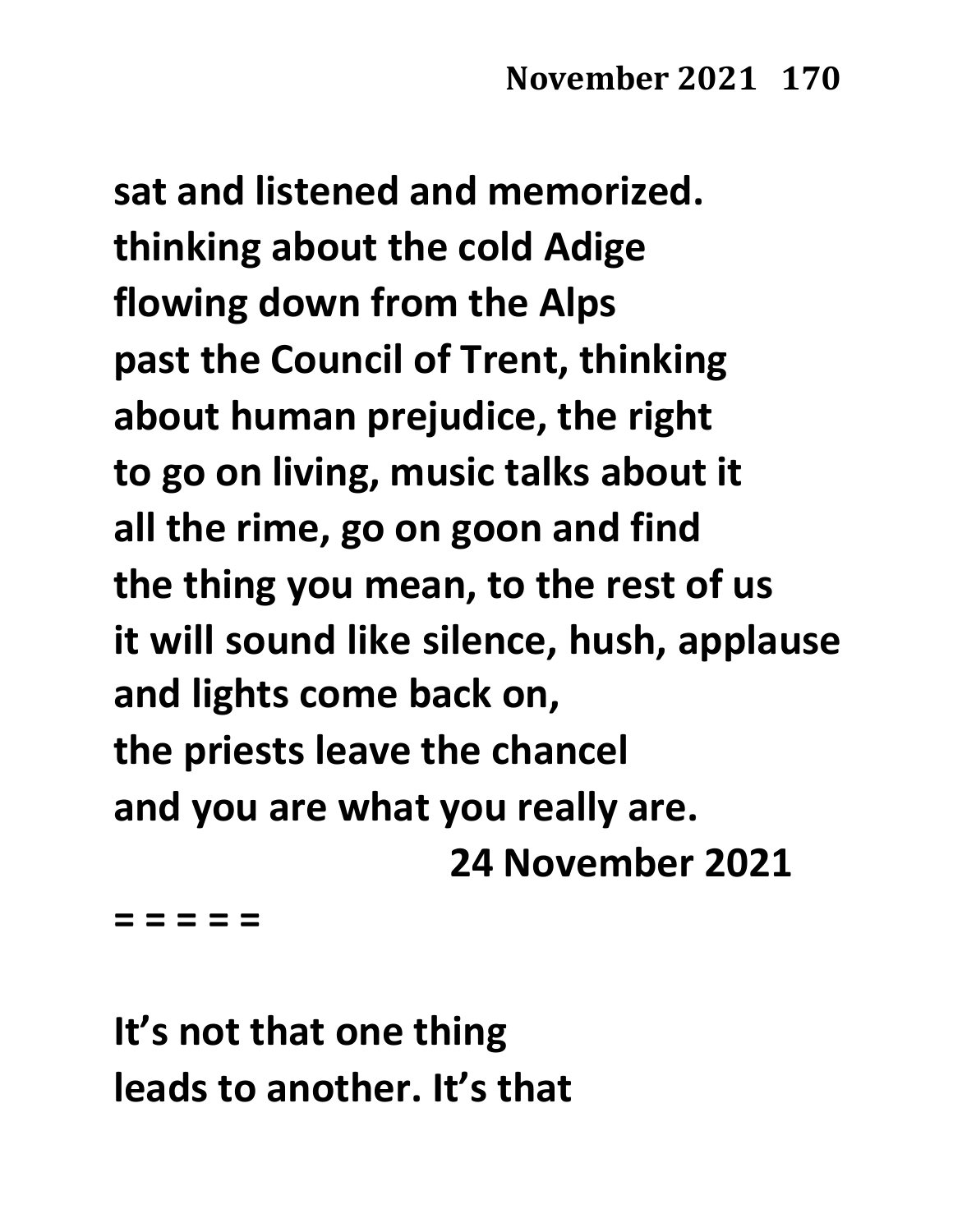**it leads to the other, the one precise shadow the present casts into the future, place where everything turns real. Wishing is a magic trick that often fails, but thinking always works—there is always something there when you arrive, out of breath, but with a smile.**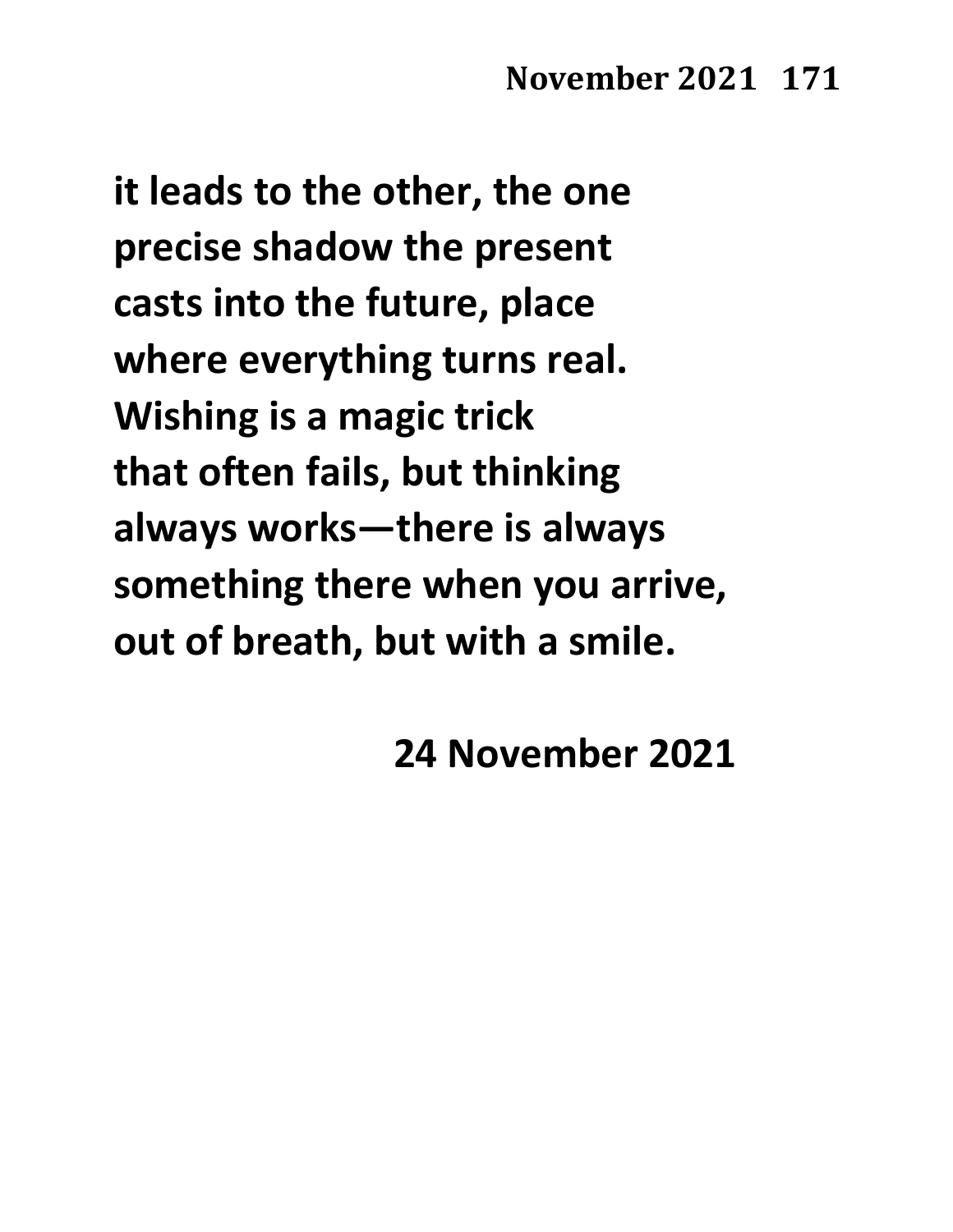**= = = = =**

**Ancient people standing by the door disguised as fluted wooden doorjambs- runyourfingers over to make sure--or even stone pillars, their voices like water in the baptistery scarcely stirred by some holy dipper's hand. They stand beside every entrance, because a door--think about it- is always about going in. There is no way out of the world. 2.**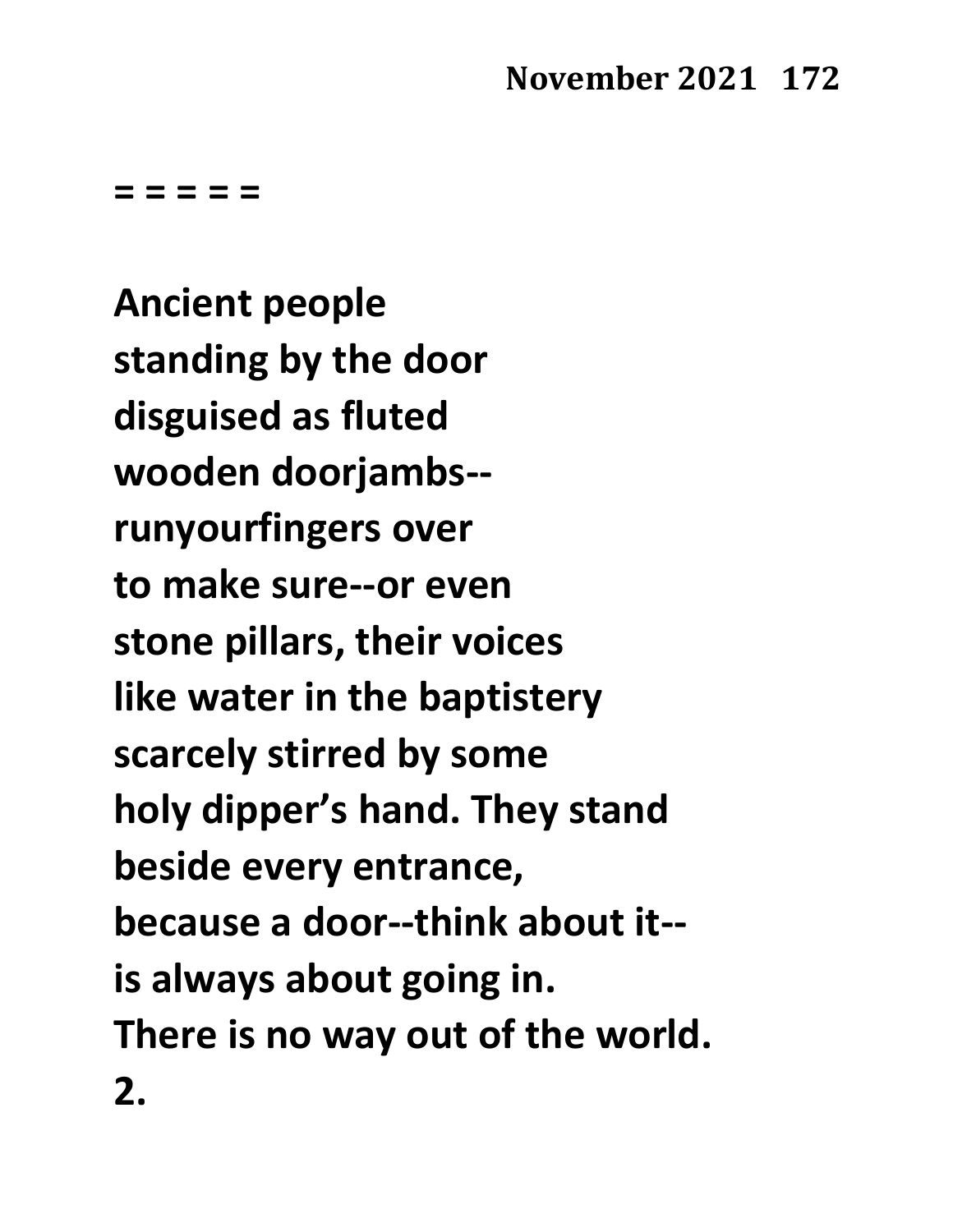**Children learn it in churches, museums, even schools bring the doorish wisdom home. Then their own house can offer miracles- you see the little ones standing in the doorway sleepy-eyed, but brave enough to stare, their hand resting on an ancestral knob.**

## **3.**

**Were things here before us? The answer is not clear, the scientists are distracted by far galaxies, noisier beginnings. Were things our ancestors**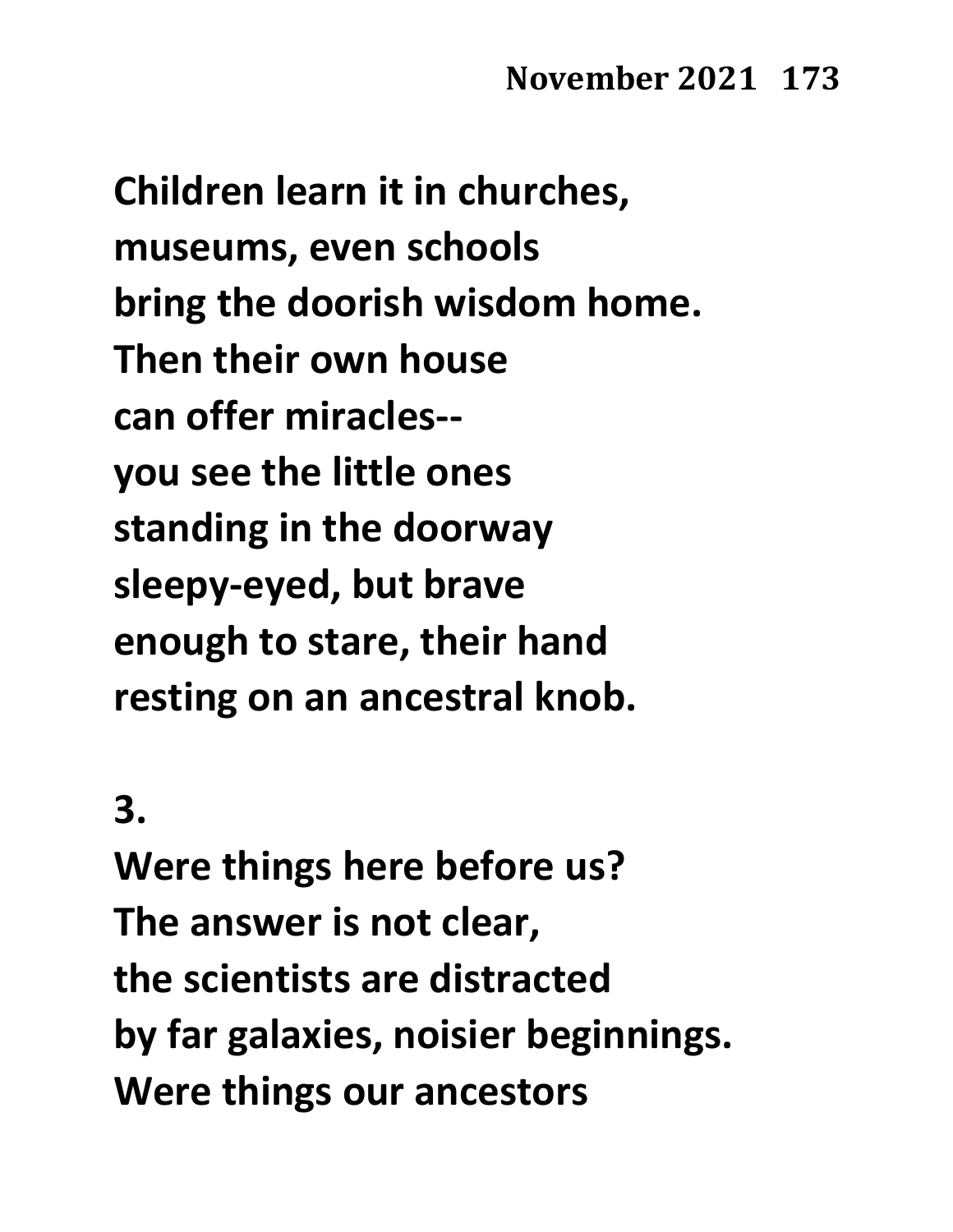**or just our teachers? I just got an early Christmas card from the beech tree, it seems to lean towards Yes.**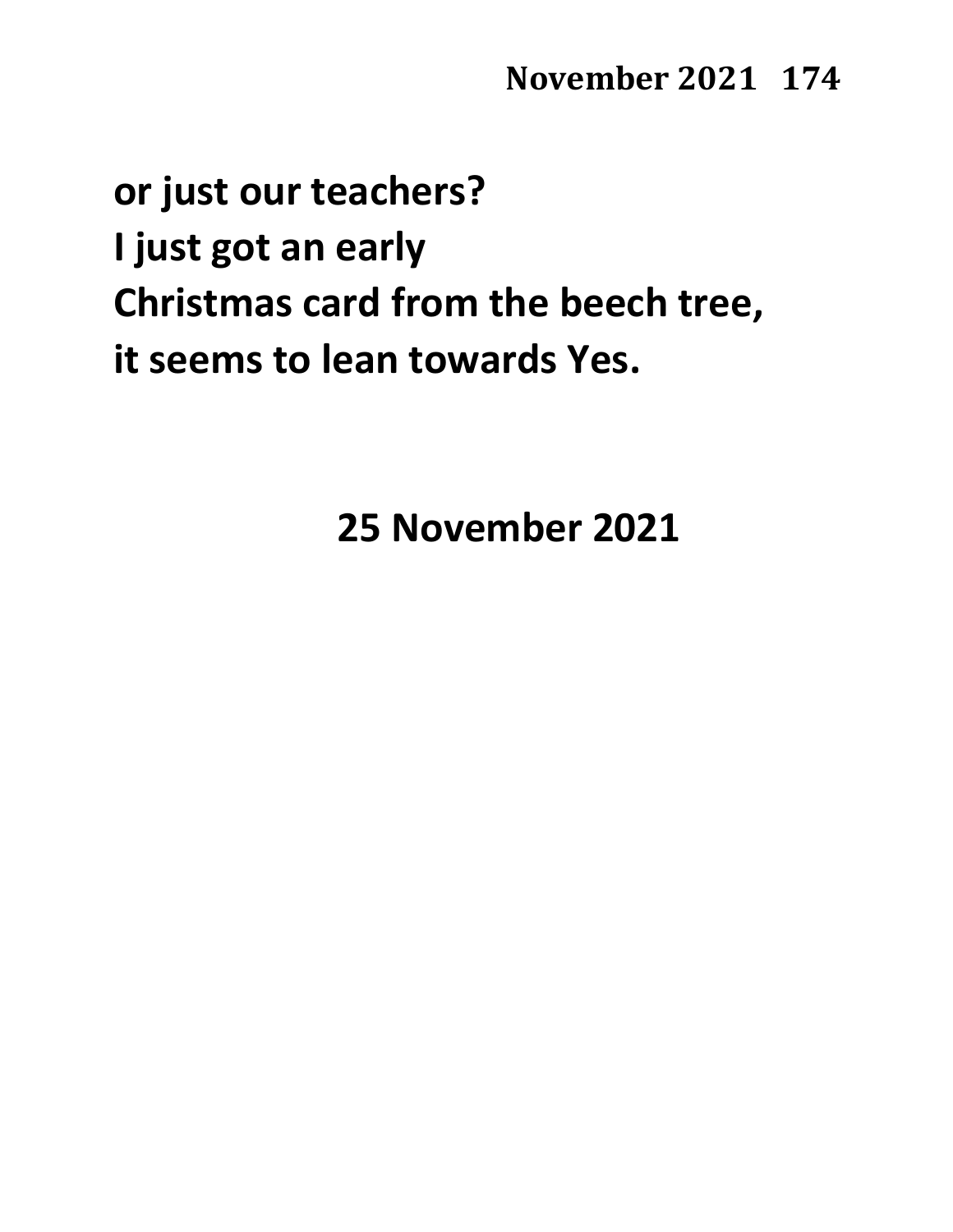**= = = = =**

**Holiday morning all the cars asleep, lazy windows barely keep their eyes open, the trees are still, motionless, graceful as an old engraving. Nothing to see. Everything to be.**

**Thanksgiving 2021**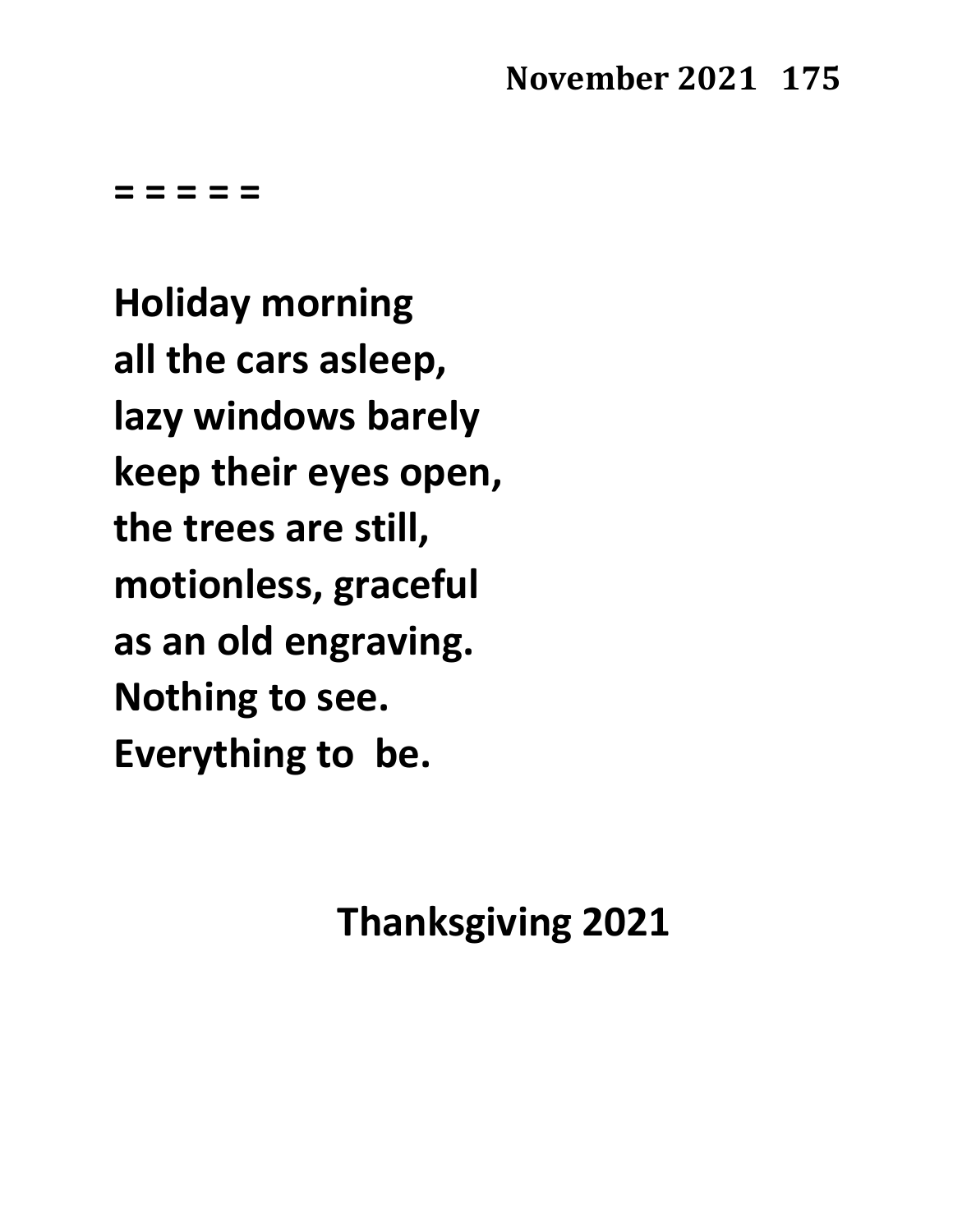**= = = = =**

**It begins with a syllable carved on a stone in ancient Rome before the carver lost interest or was snatched away. Two letters, hard to be sure, PA it seems, but is it Latin (;father,' 'suffer' be open' 'Pan') or Greek ('rod''Rhadamanthus')? And of course we can think of dozens more, possibles, possibles, what did someone mean to carve before he or the stone was swept away? 2.**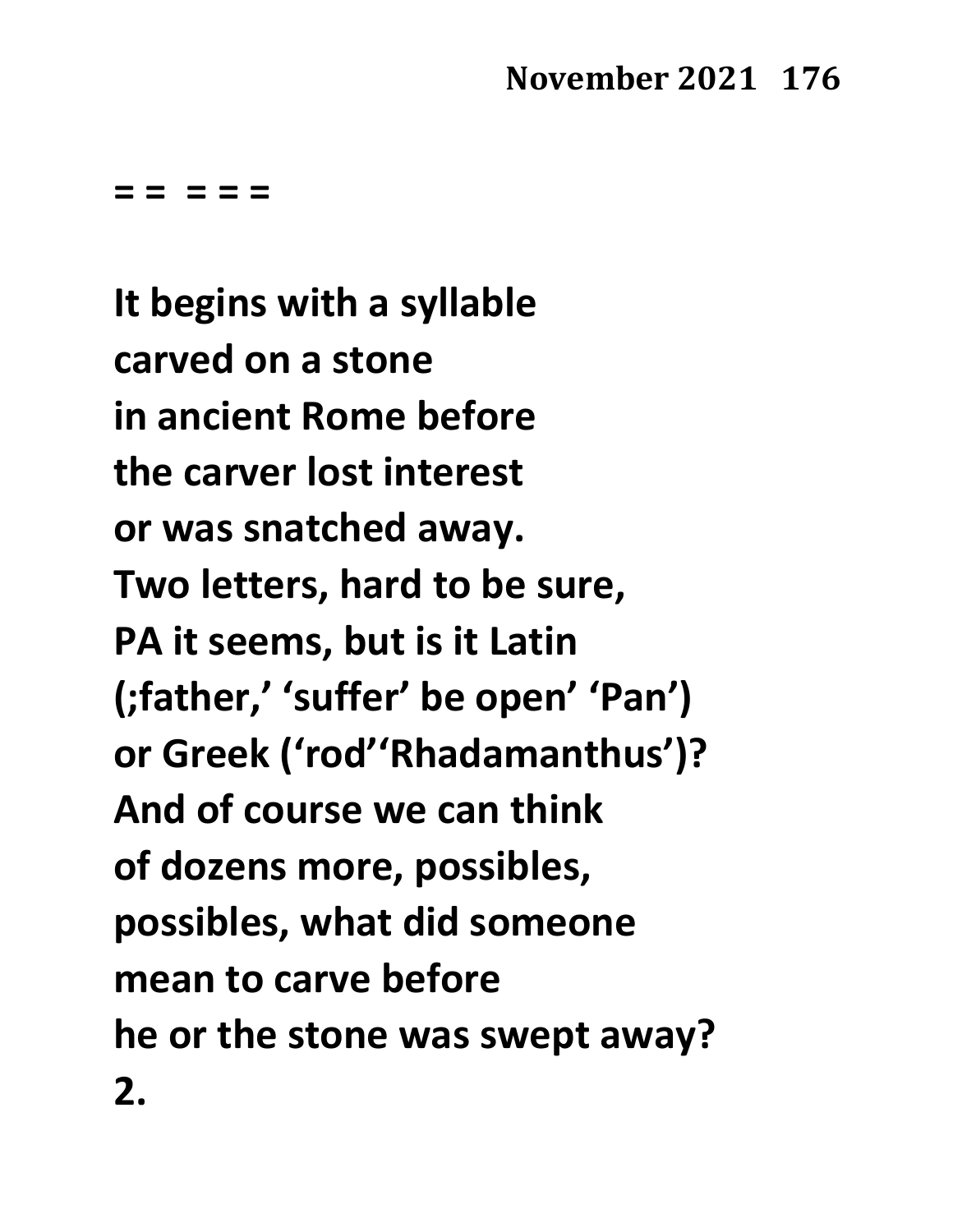**Of course it just looks like Dad to us, Father Stone, stone-faced father of a timid child, stop right there, a syllable is scary enough.**

**3.**

**But why, why the stone, and why it comes to mind? I walked through Glanum on an easy day, Roman town left in the south of France. This isn't Rine but what it does stone houses, its language dense in our vocabulary- we can't leave home without it.**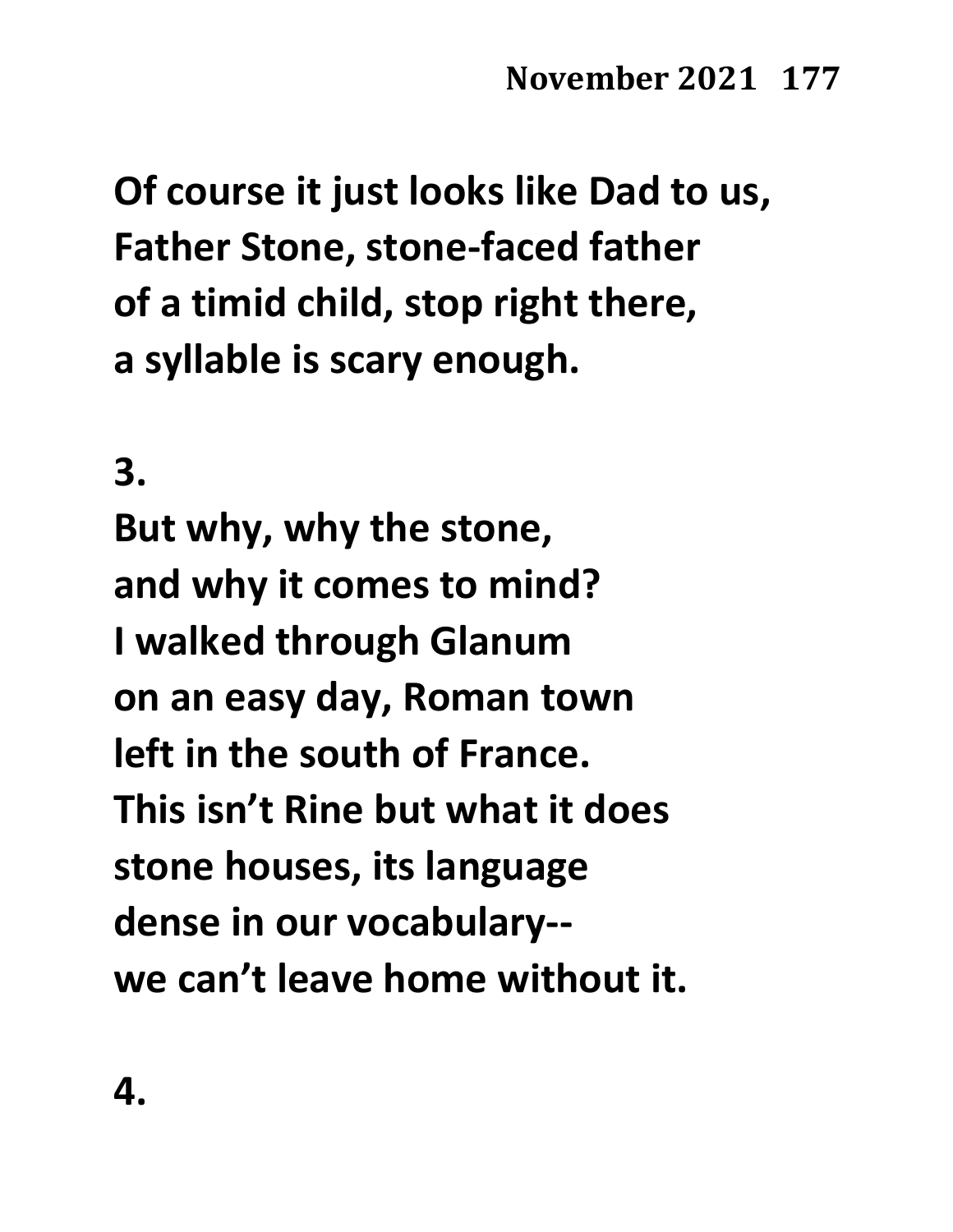**He was one of the three judges of the dead, guided Greek afterlives to the bardos of atonement, adjustment, beginning. Three kings to do all that work!**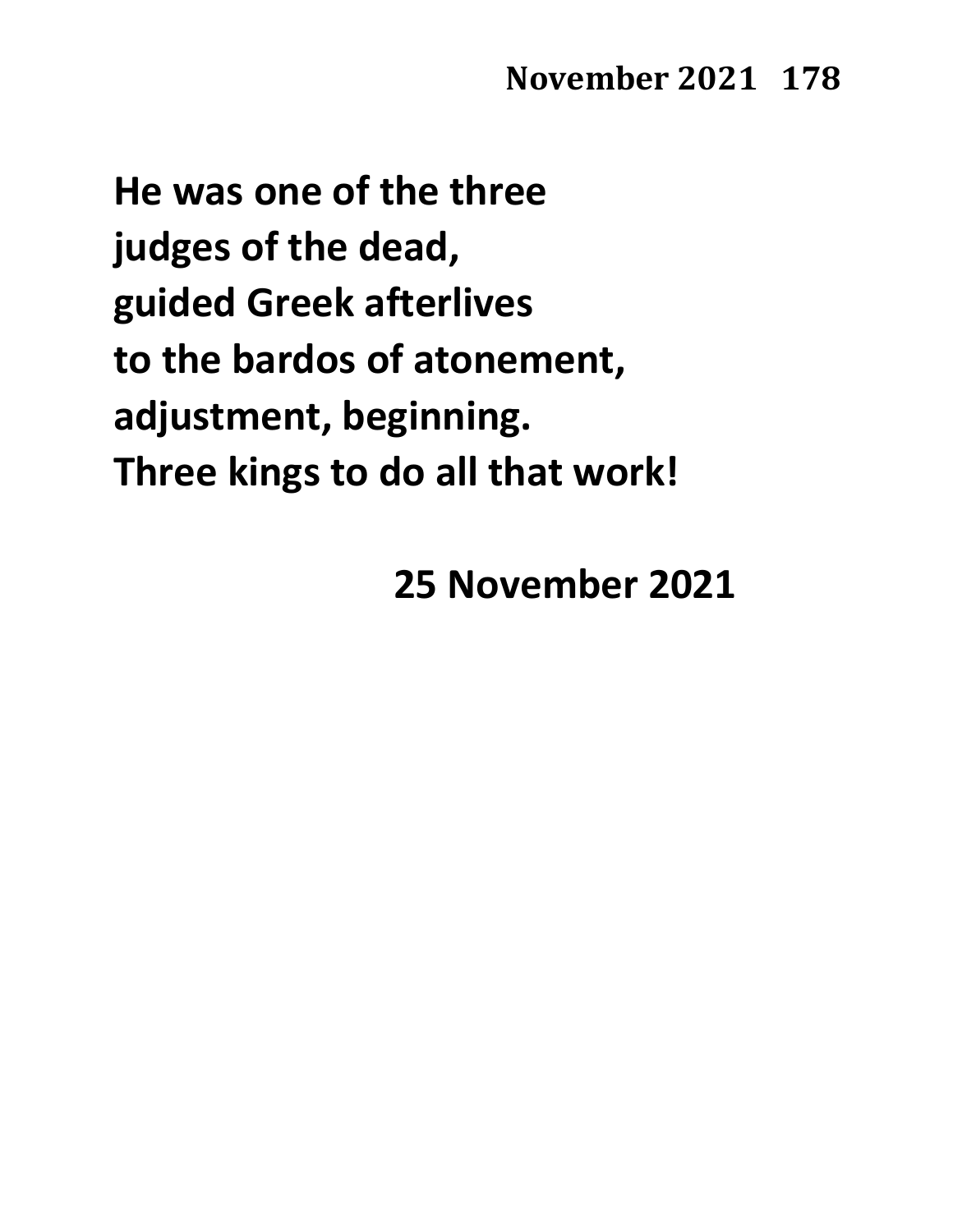## **November 2021 179**

**= = = = =**

**Not even a bird comes by to stir the vista. But the color seems a little different now, sun from cloud or tired eyes? With a world like this, you can never tell.**

# **25 November 2021**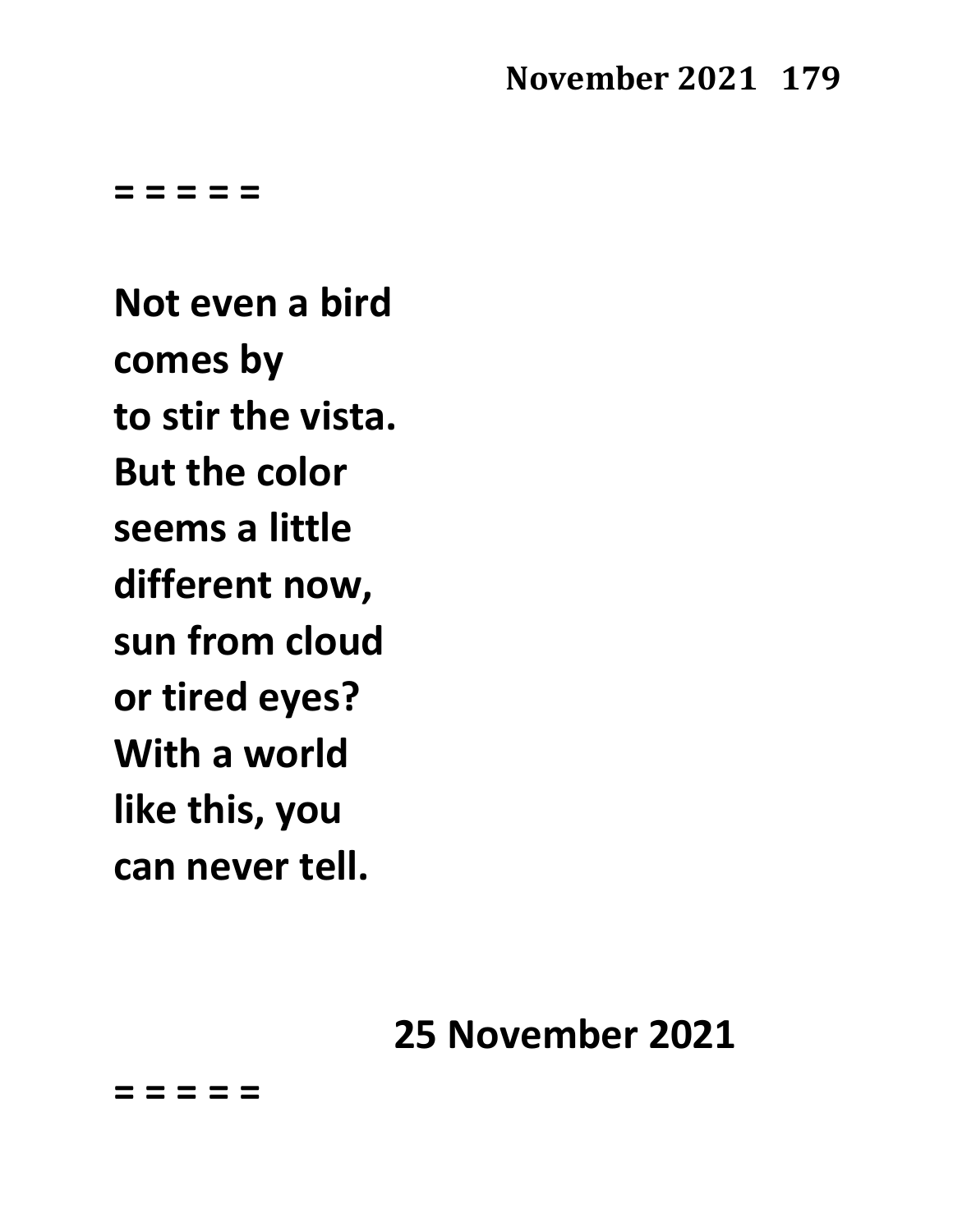**What time is it? It's dark. What day is it? That too. I have told all my wishes all night long. Short of breath now saying so much. Only the clock tells lies.**

#### **26 November 2021**

**= = = = = =**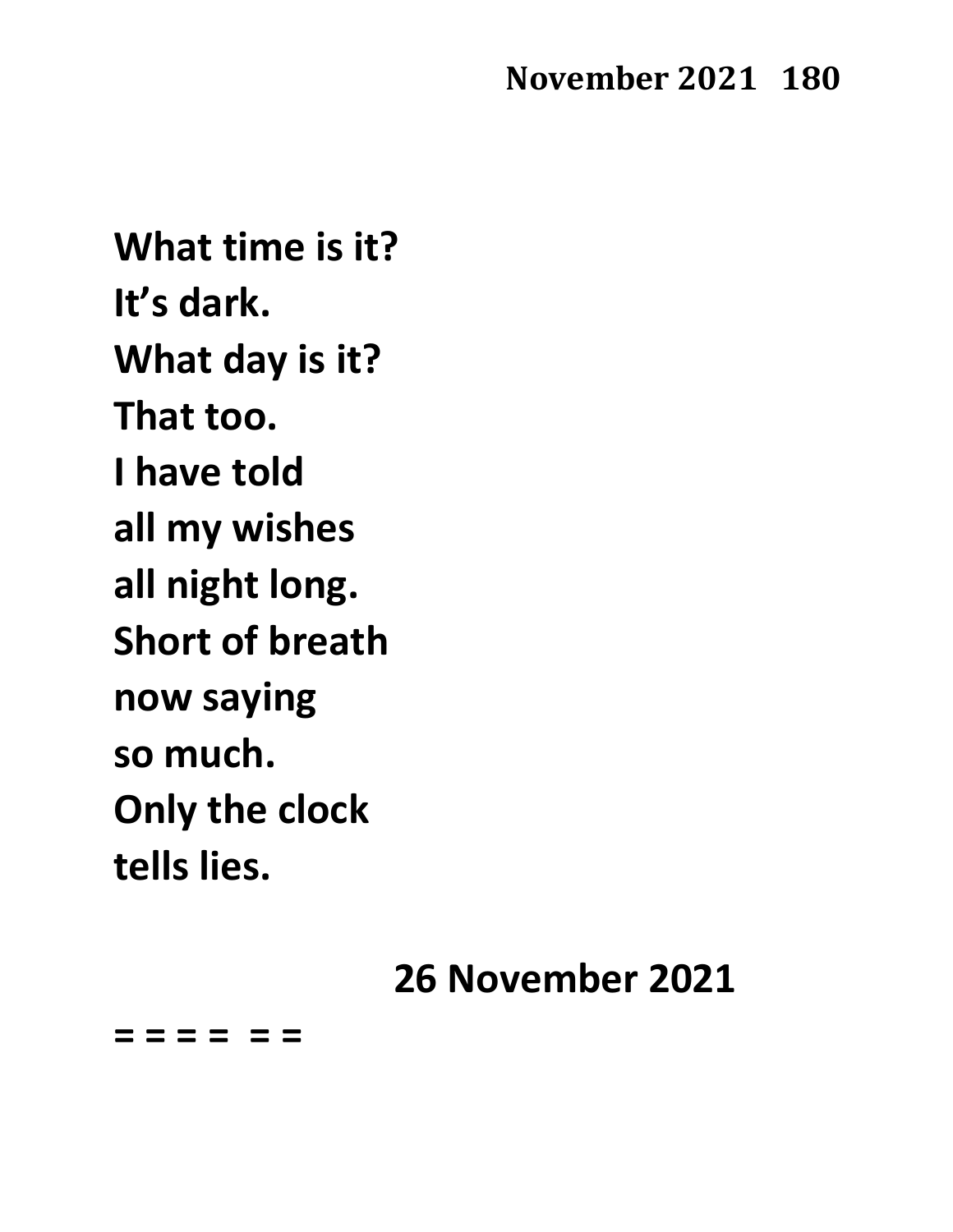**The rebbe roared his benedictions, sounded urgent, angry even, blessing is an anxious business, fiere metabolism of wishing good on other people, all other people, bless till out of breath.**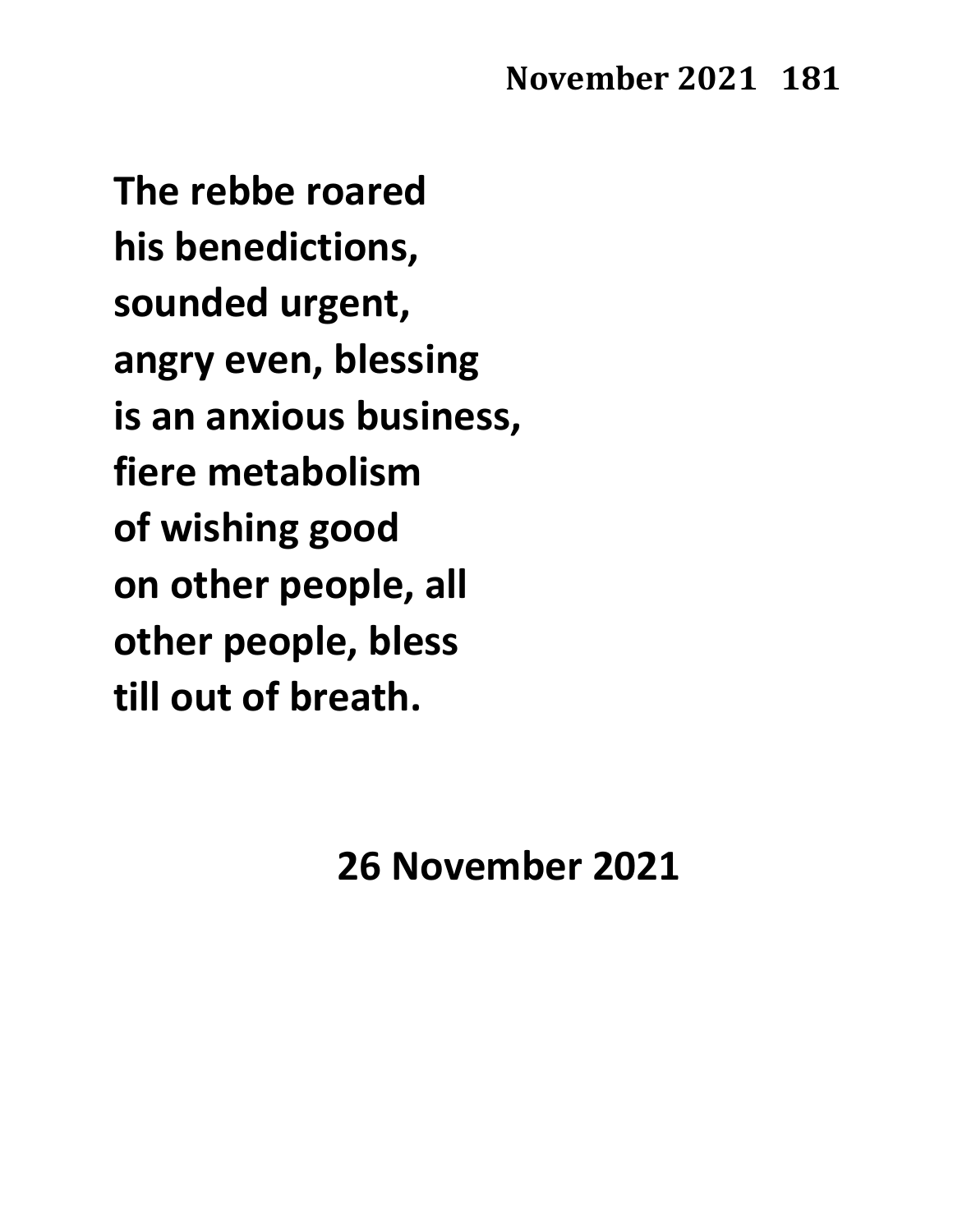**Problems of being here. Anywhere. Here holds you by your feet. Gravity music all day long. But sometimes in the night it mightt let go and then where are you, dreamer on your precipice?**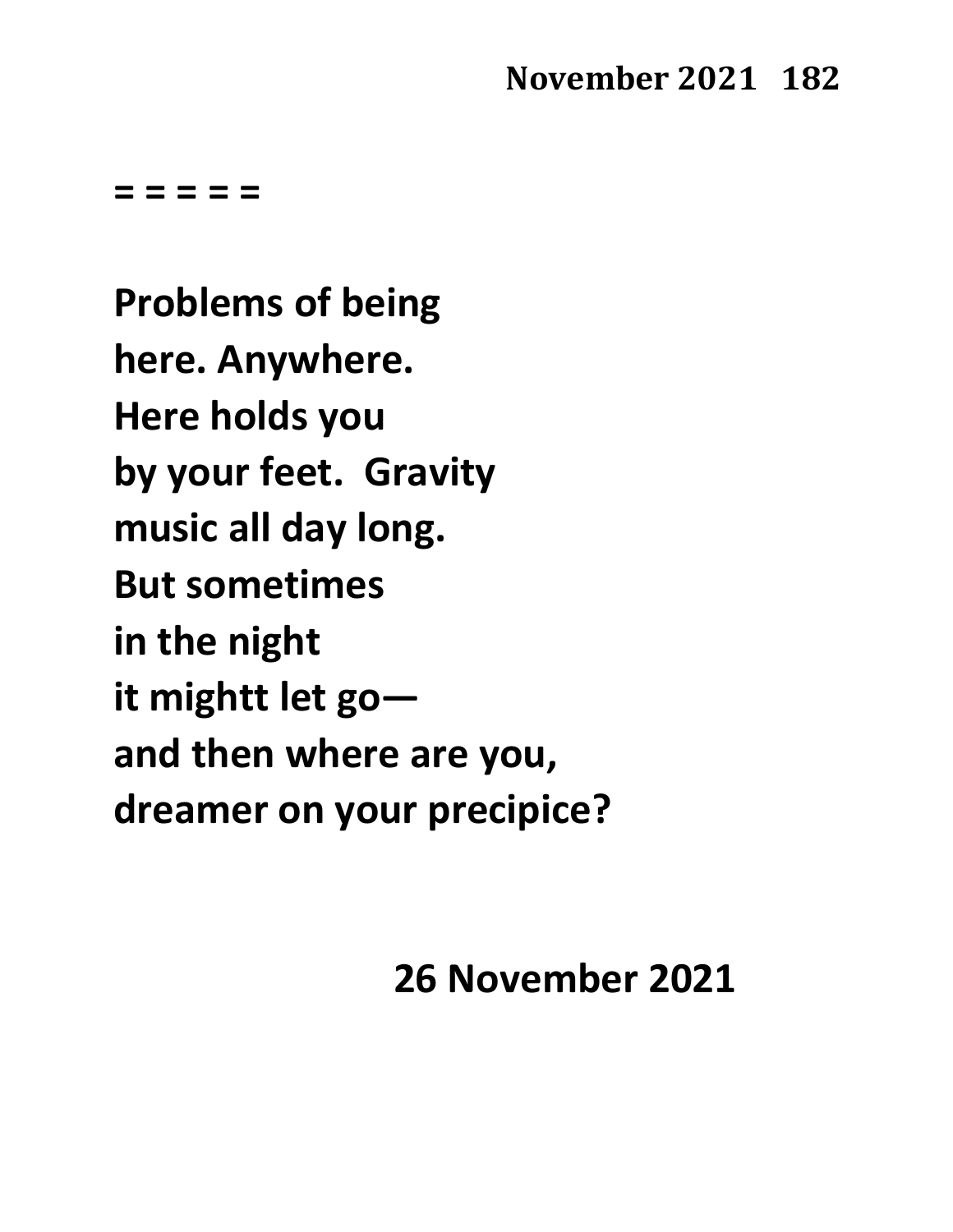#### **THE GARDEN**

**A walk in the garden used to mean talking a lot and bringing home what you said and all you managed to hear.**

**Walking in the garden used to mean Babylon and Rome, messages from tour own skin. massages by this busy earth and water, water, pools for floating, no beasts, only birds, and only those who know how to sing.**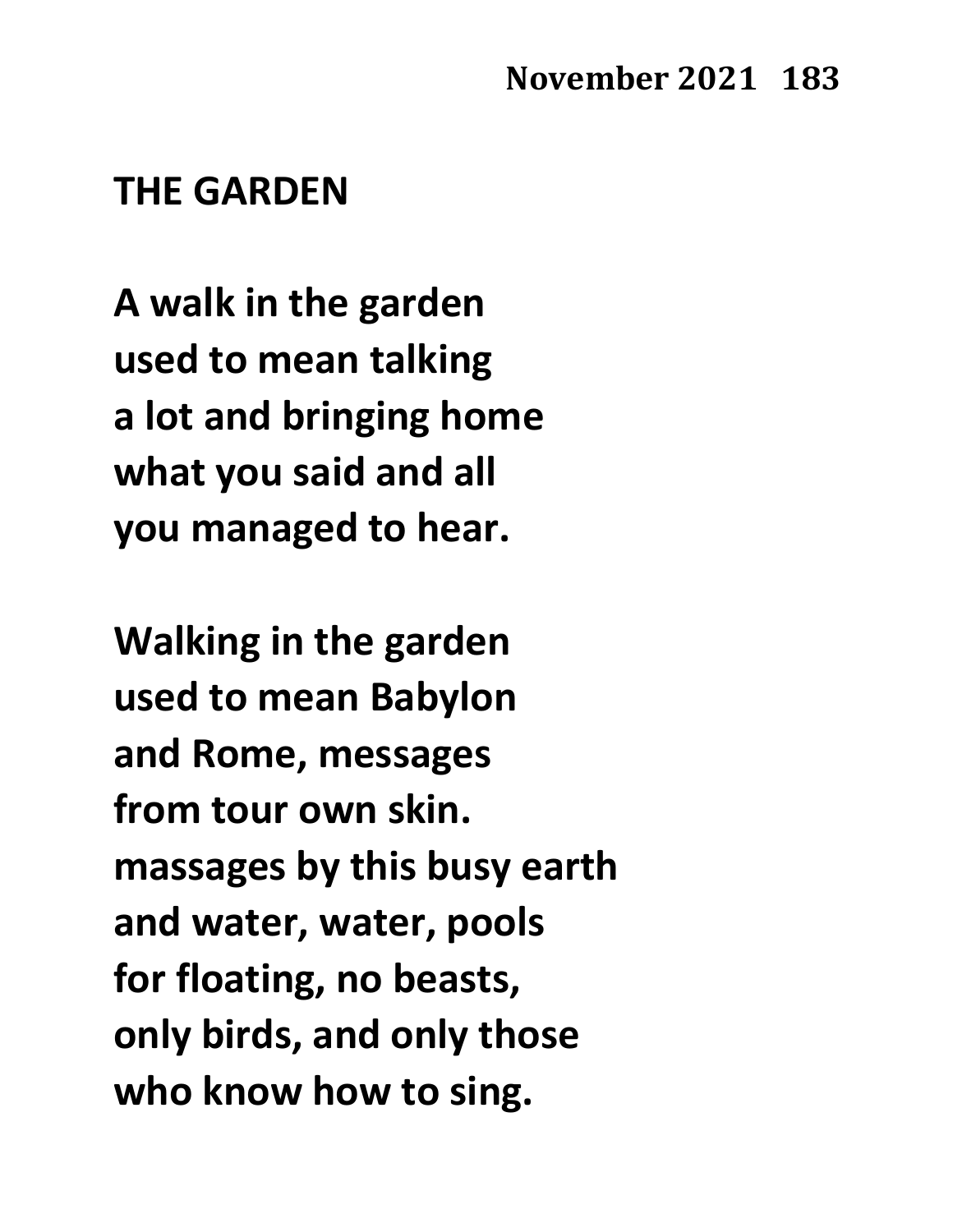**Walking in the garden used to mean music in the glad gloom of a rain day dawn, cellos and oboes and all the grey silence.**

**Walking in the garden used to mean a hand in your hand, a smile passing by, love and no law, a lady studying every flower, a knight by every tree on guard, who knows why, there were no enemies**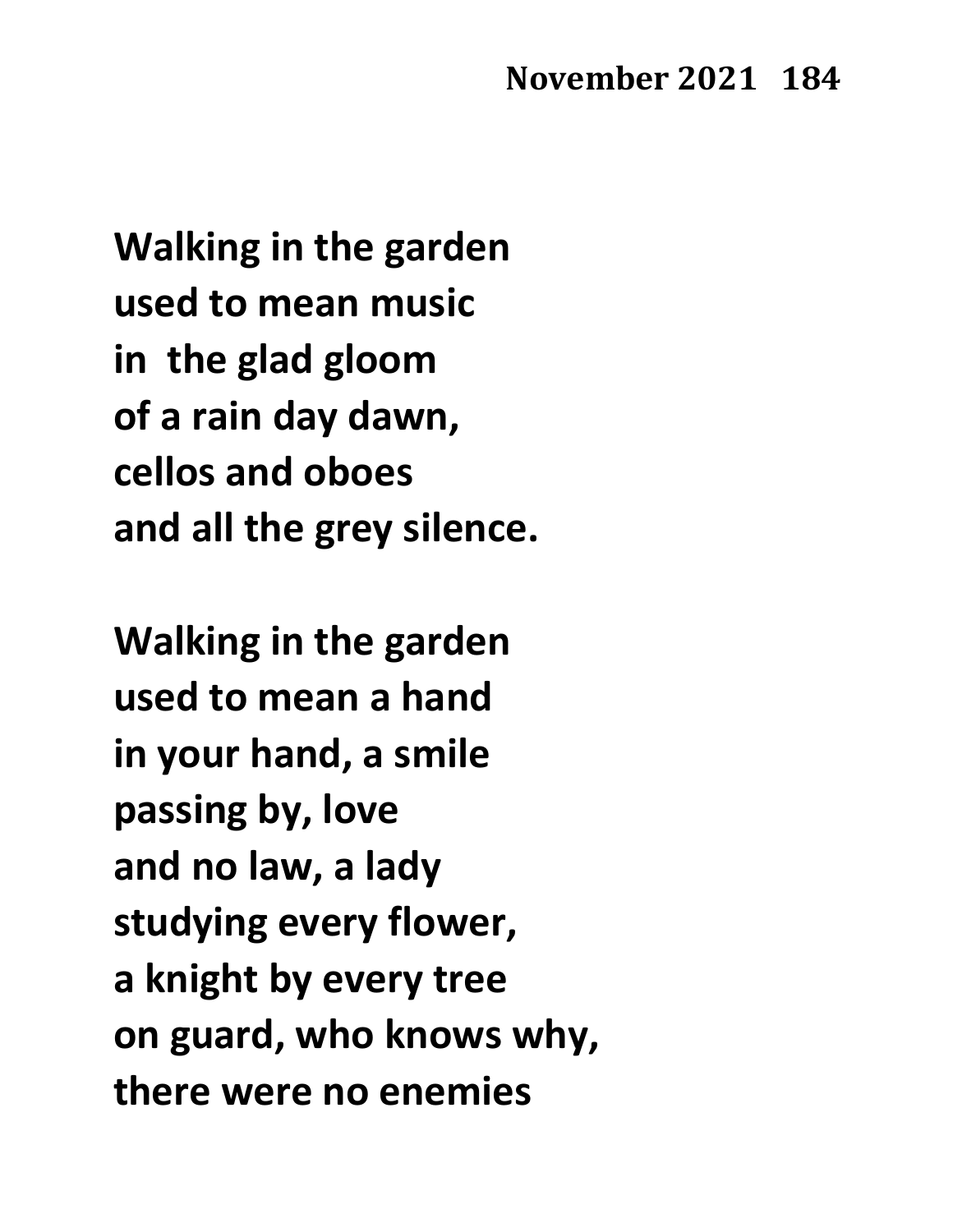## **in the leaves.**

## **Walking**

**in the garden used to mean a couch alongside the stream, silken or woolen bedclothes for every season, lie there and read the cursive of the clouds until the story ends.**

**26 November 2021**

**LAP**

**A lap is a when**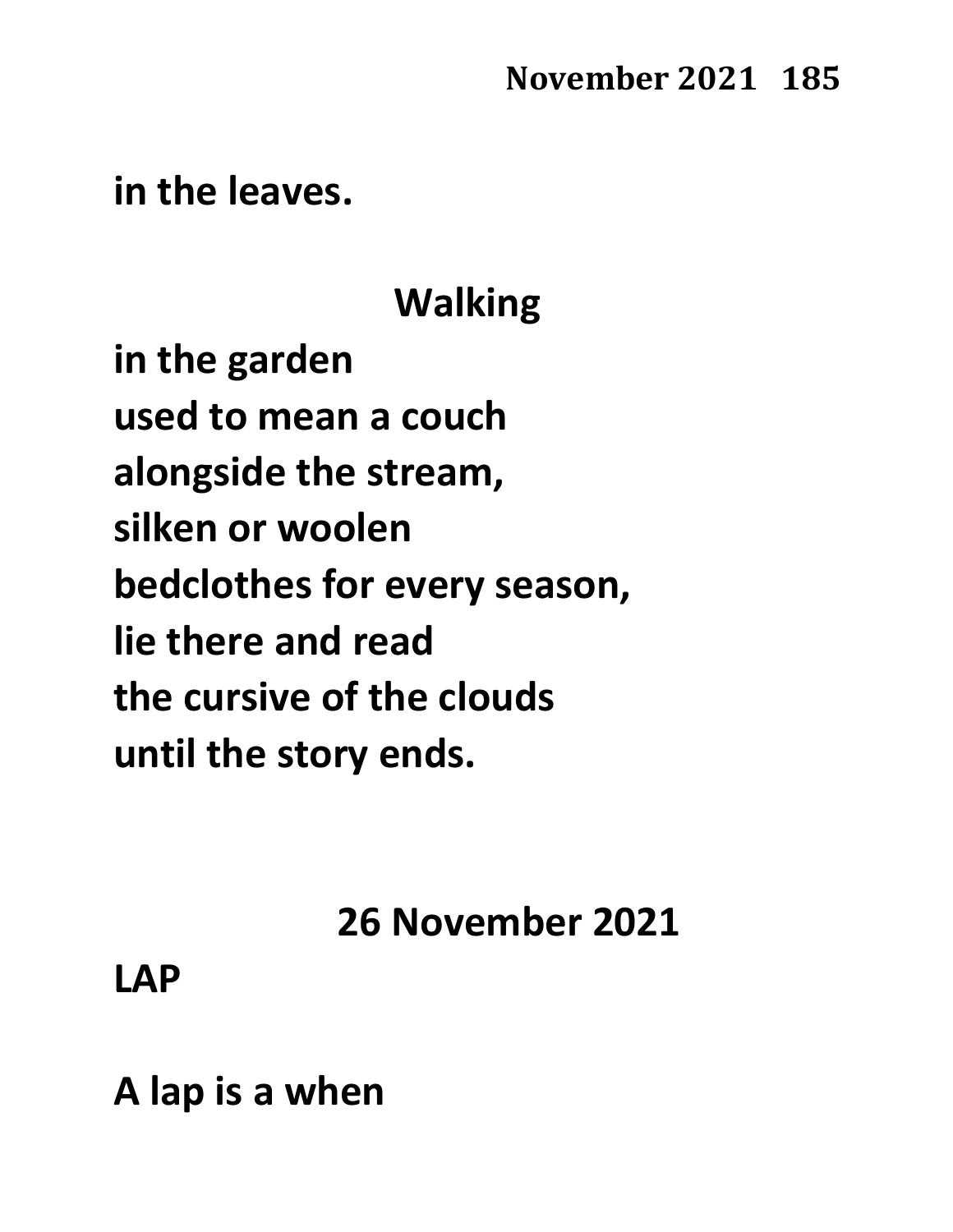**not a what. It's gone when you go but when you sit down it spreads out to welcome a laptop or a lover, sitting down is pure offering.**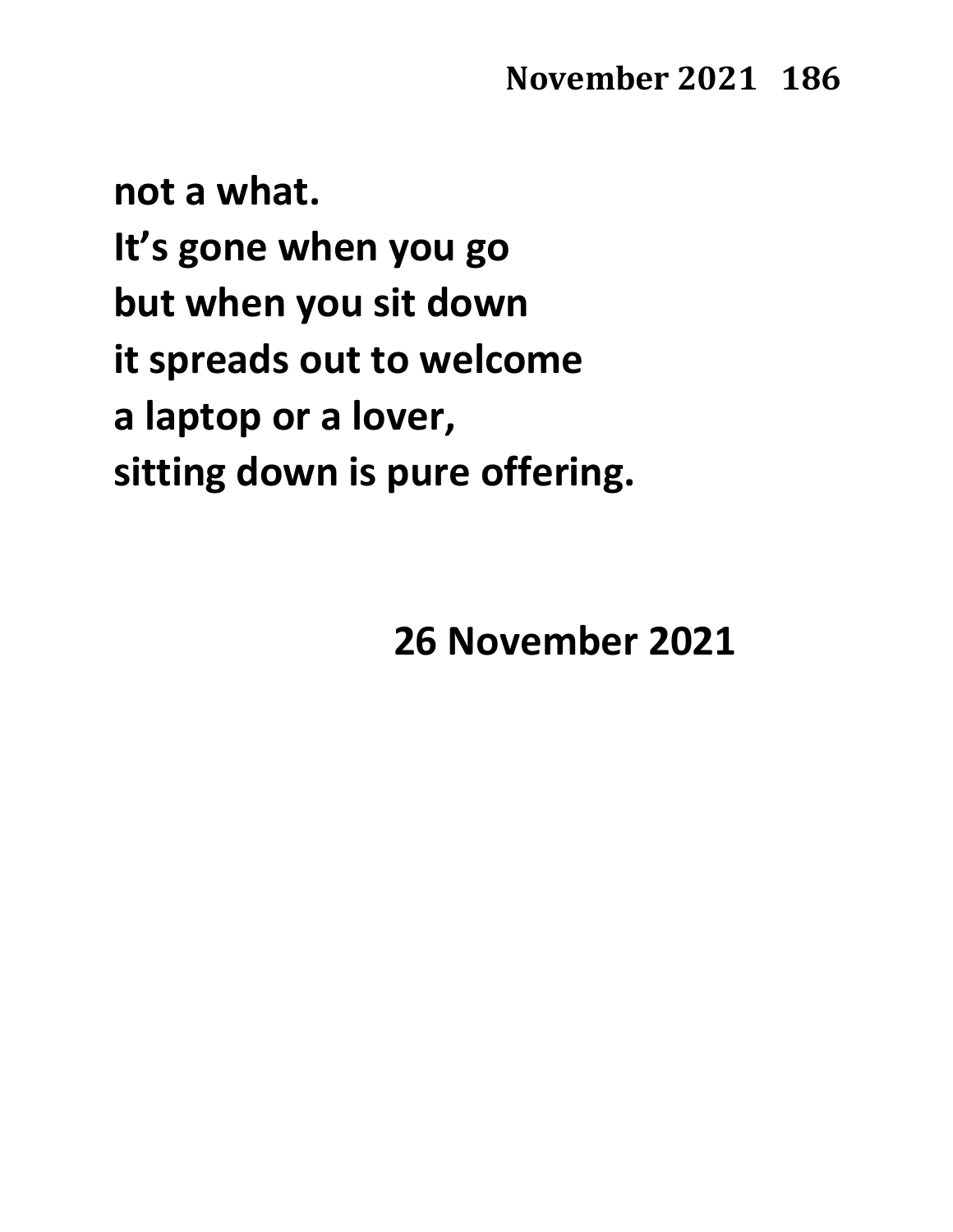**= = = = = =**

**Let me linger. Lingering is love song, lingering is morning all day long.**

# **26.XI.21**

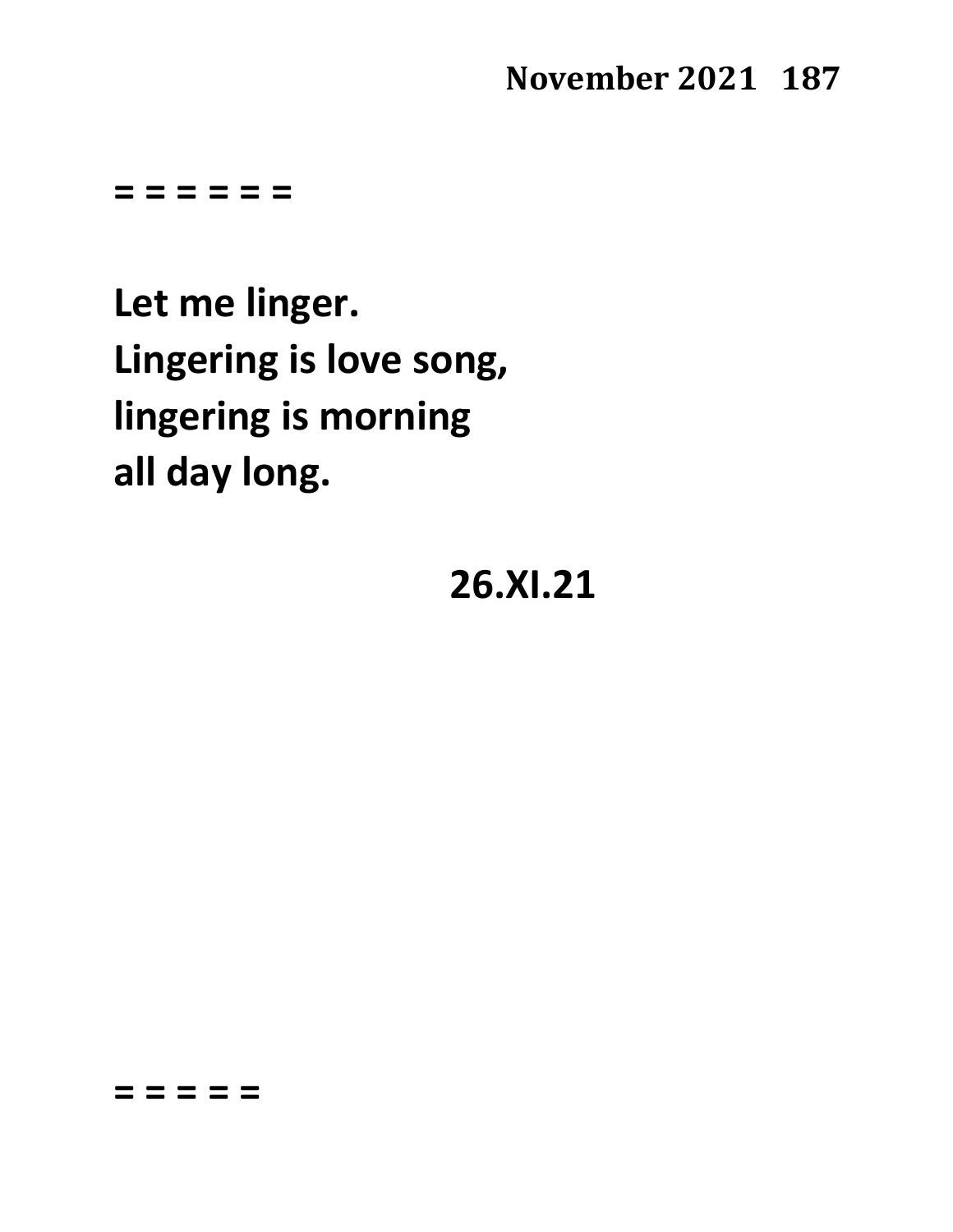**Quiet, friend. Sometimes a flower is enough to answer, evenin autumn, sunflower, purple roses from the florists, money adds meaning, haven't you ever heard a rose roaring? So b patient, dear friend, I'll get around to answering you.**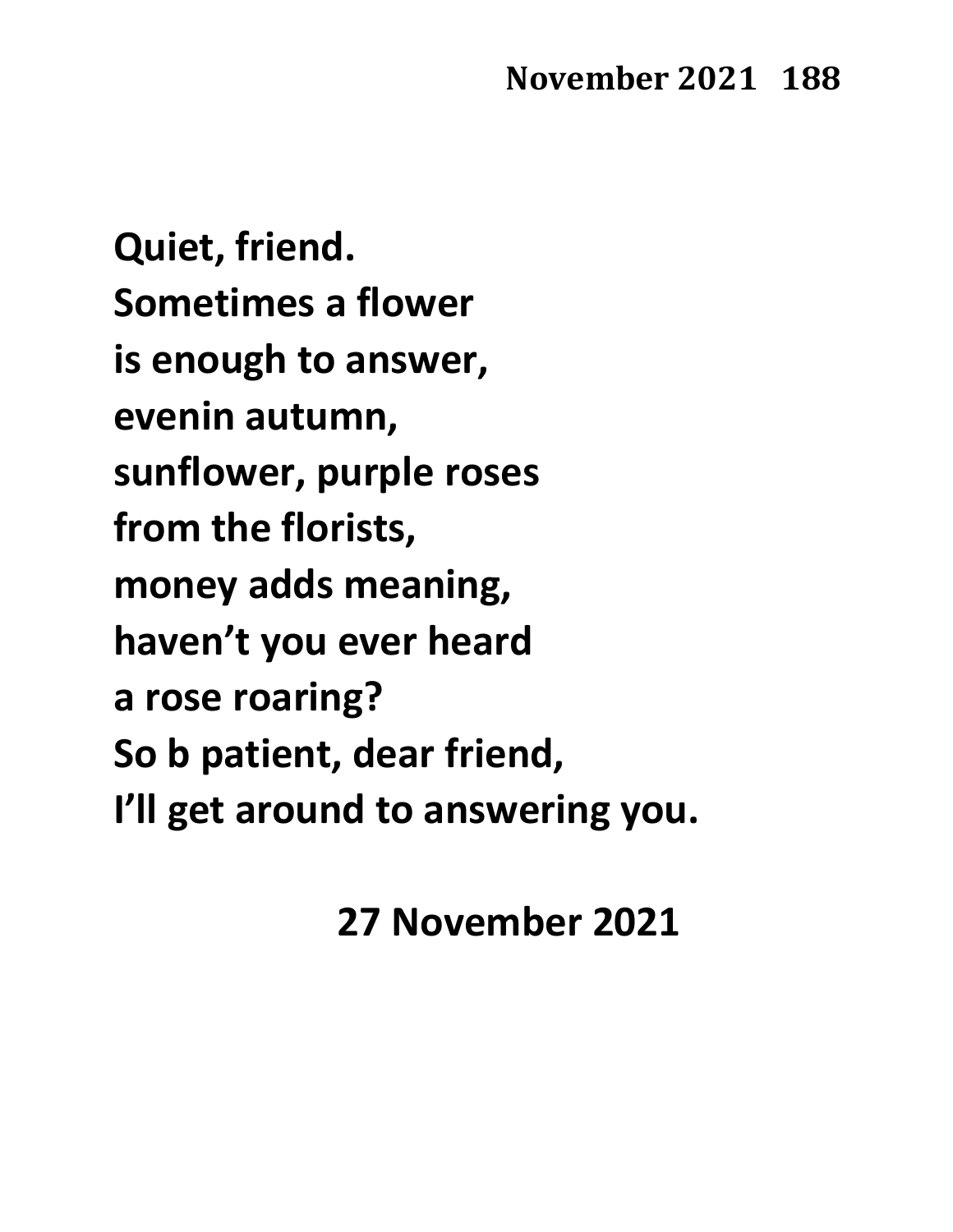#### **VAJRAYOGINI**

*In crimson glow of sunset her body says:*

**Ride me to the sky. Through the ardor of inward or garce of sliding up along the outer contours of what I am, ride my bdy to beyond the sky.**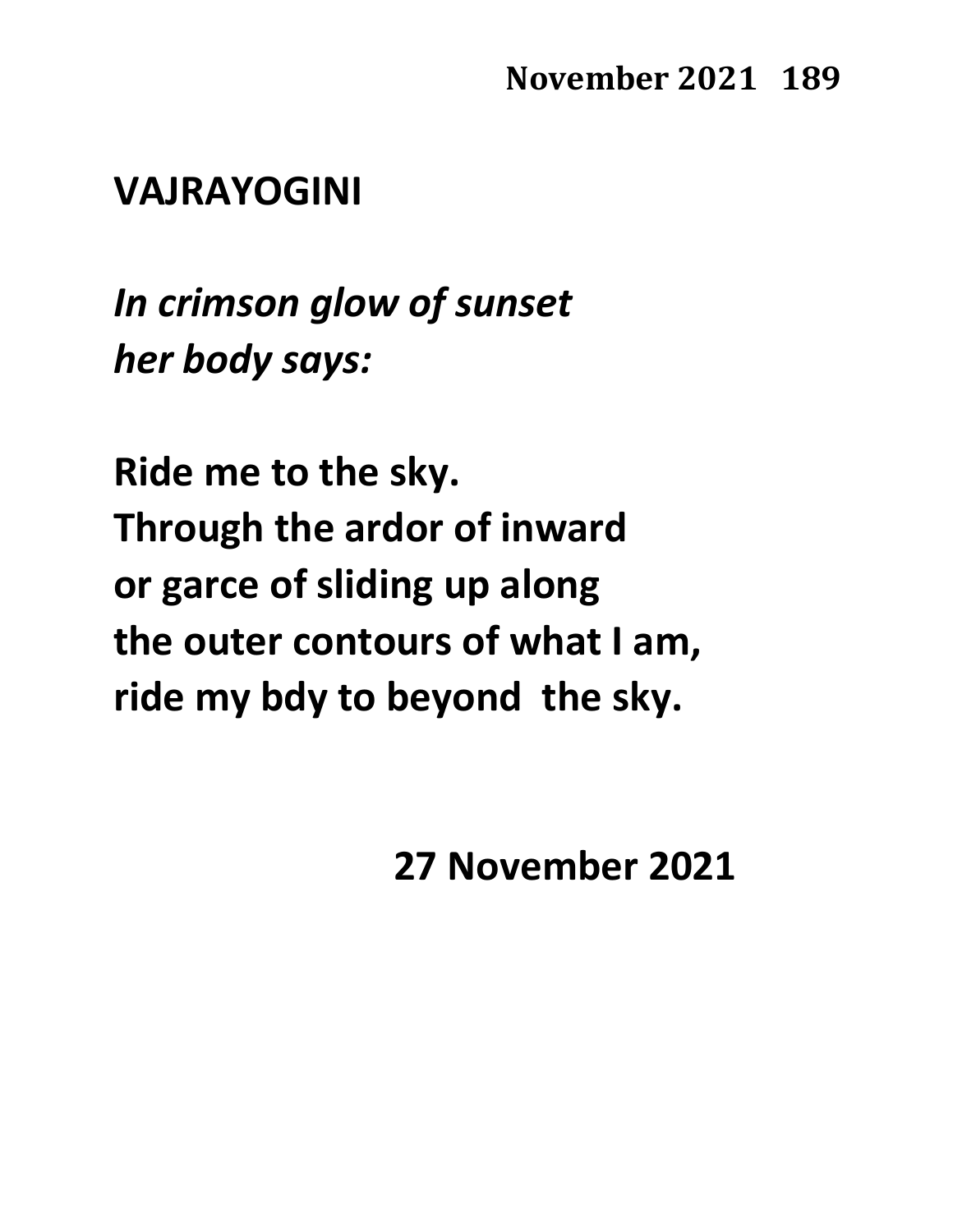**Systems interlock at the level of the individual. You are where they come together. Each of us a different set of systems. Is that what a galaxy is, network of systems that overlap and interact at the points we call stars? I look out the window, morning, try for a minute to count the systems that engage me, entrap me,**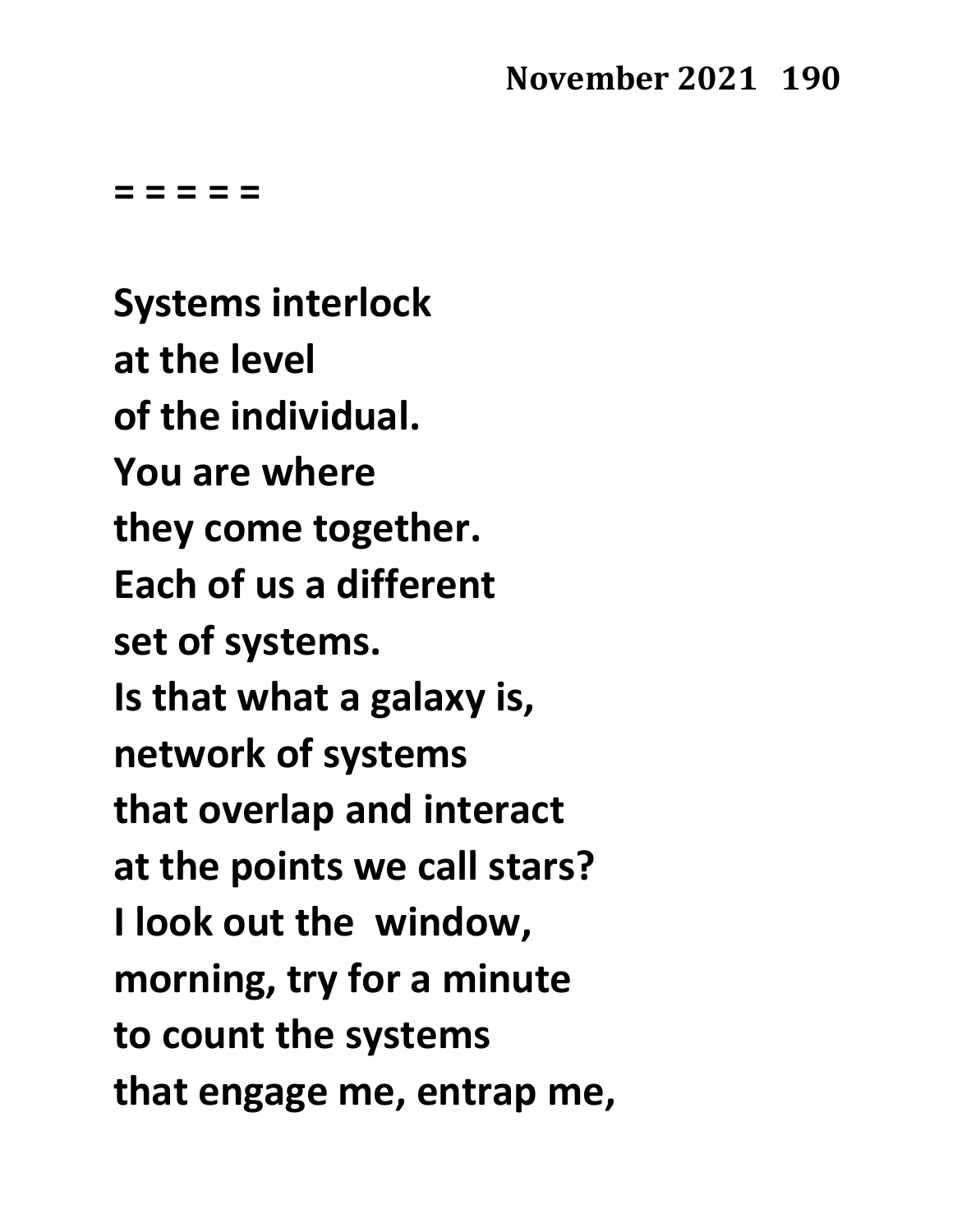# **define me, make me. I'll leave the jb to you, you have them, you are them, too.**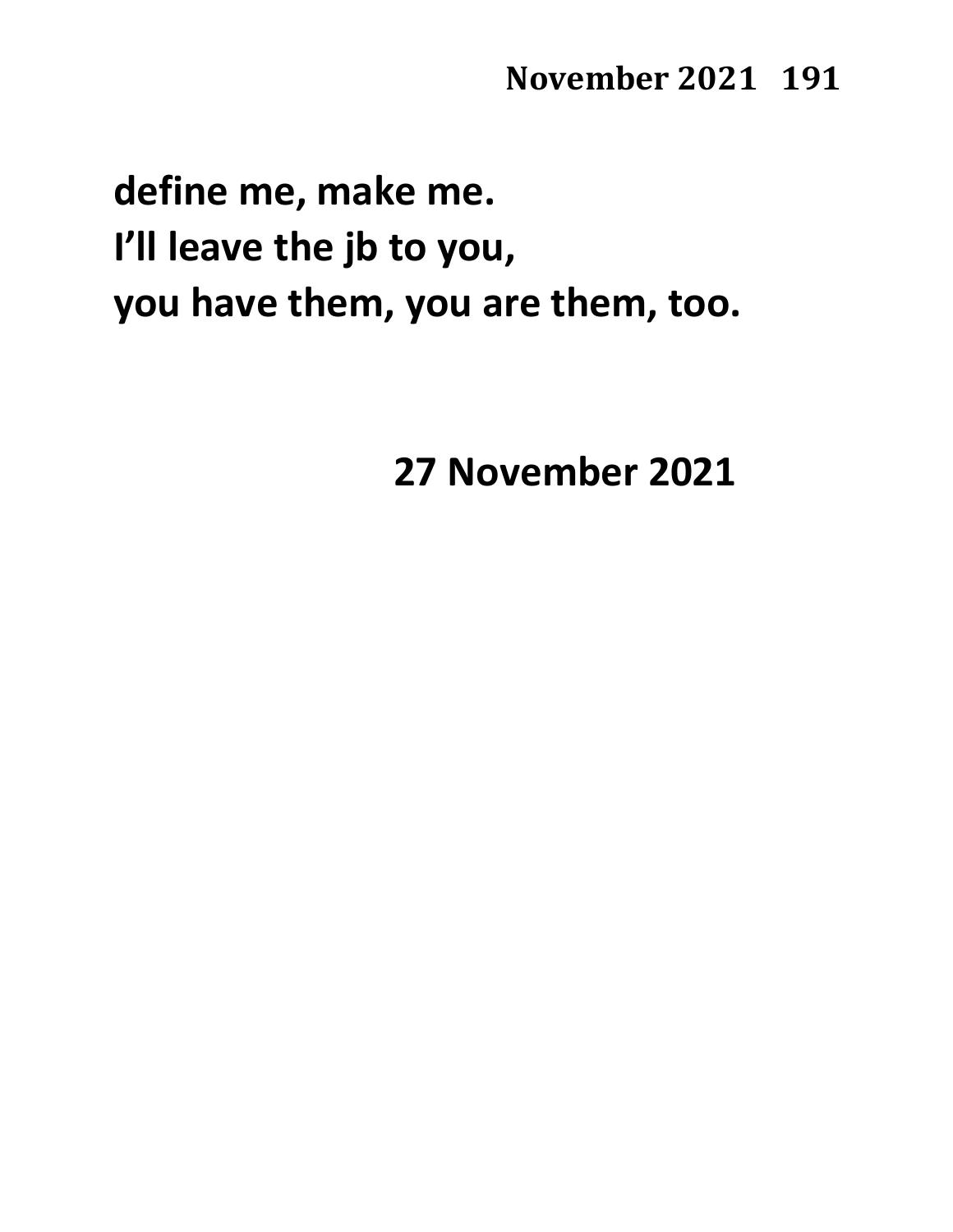**Ring clinks on keyboard. Everything wants to talk, everything is part of the poem.**

**27 November 2021**

# **MIRACLES**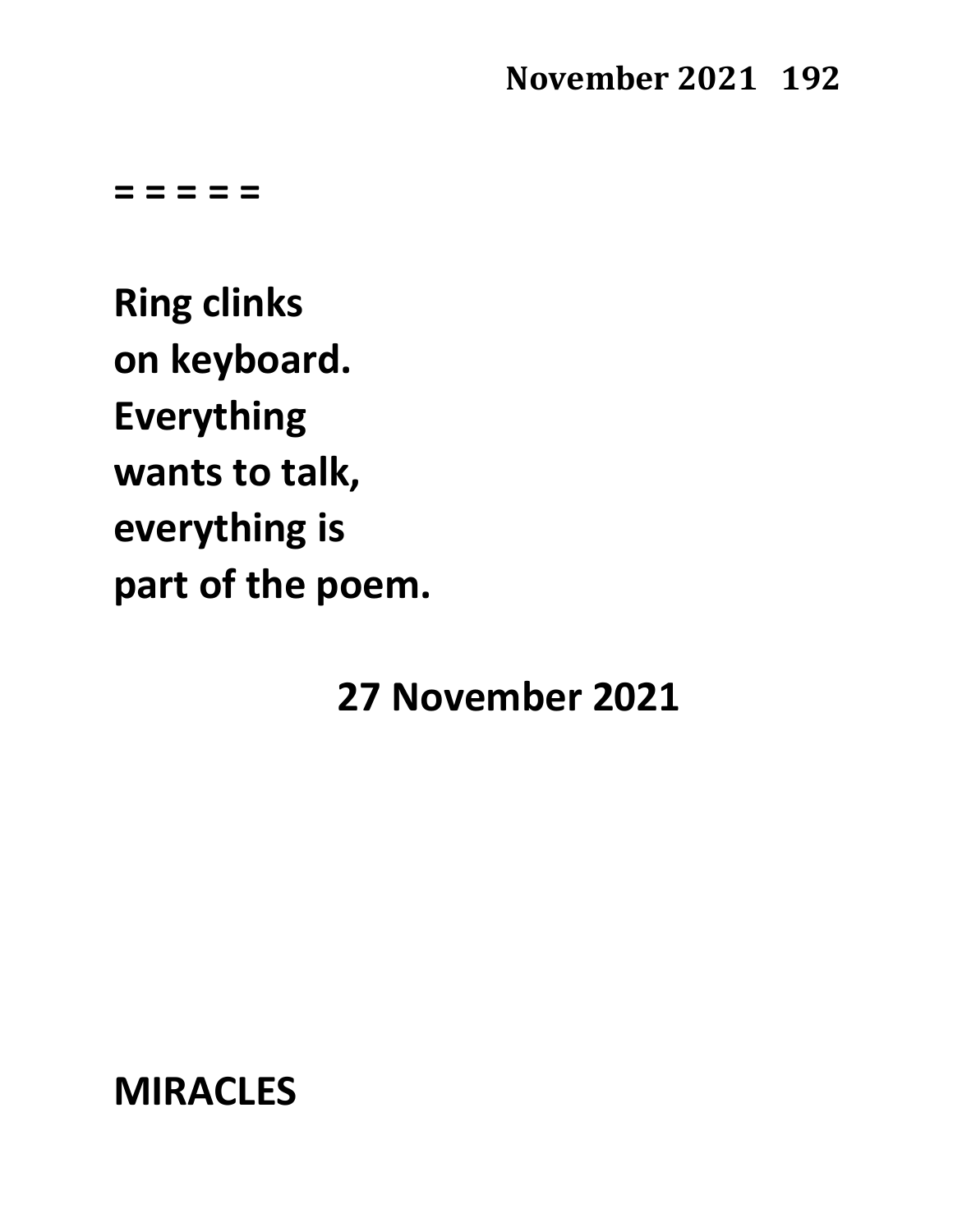**Without getting smaller or the leaf getting bigger, Milarepa and his friend hid under a fallen leaf to shelter from the heavy rain, Don't ask how that is possible. Ask how it is done.**

#### **2.**

**Wisdom's not a thinking thing, wisdom is a doing. Think all you like and then decide No, I will do the right thing, do it right, save me and mine from heavy weather, from all that seems to come down.**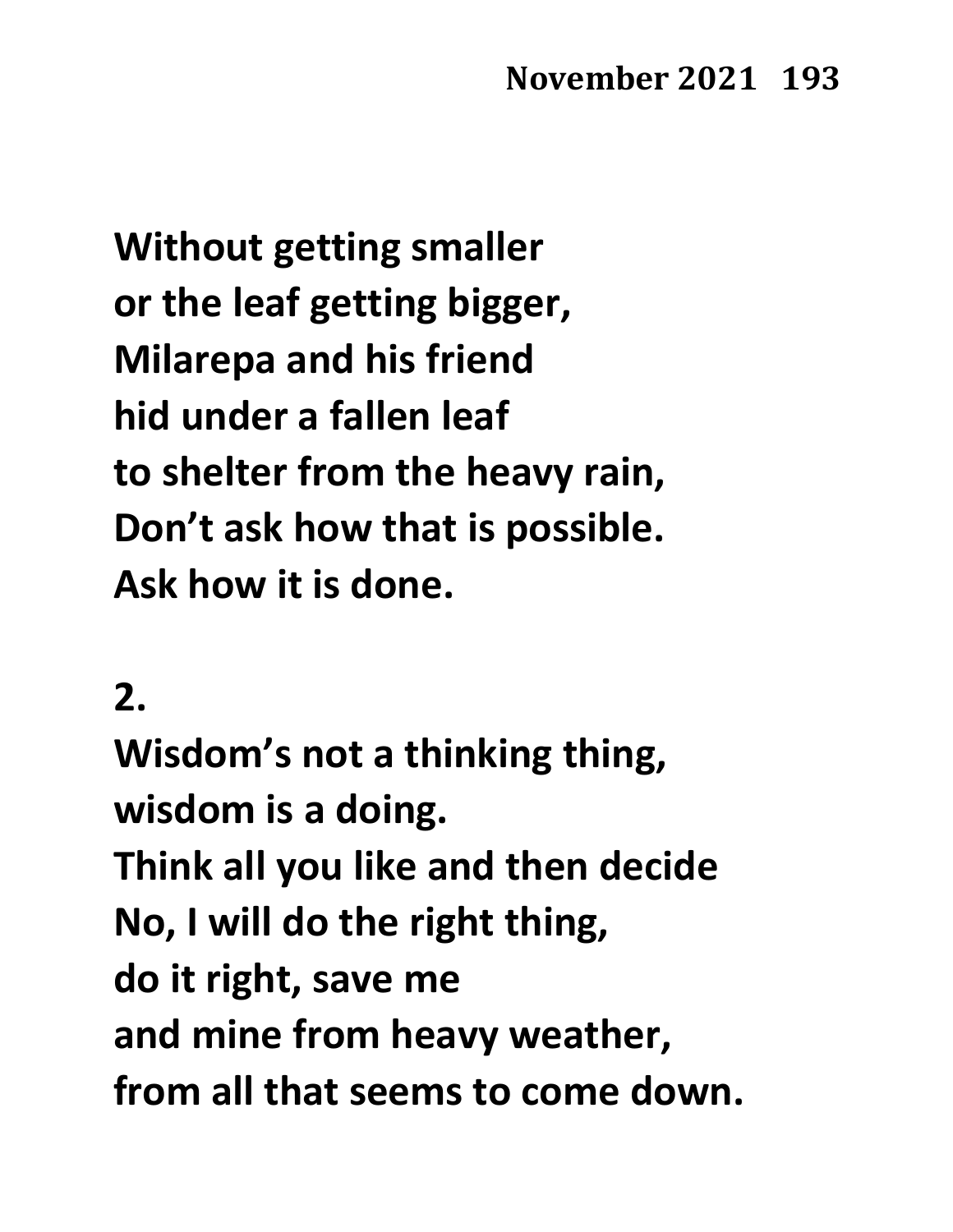**3. Not that I know how to do it. I just do it. Milarepa both did and knew that's he difference.**

## **4.**

**Start by trusting the earh beneath your feet. If you can trust the ground the sky can't be too far. They roll around each other incessantly, and here you are.**

**5.**

**Never wait for the answer,**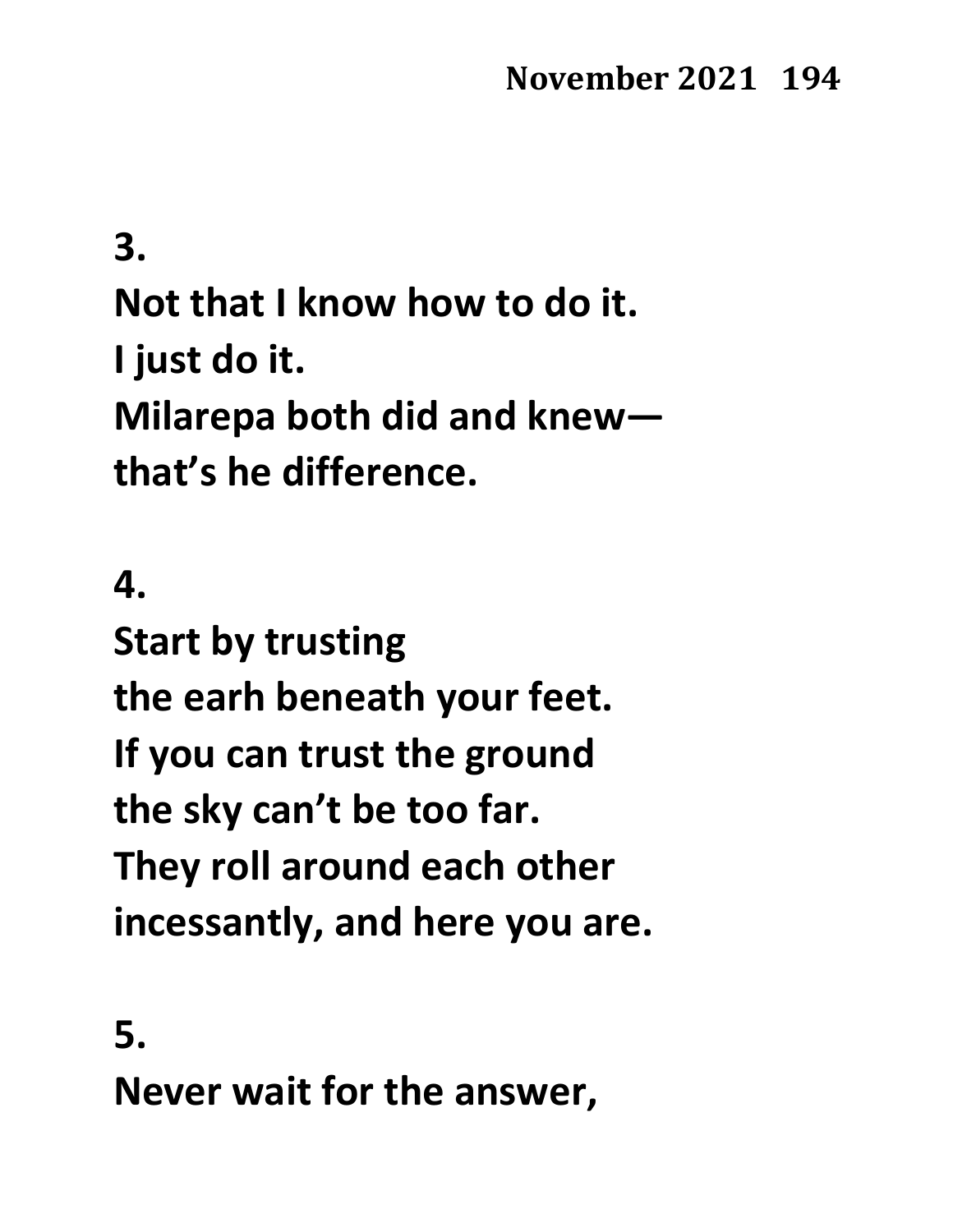**let the doing be the answer. Hurt nobody, help everybody, calm yourself and count to three.**

**6.**

**Almost sas simple as that. But don't trust me. Am I the ground beneath your feet? Am I the least bit like the sky? I talk, and that's the use of me.**

**7.**

**They don't seem like miracles when they happen. They just feel right.**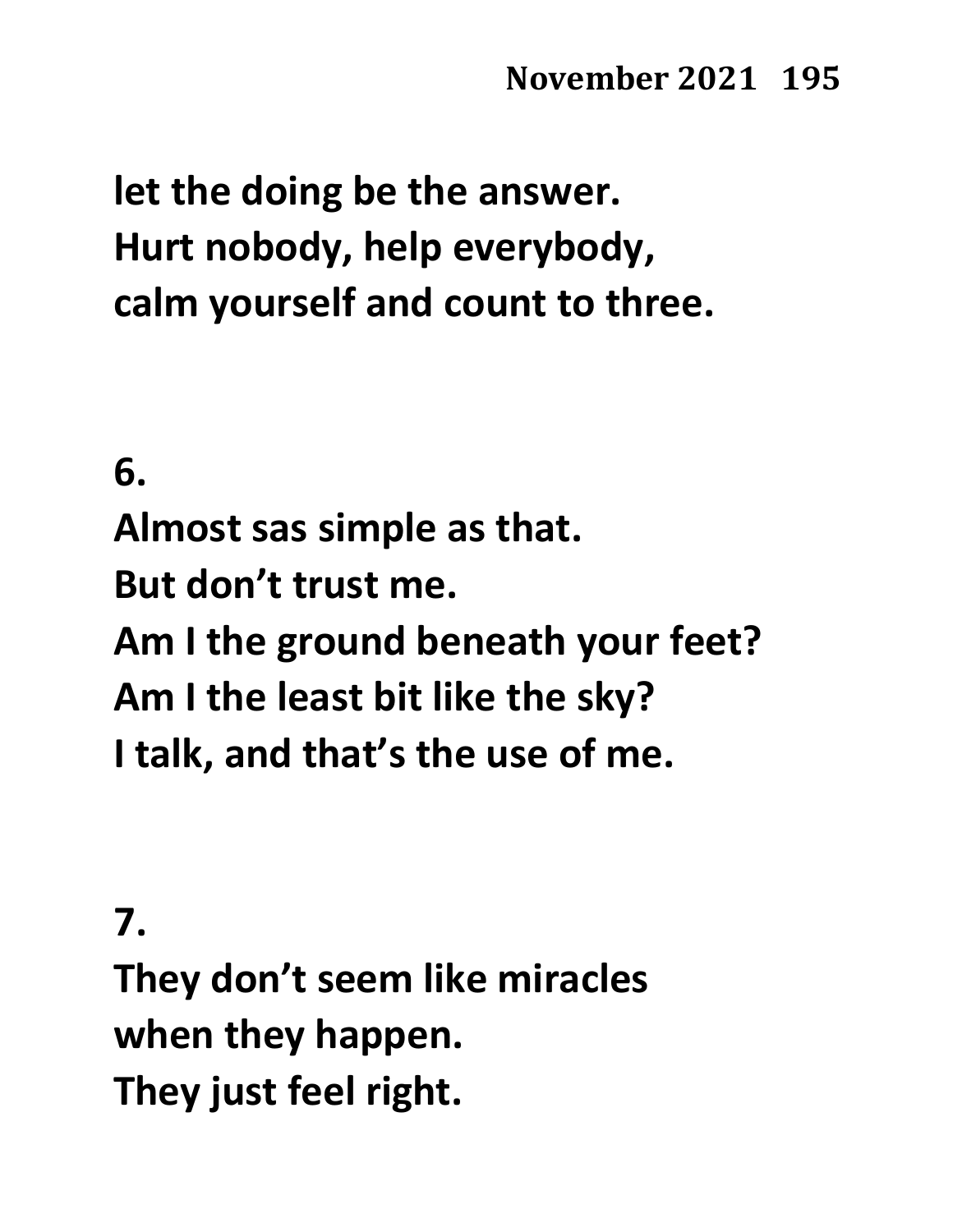**It's only later, in talking to one another, or in that sinister conversation called thinking that a holy wonder seems the least bit strange.**

# **27 November 2021**

**= = = = =**

**Six A.M When the real men get up. Hunters,**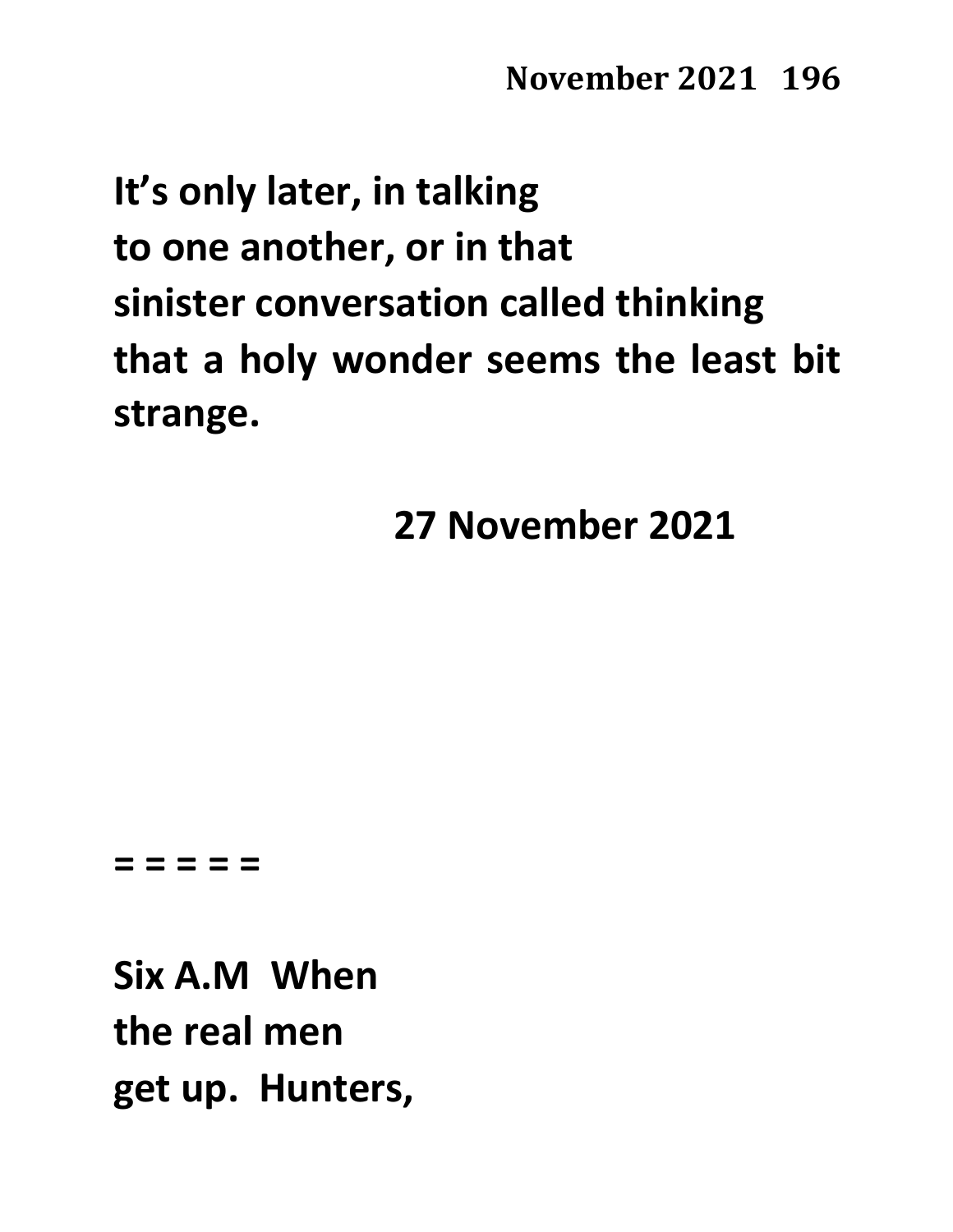**harriers, carriers, but also priests, power grid workers, chicken farmers. What am I doing in this company? Six A.M. Not a hint of light except the globes those power workers string along the road from pole to pole, showing not much more than themselves, The lights, I mean, not the workers. Six A.M. It's like**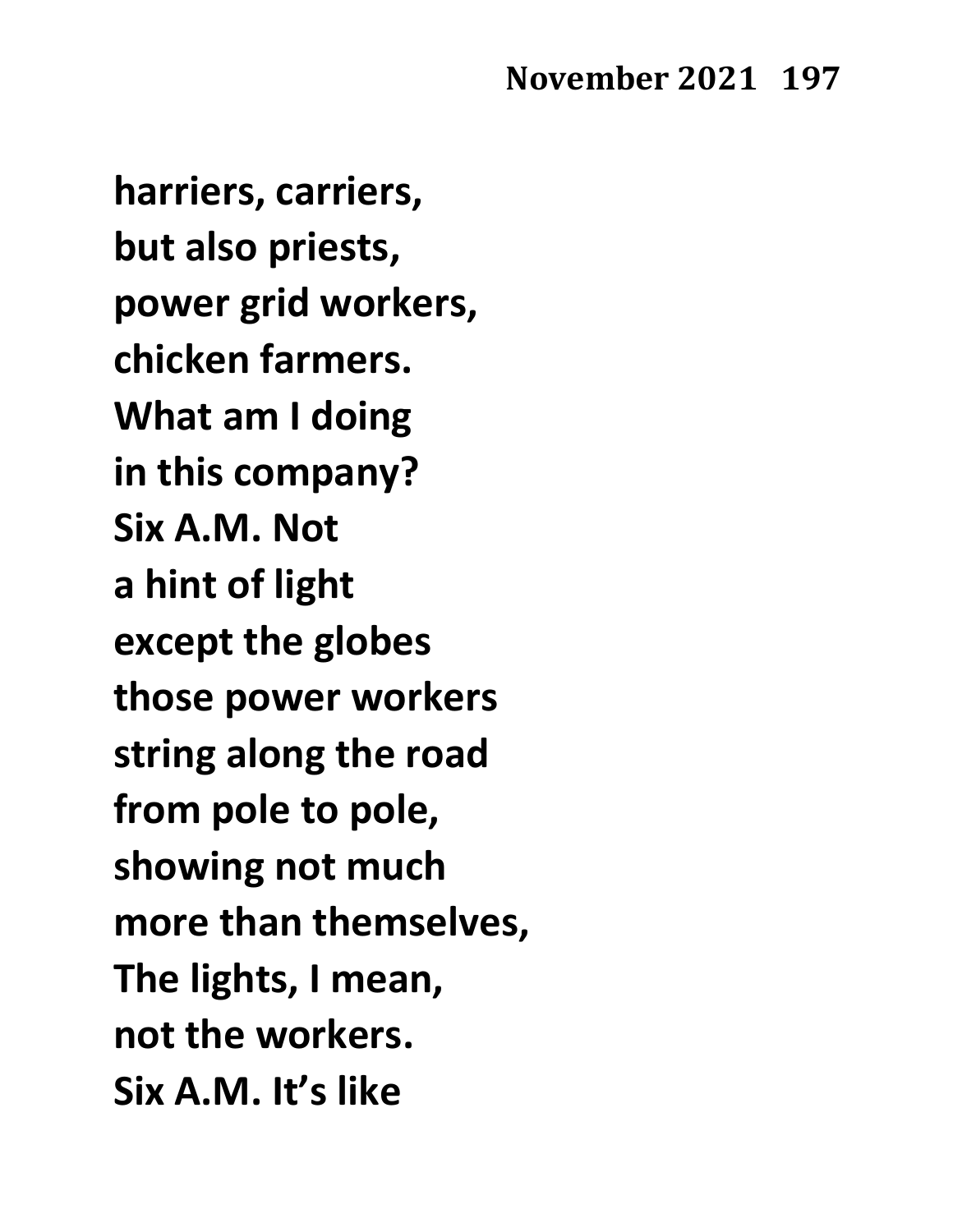**a game that's busy playing me, I have to keep talking to justify being awake. If that's what it is or I am.**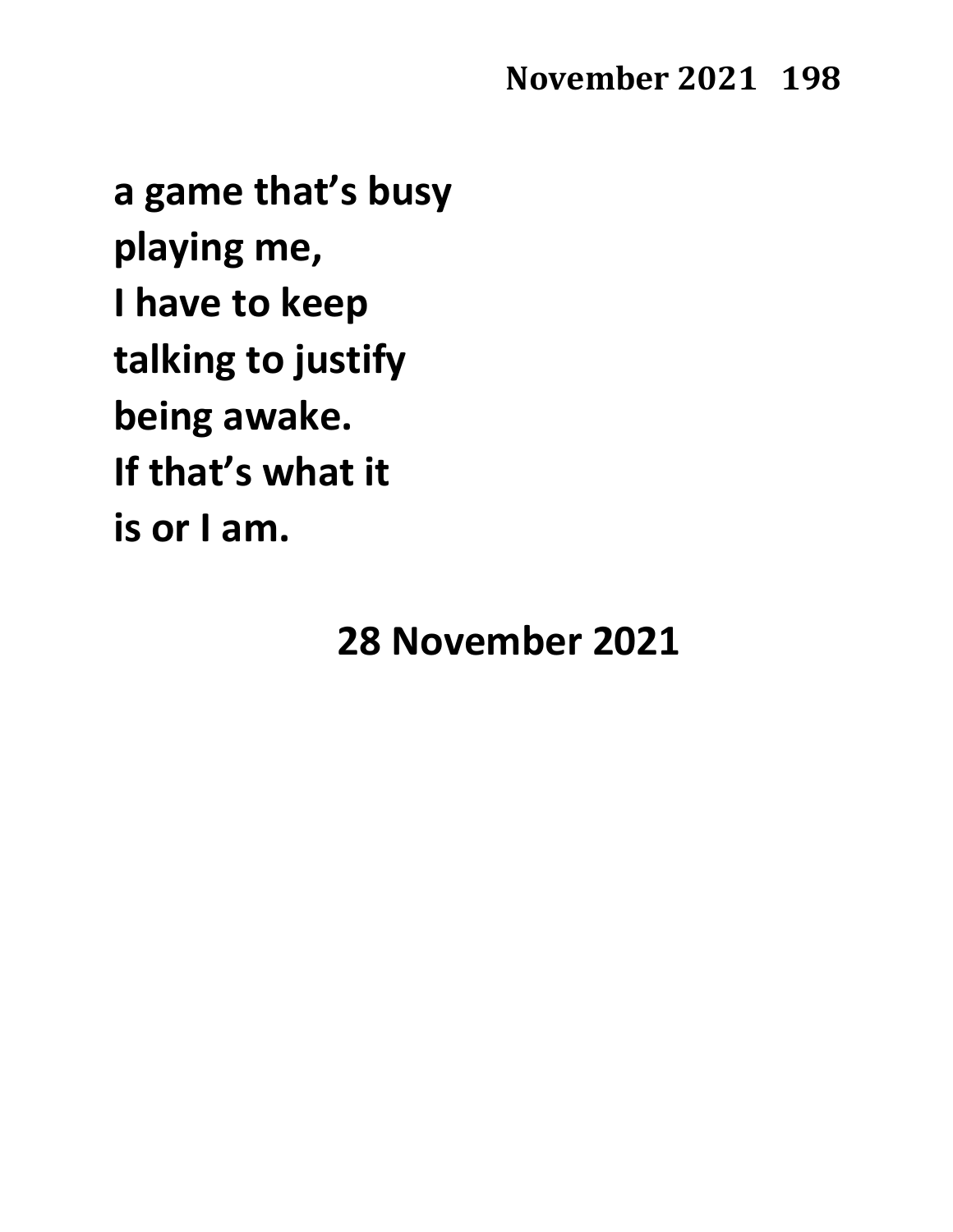**= = = = = =**

**Sunday morning nobody says. Only in sleep do we reach out to one another. Wake is silencing, reverent enough but where are you when I am incomplete? Nobody answers but asking is comforting.**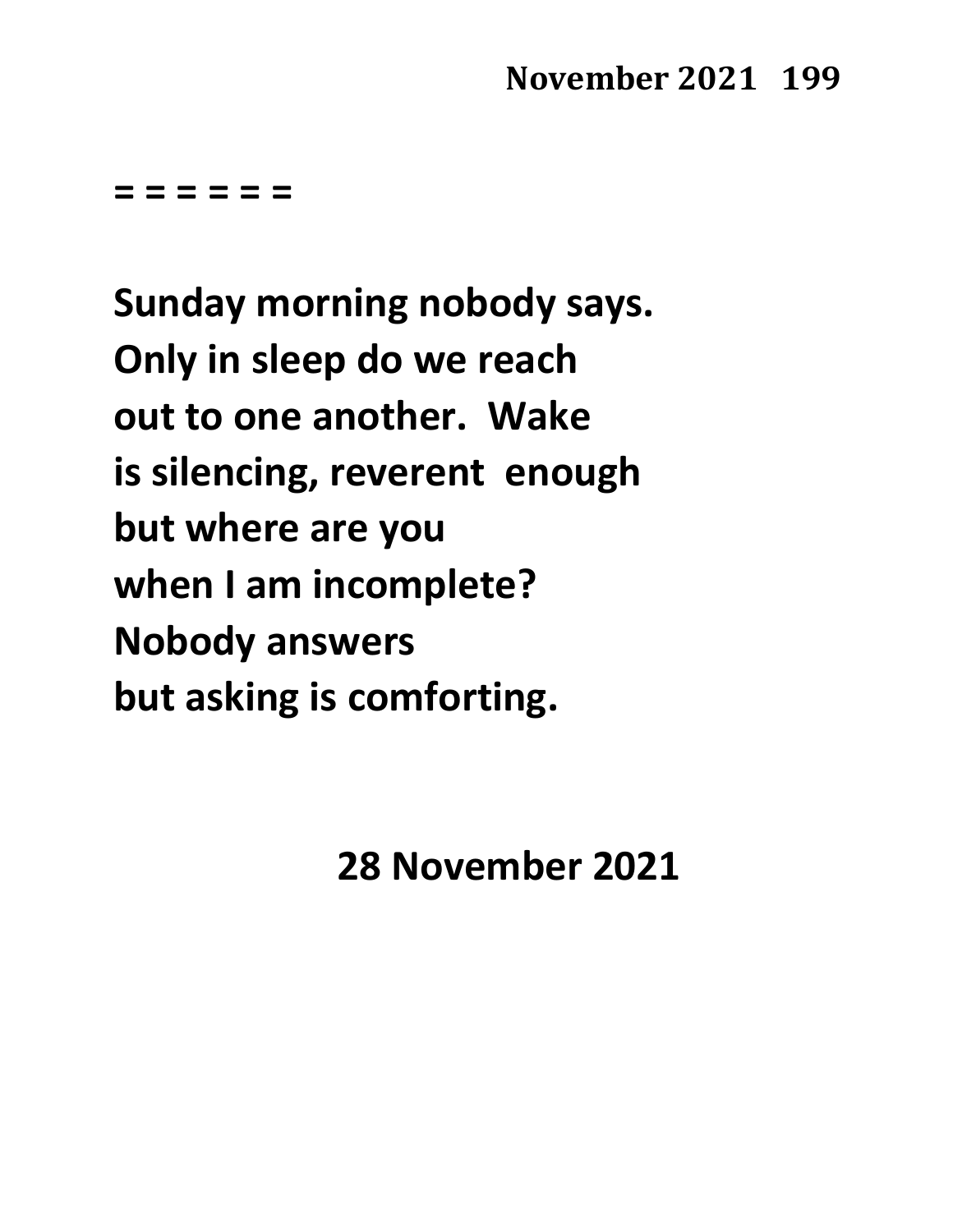**= = = = =** *phos augei* **6:21 A.M. Almost tell the sky from the trees if you know where to look. Up, up,it all says that. First Sunday of Advent, three more to go before the light comes back. 28 November 2021**

**= = = = = =**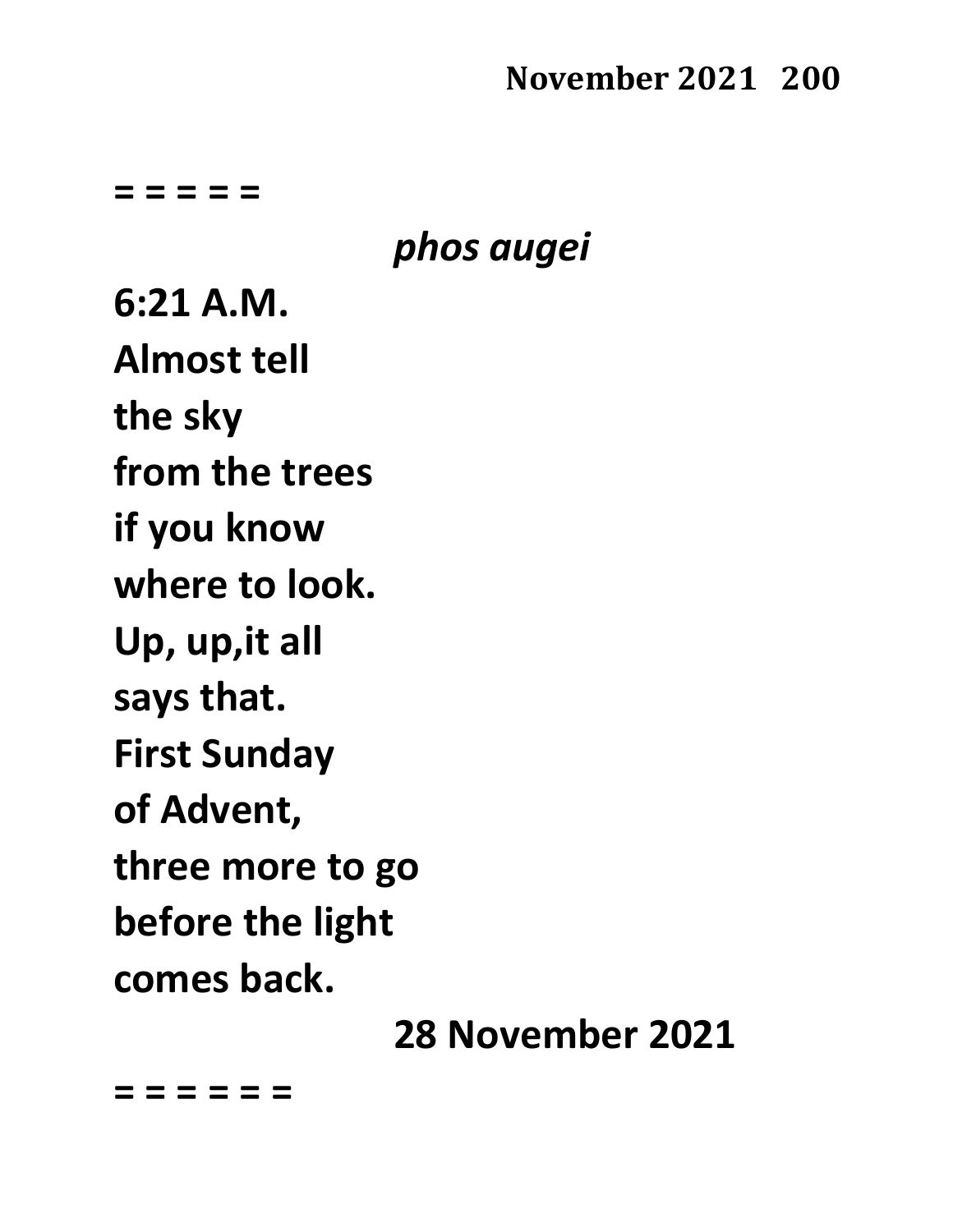**Charm the daylight down. Turn gloom into gloaming. Belong to your ancestors for an hour, you don't know who they are but they are speaking. Language is your real DNA.**

**28.XI.21**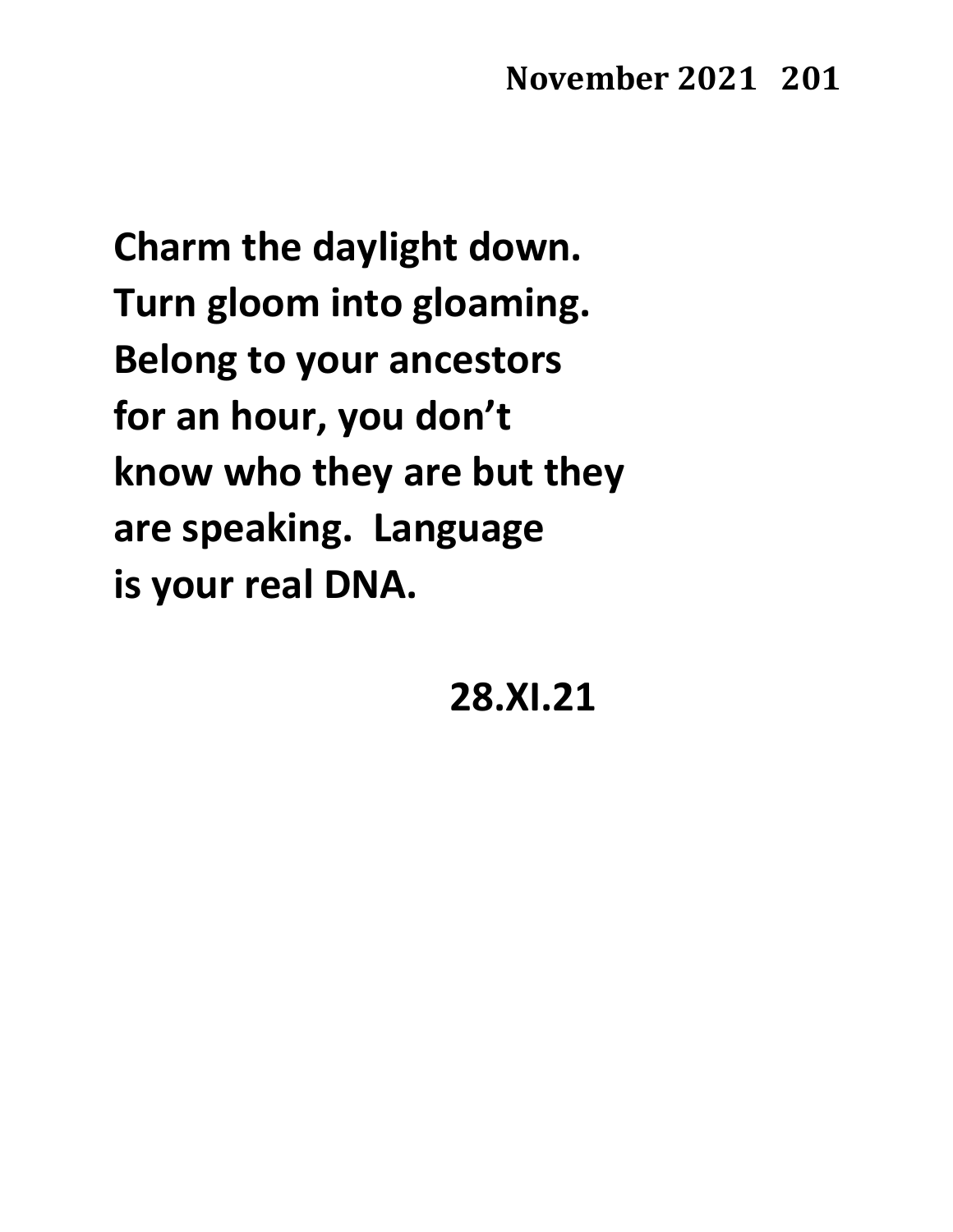**The keyboard says it all. Twenty-six major and minor keys. Every word a prelude, every sentence a fugue. No wonder we all write so much, the music lures us.**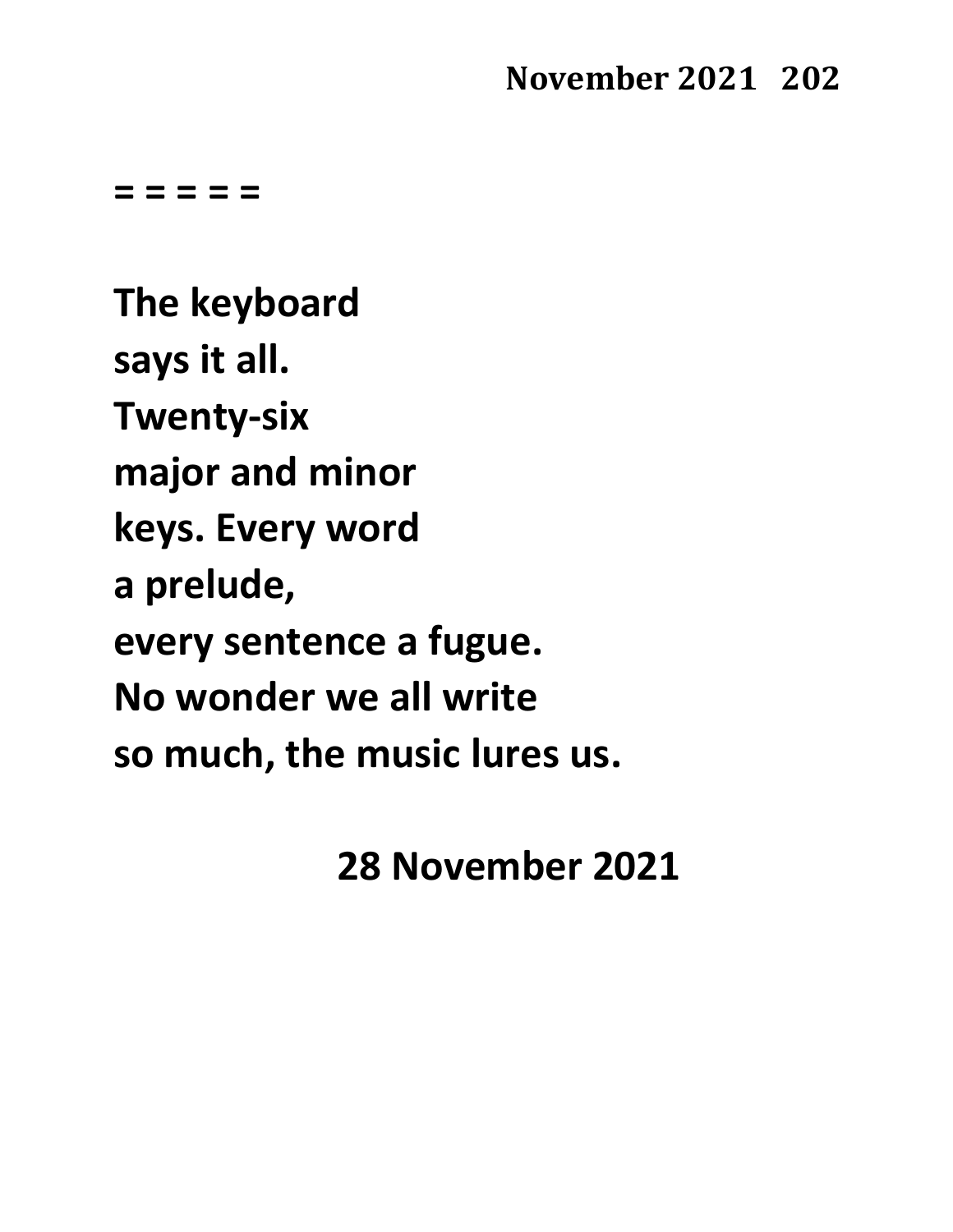**Now I see sky. It was there all the time. The world's an old housecat, never really asleep.**

### **28.XI.21**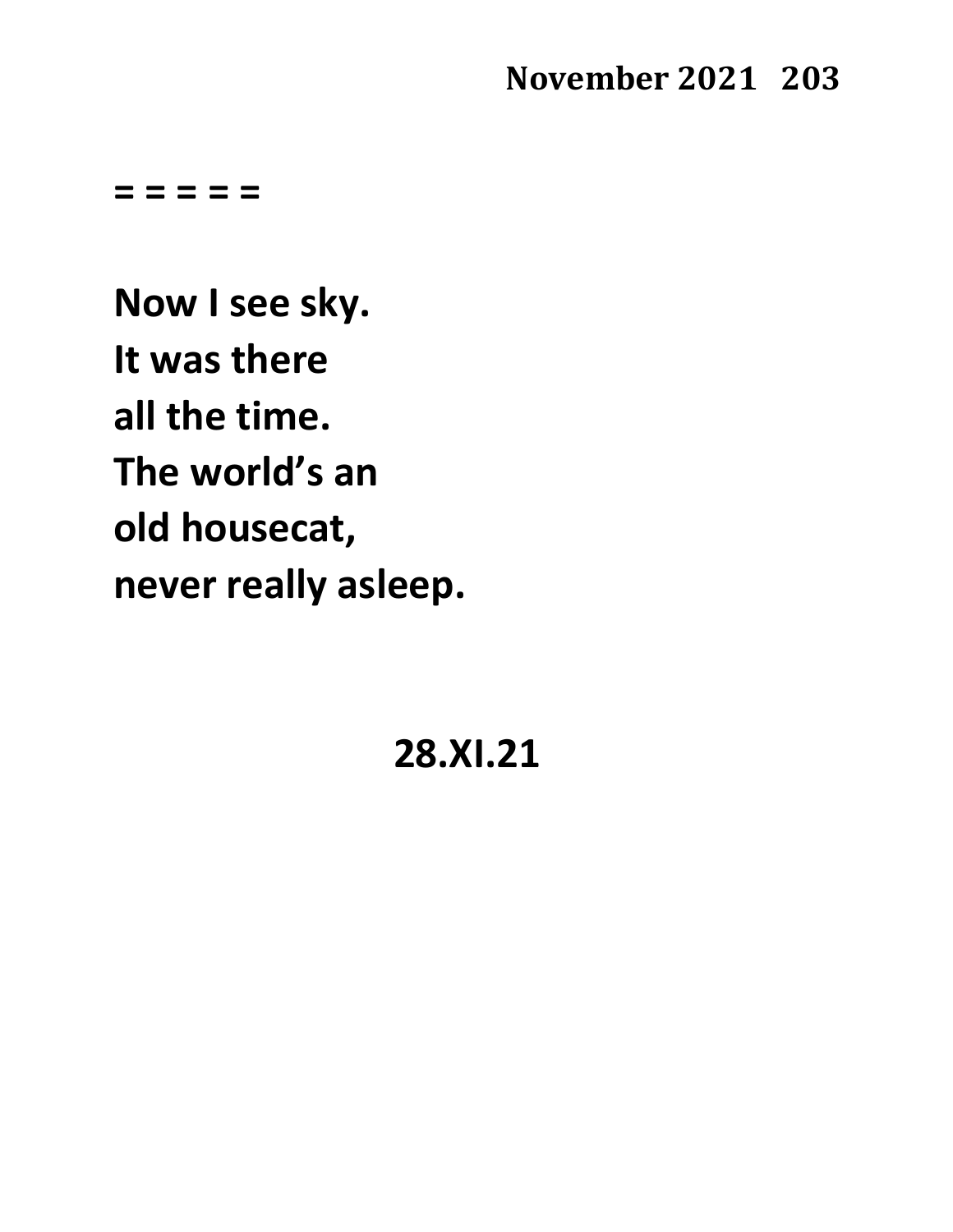**Tamper with the evidence till fully awake. The animals back in the woods, and I am empty as a road at dawn. Now travel me.**

**28.XI.21**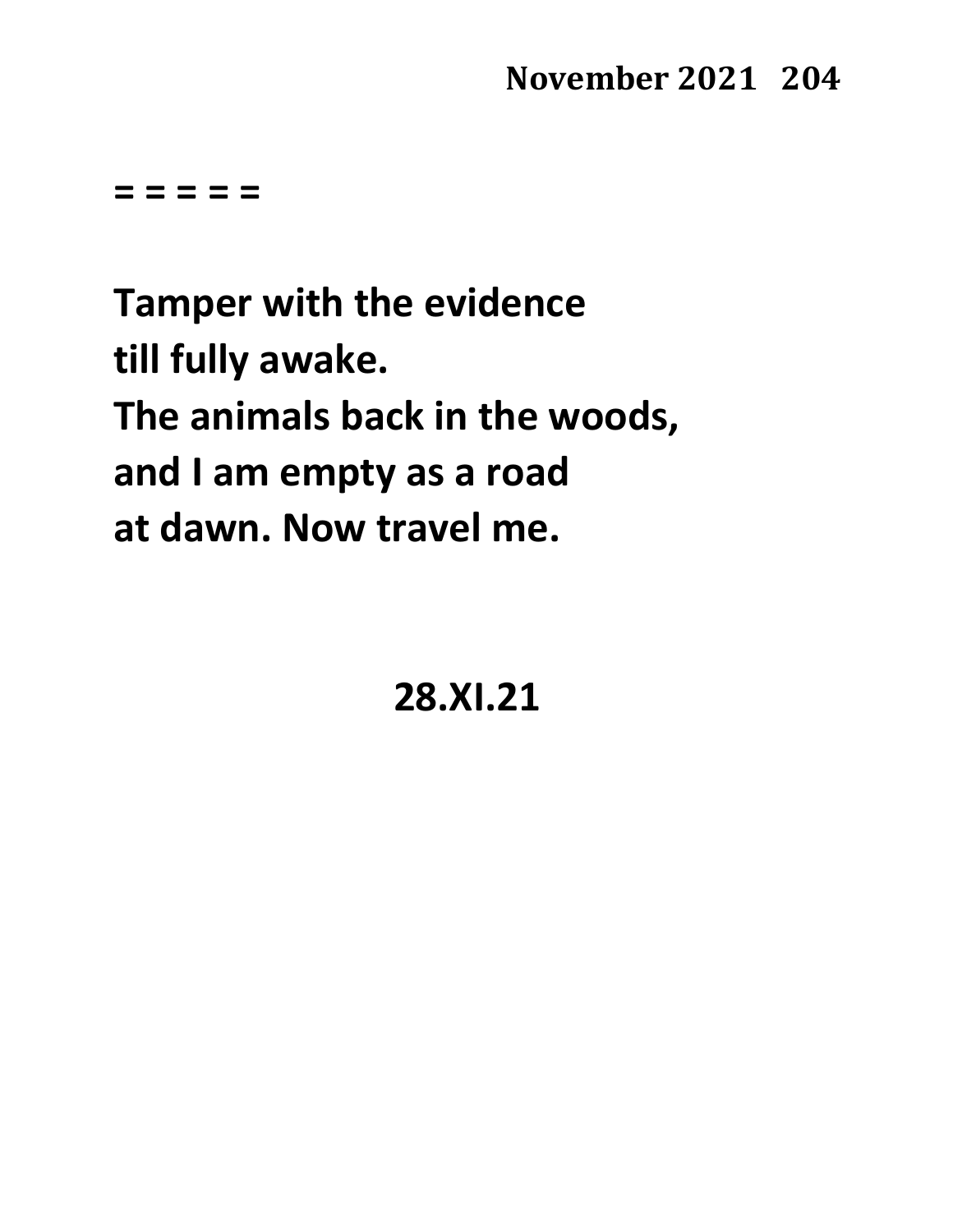**And only now it shows it snowed in the night. First of this winter, the daylight surprise. Think marble, Michelangelo, don't think Moby Dick or pale cerements. Think Banksy smiling at a wall. Think soft white paper under your pen.**

# **28.XI.21**

#### **= = = = =**

*Last poem in NB 434*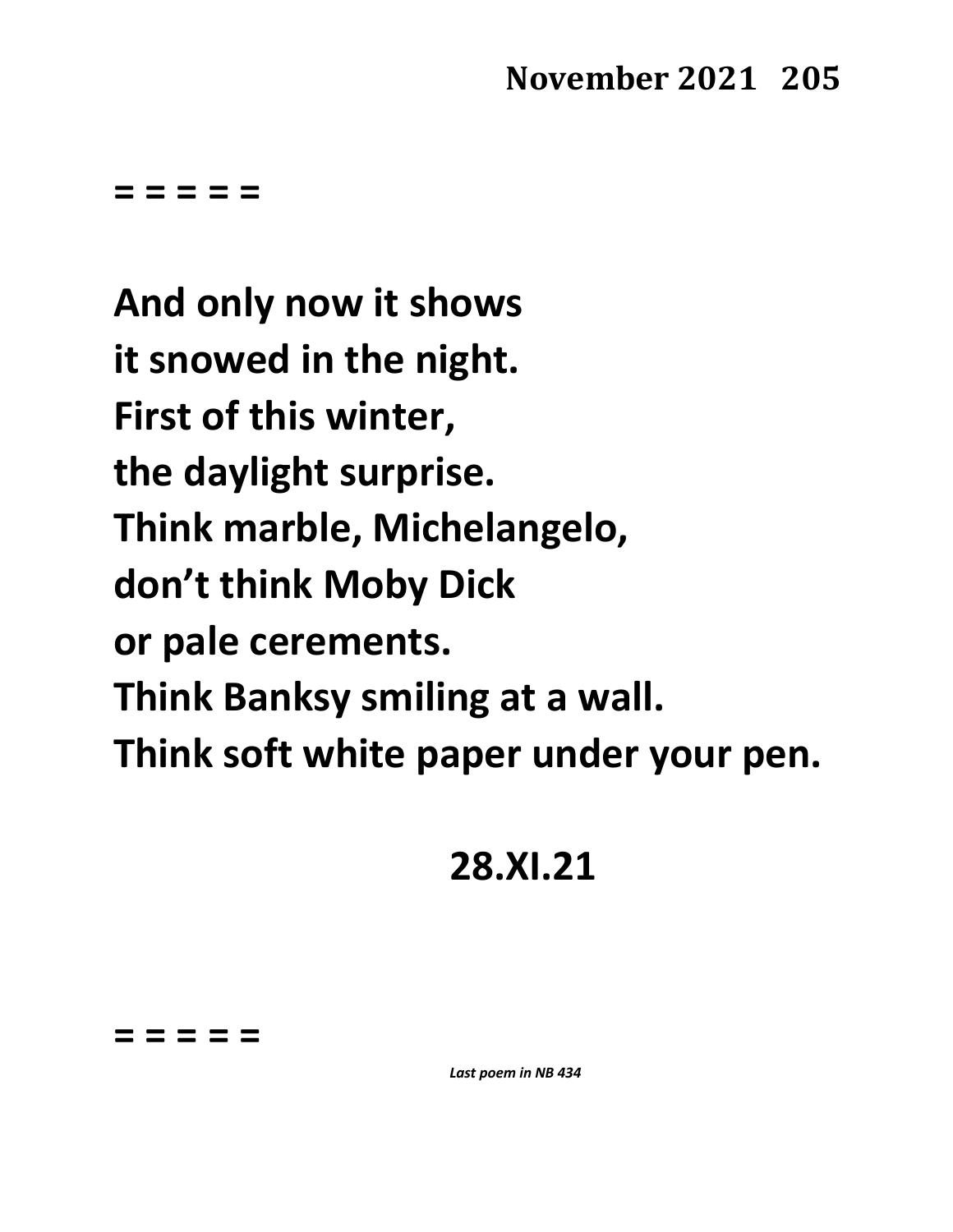**Was it enough to say good-night, your wrists slow bent as from a keyboard they were rising. Could I believe your hands?**

**2.**

**Go back to pressing ivory— Bach heard you before I did and knew precisely what to make of your touch. O body, body, how deeply you have held the world now let go.**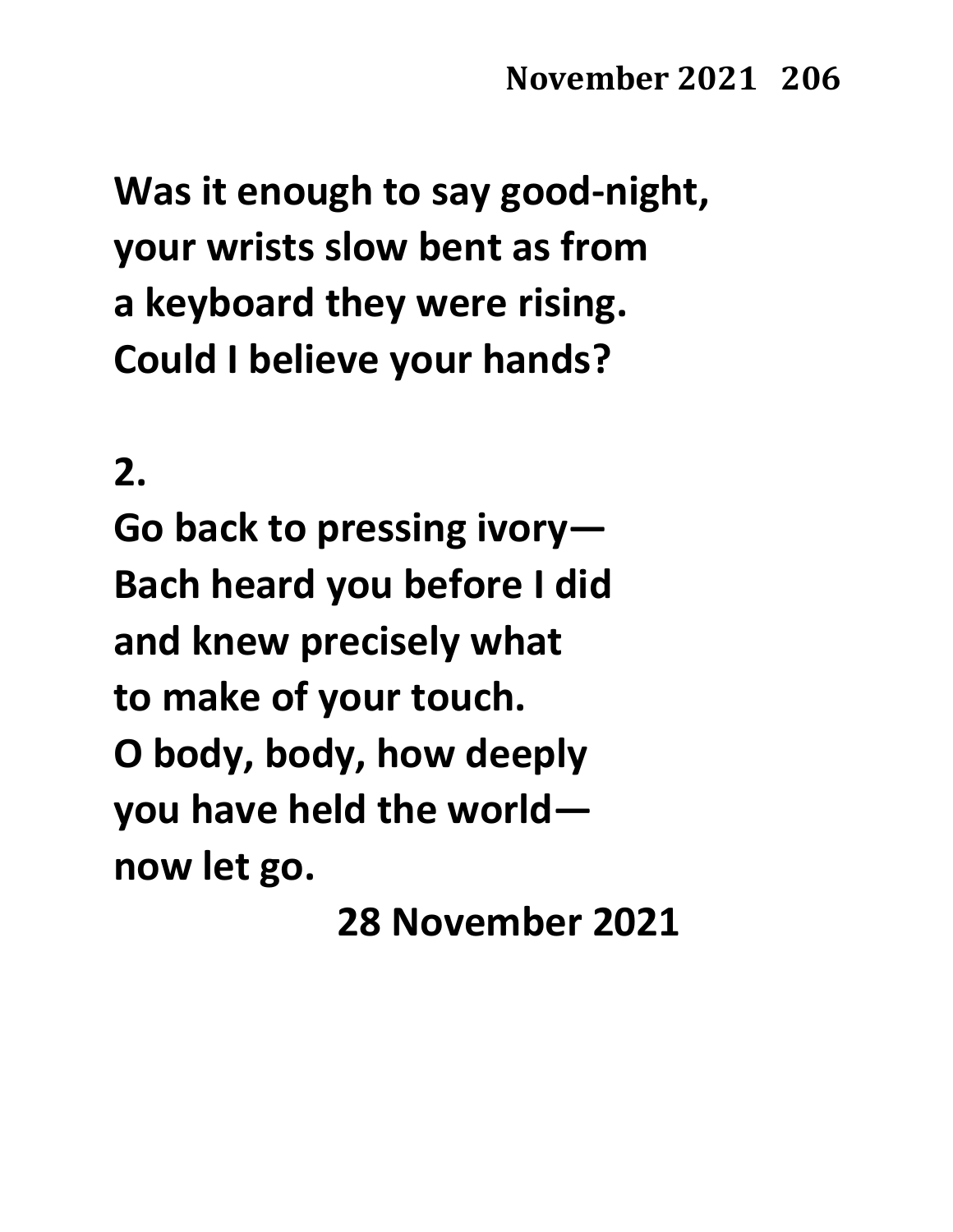## **ADMONITIONS**

**1. Catch as catch can, she turned the birds off went back to is it really sleep when we return or is there someone else inside, suddenly arriving from the day?**

### **2,**

**The doctor said Hydrate, drink lots of water but I was a sipper, not a drinker, and water is too alkaline for me. Juices maybe, sugary, tart? But the doctor had left the room.**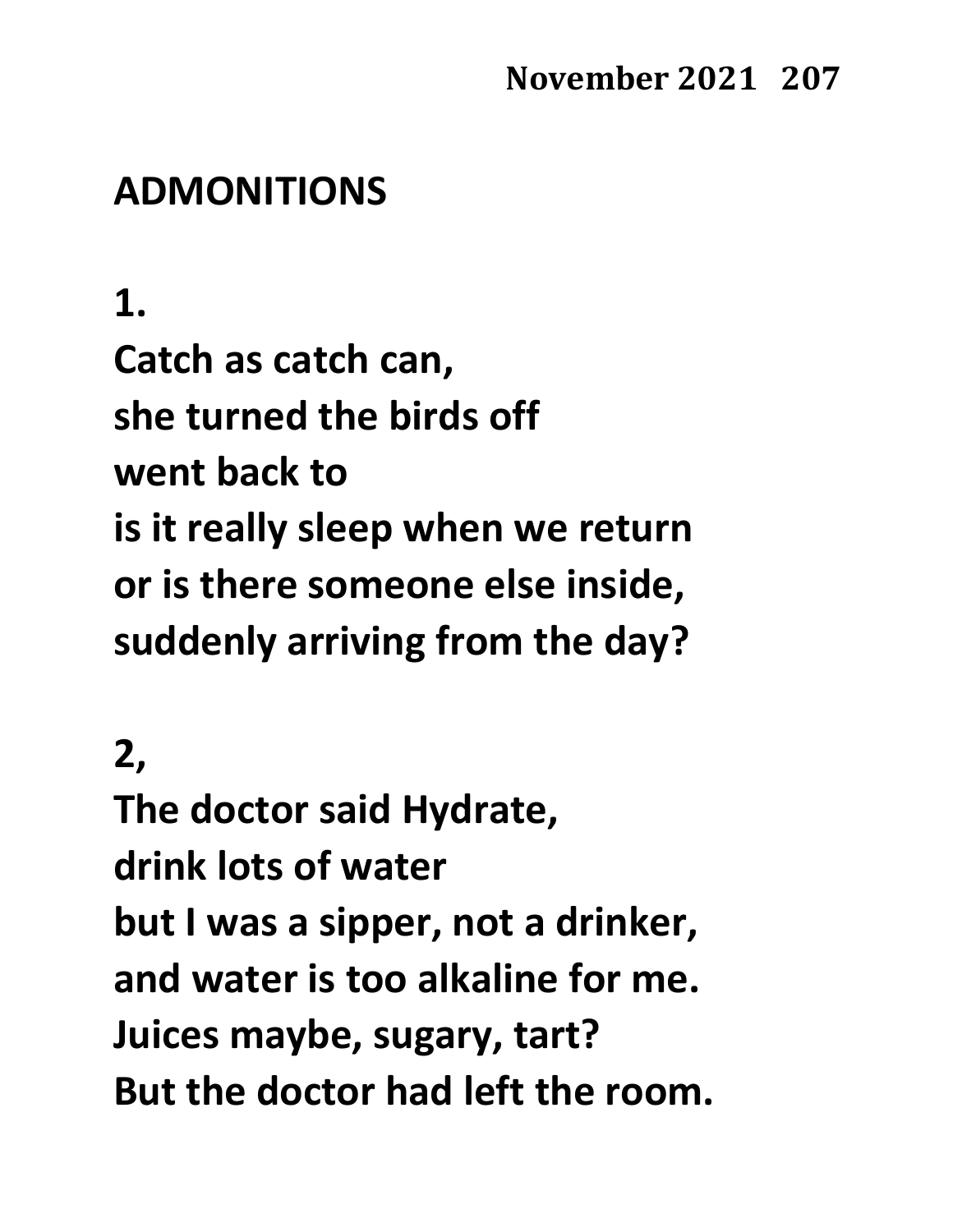**I think my mother was a seal, we love all the water but keep our mouths closed.**

**3.**

**Who is inside me when I sleep? I asked the rabbi and he roared a blessing on me and told me to be grateful to the One outside, the One who handles all the details.**

**4. Why do priests and rabbis**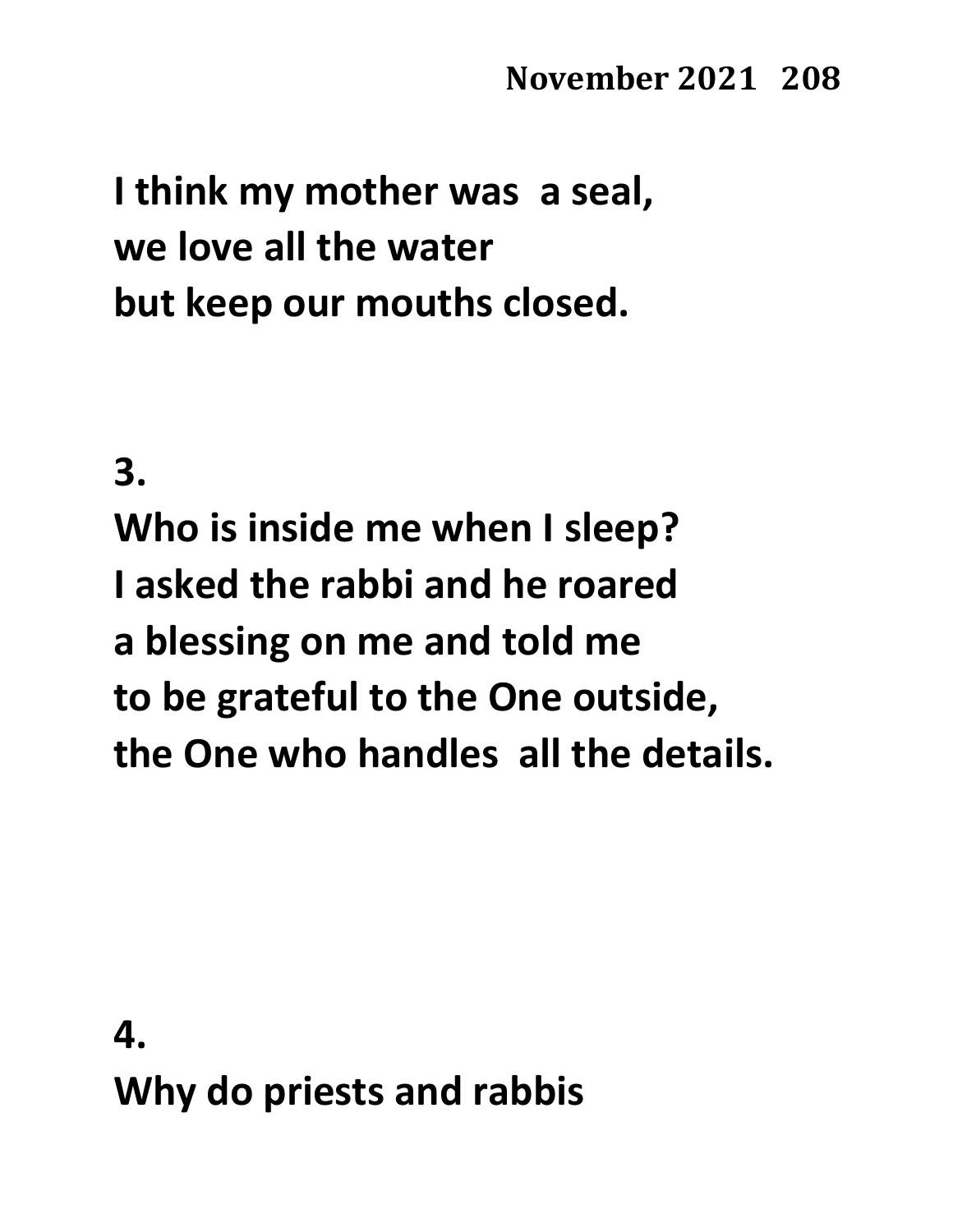**typically wear black but lamas wear red? Is it as simple as night and day?**

**5.**

**when I think of music I think of keys but my voice growls out song before I know the words. Sound like Russian to me, words are just there to set the music free.**

**6. It's hard to shake a finger at oneself, but poets try.**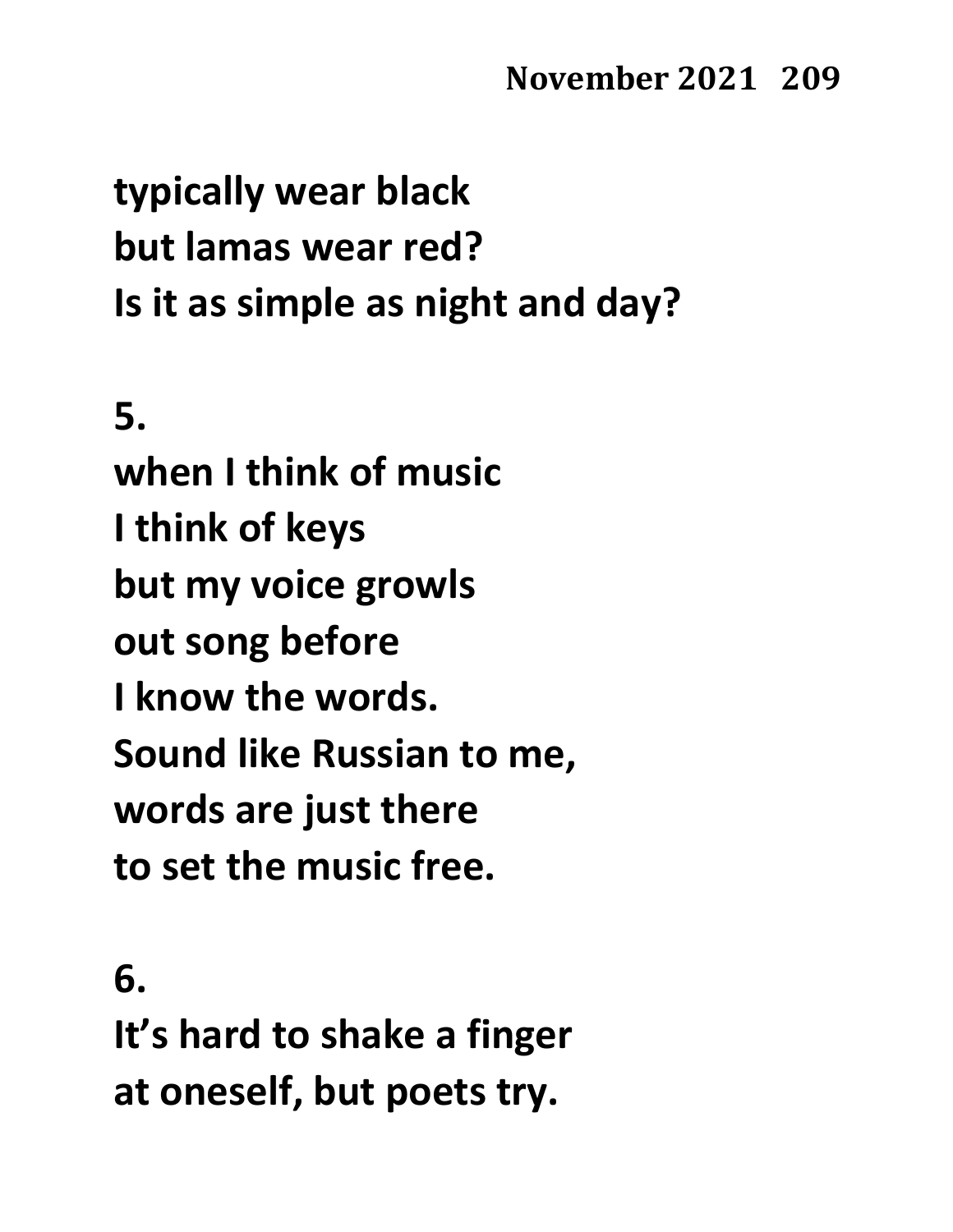**Baudelaire, for one, but then the rhyme distracts them and they wind up frowning at their** *hypocrite reader, just like me***. But his frown is sweet.**

**7.**

**Bluish, now greyish. Me-ish, now they-ish. The world stares right back at me, the wind a warning.**

**8.**

**Someone in white running up the hill, gone by the time**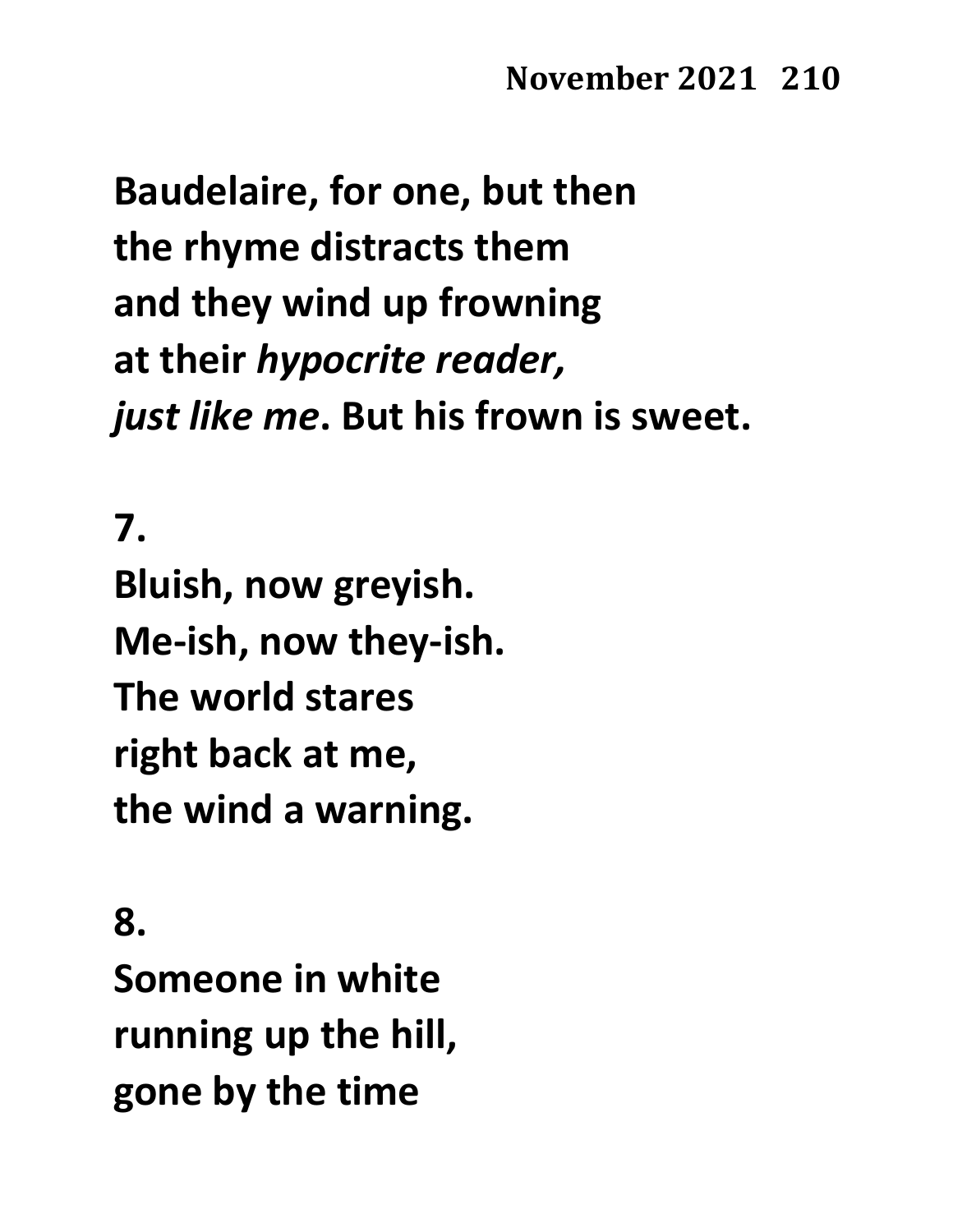**I write him down. Fleeing is completion. Even the smallest details an offering.**

**29 November 2021**

**= = = ==** 

**Abbreviate the parade. Alleviate the standers. So much can be done in one word,**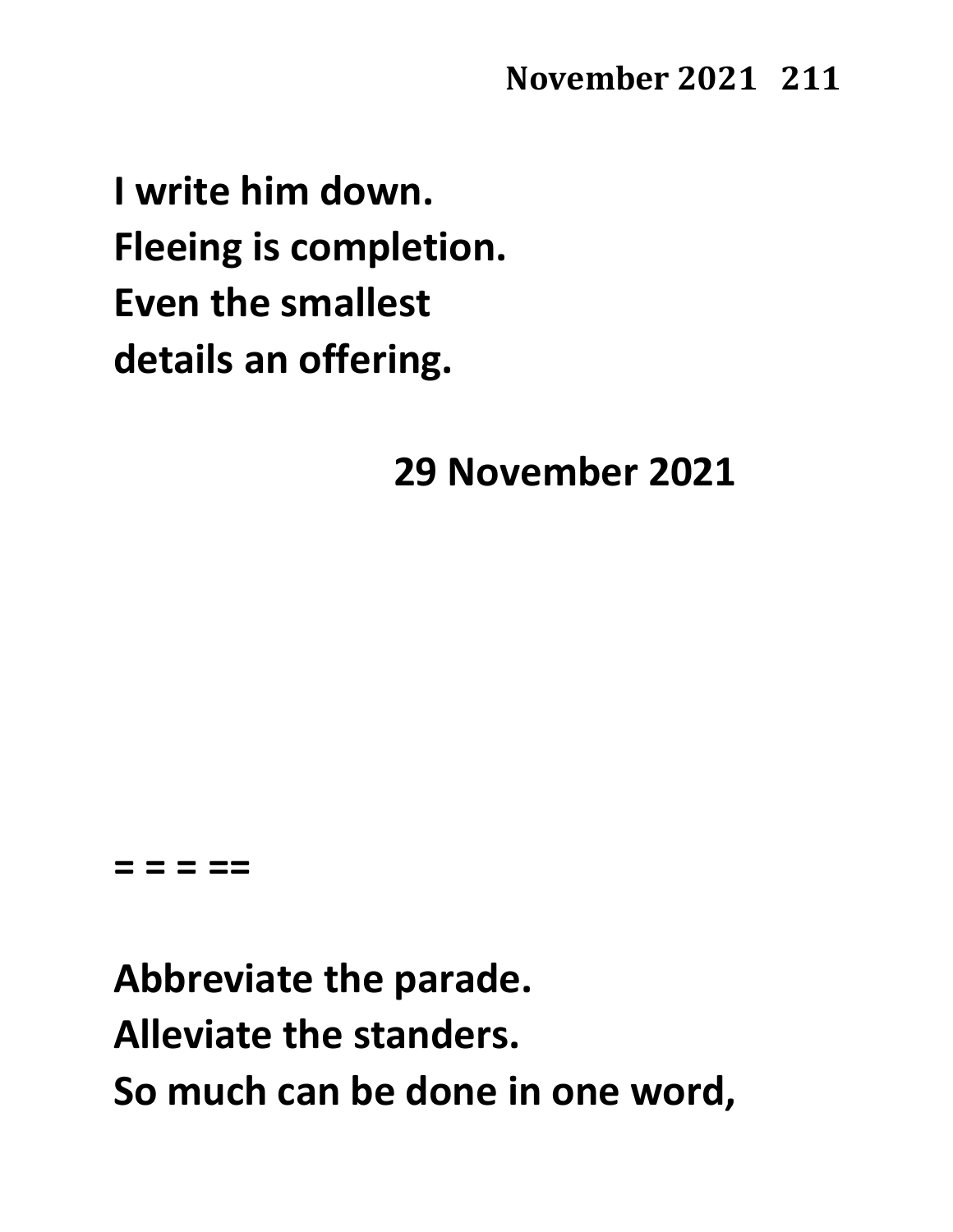**one block, one sign floated by. But what will it say? The next thing that happens is your sign from the sky.**

**29 November 2021**

#### **= = = = = =**

*clove or scarlet, womb of light that bears the air we breathe*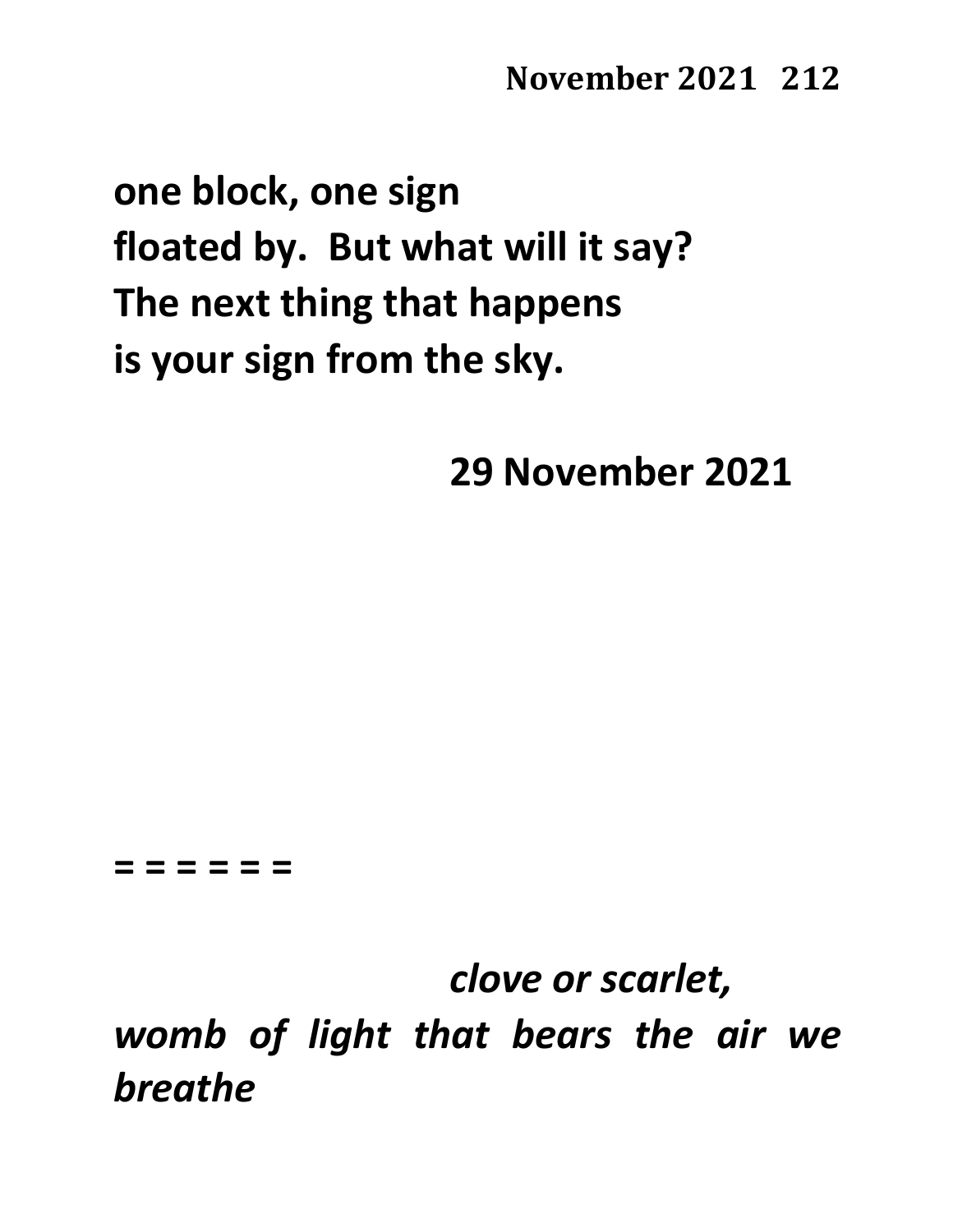**and so it ended the psalm or ceremony that had brought me here the way dreams do, to leave us, naked on a strange shore.**

> **30 November 2921 5:30 A.M.**

**= = = = = =**

**And then look to the east to see what is happening, people live everywhere glory of cities, bow-windowed row houses of old Bushwick,**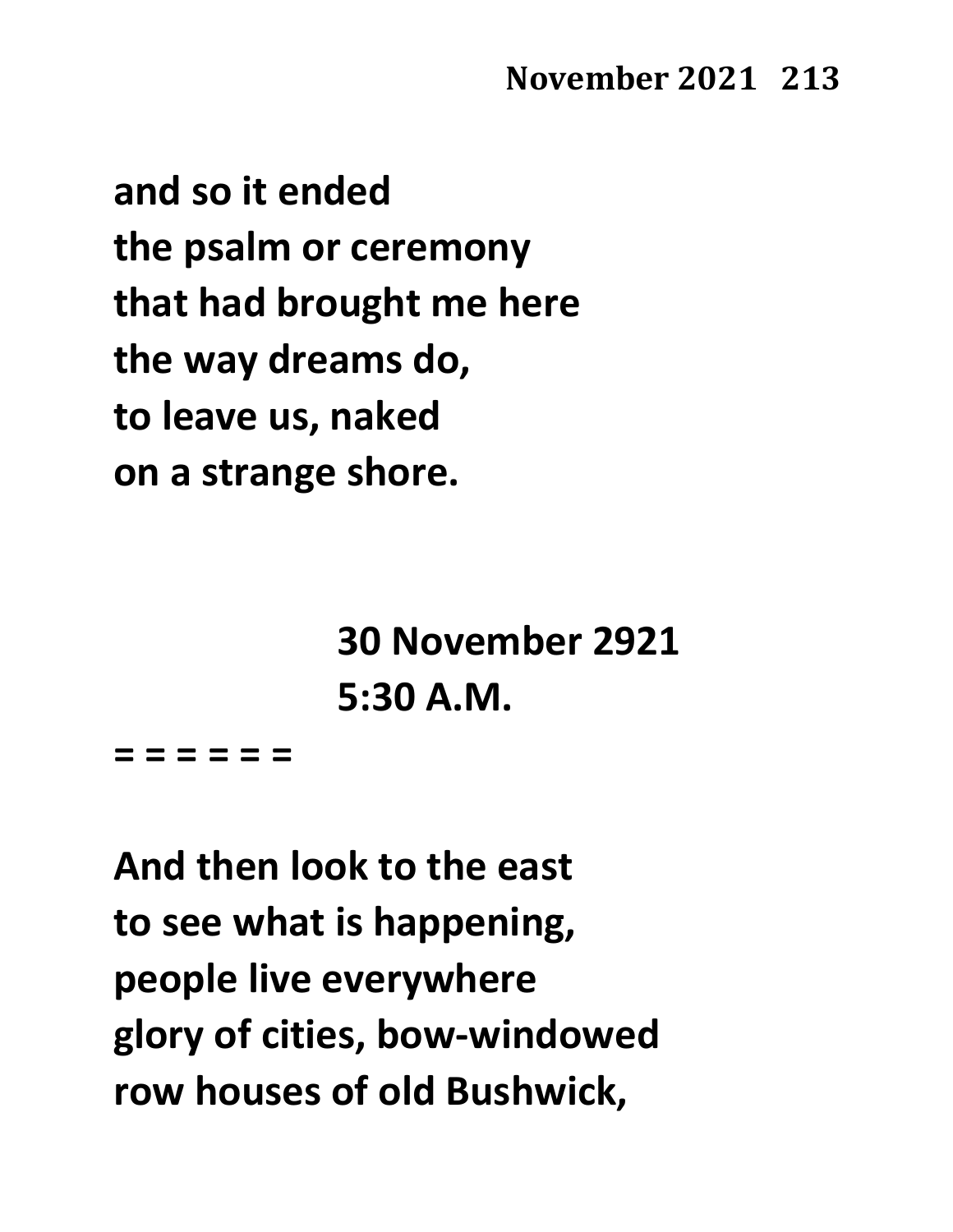# **every stoop a sacred hill hiding the secret airy-way, yes, people live beneath the ground.**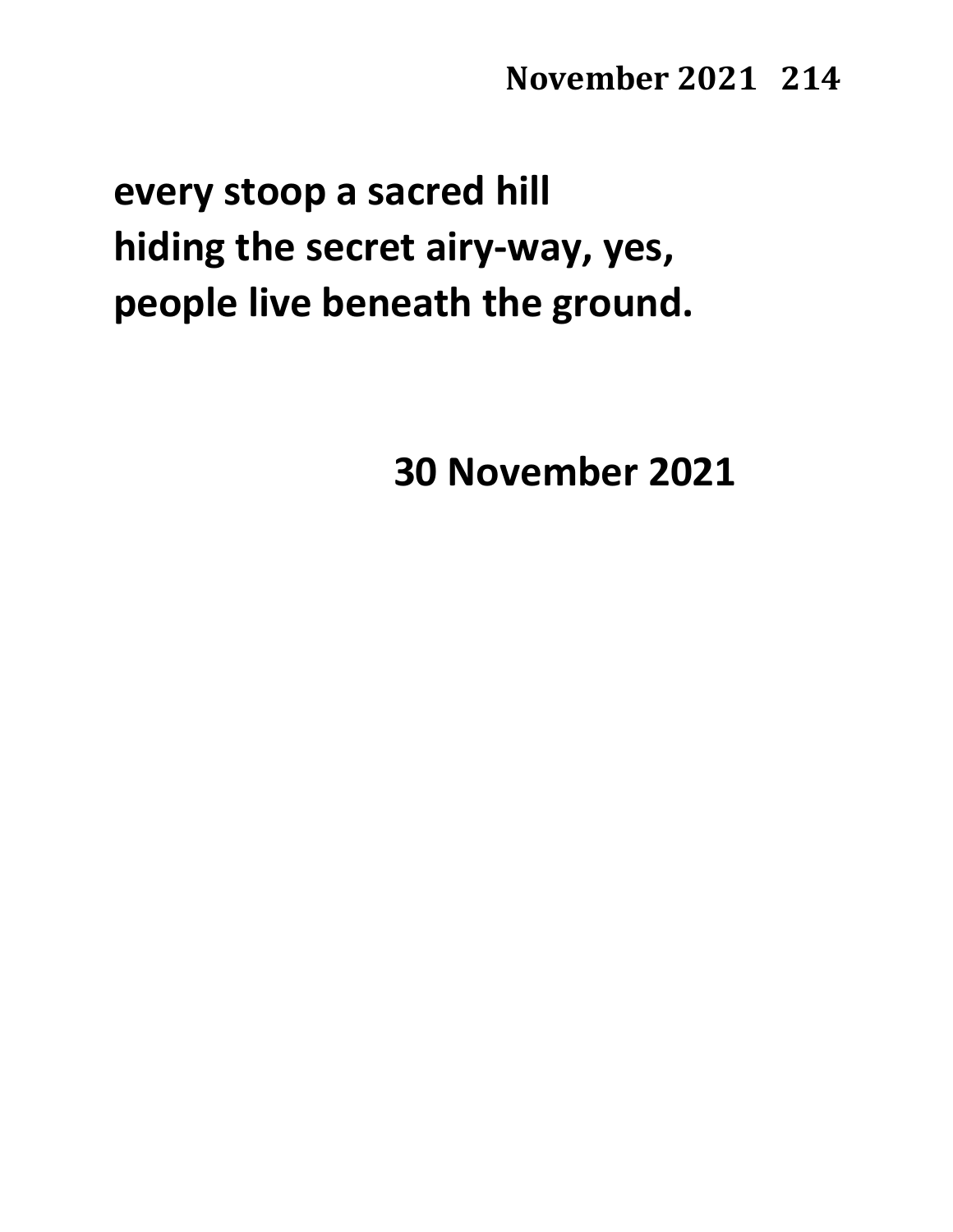**= = = = = =**

**When the dreams have ended and the night has no more to tell they ring a bell, the city wakes, the river listens, the bridges yearn. For most of us day means somewhere else.. The old can stay home, they have learned tpo endure the place they are.**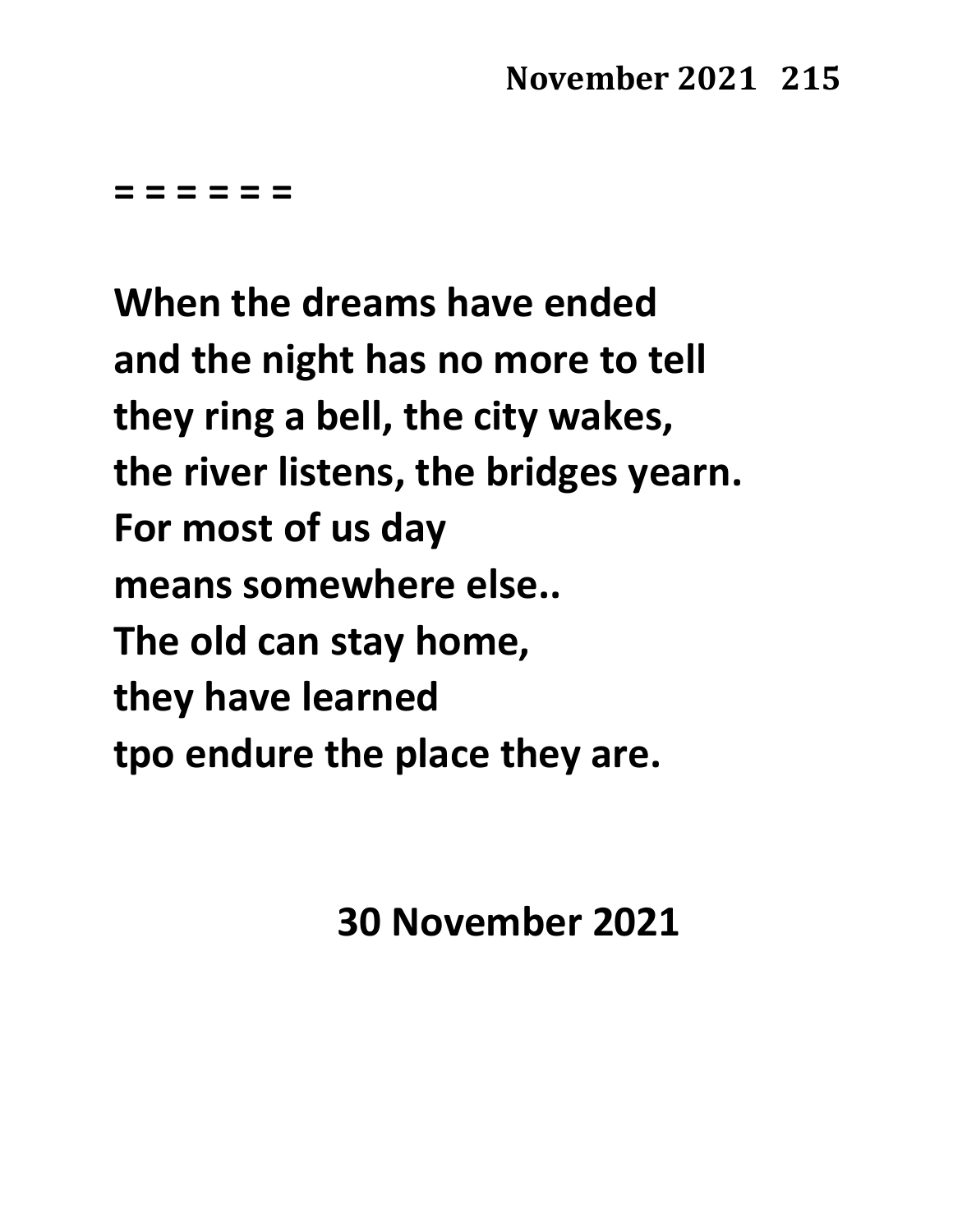## **STRATEGY**

**Don't do anything for the first time today. Winter is on your trail and watching. Hide in habit. Save the new, your secret weapon.**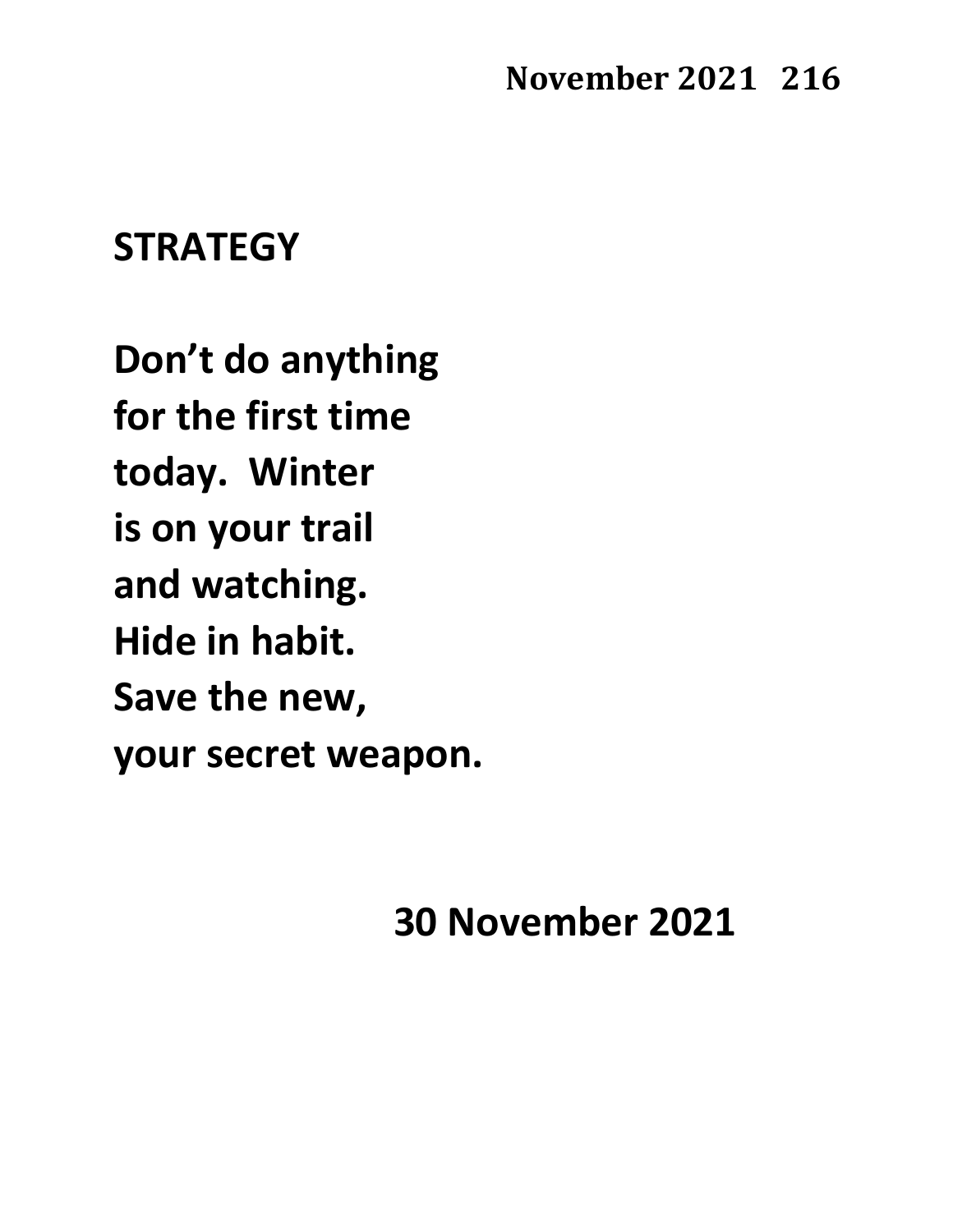**= = = = = =**

**Now wait with me till the road comes back and tells us where it's been. Things know these things, who walked with you outside when the music stopped. You probably don't remember and I never knew. Someone was with you and the night knew.**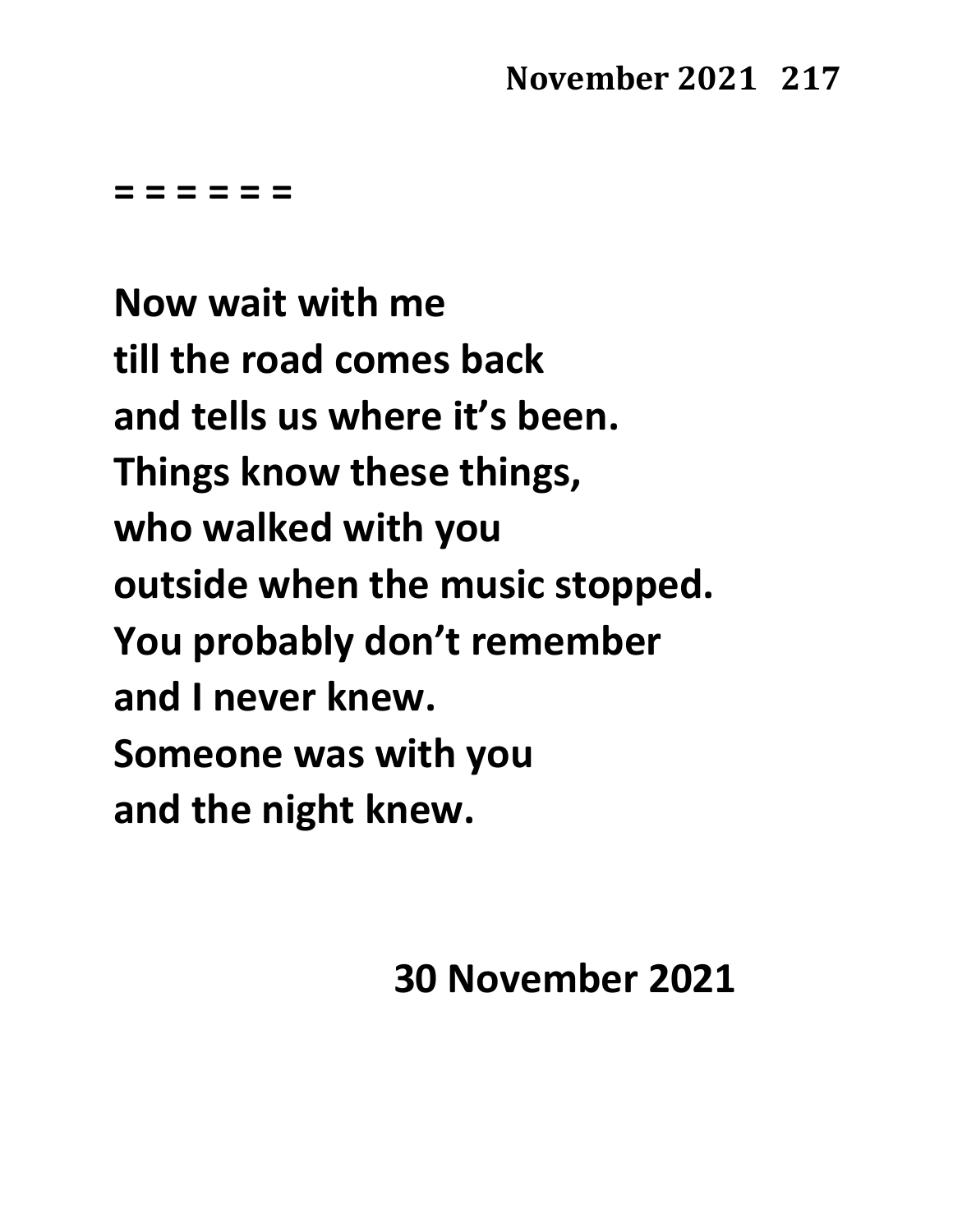**= = = = =**

**I hd a tennis racket once lord knows why snug in its wooden frame, a parallelogram and why not. Badminton was not beyond me, a decent even honorable sport, but tennis is so angry, the poor ball, the grunting serve. Why do we even have words at all?**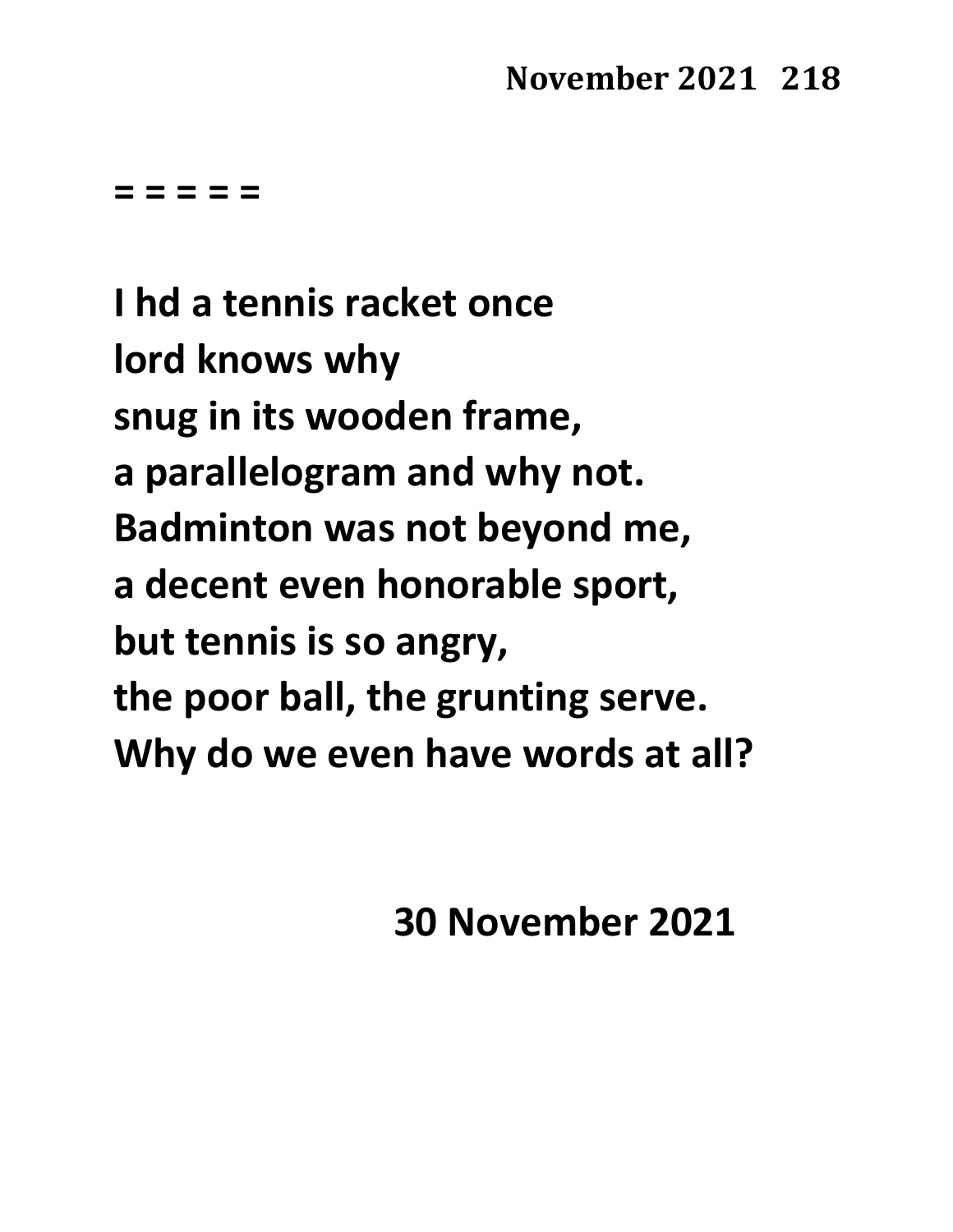**= = = = =**

**What color would you call it if you didn't look? Us there a feel to the air around it or around you that hints at what light might be up to on the skin of things? I knew a man once said he can't imagine colors. igf I said 'blue sofa' he'd see the word blue and some dim shape, no color at all. Maybe words really are enough.**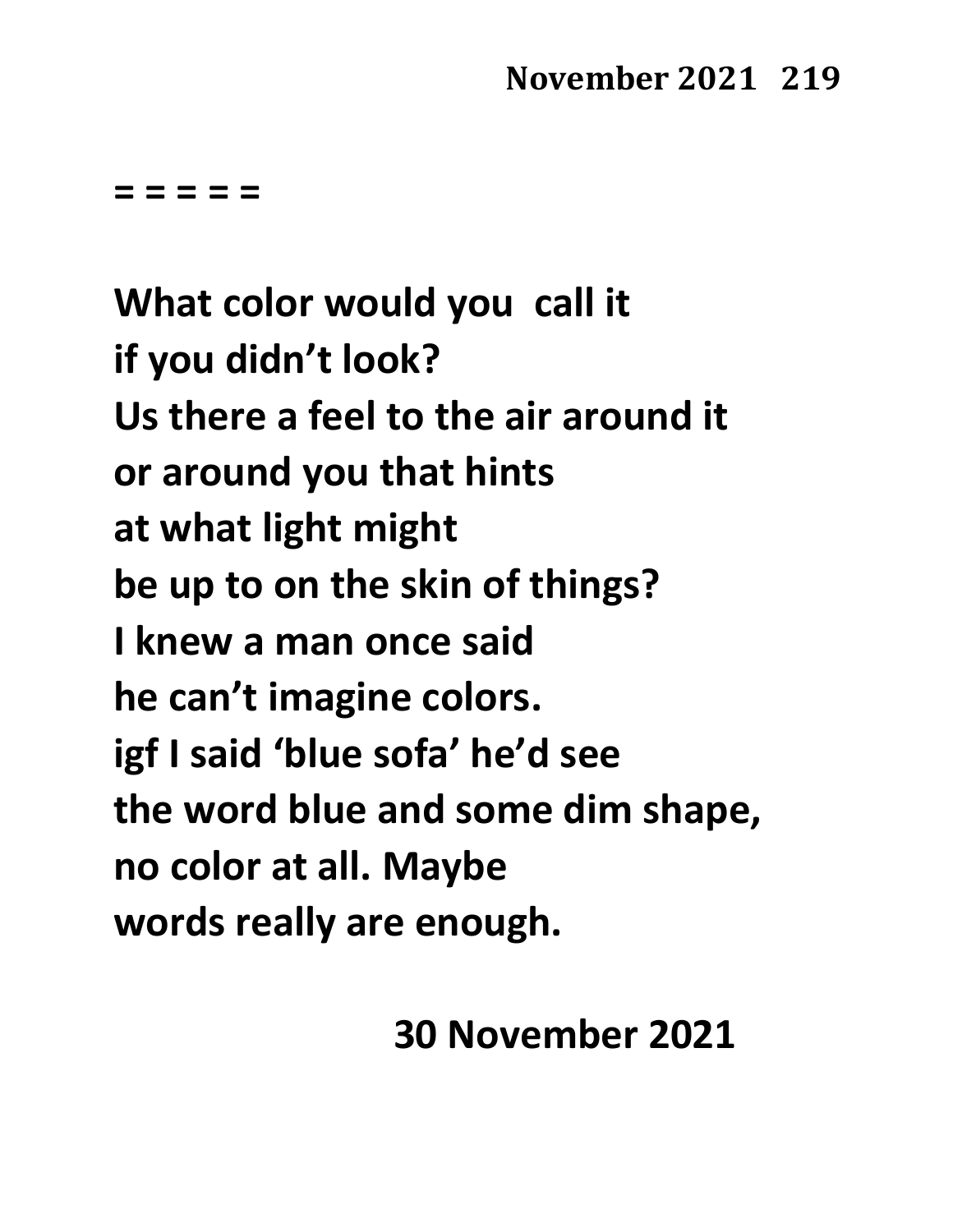## **November 2021 220**